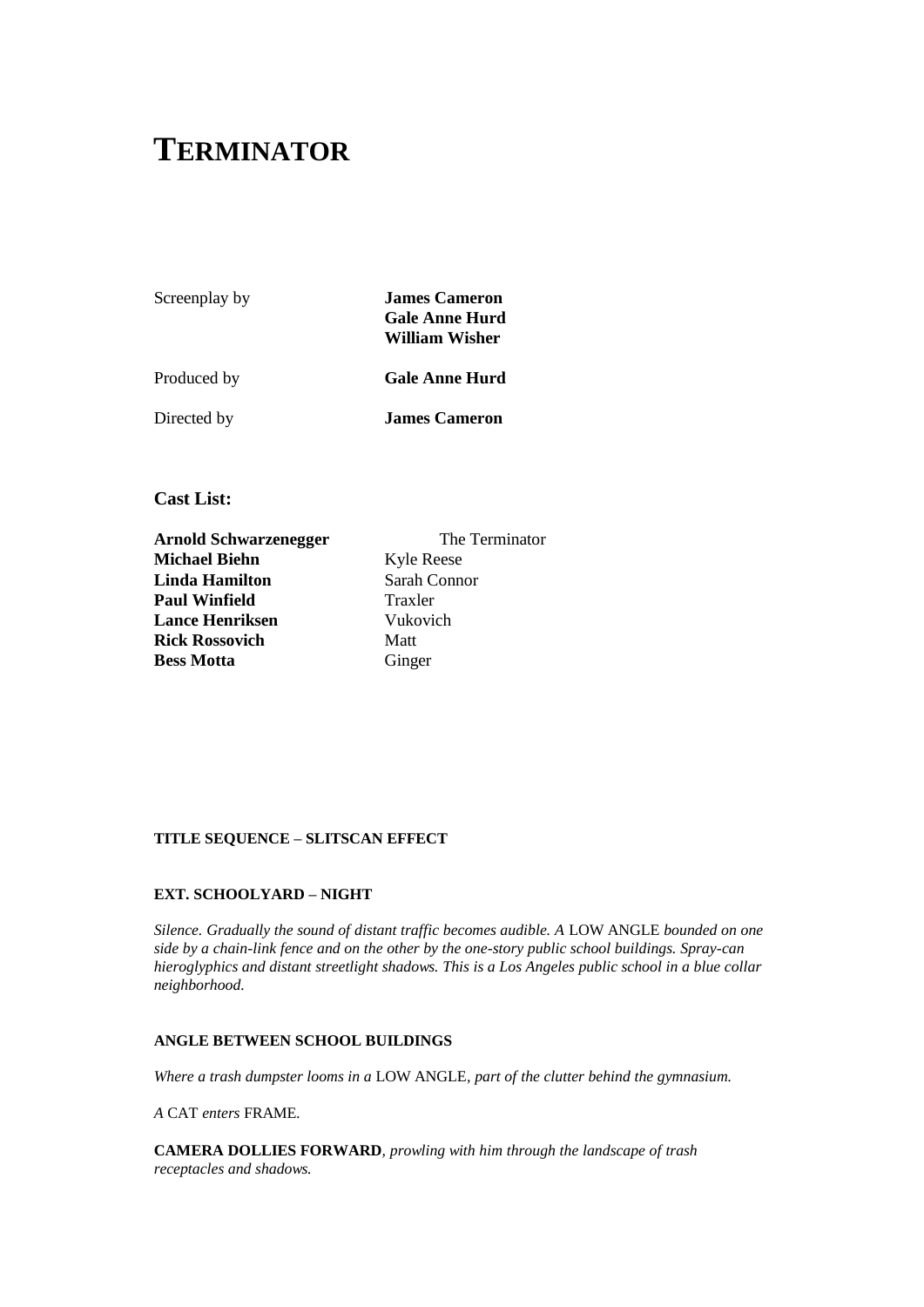# **CLOSE ON CAT**

*Which freezes, alert, sensing something just beyond human perception.*

*A sourceless wind rises, and with it a keening* WHINE*.*

*Papers blow across the pavement.*

*The cat* YOWLS *and hides under the dumpster.*

*Windows rattle in their frames.*

*The* WHINE *intensifies, accompanied now by a wash of frigid* PURPLE LIGHT*. A*  CONCUSSION *like a thunderclap right overhead blows in all the windows facing the yard.*

# **CLOSEUP – CAT**

*Its eyes are wide as the glare dies.*

# **ANGLE – DUMPSTER**

ELECTRICAL DISCHARGES *arc from the dumpster to a water faucet and climb a drain pipe like a Jacob's Ladder.*

**CUT TO:**

# **EXT. SCHOOLYARD – NIGHT**

**SLOW PAN** *as the sound of stray electrical* CRACKLING *subsides.*

FRAME *comes to rest on the figure of a* NAKED MAN *kneeling, faced away, in the previously empty yard.*

*He stands, slowly.*

*The man is in his late thirties, tall and powerfully built, moving with graceful precision.*

### **CLOSEUP – MAN**

*His facial features reiterate the power of his body and are dominated by the eyes, which are intense, blue and depthless. His hair is military short.*

*This man is the* TERMINATOR*.*

*He glances down, taking calm inventory of himself, and notices that a fine white ash covers his skin. He brushes at it unconcernedly as he walks toward the fence, scanning his surroundings.*

**CUT TO:**

# **CRANE SHOT – SCHOOLYARD / CITY – NIGHT**

**CAMERA MOVES UP** *as Terminator approaches the schoolyard fence beyond which is an embankment rolling down in darkness to the cityscape below. The school is perched at the edge of a promontory offering a respectable view of the urban sprawl teeming and glistening under a*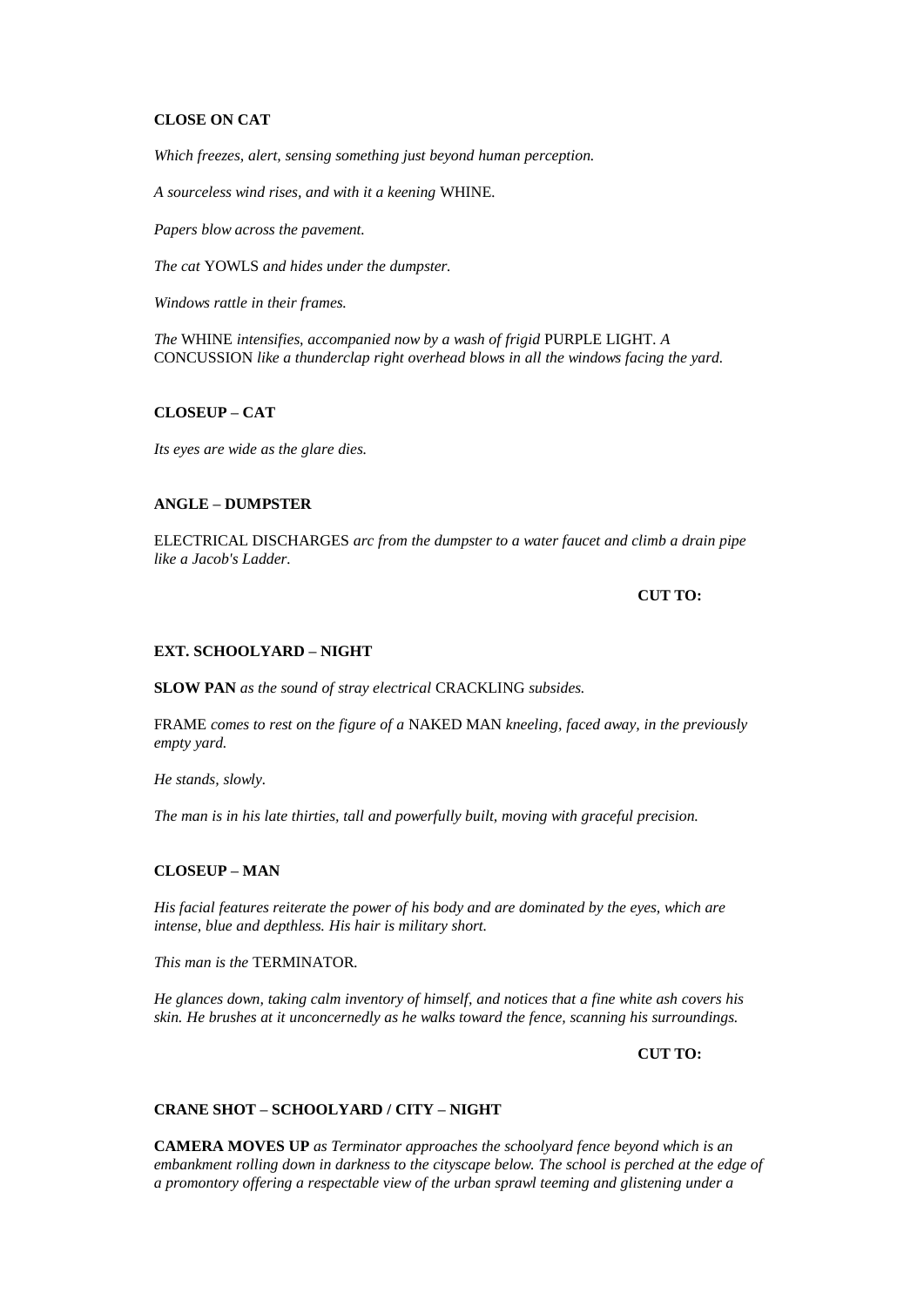*sullen sky. The night clouds are shot through with occasional flashes of* LIGHTNING*, presaging a thunderstorm.*

*Terminator stands, hands on hips in prefect symmetry, gazing down at the city as the* CAMERA REACHES FULL HEIGHT*.*

### **CUT TO:**

### **EXT. PLAYGROUND – NIGHT**

*A beer bottle* SMASHES *on the ground.* 

**PULL BACK** *to include its ex-owner and his two compatriots,* YOUTH GANG MEMBERS*, lounging on the jungle gym of a deserted playground. They sport nondescript PUNK REGALIA... torn T-shirts, fatigue pants, combat boots or high-top sneakers, leather jackets.*

*The leader notices something and sits up.*

# **LEADER** *(pointing)* **Hey, hey... what's wrong with this picture?**

# **ANGLE – REVERSE**

*Seen past the lounging toughs, Terminator walks naked into a pool of streetlight, striding purposefully toward them.*

# **ANGLE – OVER TERMINATOR'S SHOULDER**

*As he approaches them.*

*They slide from their perches and drop easily to the ground liquid shadows.*

# **LEADER Nice night for a walk, eh?**

*Terminator stops right in front of them.*

### **TERMINATOR**

*(without inflection)* **Nice night for a walk.**

*They surround him, all swagger and malign good humor.*

# **SECOND PUNK Washday tomorrow, huh? Nothing clean, right?**

*Terminator eyes them without expression, unhurried. Reptilian.*

# **TERMINATOR**

**Nothing clean. Right.**

# **LEADER This guy's a couple bricks short.**

*Terminator turn to the second punk, ignoring the others.*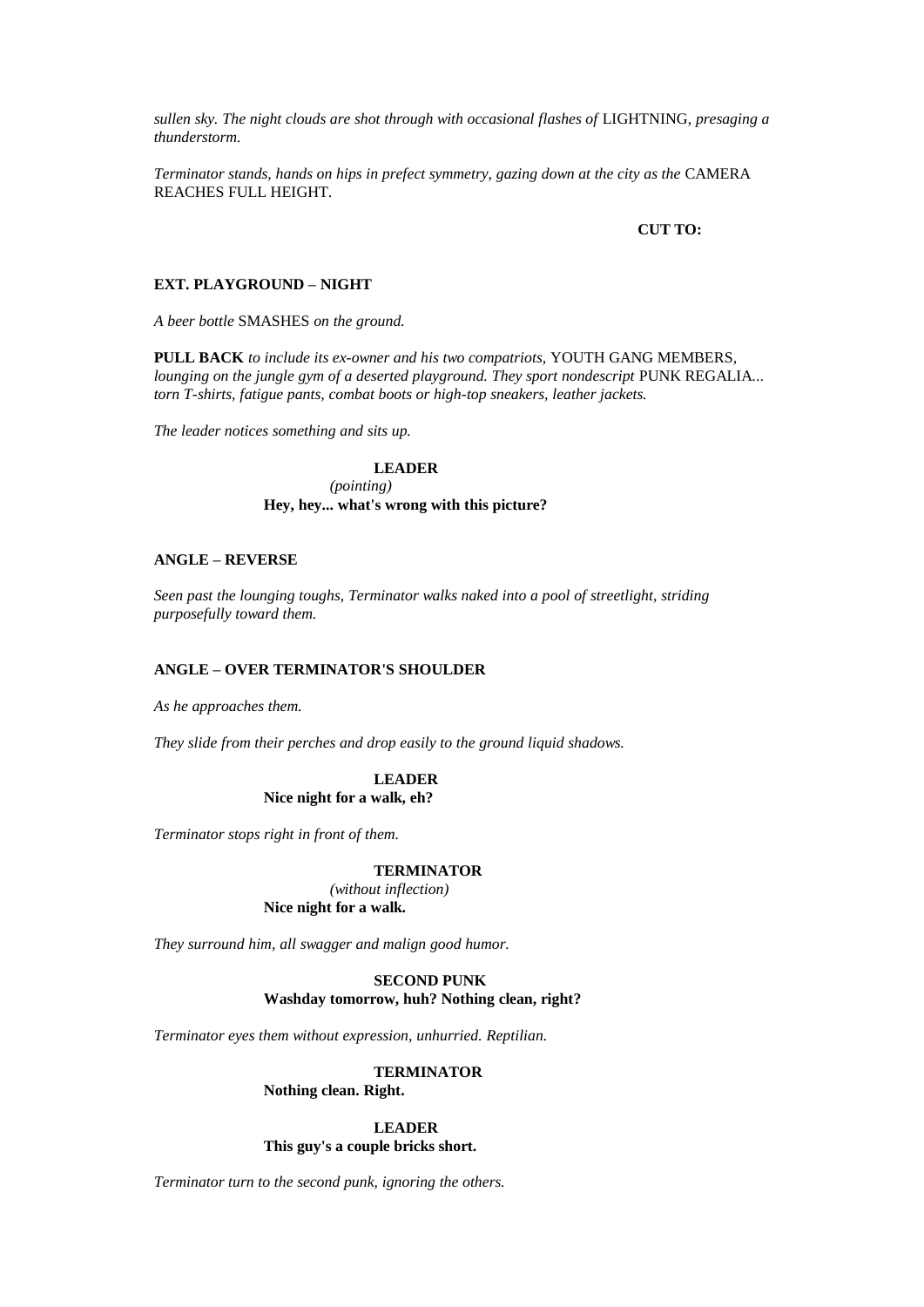# **TERMINATOR Your clothes. Give them to me.**

*The punks exchange glances, dismayed.*

### **TERMINATOR** *(coldly)*

**Now.**

#### **SECOND PUNK**

*(bracing)* **Fuck you, asshole.**

*Without warning Terminator hammer-punches him in the temple with blinding speed. The blow flings him with a* CLANG *into the jungle gym. He drops to the ground in a still heap, eyes open, twitching.*

*The leader whips out his* SWITCHBLADE *and slashes in one motion. Terminator ducks back and catches the knifewielder's wrist in an inhuman grip. Then he punches the leader with piledriver force just below the breastbone.*

# **ANGLE – PAVEMENT**

*As the knife clatters down. The punk's combat boots are on tiptoe, barely touching the ground.*

# **ANGLE – TWO SHOT**

*Terminator and the leader are close together as if dancing, but motionless. Their bodies are in total shadow. The punk's eyes are wide, his veins distended with an agonizing pressure. Terminator jerks his fist back with a* WET SOUND *and the other drops* OUT OF FRAME*.*

*The last tough is stumbling away, gaping with terror. He backs into a chainlink fence, turns to run along it, finds he is in a corner.*

*Terminator takes a step toward him, his gaze ominous.*

*The punk begins shakily stripping off his clothes.*

*Thunder peals overhead.*

### **CUT TO:**

### **EXT. STREET / NEARBY – NIGHT**

*A light* RAIN *begins to fall.*

*Terminator emerges onto the street from the playground, pausing in the pool of light under a streetlight to hike the collar of the punk's jacket.*

*The rain streams down over his face, running into and over his eyes. They do not blink.*

**CUT TO:**

# **EXT. DOWNTOWN STREET / ALLEY – NIGHT**

*Another part of the city. Seedy apartments and storefronts.*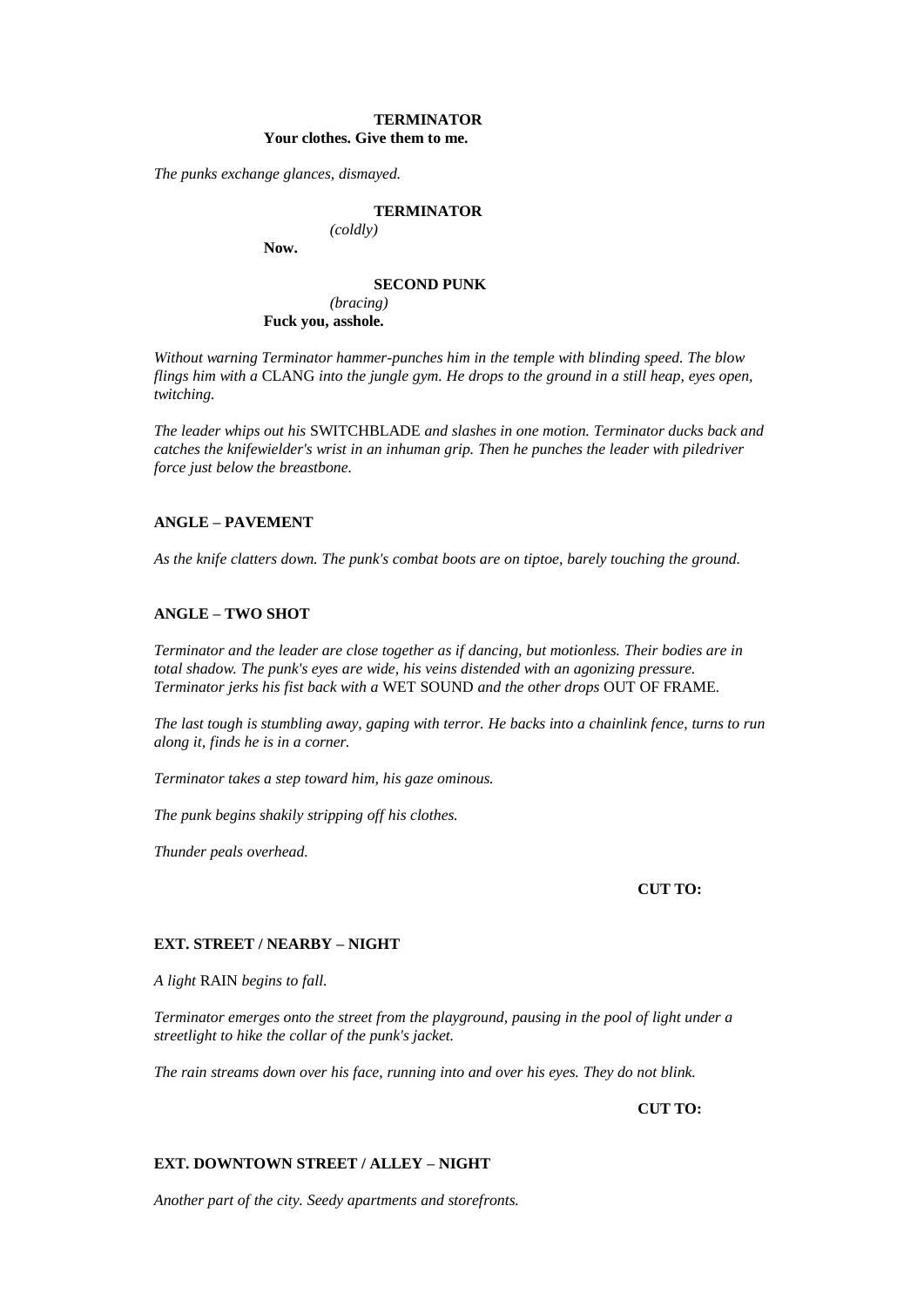*The streets glisten, hissing with sporadic late night traffic.*

**SLOW PAN AND DOLLY** *into the mouth of a narrow alley lined with trash containers and fire escapes. From a recessed doorway, two filthy legs sprawl out onto the wet pavement.*

*An angry, inarticulate* DRUNKARD'S MONOLOGUE *rises occasionally above the rain sounds.*

# **ANGLE – DOORWAY**

*The derelict rouses from his bitter stupor as a brilliant purple glare lights up the wet brickwork around him. A shockwave hurls trash into the air.*

*Painted over windows shatter.*

*Rat scurry, blinded.*

*A* FIGURE *drops* INTO FRAME *as if out of the sky and smacks the pavement with a muddy splash.*

# **CLOSEUP – DERELICT**

*As he blinks at the fading glare, amazed.*

*A* NAKED MAN*, compact and muscular, rises in a defensive crouch.* KYLE REESE *is 22, but his face has been aged by ordeal, the mouth hard, eyes grim. A crinkled burn scar traverses one side of his face from chin to forehead. Other scars, from burns and bullets, mar his hard-muscled body.*

*The rain washes a fine coating of white ash from his skin as electrical* ARCS *lace back and forth between the fire escapes behind him,* HISSING *and* SPUTTERING*. The sound fades, then stops altogether, to be replaced by a rising scream of animal agony.*

*Reese lurches to his feet and sprints across the alley.*

# **CUT TO:**

### **EXT. FIRE ESCAPE – NIGHT**

**CAMERA MOVES WITH REESE** *as he leaps to the fire escape and clambers up to the first landing to crouch beside another* NAKED MAN *who appears to be entangled in the ironwork. The man is contorted with pain as his screams die to a shivering gasp.* CLOSER ANGLE *reveals that he has been skewered through the abdomen by the horizontal iron slats and through the shoulder by a railing. He has materialized in the same space occupied by the fire escape structure. The figure slumps, motionless.*

*Reese quickly checks for signs of life. The man is dead.*

*Reese descend to the alley floor and crosses to the drunk huddled in the doorway.*

*A pair of flamboyantly dressed women, obviously working girls, passes by the alley mouth. They do a double take when they see Reese, but walk on without breaking stride, completely jaded. He's certainly not a potential customer.*

*Reese crouches down as if to speak to the drunk.*

# **DERELICT**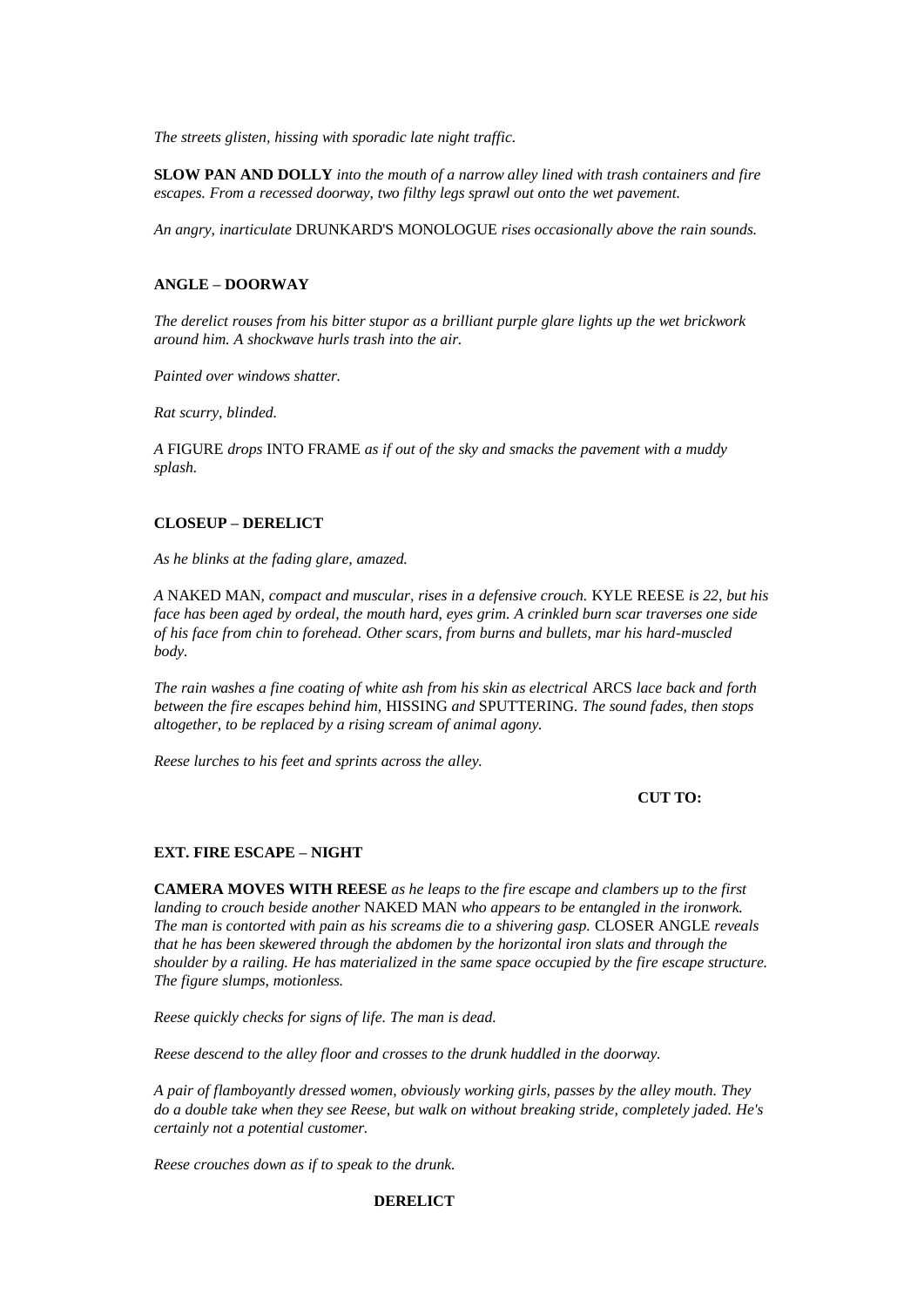# **Say, buddy... did you see a real bright light?**

**CUT TO:**

# **EXT. ALLEY / SAME – NIGHT**

*A brilliant white glare stabs into the alley mouth as an LAPD cruiser glides slowly by on the street. The searchlight illuminates the figure of Reese, crouching over the sprawled drunk, just pulling on the other's trousers.*

*The cruiser chirps to a stop. The doors fly open and two cops leap out.*

# **FIRST COP Hold it, right there!**

*Reese hitches his pants and bolt like a shot. The cops draw their guns and race into the alley after him.*

# **HANDHELD CAMERA / PANAGLIDE**

*Rushing with Reese along the narrow alley. He vaults a pile of tumbled trashcans. Whips around a corner. Leaps the hood of a parked car in the cross alley.*

# **PANAGLIDE PRECEDING COPS**

*As they snake through the night maze.*

# **CUT TO:**

# **EXT. CROSS ALLEY – NIGHT**

**PANAGLIDE WITH REESE** *as he hits a chain link gate at a dead run and scrambles over it.*

# **EXT. ALLEY JUNCTION – NIGHT**

**WHIP PAN ON COPS***, skidding to a stop at the corner in time to see Reese vault the fence. They separate.*

**DOLLY WITH SECOND COP***, as he runs to the gate.*

**CUT TO:**

# **EXT. ALLEY / NEARBY – NIGHT**

LOW PANAGLIDE WITH REESE*, running full tilt, displaying incredible agility.*

# **REESE'S POV**

*The alley walls blur by. The view of a hot-wired rat in an urban maze.*

**CLOSEUP – REESE**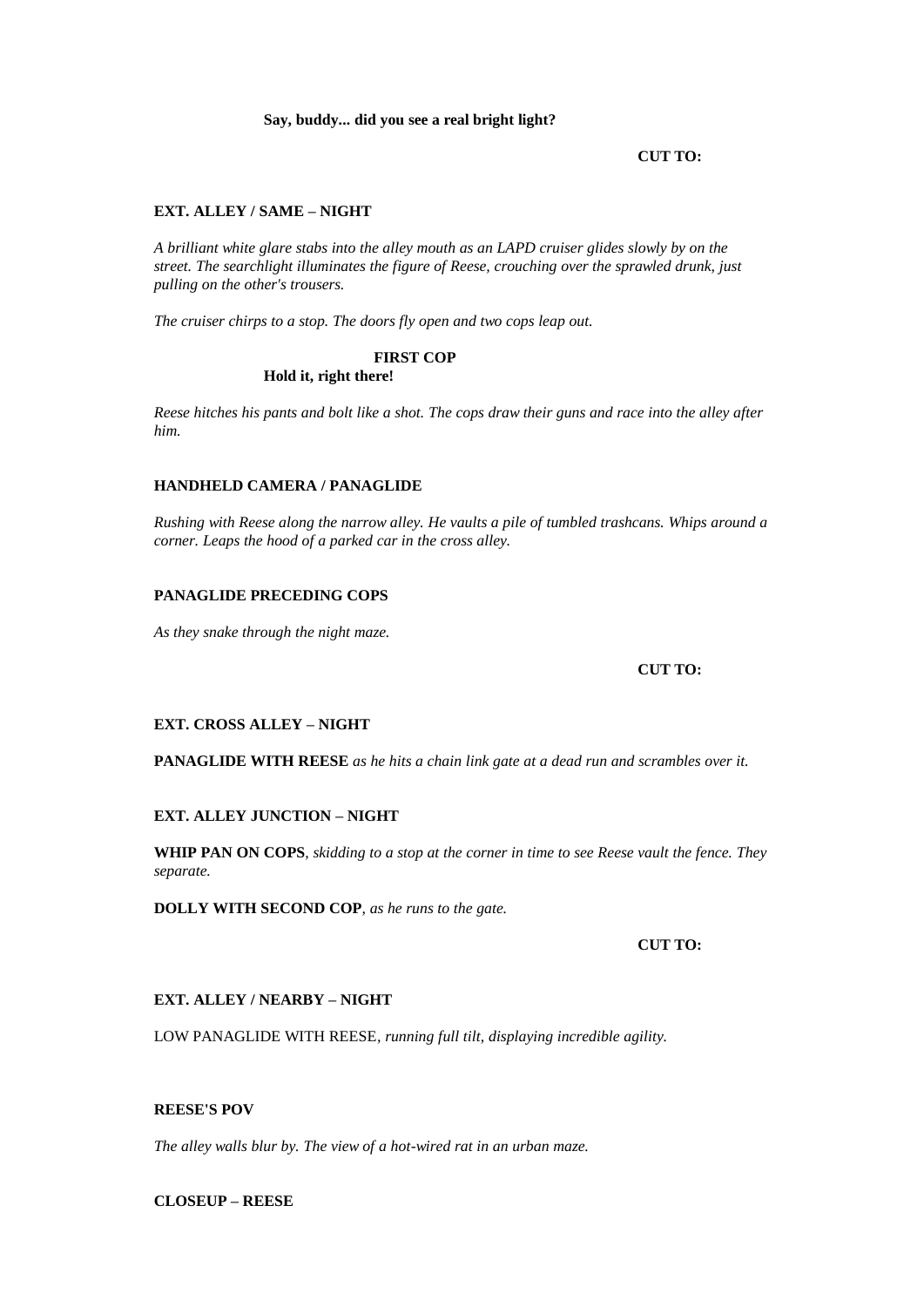CAMERA *hugging him as he sprints and turns, alternately front-lit, side-lit and silhouetted as the electric glare of the city wheels about him.*

# **ANGLE – ALLEY MOUTH**

*Reese flashes though intermittent cross-lighting in the background.*

*Another unit arrives out front and Reese melts back into the alley, only to see a cop round the corner behind him.*

*Sandwiched. Reese crashes into a steel door, rending the lock, and vanishes into the darkness within.*

*The newly arrived cops are a K-9 unit. They open the back door of the squad car to release a large black Doberman.*

### **CUT TO:**

# **INT. DEPARTMENT STORE – NIGHT**

*Reese finds himself among the display racks of a discount department store. A searchlight stabs in the front window as he dashes into the maze of aisles.*

*Three cops enter behind him through the shattered door.*

# **FAST PANAGLIDE WITH REESE**

*As he crab-runs low among the moving shadows where flashlights quarter the darkness. He bolts the open space behind a display window. Sees the outside searchlight sweep toward him. Freezes.*

# **ANGLE – REESE**

*His feral face frozen among the smooth-featured, smiling mannequins. As the light passes, Reese silently moves on.*

### **ANGLE – COP**

*Passing the end of a long aisle background while in the foreground a hand ENTERS FRAME, removing a knit shirt from a hanger. Reese slips the shirt on quietly and does a fast crab-walk across the aisles to melt into the other racks and shadows,* CAMERA MOVING LOW *with him.*

**CUT TO:**

### **INT. DEPARTMENT STORE / AISLE – NIGHT**

*With a shocking* GROWL *the police dog hurtles out of the shadows,* LEAPING RIGHT AT CAMERA*.*

### **ANGLE – REESE AND DOG**

*A dark blur with teeth, extremely Doberman, flies toward Reese. He spins. Catches it by the throat in mid-air. Arcs it to the floor with unflinching precision.*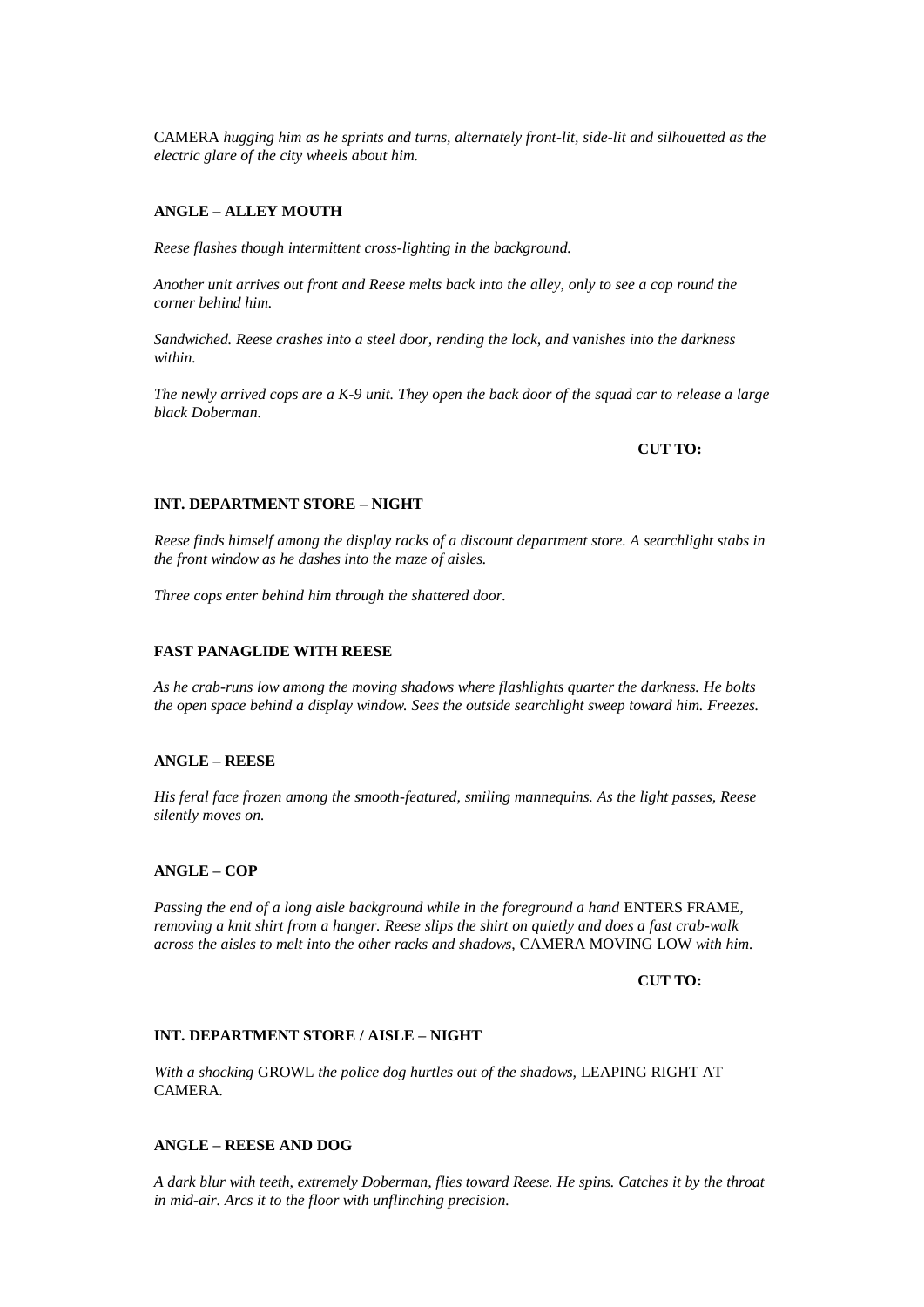# **CLOSEUP – DOBERMAN**

*Suddenly on its back and held by the throat,* THE DOG YELPS *and stares at Reese, who leans very close.*

*Inches from its eyes he fixes it with a gaze of uncompromising dominance. Some ancient communication seems to pass between the two.*

*Reese releases the animal and turns his back on it, selecting a long overcoat from a rack. The dog backs away from him, stiff-legged and confused.*

# **CUT TO:**

# **INT. DEPARTMENT STORE – NIGHT**

**TRACKING WITH REESE** *as he rounds a corner on the run, still shrugging into his long coat.*

*Running smack at him is another cop, gun aimed.*

*Without slowing, Reese leaps toward him, twisting in mid-air like a cat. The cop FIRES. Misses. Goes down under Reese's tackle and they slide together on the polished floor.*

*Before they even come to rest Reese snatches the cop's gun, aiming it at the other's face twohanded.*

> **REESE What day is it? The date...**

**COP Thursday... uh... May twelfth.**

### **REESE**

*(viciously)* **What year?**

*A* SHOT *whines off the metal side of an escalator behind Reese's head. He vaults the escalator rail, leaving the amazed cop lying on the floor.*

*Reese bounds up the frozen steps, pocketing the .38 Police Special in his coat.*

*Cops dash through the maze of aisles, converging at the escalators.*

# **CUT TO:**

### **INT. DEPARTMENT STORE / SECOND FLOOR – NIGHT**

**WHIP PANNING WITH REESE***, as he hurtles between displays. He stops for a moment beside a rack of shoes. Slaps one of a pair of tennis shoes sole-to-sole against his bare foot.*

*Too small. Another. Holding the shoes he runs on.*

### **CUT TO:**

# **EXT. SECOND FLOOR FIRE ESCAPE LANDING – NIGHT**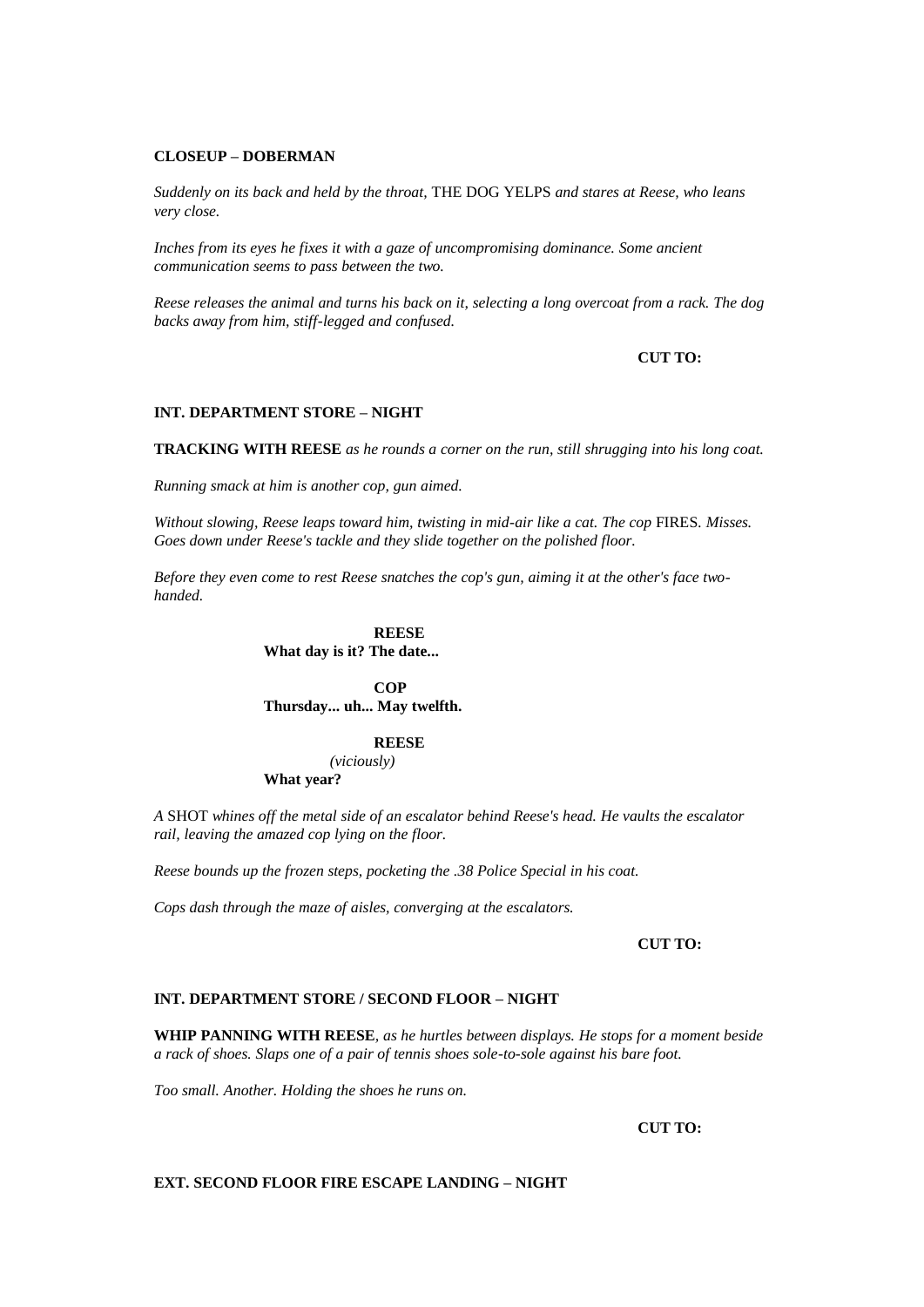*A door opens quietly and Reese slips out.*

# **CAMERA TRACKS WITH HIM** *as he moves like a panther along the narrow catwalk.*

**TILT DOWN** *to include the first LAPD cruiser parked at the mouth of the alley.*

# **CUT TO:**

# **EXT. ALLEY / STREET – NIGHT**

*Reese drops cat-like beside the unattended police car.*

*Cautiously, he opens the door of the cruiser, removes the* RIOT GUN*, an Ithaca pump model, from the dash rack and slips it under his coat. Cradled in a vertical position, the shortened weapon is virtually invisible.*

*He walks out onto the street and away, unhurriedly, an innocuous pedestrian soon lost in the rain.*

**CUT TO:**

# **EXT. STREET / NEARBY – NIGHT**

*Reese enters a telephone booth. Harsh light rakes across his face, outlining the long scar. He opens the directory, leafs through it.*

### **ANGLE – MACRO ON PAGE**

*Reese's finger slides down a column.*

*Stops beside the following listings in the big metropolitan white pages:*

*"CONNOR, SARAH CONNOR, SARAH ANN CONNOR, SARAH J."*

# **DISSOLVE TO:**

### **EXT. CITY STREET – MORNING**

*The night's rain has given way to a typical L.A. morning of diffuse sunlight.*

**MOVING WITH A GIRL** *on a* MOPED *as she zips through traffic.*

SARAH CONNER *is 19, small and delicate-featured. Pretty in a flawed, accessible way. She doesn't stop the party when she walks in, but you'd like to get to know her. Her vulnerable quality masks a strength even she doesn't know exists.*

*Sarah maneuvers nimbly, apparently in a hurry.*

**CUT TO:**

**EXT. BIG BOB'S RESTRAUNT – DAY**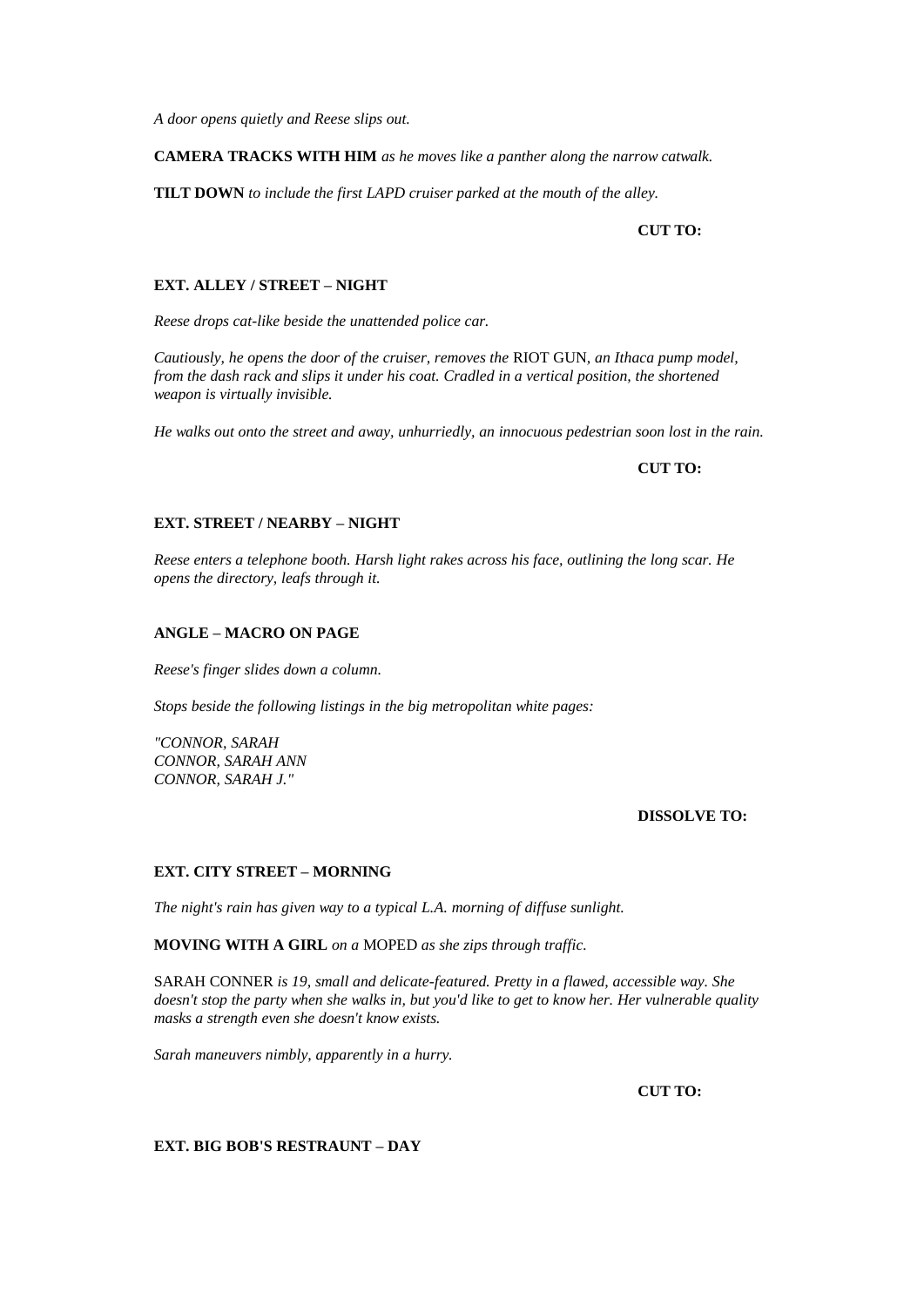*Sarah buzzes into the parking lot of Big Bob's Family Restaurant and chains the moped to the icon of Big Bob himself. The fiberglass cherub holds up his mammoth hamburger in perpetual homage to whatever deity watches out for fat kids.*

*Sarah removes a stack of college textbooks from the luggage carrier and tuns to go into the restaurant.*

> **SARAH** *(to Big Bob)* **Watch this for me, big buns.**

> > **CUT TO:**

# **INT. BIG BOB'S / DINING AREA**

**HIGH WIDE SHOT** *prominently featuring a* VIDEO SURVEILLANCE CAMERA *foreground as Sarah enters below. She passes under another video eye as she crosses the main floor of the wholesomely appointed eatery. Sarah goes through the swinging* STAFF *doors under a third camera.*

# **CUT TO:**

# **INT. MANAGER'S OFFICE**

*The office is closet-like, lit by the glow of several security monitors.* CHUCK BREEN*, day manager, pimply and officious, watches Sarah in an overhead view of the service corridor. He punches a switch and reaches for a microphone on a studio gooseneck.*

# **CUT TO:**

# **INT. SERVICE CORRIDOR**

*Sarah glances up as Breen's voice rasps from a ceiling speaker.*

**BREEN (V.O.)**

**Sarah?**

*She answers the empty hallway.*

### **SARAH**

**Yes, Chuck?**

**BREEN Come to the office, please.**

*She turns back toward the office door at the end of the corridor.*

**CUT TO:**

# **MANAGER'S OFFICE**

*Sarah opens the door to Breen's closet control center.*

**SARAH Mission control to Chuck, come in...**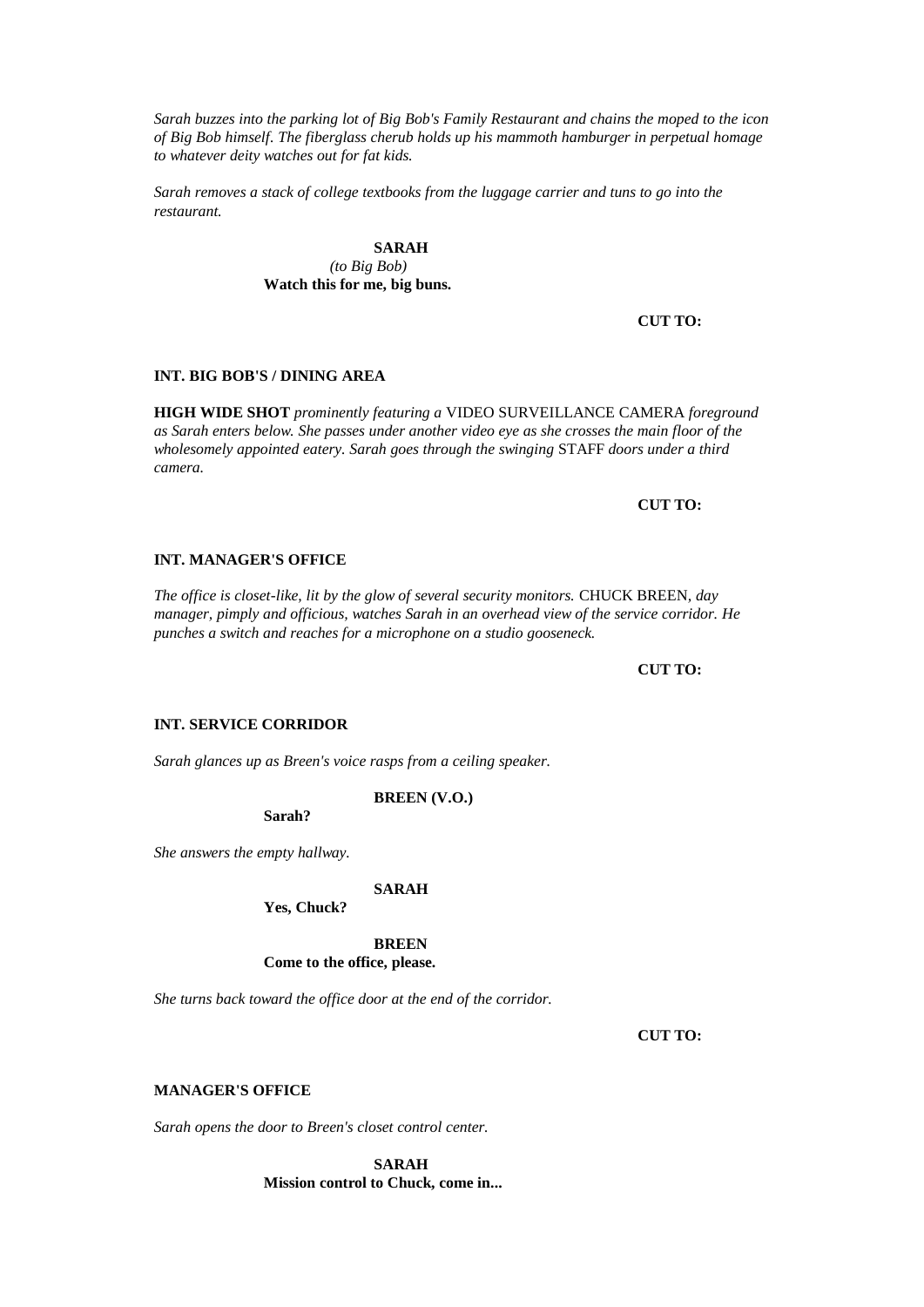# **BREEN**

*(without looking up)*

**You're late.**

*Sarah is undaunted.*

### **SARAH**

**Aren't I worth waiting for?**

# **BREEN**

**Not really. Do you think you can get here on time if I put you on the floor as a waitress?**

# **SARAH**

*(grinning)* **I don't know. I kinda had my heart set on being a cashier the rest of my life.**

**BREEN The pay's the same but you'll make more in tips.**

**SARAH**

**Thanks, Chuck. I need the money. Can I still work the hours around my classes?**

*Breen turns to punch up a display on the restaurant's small accounting computer. Sarah looks over his shoulder as he modifies the week's schedule.*

> **BREEN Mmm. Same schedule's okay.**

#### **SARAH**

**Alright!**

# **BREEN**

*(gravely)* **Can you handle it?**

**SARAH It's not brain surgery, Chuck.**

*Breen hands her an apron ceremoniously.*

**BREEN**

**Here you go. You're a Bob's Girl now. Nancy will check you out.**

**SARAH I won't let the fat kid down.**

**CUT TO:**

# **INT. LOCKER ROOM – DAY**

### **ANGLE – TIGHT ON LOCKER DOOR**

*As it slams shut, revealing Sarah transformed into a "Bob's Girl".*

*Her hair is in a bun.*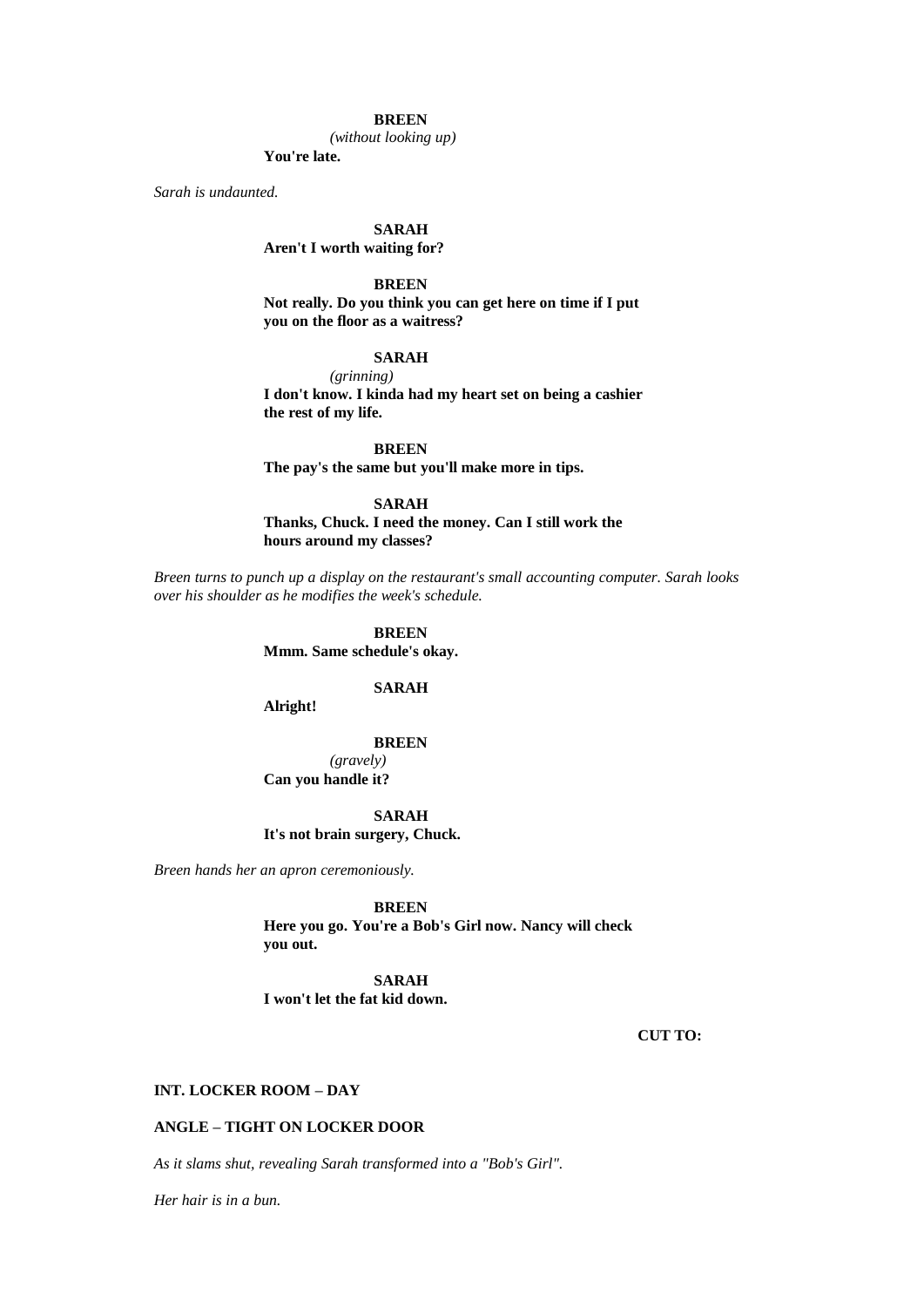*White blouse. Short flared skirt and apron with a bow.*

*She resembles a suburbanized peasant maid looking for a goat to milk.*

*Sarah confronts her reflection in the mirror, pondering its absurdity.*

*She pinches her sheeks.*

*Smiles vacuously.*

**SARAH Hi, I'm Sarah and I'll be you waitress.** *(pause)* **I'm so wholesome, I could puke.**

**CUT TO:**

# **EXT. PARKING LOT – DAY**

**TIGHT ON CAR SIDE WINDOW***, as a figure approaches, reflected in the glass. A fist punches through the window, shattering it. The thief unlocks the door and gets behind the wheel.*

*It's the Terminator.*

**CUT TO:**

# **INT. YELLOW MAVERICK – DAY**

*With a blow from the heel of his hand Terminator smashes loose the ignition assembly and strips the wires with a brutal twist of his fingers. Touching the proper wires he starts the car.*

# **CUT TO:**

### **EXT. PAWN SHOP – DAY**

*Terminator walks past the long display window of an enormous pawnshop emporium. Signs declare, among other things,* GUNS *and* AMMO *is red block letters.*

*Terminator passes the appliance section, and the pictures on a row of TV sets distort and break-up sequentially as he walks by, returning to normal behind him.*

*He enters the store.*

**CUT TO:**

#### **INT. PAWN SHOP – DAY**

**TIGHT ON GLASS COUNTERTOP** *as an* AR-180 ASSAULT RIFLE WITH SCOPE *is laid beside a number of other guns: a* COLT K-MODEL .45 ACP*, a* SMITH AND WESSON .38 FOUR-INCH*, a* BERETTA

> **TERMINATOR (V.O.) ... the Remington 1100 Autoloader...**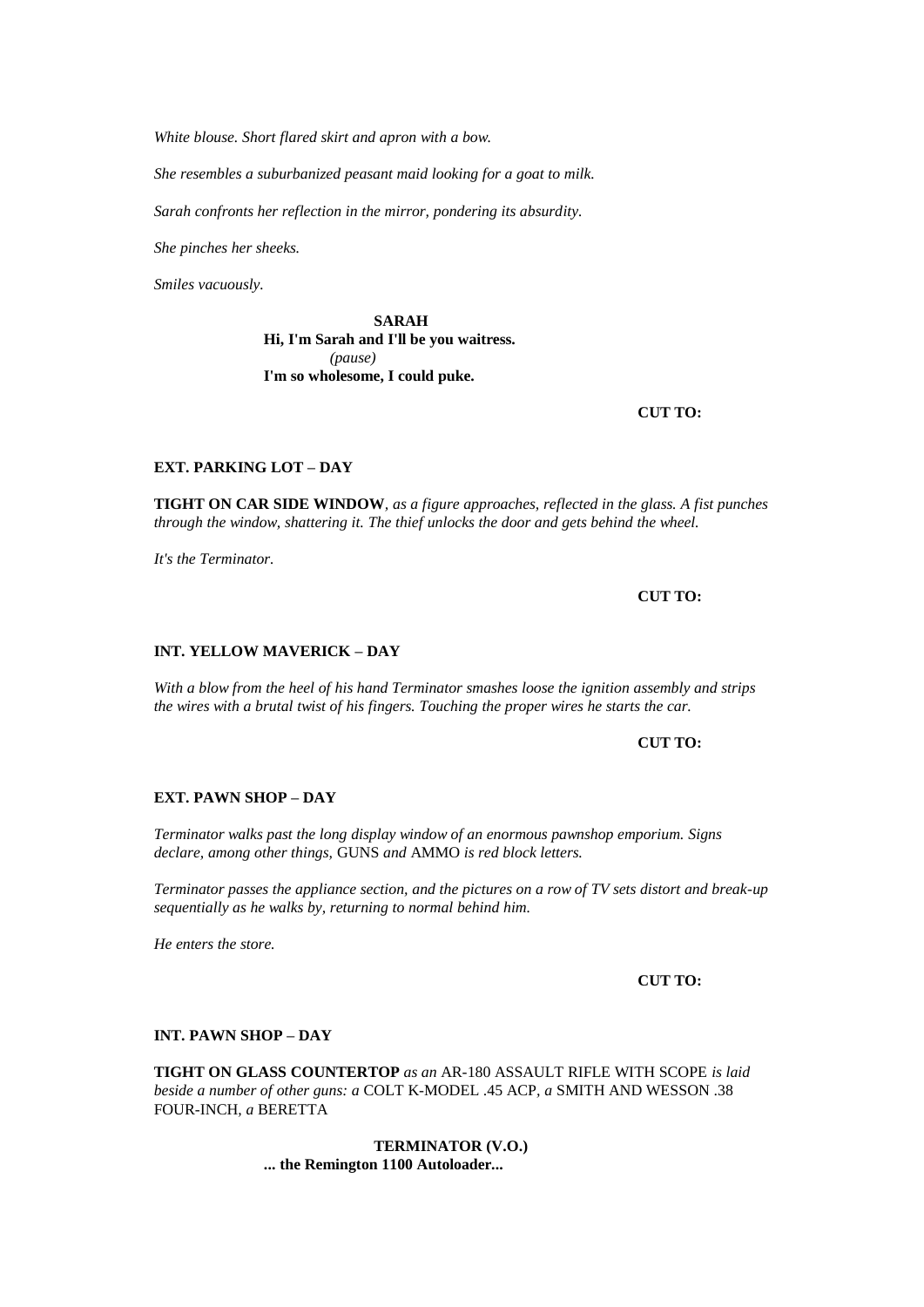### **WIDE**

*As the* CLERK*, who looks like a sick lizard, pallid and paunchy, takes the rifle from a wall rack. He lays it beside the arsenal of perfectly legal anti-human artillery already on the glass counter.*

*Terminator scans expressionlessly for additional selections.*

### **CLERK**

**Anything else?**

**TERMINATOR A phased plasma pulse-laser in the forty watt range...** 

#### **CLERK**

*(annoyed)* **Just what you see, pal.**

*He indicates the display case and wall racks with a minimal gesture.*

# **TERMINATOR**

**The Uzi 9 millimeter.**

# **CLERK**

*(setting it out)* **You know your weapons, buddy.**

*Terminator examines each in turn, working the actions with curt, precise movements.*

# **CLERK**

*(continuing)* **Any one of them's ideal for home defense. Which'll it be?**

### **TERMINATOR**

**All.**

*The clerk digs deep and finds a scrap of a smile.*

**CLERK Maybe I'll close early. Cash or charge?**

*Instead of replying, Terminator takes a box of shotgun shells from a stack on the display case.*

**CLERK**

**Sorry, I can't sell the ammo with the guns. You'll have to – Hey!**

*Terminator has calmly begun feeding the shells into the shotgun.*

#### **CLERK**

*(continuing)* **You can't to that...** 

#### **TERMINATOR**

*(evenly)* **Wrong.**

*He raises the barrel and pulls the trigger. The gun* THUNDERS*.*

**CUT TO:**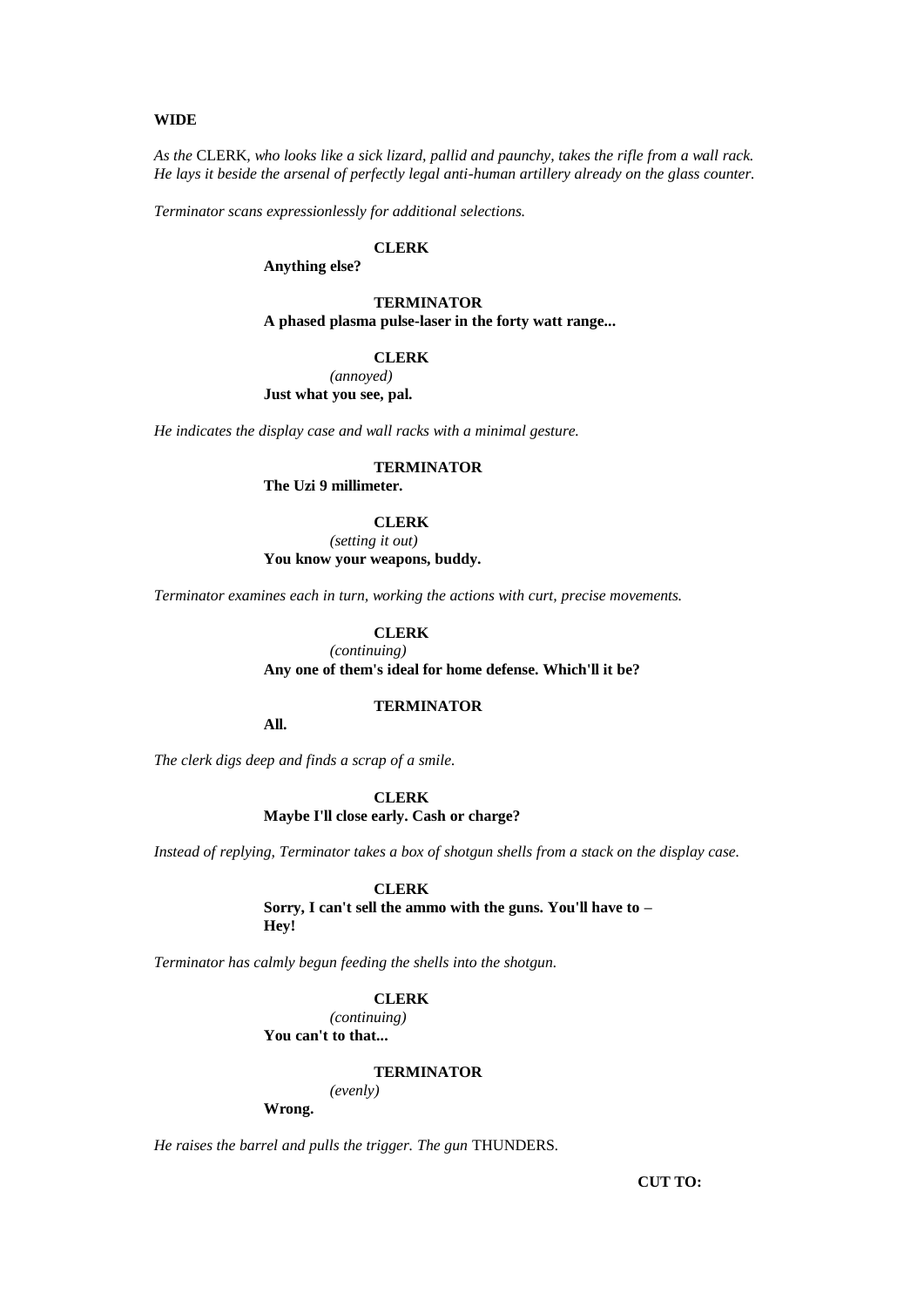### **EXT. GAS STATION / PHONE BOOTH – DAY**

*The yellow Maverick pulls to a stop beside a single phone booth.*

# **MOVING WITH TERMINATOR**

*As he gets out, walks to the booth and rapidly pulls its occupant out by his greasy T-shirt, flinging him backward into the parking lot. The guy is bear-like, slab-handed, but Terminator doesn't even glance back as he steps in to take the man's place.*

#### **MAN**

*(outraged)* **Hey, man...** 

**CUT TO:**

# **PHONE BOOTH**

*A woman's voice, a faint reedy monologue, issues from the dangling receiver.*

*Terminator leafs rapidly through the directory.*

# **ANGLE – CLOSEUP PAGES FLIPPING**

# **ANGLE – MACRO SHOT**

*As Terminator's finger comes to rest beside a now-familiar listing:*

*"CONNOR, SARAH"*

# **CUT TO:**

#### **INT. BIG BOB'S / DINING AREA**

*Sarah is bustling about, trying to service the start of the dinner rush. In waitress parlance, she's 'in it'.*

*She runs the gauntlet between tables, precariously balancing two full dinner plates on one arm and hand-carrying a third. A customer tugs on her apron for attention and she barely averts contributing the chili size to his wardrobe.*

# **CUSTOMER Honey, can I get that coffee now?**

### **SARAH Yes sir, just a second.**

*She reaches her table after near collisions with a Mexican busboy and two teenage girls doing cheerleading routines in lock-step.*

> **SARAH Who gets the Burly Burger?**

# **CUSTOMER TWO**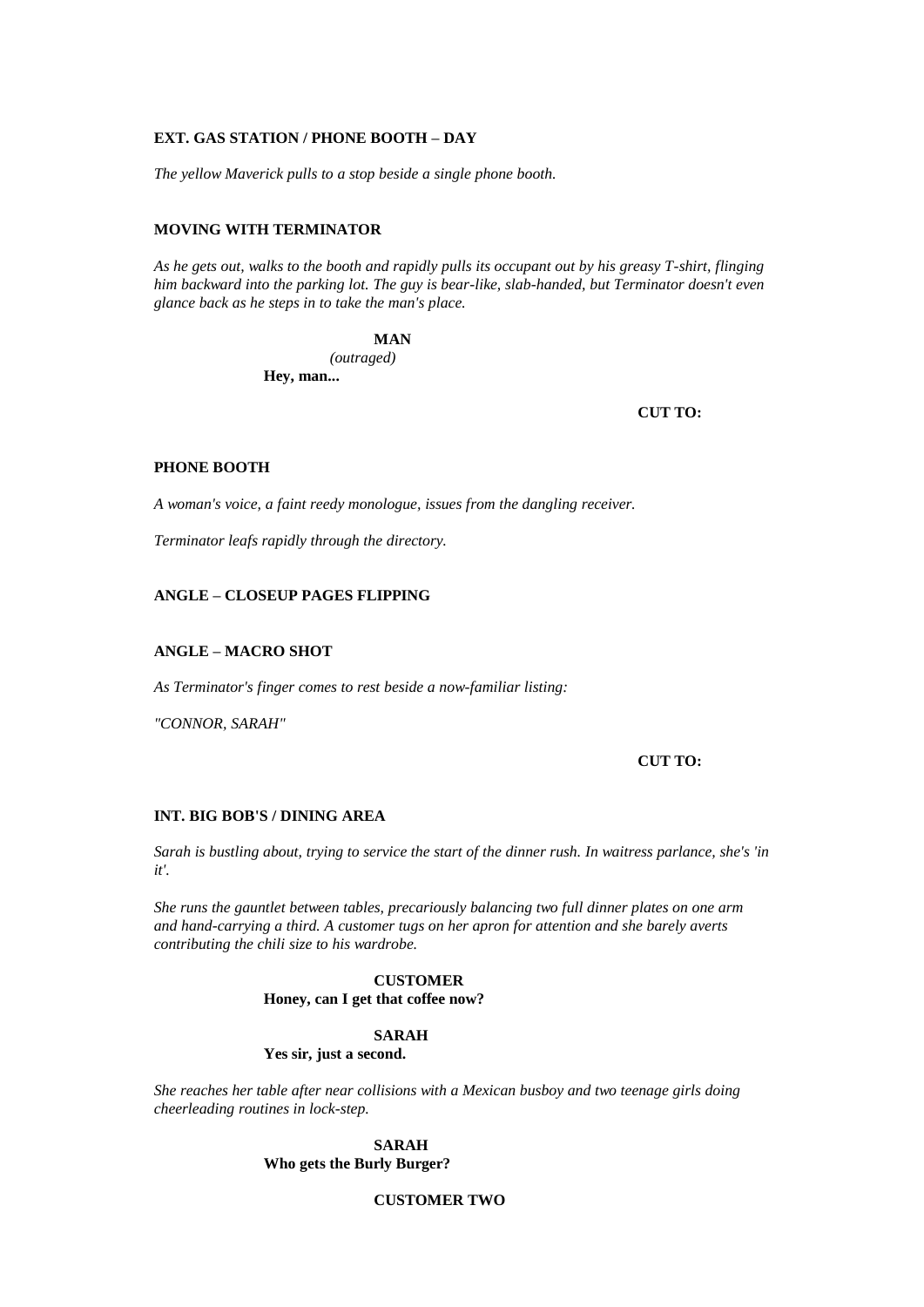**I ordered Barbecue Beef.**

**CUSTOMER THREE Does mine come with fires?**

**CUSTOMER FOUR He's got the Barbecue Beef, I've got a Chili-Beef Deluxe.**

**SARAH**

**Okay, who gets the Burly Beef?**

# **CUSTOMER AT NEXT TABLE**

**Miss, we're ready to order.**

*In the process of setting down all the plates Sarah knocks over someone's water glass.*

### **SARAH**

*(mopping frantically)* **Oh, sorry. That's not real leather, is it?**

*As she cleans up the spill, a kid at the next booth reaches over and dumps a scoop of ice cream into the top pouch of Sarah's apron*

*She stares down at the mess melting over her hard-earned and sags with defeat.* NANCY*, a plump, gum-chewing waitress, stops beside her to whisper.*

# **NANCY Look at it this way: in a hundred years, who's gonna care?**

**CUT TO:**

### **EXT. SUBURBAN STREET – DAY**

**ANGLE** *on a standard-issue L.A. suburban street with kids racing Big Wheels background.*

**LOW ANGLE** *with the* FRAME *comprising a single house, toy-littered lawn and mailbox.*  EXTREME FOREGROUND*, by the curb, is a* CHILD'S PLASTIC TRUCK*.*

*There is the sound of a* CAR ENGINE *approaching, and the front of the yellow Maverick appears, stopping at the curb.*

*Its front tire* CRUSHES *the toy.*

# **PANAGLIDE ON TERMINATOR**

*Preceding him as he steps out of the car, pauses by the mailbox to check the name, and strides toward the house.*

*A* YOUNG BOY*, playing in the driveway, watches him pass. The boy's* DOG*, a small Terrier, growls low and mean, crouching back from Terminator.*

*He rings the doorbell and waits, motionless.*

*The door opens a few inches, held by a security chain, revealing a frail* MIDDLE-AGED WOMAN *in apron and rubber cleaning gloves.*

# **TERMINATOR**

**Sarah Connor?**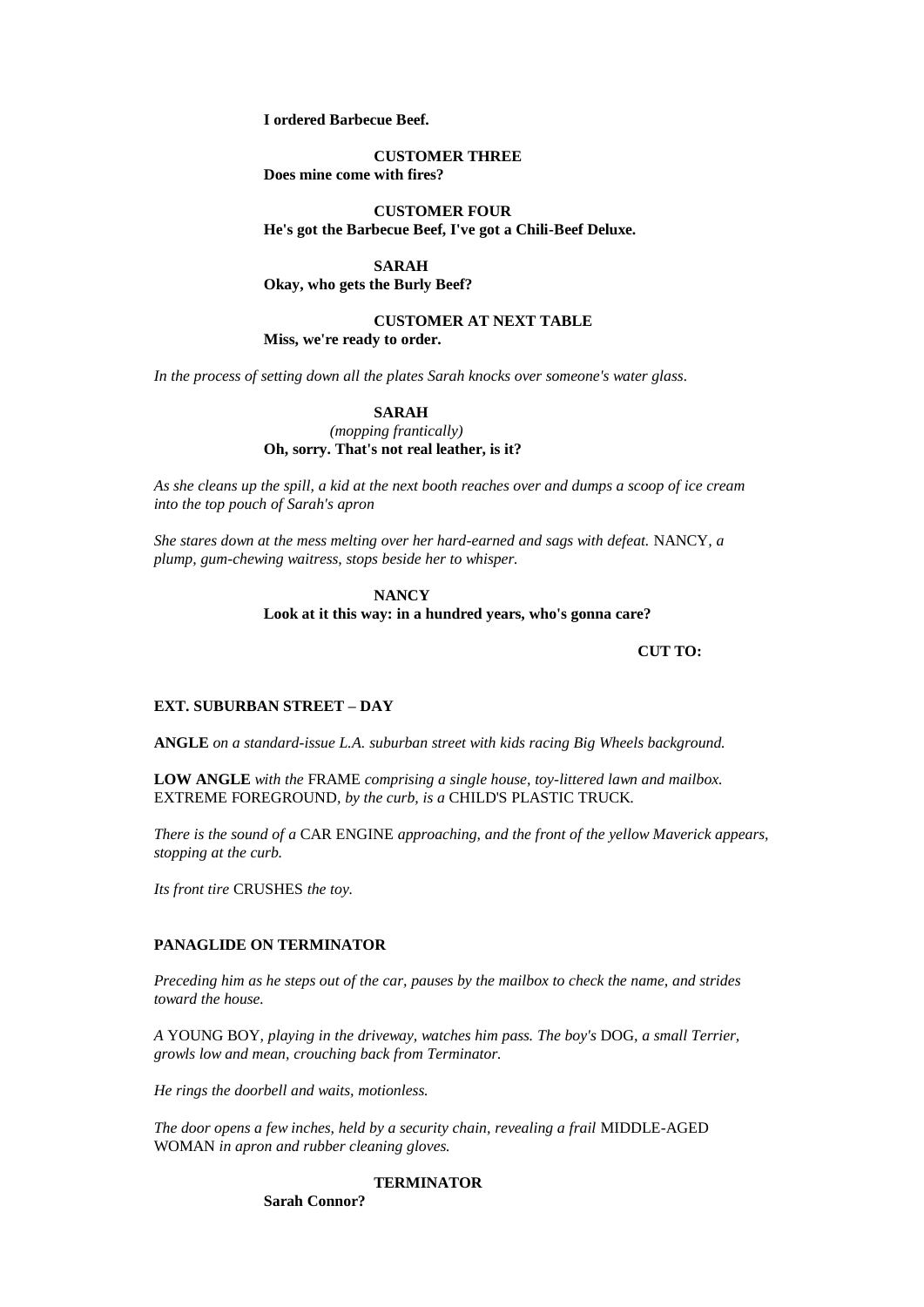#### **WOMAN**

#### **No, she's upstairs. Who shall I say is –**

*Terminator breaks the chain and pushes past her as if she didn't exist.*

#### **CUT TO:**

# **INT. HOUSE / FOYER**

**PANAGLIDE ON TERMINATOR***, preceding his as he crosses the foyer and mounts the stairs. The woman starts after him.*

# **WOMAN**

# **What do you think you're – My God!**

*She gasps and stops in her tracks as Terminator smoothly pulls the .45 from under his jacket and snaps the cocking slide.*

# **WOMAN**

*(screeching)* **Oh my God... Sarah!**

# **CUT TO:**

# **INT. BEDROOM**

*Installed on her bed for an afternoon of 'soaps' is the* WRONG SARAH CONNOR*.*  ELECTRODE PADS *exercise her doughy thighs as the 35 year old divorcee watches "GENERAL HOSPITAL".*

*She calls out distractedly:*

# **WRONG SARAH CONNOR**

**What is it, Mom?**

*She jumps as the door* BANGS *open. And stares in dumb amazement as the good-looking, intenseeyed man in the strange clothes raises a pistol.*

*And aims it at her face.*

*It all seems less real than "GENERAL HOSPITAL" in that half-second before he* FIRES*.*

**CUT TO:**

# **INT. FOYER**

*The mother is fumbling with a telephone when she hears the* SHOT*. The silence stretches for several* BEATS*. Then* FIVE MORE SHOTS *are heard.*

*The woman screams and drops the phone as she stares upward.*

### **ANGLE ON CEILING**

*Above her. With each successive shot a chuck of plaster explodes off the ceiling.*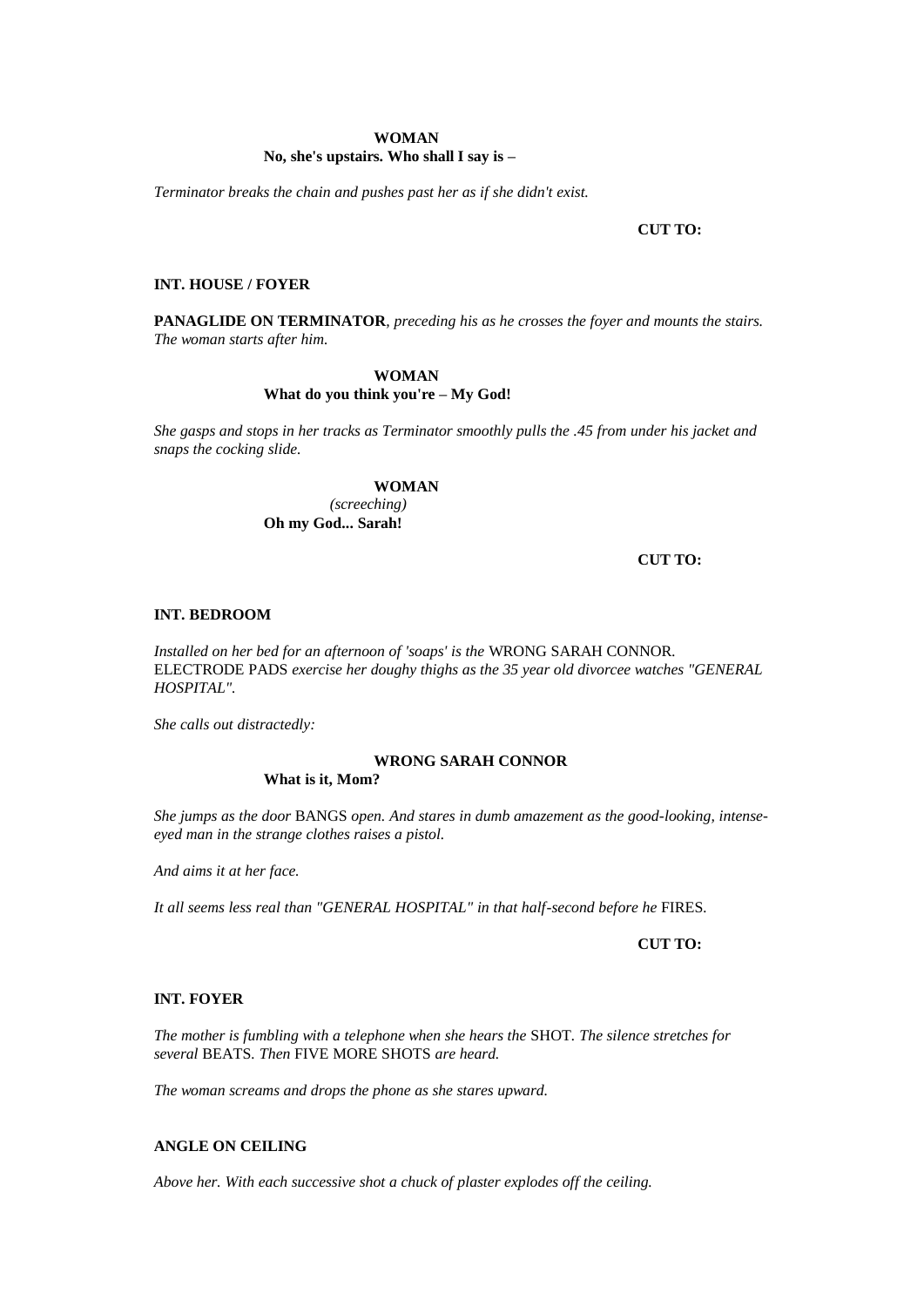# **CUT TO:**

### **INT. BEDROOM**

**LOW ANGLE ON TERMINATOR***, standing with the .45 aimed down at the dead woman, just*  OUT OF FRAME *on the floor.*

*He unhurriedly removes the spent clip, reloads the weapon and replaces it under his jacket.*

*Crouching down, he turns the woman's body over, confirming that she is dead.*

# **CUT TO:**

# **INT. FOYER**

*The mother is frantically dialing the phone. She mis-dials, starts over. Then stops as she hears the bedroom door open.*

*Terminator stands at the head of the stairs.*

*His hand is bloody where he grasped the dead woman's shoulder.*

*He starts down the stairs.*

*The mother stands paralyzed, unable to breathe.*

*He reaches the main floor and walks toward her.*

*She edges into a corner, eyes wide.*

*He reaches out.*

*And wipes his hands clean on her apron.*

*Terminator walks out, without expression, leaving the woman to sag to the floor in a faint.*

**CUT TO:**

#### **INT. / EXT. SERVICE TUNNEL – DAY**

**TIGHT ON KYLE REESE'S HANDS** *as they make the last few strokes with a hacksaw to sever the wooden stock from the riot gun. It clatters to the ground, leaving a short stump, like a pistol grip.*

# **CUT WIDER**

*As Reese hefts the weapon. He is crouched in an underground service tunnel below a busy street. Shadows of people walking across a grating in the sidewalk above him flicker past. They can't see him in the darkness below their feet as he checks the gun's action carefully. He slips it under his overcoat where it hangs from a jerry-rigged sling.*

**CUT TO:**

**EXT. STREET – DAY**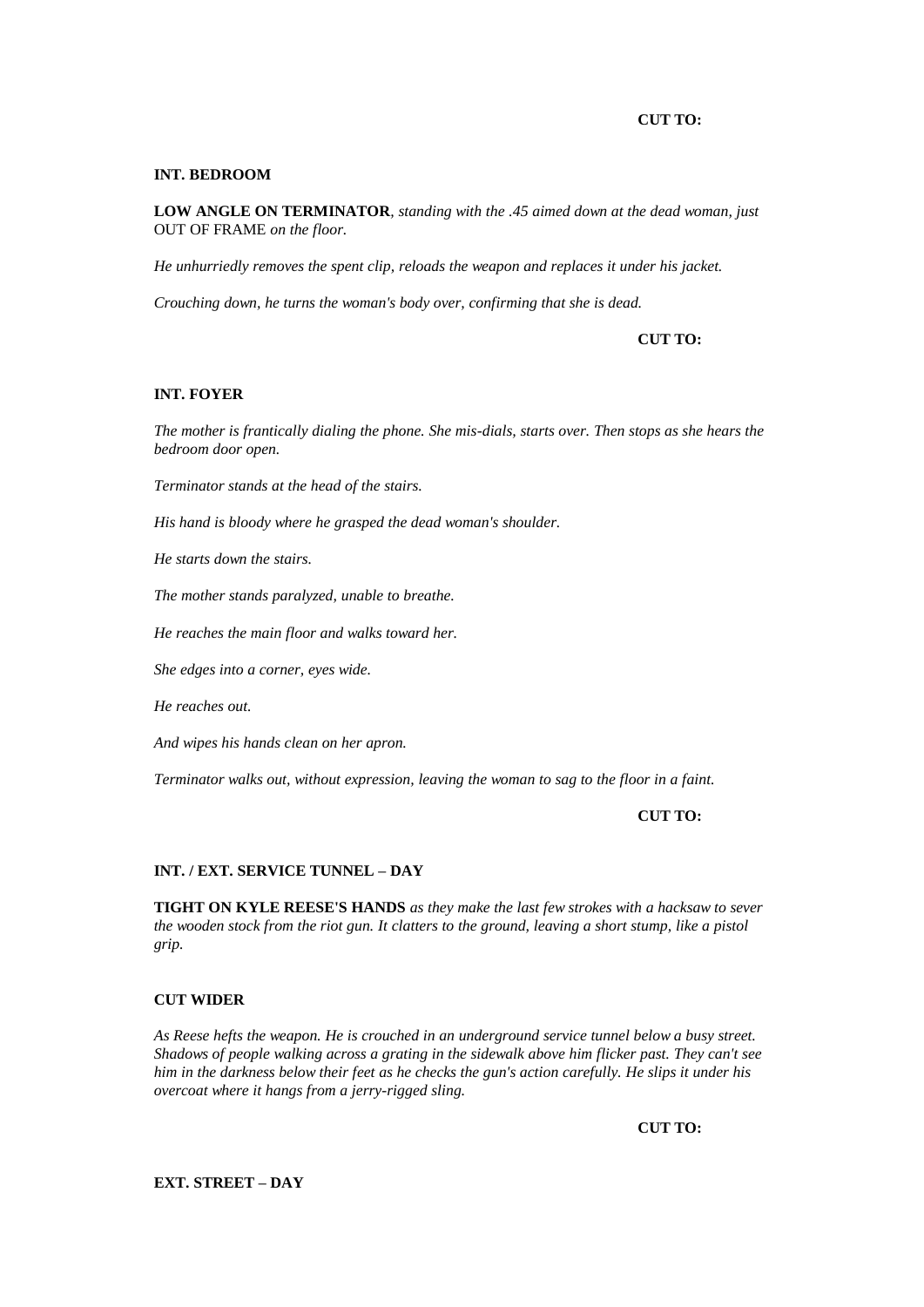*Reese emerges from a stairwell behind a service station, his overcoat done up to the top button.*

*He walks through the sparse morning crowd on the cluttered, overbuilt commercial street.*

*He is out of sync.*

*A stranger in a strange land.*

*He holds himself tightly reined, cautious and feral as he moves among the unconcerned pedestrians.*

*His eyes flick rapidly about.*

*He is seeing this Babylon for the first time.*

*Reese stops at a hole-in-the-wall take-out stand. He watches people walk away with food. Moves closer.*

*Scrutinizes the next man as he orders.*

# **TAKE-OUT CUSTOMER Gimme a falafel with yogurt dressing and, uh, Baco-bits.**

*The counterman hands him his food and change wordlessly as Reese steps up.*

# **REESE Gimme a falafel with, uh, yogurt and Baco-bits.**

*The counterman barely looks up as he passes the mess through the window.*

# **COUNTERMAN**

# **That'll be one-sixty.**

*He glances up and Reese is gone. He leans half out the window.*

# **COUNTERMAN**

*(continuing)* **Hey! Son-of-a-bitch.**

### **CUT TO:**

#### **EXT. ALLEY – DAY**

*Reese crouches in an alley, out of sight of passersby, wolfing his food. The sauce runs down his sleeve but he doesn't notice.*

**CUT TO:**

# **INT. BIG BOB'S / DINING AREA – DAY**

*An old man with a shrunken, ungenerous face scowls at the menu as Sarah wipes the tabletop in front of him.*

# **SARAH I haven't seen you in here lately, Mr. Miller.**

### **MR. MILLER**

**What's it to ya?**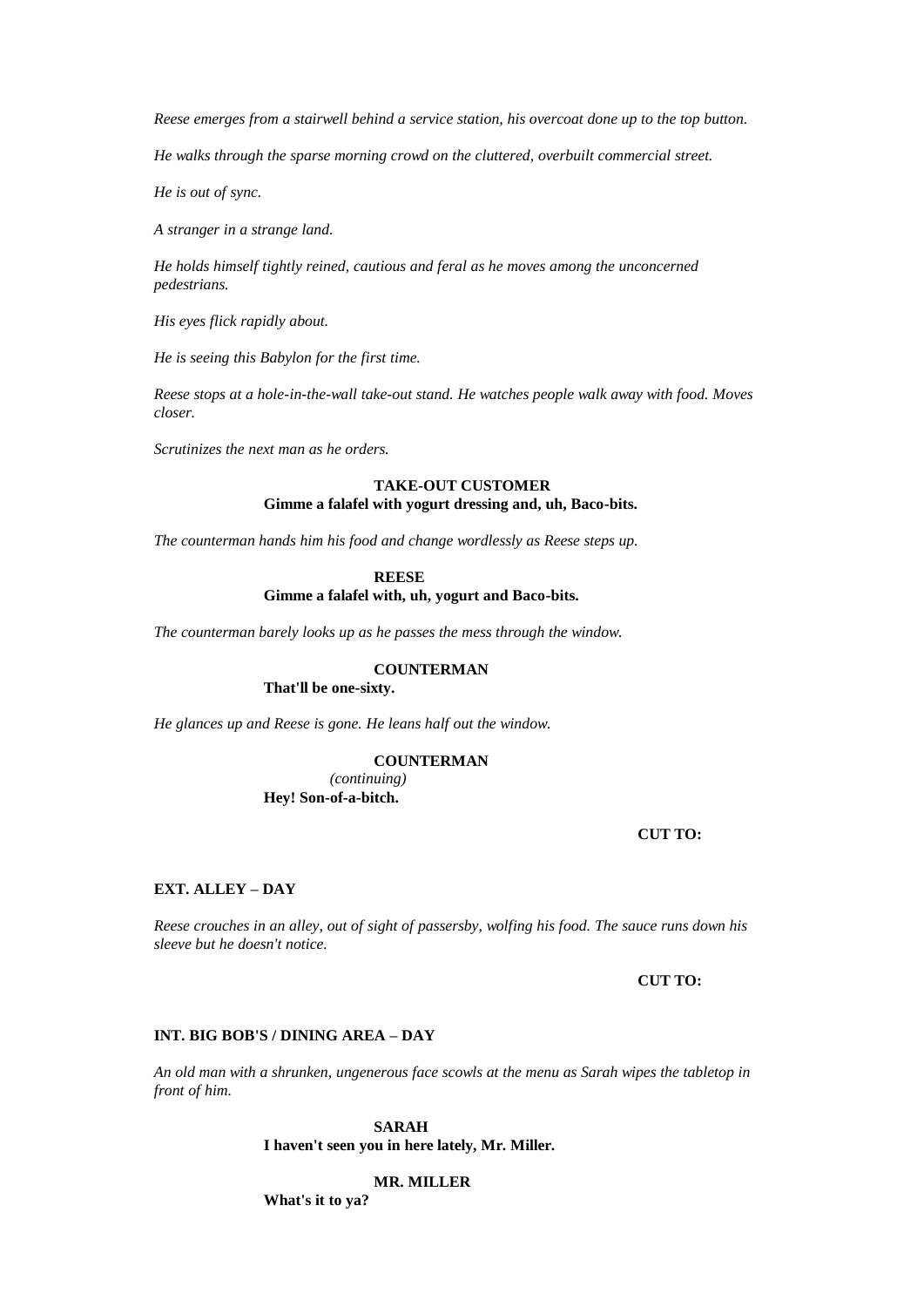#### **SARAH**

**You must have a girlfriend.**

# **MR. MILLER**

**That's none of your business.**

# **SARAH**

**Aha! Is she young?**

*Mr. Miller lowers his menu and glares at her.*

#### **MR. MILLER**

# **Compared to me she is. How come you're not at the cash anymore? They catch ya stealing?**

#### **SARAH**

*(smiling)* **What's it to ya?**

*When she leaves, the old man is grinning, behind the menu, where no one can see him.*

# **CUT TO:**

# **INT. BIG BOB'S / SERVICE CORRIDOR**

*Sarah rounds the corner, walking fast as she undoes her apron. She calls out to the walls without looking up.*

#### **SARAH**

# **I'm on break, Chuck. Carla's got my station.**

*As she approaches the locker room where the girls take their coffee breaks, the door bursts open and Nancy beckons to Sarah.*

### **NANCY**

*(excitedly)*

**Hurry up. It's about you... I mean sort of... Come on!**

### **CUT TO:**

### **INT. BIG BOB'S / BREAK ROOM**

*Nancy guides Sarah to the small black and white portable TV in the corner. Two other girls, smoking cigarettes with their shoes off and nyloned feet on the table, are already watching. One glances at Sarah.*

### **WAITRESS Hey, Sarah. This is weird.**

*They huddle around the set, intent on a newscast in progress.*

### **TV ANCHORWOMAN**

**... and a police spokesman at the scene refused to speculate on a motive for the execution-style slaying of the Encino housewife. He did however say that an accurate description of the suspect has been compiled from several witnesses.**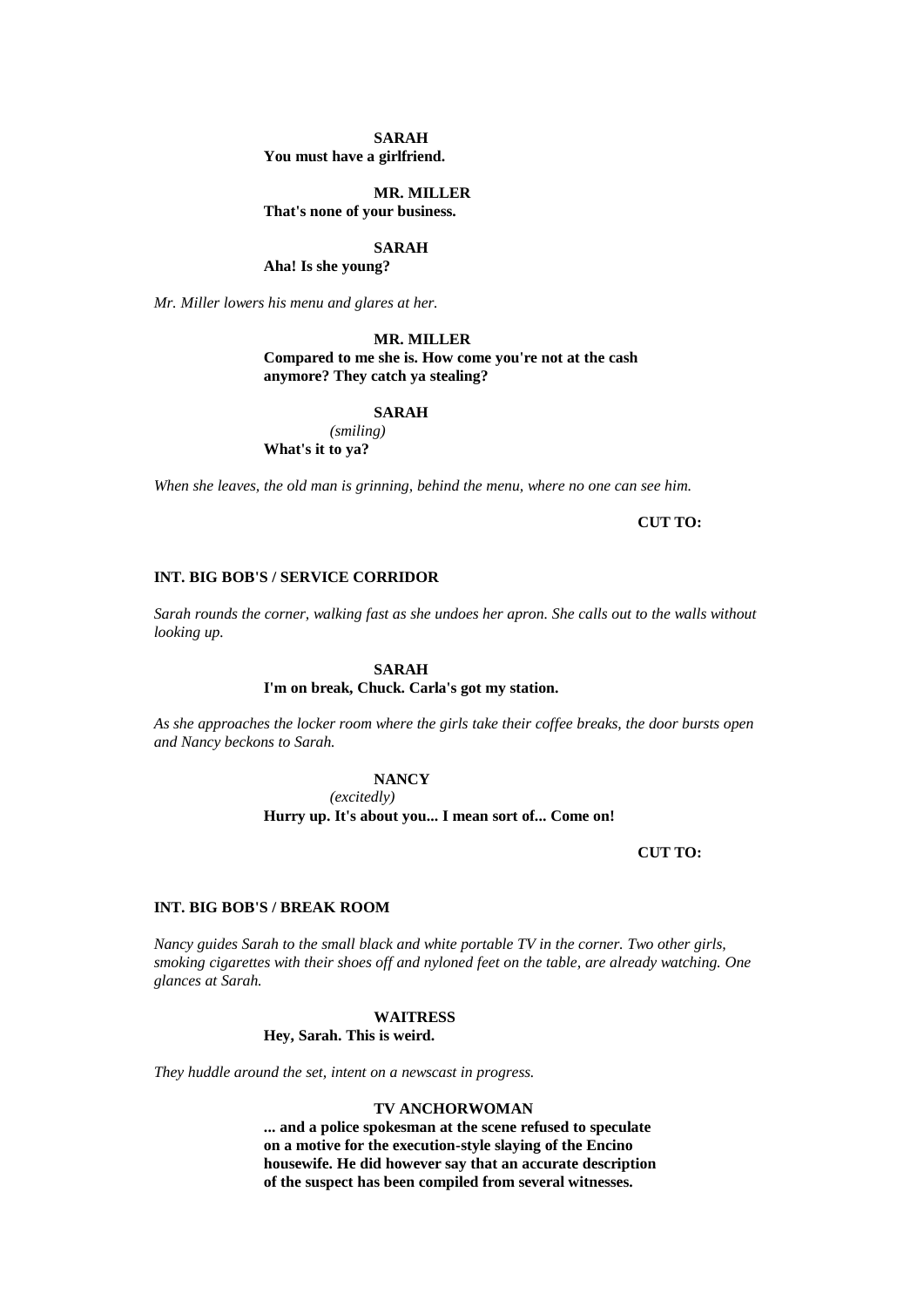### **Once again, Sarah Connor, thirty-five, mother of two, brutally shot to death in her home this afternoon.**

*As the news grinds on, Sarah gazes unseeingly at the screen.*

*Nancy claps her on the shoulder, laughing.*

# **NANCY**

**You're dead, honey.**

# **CUT TO:**

### **EXT. HEALTH CLUB – DUSK**

*Sunlight is dying when Sarah swings her moped to the curb in front of the 'GOOD LIFE SPA', a large, crowded health club.*

#### **CUT TO:**

### **INT. HEALTH CLUB / AEROBICS STUDIO**

MUSIC BOOMS *and masses of leotarded cellulite sway in close foreground as* CAMERA DOLLIES *along a row of panting, stretching women. In deep background Sarah slips in through the door and waits against the wall while the human dynamo,* GINGER VENTURA*, leads the class energetically. Ginger, Sarah's roommate, is a party-stopper. Red-haired, athletic, sensuous. She's pretty enough when still, but stunning in motion. And she's in motion.*

*Ginger yells commands and cheerfully dives into contortions to the* BEAT *of a* MOTOWN FAVORITE*.*

MARCO*, a handsome, well-defined guy wearing a tight STAFF T-shirt, strolls up for a drink at the water fountain next to Sarah.*

**MARCO**

**Hi. I've seen you around. You're cute. Cute I remember.**

**SARAH I'm Sarah. Ginger's roommate.**

**MARCO Yeah, right. I'm Marco.**

*The dance tape ends.*

**GINGER ... and three aaand four! And that's it ladies! Now, didn't that feel good?**

*The group collapses ensemble. A chorus of groans.*

**GINGER**

#### **Let's think positive or next time I'll play the FM version.**

*Ginger walks over to Sarah as the class disperses. Marco is leaning on the wall next to Sarah, who is enjoying the attention.*

> **SARAH ... yeah, really? Say something in Italian.**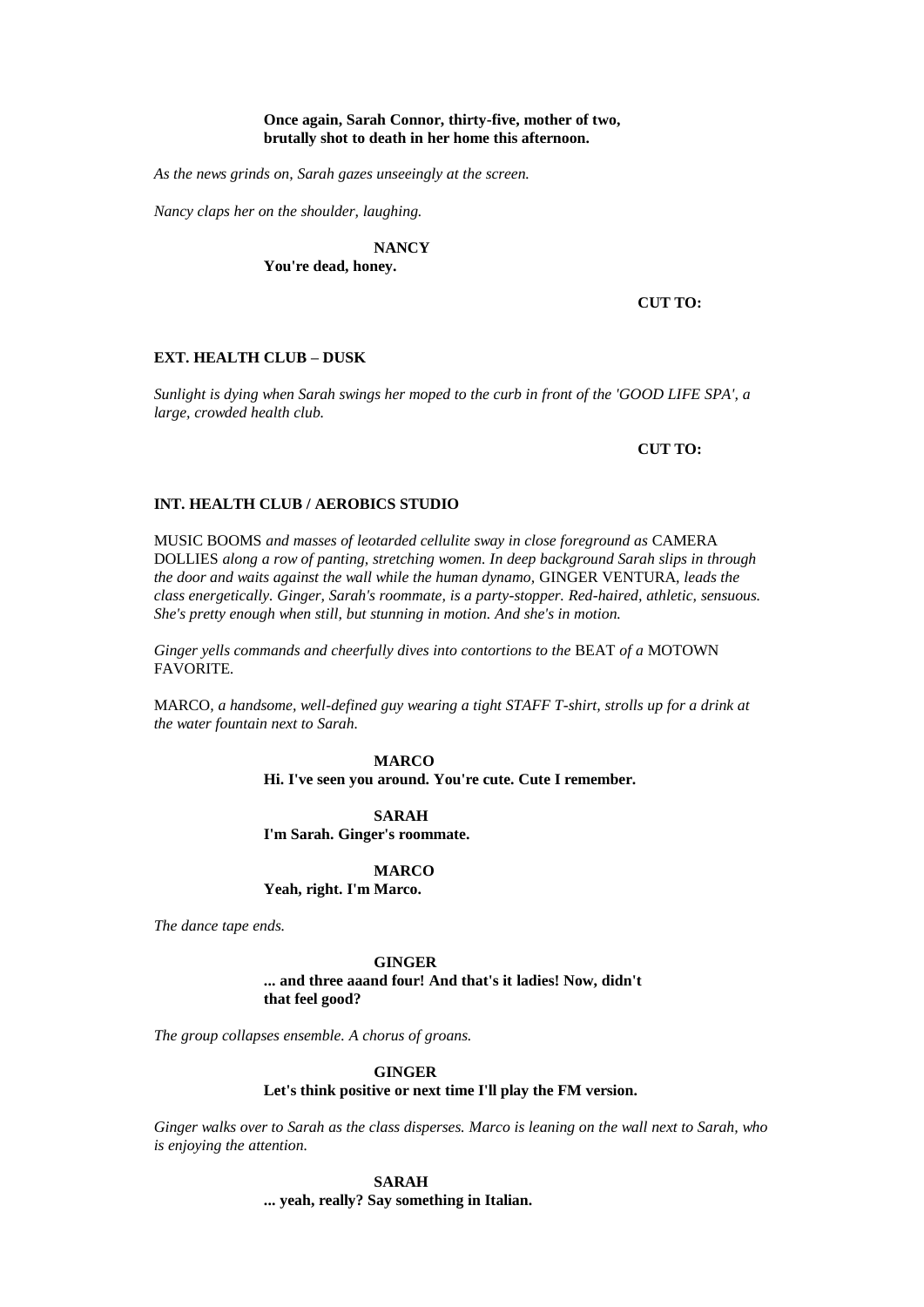*Before Marco can reply, Ginger pulls the front of his gym shorts out and peers down. She shakes her head.*

# **GINGER You're wasting your time, kiddo. Let's go.**

*She grabs Sarah by the arm and pulls her out the door.*

*Sarah catches a glimpse of Marco's expression over her shoulder as the door closes.*

# **CUT TO:**

### **INT. HEALTH CLUB / STAIRS AND CORRIDOR**

**PANAGLIDE WITH THE TWO GIRLS***, as they descend to the first floor and enter a hallway Sarah is gasping with laughter.*

#### **SARAH**

*(weakly)* **I don't believe you did that.**

*Ginger is adjusting her ever-present* WALKMAN-TYPE CASSETTE PLAYER *at her hip. She slips on the earphones as they walk along.*

*Sarah feigns outrage.*

# **SARAH**

*(continuing)* **I had him hooked. He was just about to ask me out. I could tell.** 

**GINGER That guy's a jerk. I did you a favor.**

#### **SARAH**

# **I'll do the same for you sometime.**

*Sarah laughs and claps her friend on the back. They turn in at a door marked* WEIGHT ROOM*.*

### **CUT TO:**

### **INT. WEIGHT ROOM**

**SEVERAL ANGLES***, on glistening arms, legs, torsos merging into bio-mechanical kinetic sculptures with the chrome-steel levers and tubes. The* CRASH *and* SQUEAL *of metal against metal.*

In foreground, two Conan-esque arms thrust upward, glistening. Ginger's boyfriend, MATT MCCALLISTER*, the assistant manager of the club, strains out his last reps, bench-pressing enormous weight on the Nautilus machine.*

*Despite his imposing appearance, Matt is one of the warmest people you'd ever want to meet.*

*His face is contorted, muscles knotted for the last push.*

*He heaves it up with a guttural cry.*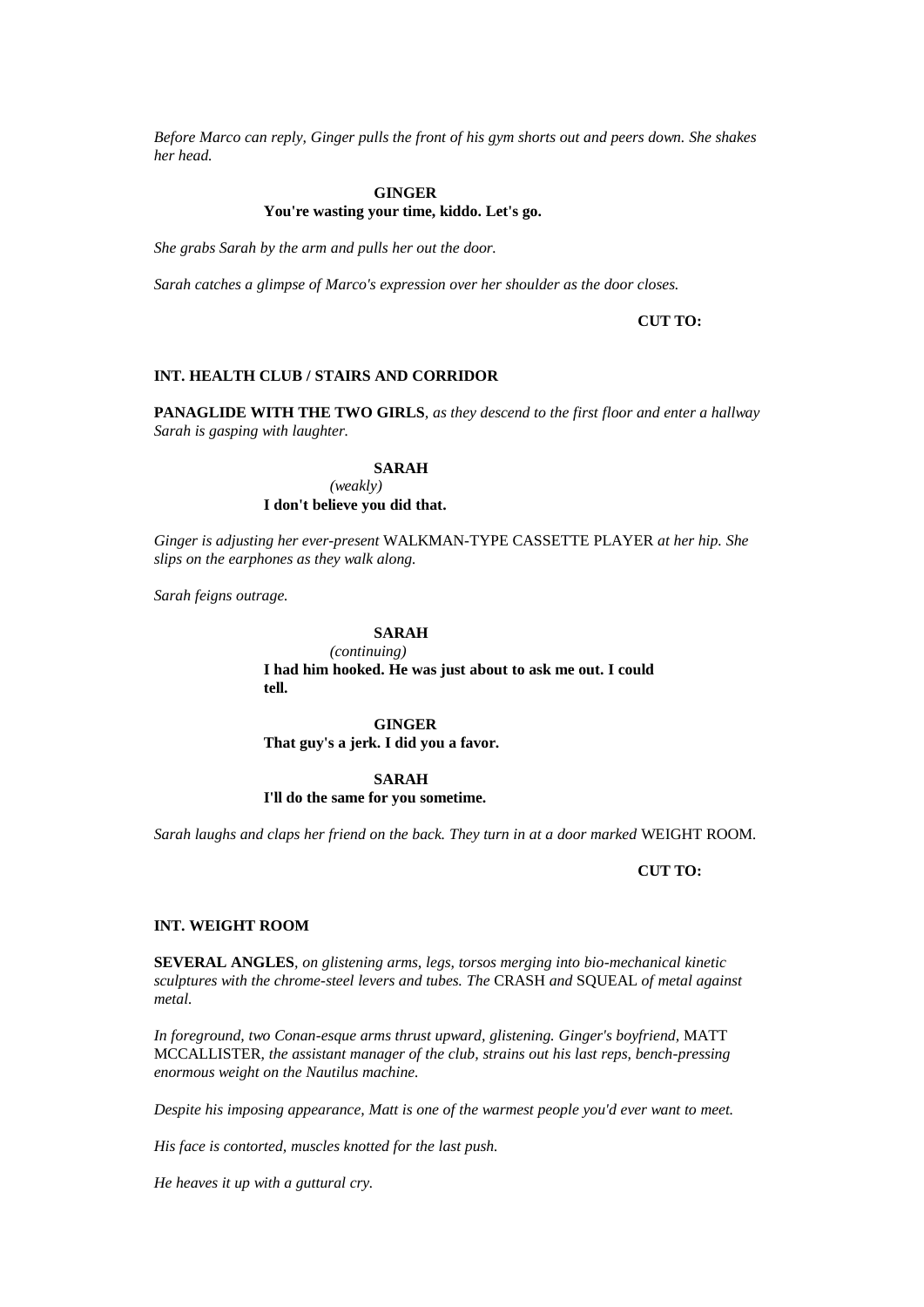*Lowering his weights with a* CLANG*, Matt lies panting, arms dangling at his side, eyes closed.*

*A pair of female legs appear.*

# **GINGER (V.O.) What's this? Sleep therapy?**

*Matt opens his eyes.*

# **GINGER**

*(continuing)*

**You think somebody's gonna do this for you? Look at those shriveled bi's. And you haven't worked lat's or ab's since Wednesday.**

# **MATT**

*(smiling)* **Hello, sweetheart. Had a rough day?**

# **GINGER**

*(softening)* **Come here, wimp.**

*She leans down as he sits up and they meet in a kiss that's bad for the other guys' discipline.*

*Sarah waits until they break the clinch to speak.*

### **SARAH**

**Hi, Matt.**

*Matt look backwards over the bench, and replies, upside-down.*

### **MATT**

# *(grinning broadly)* **Heeey! It's my favorite Sarah. Hi, babe.**

*Ginger pulls the pin on Mat's weights and re-inserts it beneath the entire stack, the maximum weight.*

#### **GINGER**

#### **Alright, warm-ups are over. Back to work, Bunky.**

*Ginger readadjusts her headphones as the two girls walk away.*

**MATT**

# **'Bye beautiful. You too, Ginger.**

*Two weightlifters nearby look at each other, than at Matt.*

#### **WEIGHTLIFTER**

**Bunky?**

**CUT TO:**

# **EXT. HEALTH CLUB / STREETS – DUSK**

*Sarah lurches away from the curb on her moped, almost spilling Ginger who is attempting to ride double. They swing out onto a main thoroughfare and careen through the bumper-to-bumper traffic.*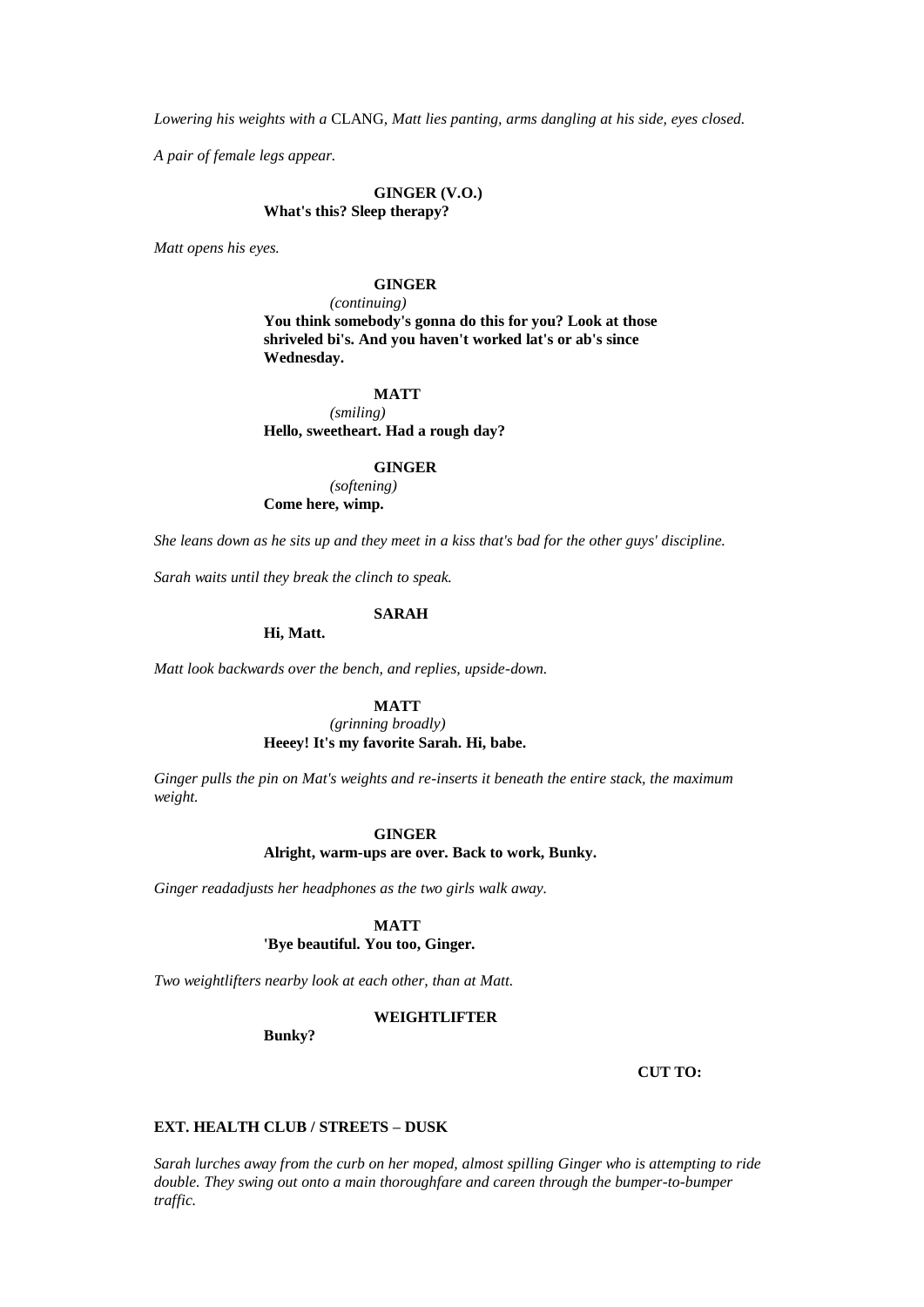*Sarah maneuvers deftly though overloaded and unstable.*

*Ginger doesn't know whether to laugh of scream at the near-misses.*

*She does both.*

### **CUT TO:**

# **EXT. STREET / CONSTRUCTION SIGHT – DUSK**

*On a side street the girls pass an excavation site between high-rises. They pass* OUT OF FRAME *as* CAMERA HOLDS *on the construction area and Ginger's shrieks fade.*

*In the foreground, under an overpass, Reese sits is a car watching the powerful machines moving earth.*

*He's in a late-model non-descript* GREY SEDAN*, one of a row of cars gathering dirt beside the construction site.*

*Crab-armed back-hoes and massive caterpillars* ROAR *through a curtain of dust, under intense floodlights. A power-shovel moves its great arm, lighting its own way with an arc-light.*

# **CUT TO:**

### **INT. GREY SEDAN**

*Reese sits motionless in the dark. Waiting. The clock in the dash ticks quietly.*

*He flips on the radio. A fatuous* POP ROCK STATION*.*

*Reese fishes a magazine off the dirty floor. His over-coat is off, draped over the shotgun on the seat beside him.*

*His bare arms are sinewy and scarred.*

*Reese flips the page of* COSMOPOLITAN*.*

*He look at the glossy photos, the glossy women.*

*Fantasy women. Svelte and seamless.*

*The ads fascinate him too: Caribbean vacations and blended whiskeys.*

*His head sags against the door.*

*He gazes dully at the tracks of a passing* CATERPILLAR *as they chew through the dirt.*

*The* ROAD *and* CLATTER *of treads intensifies as his eyes close.*

# **CUT TO:**

# **EXT. MELTED RUINS – NIGHT**

# **TIGHT ON A GLEAMING STEEL TREAD** *as it grinds through debris.*

*The debris is ferroconcrete, girders, and jackstraw heaps of* HUMAN BONES*, burned black.*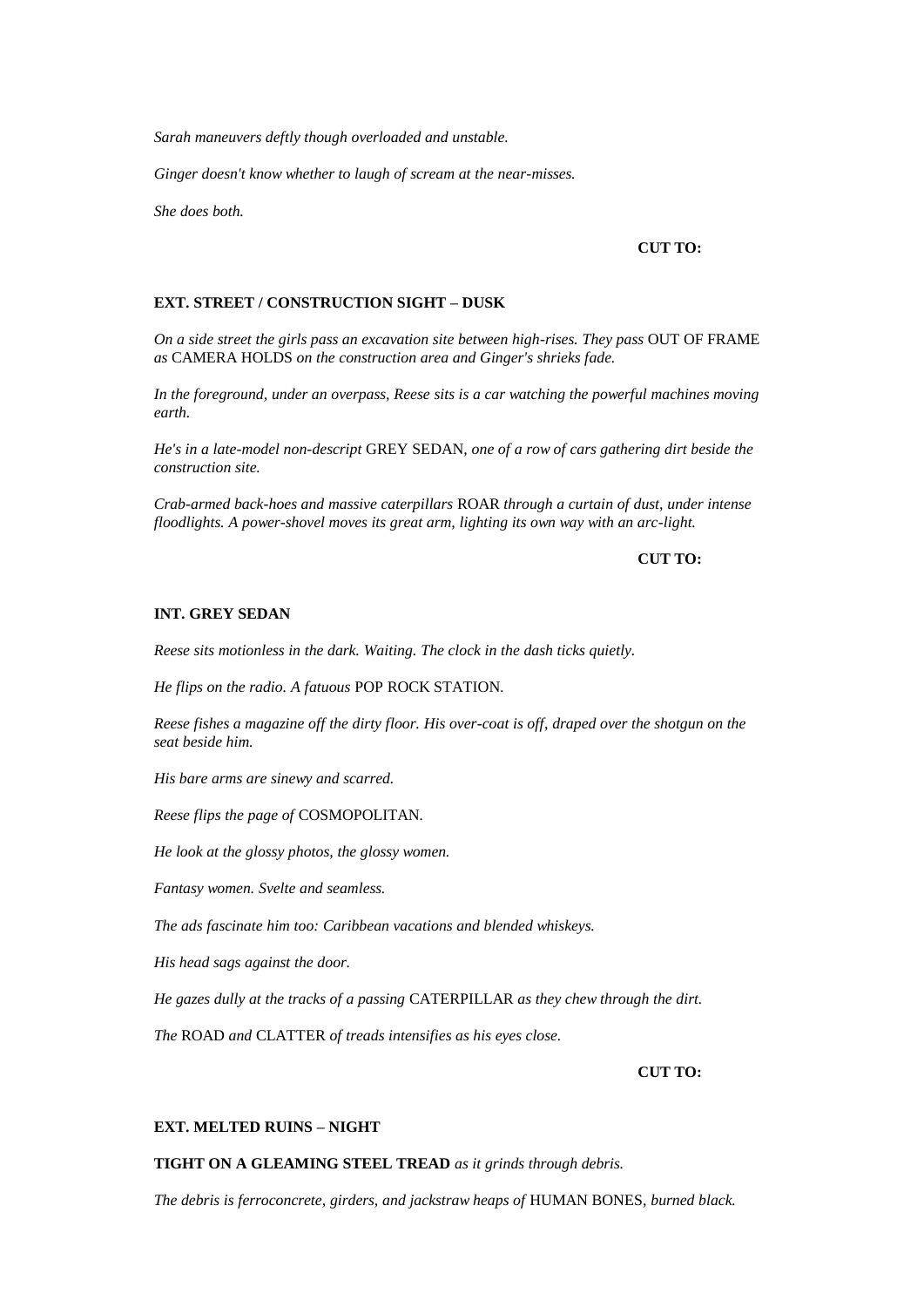*There is the sound of* EXPLOSIONS*, distant, and an intermittent electronic* WHINE*. Incredibly bright searchlights play over the ground.* PANNING *with the moving treads through twisted wreckage, foreground.*

*The screen* WHITES OUT *with a* BLAST*, very close. As the debris clatters down, a helmetted head snaps up into* FRAME*,* EXTREME FOREGROUND.

*The visor of the* HIGH-TECH HELMET *is shattered, presumably by the explosion. The wearer rips it off, revealing a younger Reese, minus his burn scar.*

*His face is bathed in sweat, lit by the glow from a* CRT SCOPE-SIGHT *on a strange-looking rifle.*

*The sound of* SCREAMS *and* HOARSE SHOUTS *not far off, and a continuous low murmuring of*  RADIO CHATTER*, grid coordinates, casualties, unit placements, medic requests.*

*Reese looks over his shoulder at his teammate, a GIRL of about sixteen, gaunt, dirty, heavily armed like himself.*

DOLLYING *as they start to belly crawl through the bones and wreckage.*

*Reese looks up.*

*Through spires of a collapsed building a terrifying* SPHINX-LIKE SHAPE *moves against the sky... obscured by dust and blinding sweeps of its searchlights.*

*Though we see little, this is an H-K, Hunter-Killer mobile ground-unit.*

*Reese crawls, pacing the H-K, under and through, on elbows and knees, past mounds of charred skulls. They pass the* BODY OF A CHILD*, a boy of about 10, center-punched with a smoking hole. The boy clutches a rifle.*

*More bodies. Some in rags, some in uniforms like theirs.*

# **WOMEN, OLD MEN, CHILDREN**

*They're all dirty and gaunt, scabrous. And still bleeding. Reese scrabbles past a dark rat-hole and there are human rats in it. Some of them are sobbing, or screaming.*

*Another* EXPLOSION*.*

*The* GLARE *lights the huddled few.*

*Human vermin with mud-caked weapons that haven't been invented yet. Soldiers in a nightmare war.*

*Reese and his teammate stop behind a blasted wall, having outflanked the massive H-K. Its flashing blue lights flick across the walls, its searchlights sear through the debris.*

#### **WIDER**

*Showing the H-K more clearly... a blast-scarred* CHROME LEVIATHON*, with hydraulic arms folded mantis-like against its 'torso', and huge underslung* GUN TURRETS*.*

*Reese leaps up and straight-arms a satchel-charge into its path. One tread rolls over the explosive.*

*Guns and searchlights swivel. The head turns ponderously.*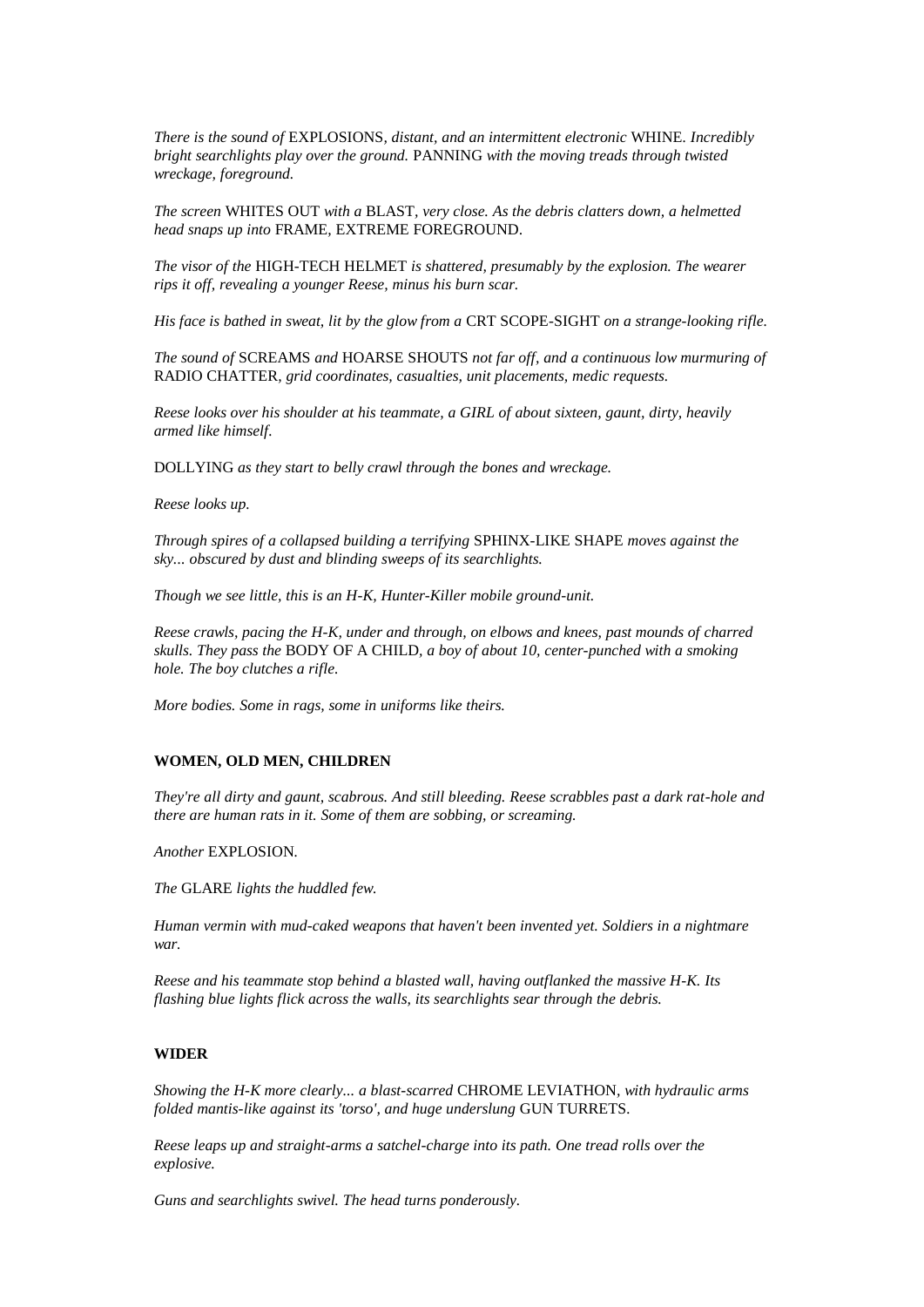*Reese's partner rises, poised to throw hers.*

*A* POWER-BOLT *catches her at the top of her arc,* BLOWING HER INTO RED MIST*.*

*Reese is knocked down by the concussion. Gets up, running, as the charges blow.*

*The H-K's tread carriers are* RIPPED APART*.*

*It lurches to a stop, burning.*

*The following* SEQUENCE *is extremely* FORESHORTENED*.*

# **CUT FAST – IMPRESSIONS ONLY**

*Running.*

*Explosions light the ruins like flashbulbs.*

ENERGY WEAPONS *criss-cross the night like tracers.*

# **LOW ANGLE**

*Up past the burning H-K as its flying counter-part, an* AERIAL *H-K, arcs into view with a*  TURBOJET WHINE*.*

*Reese hauls two survivors of his unit into a* PERSONNEL CARRIER*, a* CHEVY CAMARO *with steel plate welded over it and the roof cut away to access the* 50 CALIBER MACHINE GUN*.*

*It's stripped and rusted and bullet-riddled, glassless.*

*The* TIRES *are* OFF-ROAD *and very gnarly.*

*They're driving through the ruins, up and over and through.*

*Reese drives like a demon. Under other circumstances it would be considered insane. Here it is merely very good.*

*The machine gun* CHATTERS*.*

*A* BLACK SHAPE *descends, a demon with searchlights.*

*A bolt of light.*

*Reese's car flips like a kicked beer can, rolling and crumpling. He's pinned in the wreck, bloody, screaming despite his training. The only other survivor, an emaciated* BOY *of twelve, is pulling for all he's worth to drag Reese out before it burns.*

**CUT TO:**

# **EXT. STREET / GREY SEDAN – NIGHT**

**CLOSE ON A BOY***, about twelve, clean and healthy, wearing a blue plastic* DODGERS HELMET*. He reaches through the window of the sedan.*

# **BOY**

**Hey, mister... ?**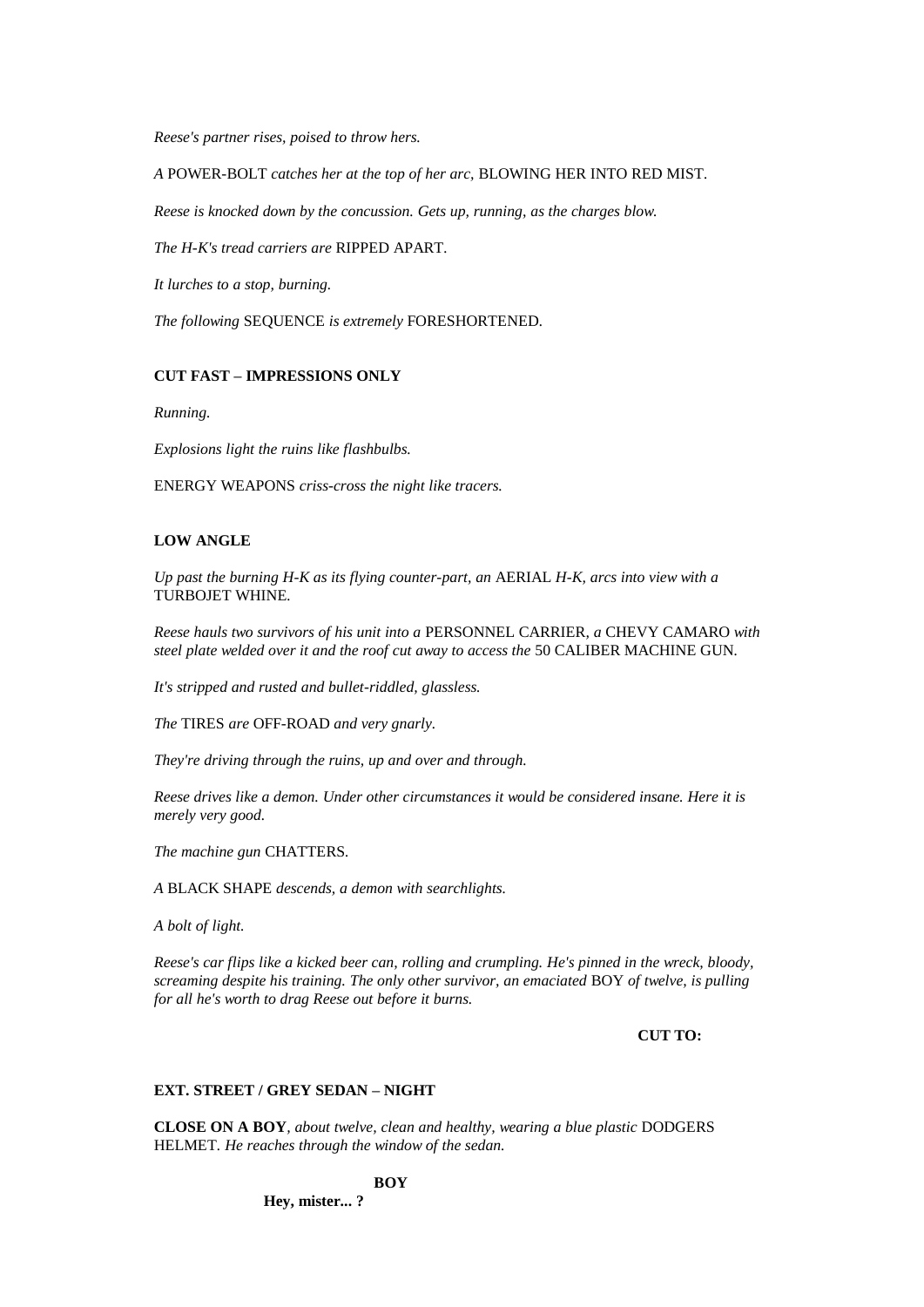### **CUT TO:**

### **INT. GREY SEDAN**

*Reese's eyes open in a split-second, and suddenly there is a* SHOTGUN MUZZLE AIMED RIGHT AT US*.*

*Reese quivers with a curious spasm, similar to the tremors of his arrival, and blinks at the boy.*

*The boy is white-faced, staring down the bore. He backs away. We see that he is straddling a bicycle.*

**CUT TO:**

# **EXT. GREY SEDAN – NIGHT**

*The boy's* SISTER*, slightly younger and also on a bicycle, can't see the shotgun from where she's waiting.*

# **SISTER**

*(taunting)* **See, I told you he wasn't dead. You owe me Baskin Robbins.**

*The boy rides past her list a shot.*

**BOY** *(urgently)* **Come on. Just come on.**

**CUT TO:**

# **INT. GREY SEDAN**

*Reese relaxes slowly, the voltage draining out of him.*

### **INSERT – MACRO**

*Reese's finger on the trigger is white with pressure. He slips the safety to the* OFF *position.*

*The gun can now be fired.*

*He sets it on the seat and reaches for the dangling ignition wires, starting the car.*

**CUT TO:** 

#### **EXT. STREET / OVERPASS – NIGHT**

*Lit by streetlights, the car moves away with it lights off and vanishes in the shadows.*

**CUT TO:**

# **INT. SARAH'S APARTMENT / BATHROOM / LIVING ROOM – NIGHT**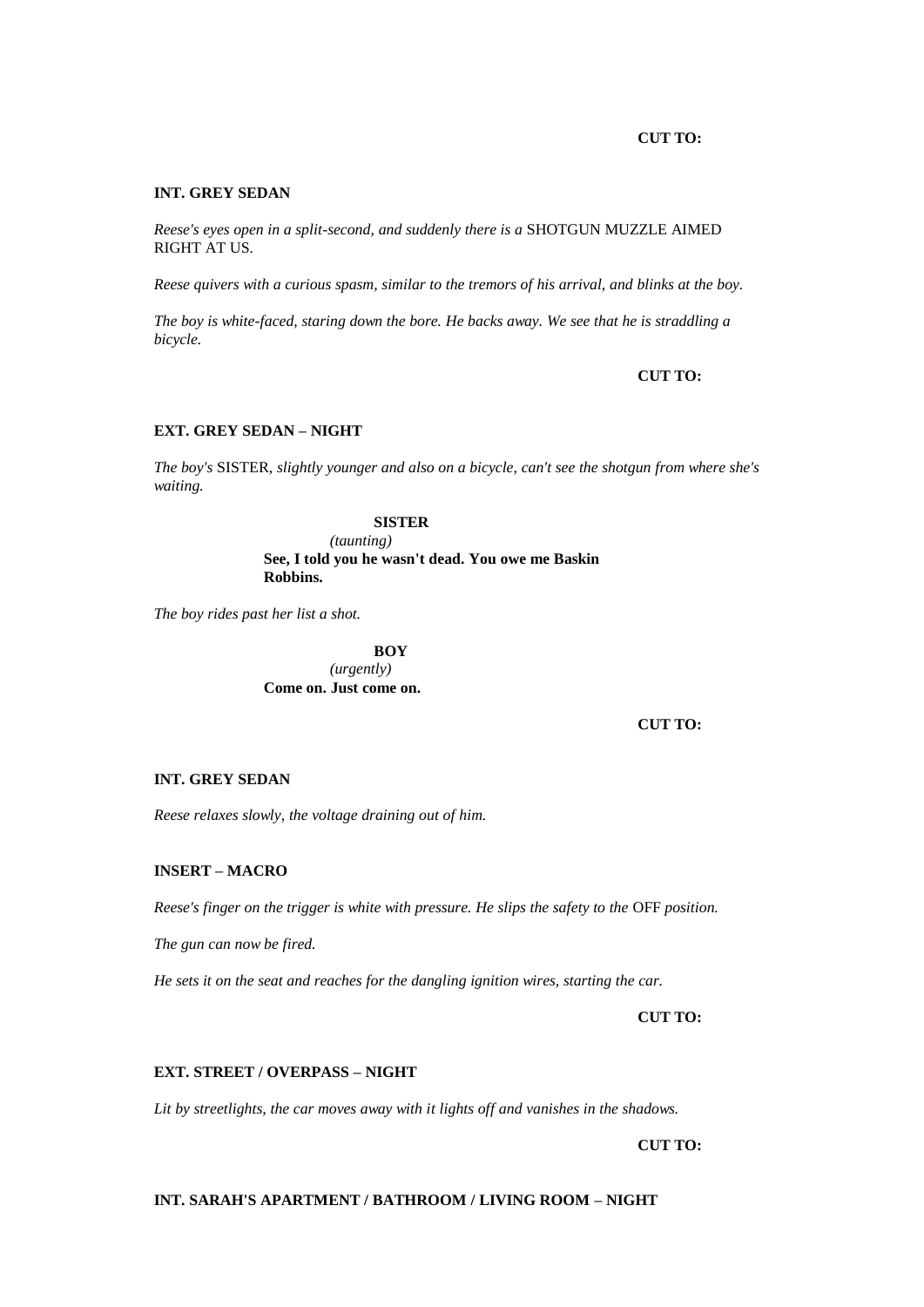*Sarah and Ginger are crammed into the tiny bathroom, becoming inextricably tangled in each other's cords as they blow-dry, curl hair, and apply make-up. Ginger has her headphones inverted under her chin but in place, and is bouncing to music as she dries her hair. She is wearing a short terry-cloth bathrobe that reveals the greater part of her legs. Sarah is in a skirt and bra.*

*The phone rings and Sarah goes out into the living room to get it.*

# **SARAH**

*(answering the phone)*

**Hello?**

# **VOICE (V.O.)**

*(on phone, deep and breathy)* **First I'm going to rip the buttons off your blouse, one by one... then run my tongue along your neck, down to your bare, gleaming breasts...** 

*Sarah cups her hand over the mouthpiece and calls out matter-of-factly:*

### **SARAH**

**Ginger! It's Matt.**

*She resumes listening.*

# **MATT (V.O.)**

**... and then slowly pull your jeans off inch by inch and lick your belly in circles, further and further down... then I'll pull off your panties with my teeth...** 

*Sarah is repressing laughter.*

### **SARAH**

*(crossly)* **Who is this?**

*Silence. Then Matt realizes to his horror who he's been talking to.*

#### **MATT (V.O.)**

**Oh my God! Sarah! Oh, shit. Jesus, I'm sorry. I thought you were... Can I talk to Ginger?**

#### **SARAH**

**Sure, Bunky.**

*As Ginger approaches, Sarah hands her the receiver and goes into the bedroom.*

#### **GINGER**

**Hello?**

**MATT (V.O.) First I'm gonna rip the buttons off your blouse...** 

**CUT TO:**

#### **BEDROOM**

*Sarah picks up four blouses on hanger lying on the bed and goes back into the hallway.*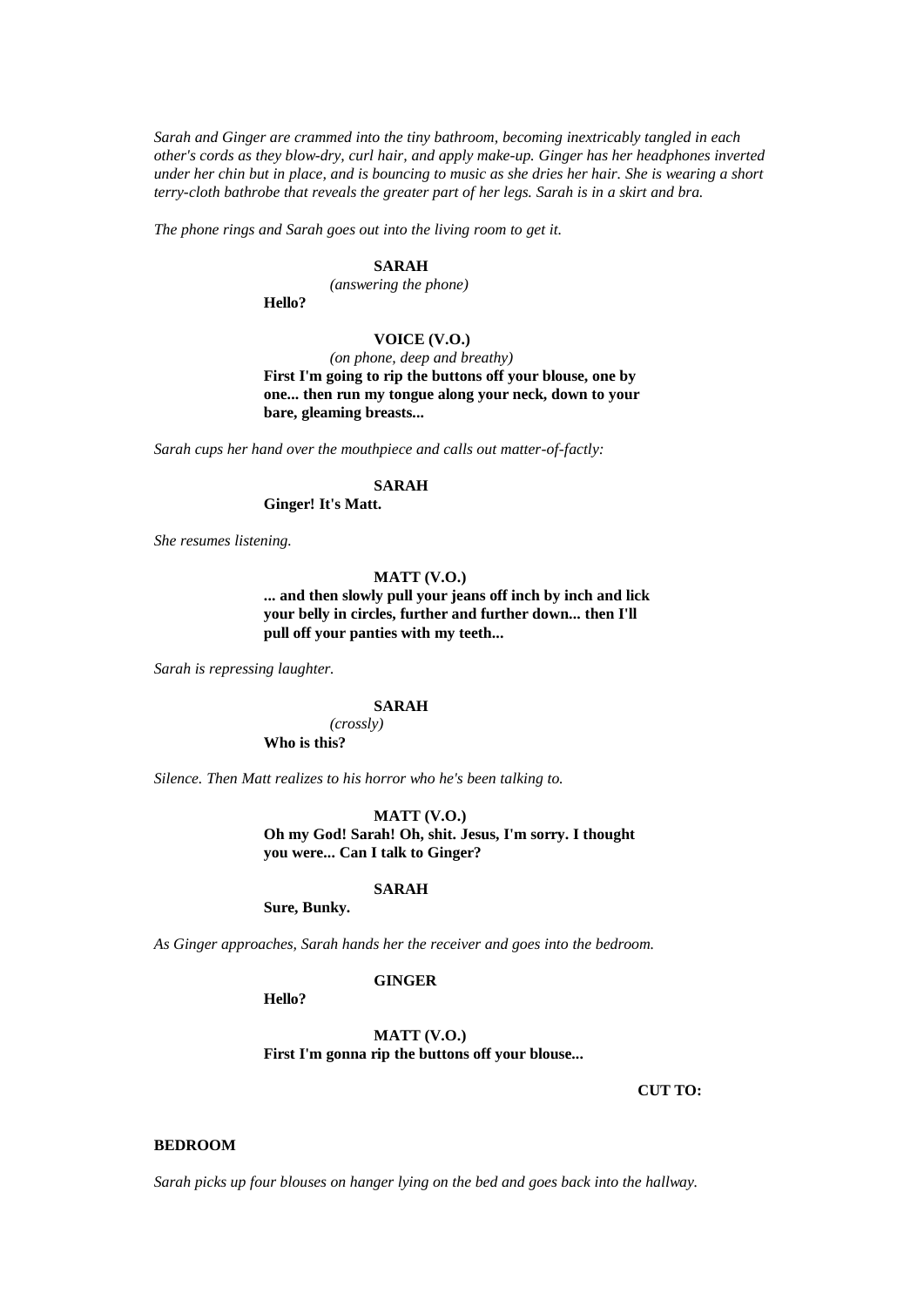### **CUT TO:**

#### **INT. LIVING ROOM**

*Ginger is still listening to Matt, nodding, as Sarah enters and starts holding the blouses against herself one by one for Ginger's inspection.*

# **SARAH**

**What do you think?**

### **GINGER**

*(covering mouth-piece)*

**Great.**

*Sarah hold up another one.*

**SARAH**

**How about this?**

#### **GINGER**

**Great.**

**SARAH**

**You're a big help.**

**GINGER** *(advisory tone)* **Alright, the beige one.**

**SARAH I hate the beige one.**

**GINGER** *(same advisory tone)* **Don't wear the beige one.**

*Sarah gathers up the blouses and walks out.*

### **SARAH (V.O.)**

# **This guy's probably a schmuck and I don't care what I**

**wear.**

*A couple of* BEATS*, and she's back in the doorway with a concerned expression.*

# **SARAH**

*(continuing)* **You think the beige?**

**CUT TO:**

### **EXT. VENICE STREET – NIGHT**

*An unmarked car with a clamp-on light and siren blaring screeches to the curb behind two marked black-and-whites in front of a funky Venice apartment building. A small crowd is gathered around the front steps.* LIEUTENANT ED VUKOVICH*, Homicide Division, gets out of the car and strides through the crowd. He's fiftyish, short, but square and solid, a human bulldog gone a little to paunch.*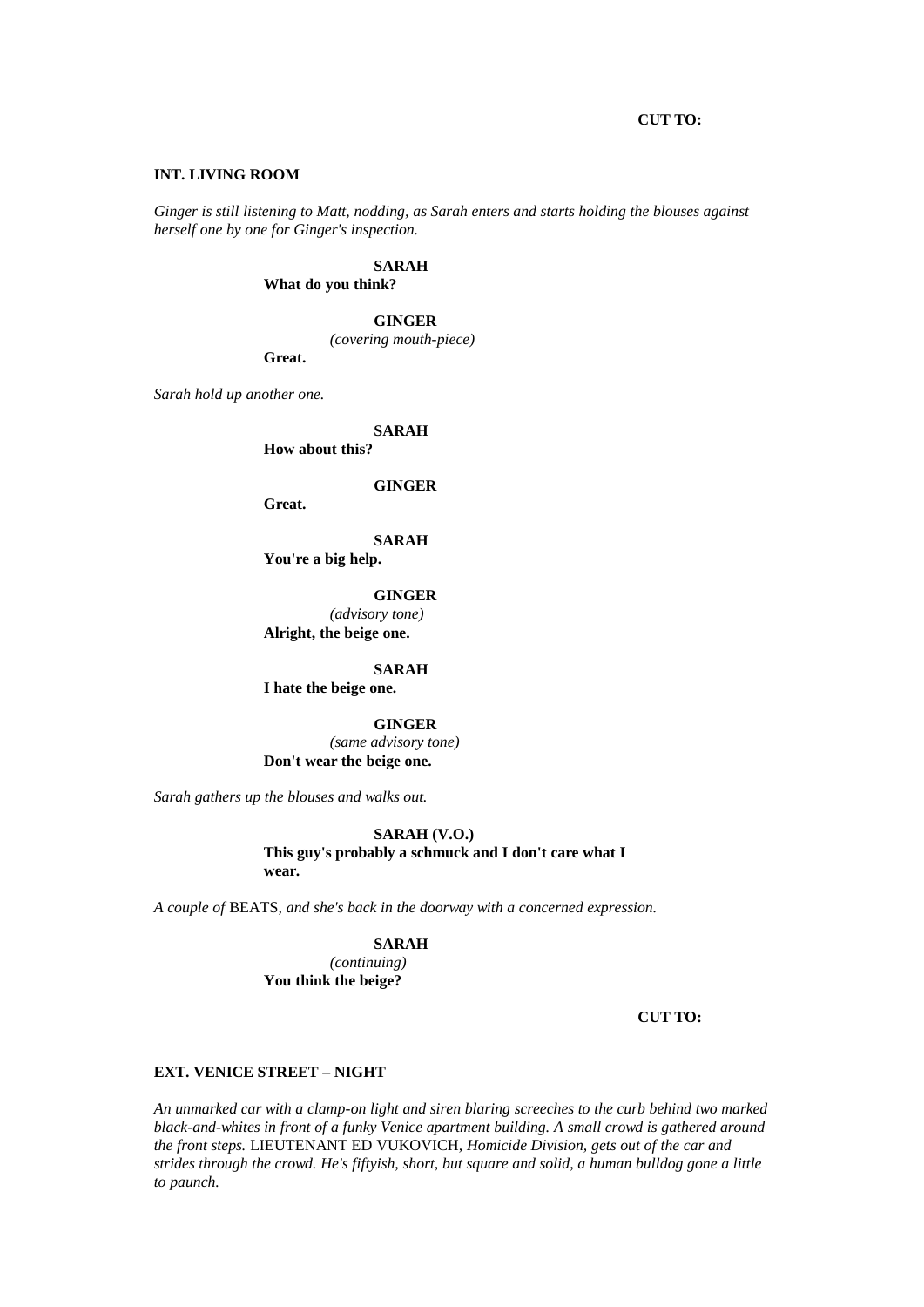*He chews Juicy Fruit gum like a maniac: a chain-chewer.*

*He's homely as an old boot. And he's not a smart cop, he's a wise one; rarer still. The onlookers, gathered patiently for their ten second glimpse of something under a sheet, separate for him to pass.*

### **CUT TO:**

# **INT. VENICE APARTMENT BUILDING / STAIRWELL / APARTMENT**

**CAMERA PANAGLIDES AHEAD OF VUKOVICH***, as he climbs the switch-back staircase two steps at a time. He passes* TWO UNIFORMED COPS *at the doorway of a second-floor apartment, and enters to find a quiet flurry of activity. Several* DETECTIVES *and a*  PHOTOGRAPHER *prowl around, taking evidence, taking pictures.*

In the center of the living room floor is the body of a young woman, crumpled face down in a *small lake of blood.*

*Two bags of groceries lie split open on the floor in front of her.*

*Vukovich glances up as he is joined by* DETECTIVE SGT. TRAXLER*. Traxler is black, lean and very jaded.*

# **VUKOVICH**

**Give me the short version.**

### **TRAXLER**

**Six shots at less than ten feet. Weapon was a large caliber –**

*Vukovich is looking at the body.*

### **VUKOVICH**

**No shit.**

*Traxler turns to a passing* DETECTIVE*.*

**TRAXLER Come on. man. Don't track it all over. It's un-professional.**

*He turn back to Vukovich, gesturing at the body.*

# **TRAXLER**

*(continuing)* **Okay, let's see... Got a positive on her. She's Sarah Connor, works as a legal –**

# **VUKOVICH**

*(interrupting)*

**That can't be right. That's the name of the one Valley Division mopped up this afternoon.**

*Traxler slips something off his clipboard and hands it to the Lieutenant.*

**TRAXLER Here's her driver's license.**

**VUKOVICH**

*(pondering)*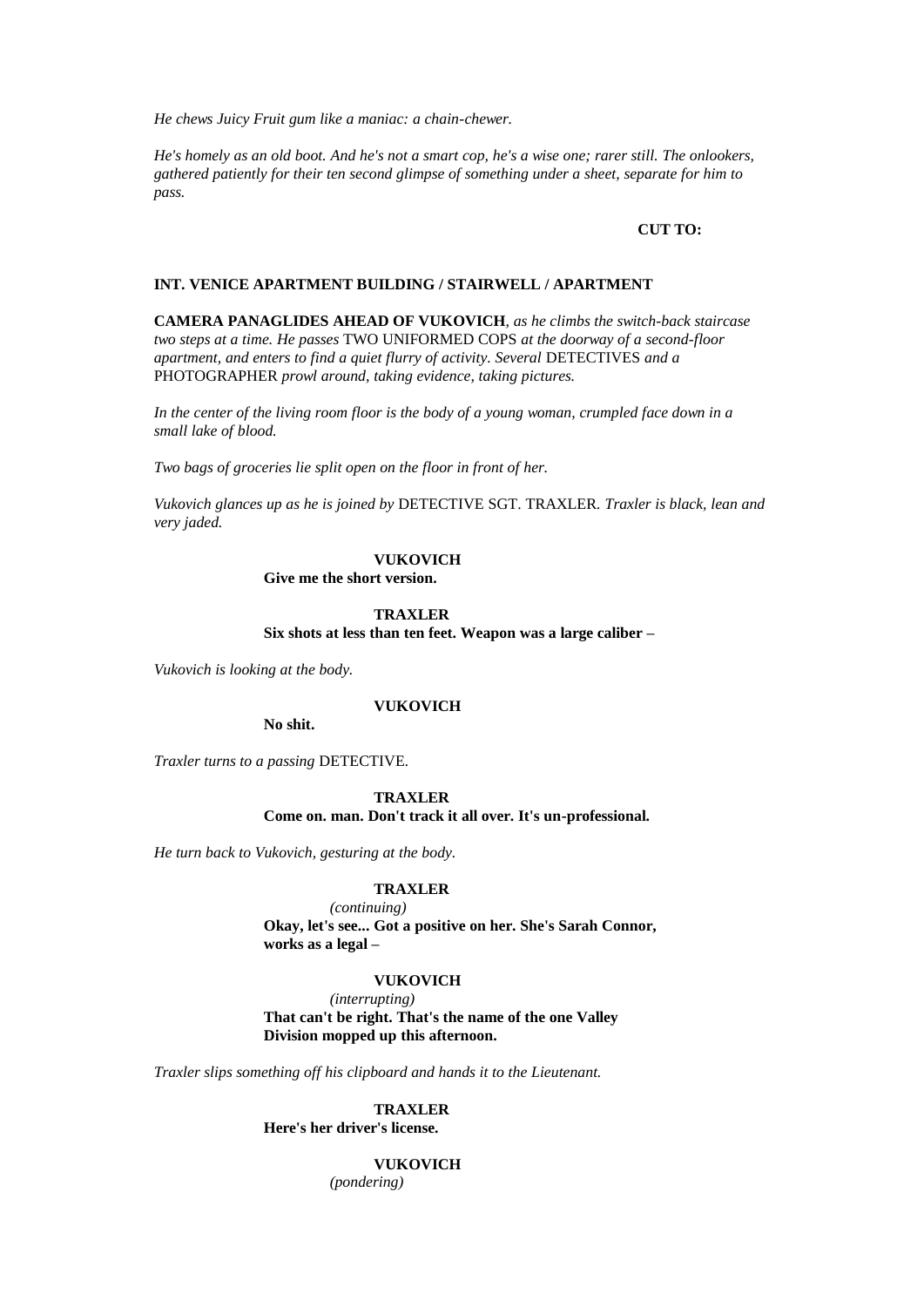**You gotta be kidding me. The new guys'll be short-stroking it over this one. A one-day pattern killer.**

# **TRAXLER**

**I hate the weird ones.**

### **CUT TO:**

# **INT. SARAH'S APARTMENT / BATHROOM**

*Sarah poses with Ginger in front of the mirror. They are dressed, made-up, hair-styled and*  READY*.*

### **GINGER**

*(studying their reflection)* **Better than mortal man deserves.**

*Sarah grins and goes into the other room.*

**CUT TO:**

# **INT. LIVING ROOM**

*Sarah walks around the room, searching for something.*

### **SARAH**

*(calling)* **Ginger, have you seen Pugsley?**

*Ginger enters, stopping beside their phone answering machine.*

**GINGER Not lately. Did you check messages?**

### **SARAH**

*(still looking)* **I thought you did.**

*She checks under the couch, then behind the drapes. She bends down.*

### **SARAH**

*(from beside curtains)* **Come here young man. Mind your mother.**

# **CLOSEUP – PUGSLEY**

*As the* GREEN IGUANA *cocks its head, blinking rapidly.*

# **RESUME WIDE**

*Sarah lifts the three foot long lizard from his perch on the windowsill. She gives the complacent reptile a kiss on its blunt snout.*

**GINGER**

*(groaning)* **Totally nauseating.**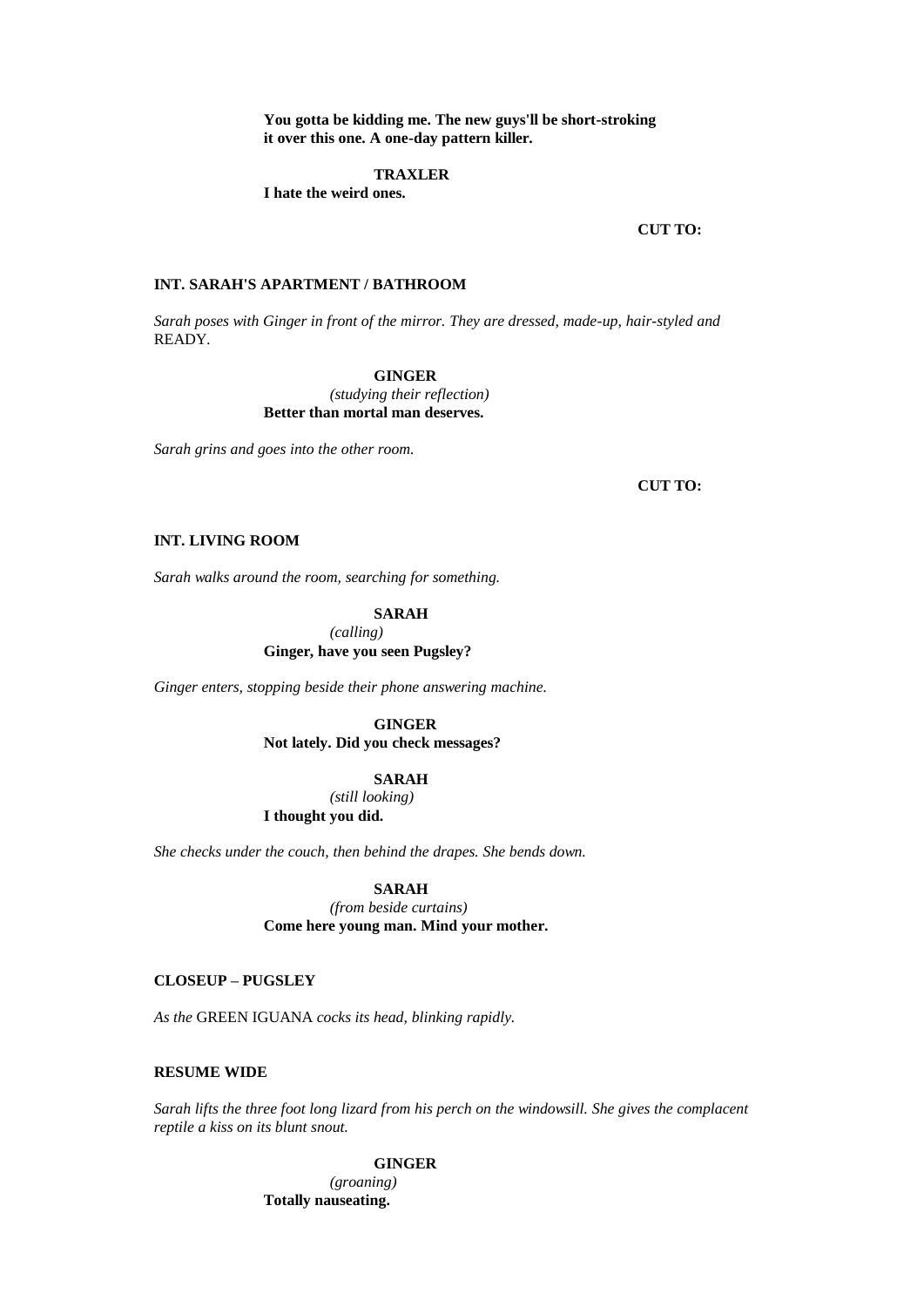*Sarah drapes the lizard across her shoulders where it sits contentedly as she looks for her purse. Ginger has been rewinding the message tape. She punches* PLAY *and a* MALE VOICE *is heard.*

# **VOICE**

*(recorded)* **Hi, Sarah... Stan Morsky. Uh, something's come up and it looks like I won't be able to make it tonight. I'm really sorry. Call you in a day or so. Sorry. 'Bye.**

*Sarah stands still, crestfallen.*

# **GINGER**

**That bum. So what if he has a Porsche, he can't treat you like that... it's Friday night for crissakes.**

### **SARAH**

*(slumping)* **I'll live.**

### **GINGER**

**I'll break his kneecaps.**

*Sarah resignedly slips Pugsley off her shoulders.*

**SARAH You still love me, don't you, Pugsley?**

*She places Pugsley in a large terrarium with a "BEWARE OF DOG" sign taped on the side.*

# **SARAH**

*(continuing)* **I'm going to a movie, kiddo. See ya'. You and Matt have a good time.**

**GINGER**

*(as Sarah exits)* **We will, kiddo.**

**CUT TO:**

### **INT. PARKING GARAGE – NIGHT**

*Sarah is a small figure in the shadowed echoing garage of her building.*

# **CONVERGING DOLLY, PACING HER**

*As she passes the stalls with their inky shadows.*

*The light near her moped is out.*

*She fumbles in the dark to unlock the chain.*

*She looks up.*

*Did she hear something... masked by the rattle of the chain?*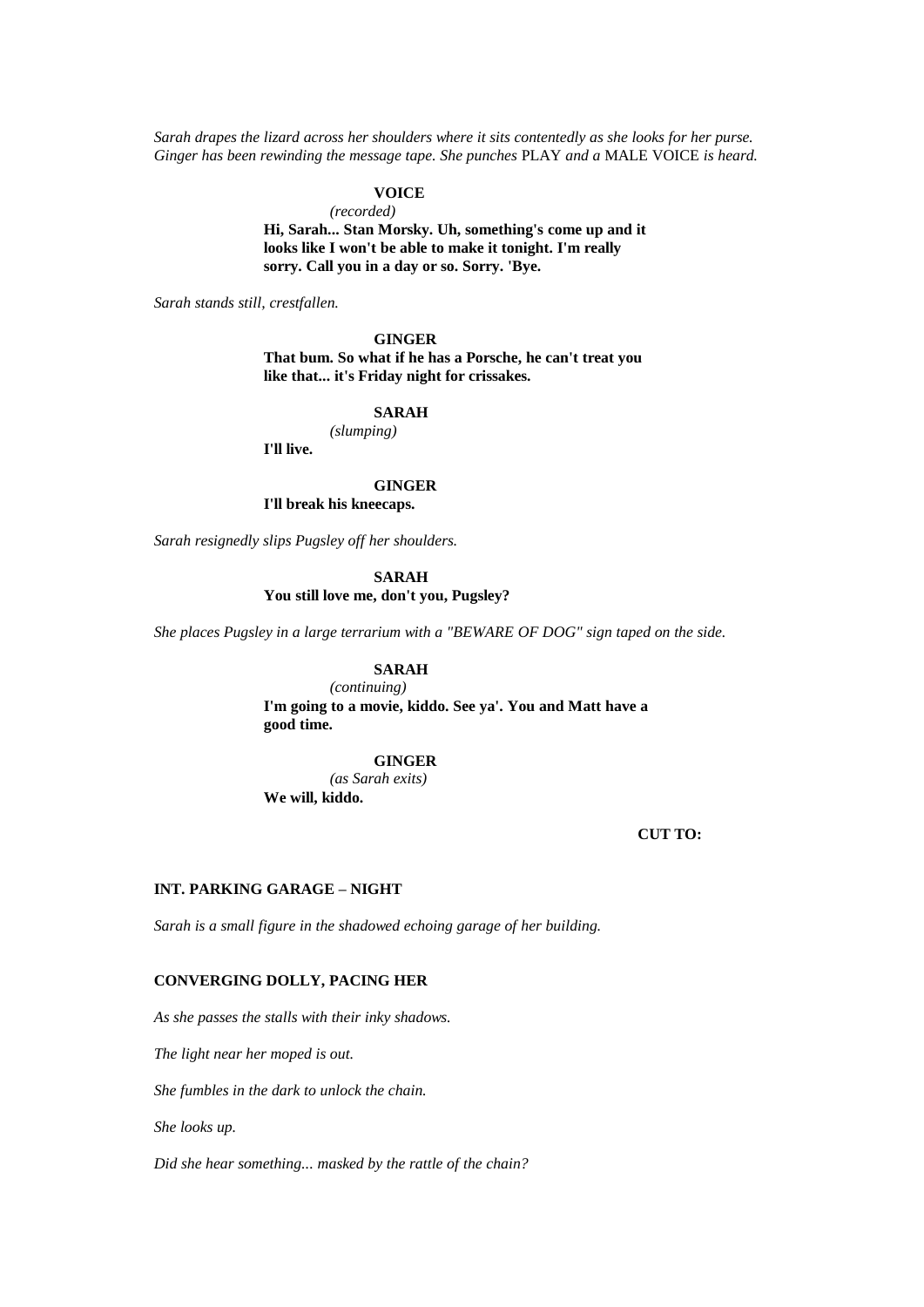# **POV – SARAH**

*There is no movement for the length of the garage.*

# **ON SARAH – CLOSEUP**

*Inexplicably nervous.*

*She stows the chain and starts the bike. It whines reassuringly.*

*Sarah jumps on and whirs out of the garage.*

**CUT TO:**

# **INT. CAR / NEARBY – NIGHT**

*Sarah is visible through the windshield as she pulls onto the street.*

# **PAN WITH HER**

*To reveal Kyle Reese, hunched down in shadow, watching. He puts the car in gear and pulls out to follow her receding tail-light.*

*Streetlights flash across his face, in stark-lines profile.*

*Mouth cruel where the scar tugs at it.*

### **CUT TO:**

### **INT. DIVISION HEADQUARTERS – NIGHT**

**DOLLYING WITH VUKOVICH AND TRAXLER***, as they pass through a group of*  REPORTERS*. Mostly newspaper stringers but there is also one bored local* TV MINICAM CREW*.*

### **REPORTER**

**... Lieutenant, are you aware that these two killings occurred in the same order as their listings in the phone book?**

# **VUKOVICH**

**No comment.**

*He and Traxler enter their office and shut the door.*

**CUT TO:**

# **VUKOVICH'S OFFICE**

*Vukovich drops his gun in the wastebasket, picks up a cup of coffee from his desk and uses it to wash down a handful of aspirins. Traxler grimaces.*

> **TRAXLER That stuff's two hours cold.**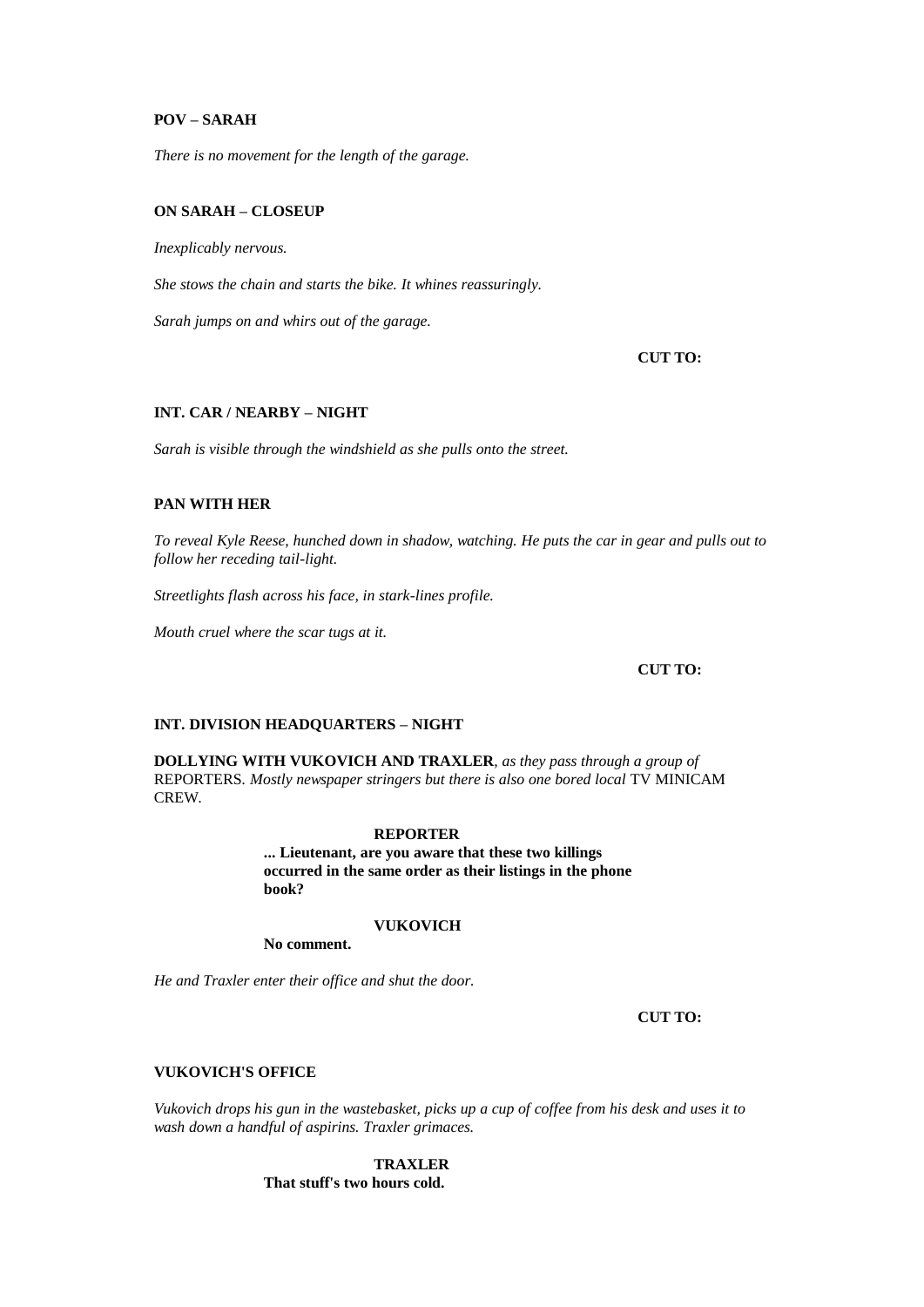### **VUKOVICH**

*(nodding absently)*

**I know.**

### **TRAXLER**

*(eyeing him)* **I put a cigarette out in it.**

*Vukovich, lost in thought, turns on him suddenly.*

### **VUKOVICH Did you reach the next girl yet?**

**TRAXLER No. Keep getting an answering machine.**

**VUKOVICH**

**Send a unit.**

**TRAXLER I already did. No answer at the door and the apartment manager's out. I'm keeping them there.**

#### **VUKOVICH**

**Call her.**

#### **TRAXLER**

**I just called.**

#### **VUKOVICH**

**Call her again.**

*Traxler picks up the phone and begins to dial her number as Vukovich sets down his coffee cup, unwraps a stick of gum and pops it in his mouth.*

#### **VUKOVICH**

*(continuing)* **Got a cigarette?**

**CUT TO:**

#### **INT. SARAH'S APARTMENT – NIGHT**

**CLOSE ON PHONE***, connected to the answering machine. The outgoing message trigger after the second ring.*

# **GINGER'S VOICE**

*(machine V.O.)*

**Hi there.**

*(long pause)*

**Ha ha ha, fooled you. You're talking to a machine, but don't by shy, it's okay. Machines need love too, so talk to it and Ginger, that's me, or Sarah will get back to you. Wait for the beep.**

*As the message plays,* CAMERA DOLLIES OFF *the phone machine and down the corridor of the dark apartment. As the bedroom door draws near, Ginger's recorded voice fades and is superceded by* CRIES *and* MOANS*.*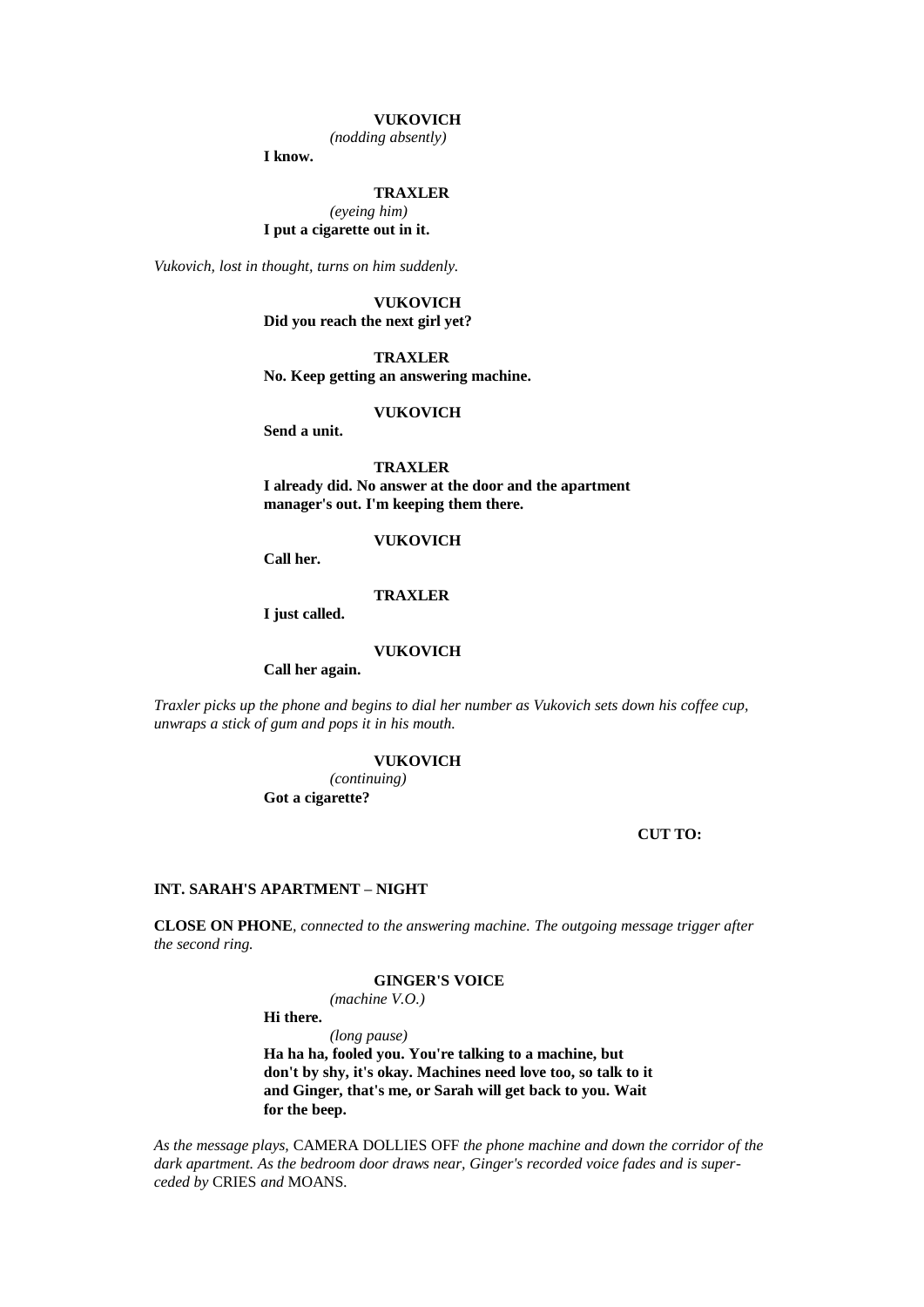### **CUT TO:**

#### **INT. BEDROOM**

**FULL SHOT***, framed against the streetlit curtains, Ginger and Matt from a beautiful tableau of lovemaking in silhouette. Their perfect bodies glisten with backlight as they strain in passion.*

# **CLOSER – TIGHT TWO**

*Revealing that Ginger is wearing her earphones. Matt, without breaking rhythm, reaches out to the night table and thumbs the volume higher.*

*Ginger cries out louder, apparently enjoying his sure touch on her volume control.*

**CUT TO:**

# **INT. DIVISION HEADQUARTERS – NIGHT**

*Traxler hangs up the phone.*

#### **TRAXLER**

**Same shit.**

**VUKOVICH**

**I can hear it now, it's gonna be the goddamned 'Phone Book Killer'.**

# **TRAXLER**

**I hate the press cases. Especially the weird press cases. Where you going?**

# **VUKOVICH**

*(heading for the door)* **To make a statement. I'm gonna give them the name. Maybe the jackals can help us out for once.**

*He looks at his watch, then straightens his tie.*

# **VUKOVICH**

*(continuing)* **If they can get this on the tube by eleven, she may just call us.** *(pause)*

**How do I look?**

#### **TRAXLER**

**Like shit, boss.**

*Vukovich goes out and the Minicam light hits him as the door closes.*

**CUT TO:**

# **INT. PIZZA PARLOR – NIGHT**

**TIGHT ON A TV SCREEN***, a news cast in progress.*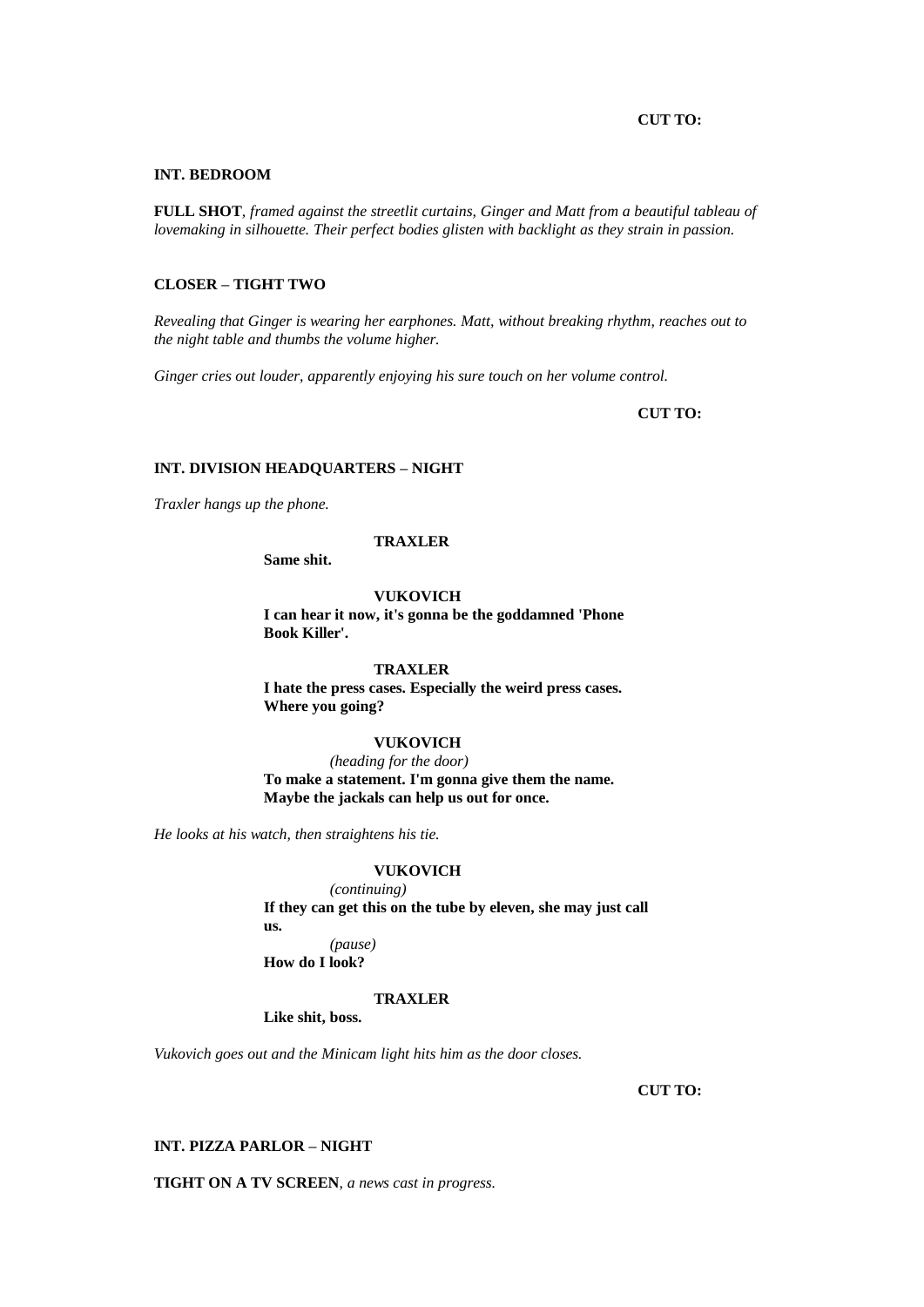# **ANCHORMAN (V.O.)**

**... police had no further comment on the apparent similarity between the shooting death of an Encino woman earlier today...** 

### **CUT WIDE**

*To show Sarah watching the TV which is suspended over the bar. The place is a crowded, postmovie hangout, raucous with laughter and videogames. The newscast continues, ignored by all except Sarah.*

#### **ANCHORMAN (V.O.)**

*(continuing)*

**... and this almost identical killing two hours ago of a Venice resident with virtually the same name. Sarah Ann Connor, a 24 year old legal secretary, was pronounced dead at the scene in her beachfront apartment...** 

*A customer gestures for the bartender's attention.*

#### **CUSTOMER**

**Hey, can we change this and catch the ball scores.**

# **BARTENDER**

*(reaching for the knob)*

**Sure.**

*Sarah leaps half over the bar, startling everyone.*

#### **SARAH**

*(shouting)* **Leave it where it is!**

### **ANCHORMAN (V.O.)**

**... no other connections between the two victims has been established.** *(pause)* **On a lighter note, these was cause for celebration at the L.A. Zoo today, as...** 

*Sarah leaves her half-finished pizza and beer, getting up in a daze. Followed by puzzles glances, she makes her way through the crowd.*

# **CUT TO:**

### **INT. PIZZA PARLOR HALLWAY**

*In the crowded hallway by the restrooms, Sarah goes to the single payphone and seizes the directory. She flips rapidly through it, then stops, looking down. She sees that her name is next on the list. The book slips out of her fingers.*

*Sarah turns and scans the crowd.*

*She's getting looks, covert and otherwise, like any unaccompanied girl on a Friday night. But is that all they mean?*

*Sarah back into the women's restroom.*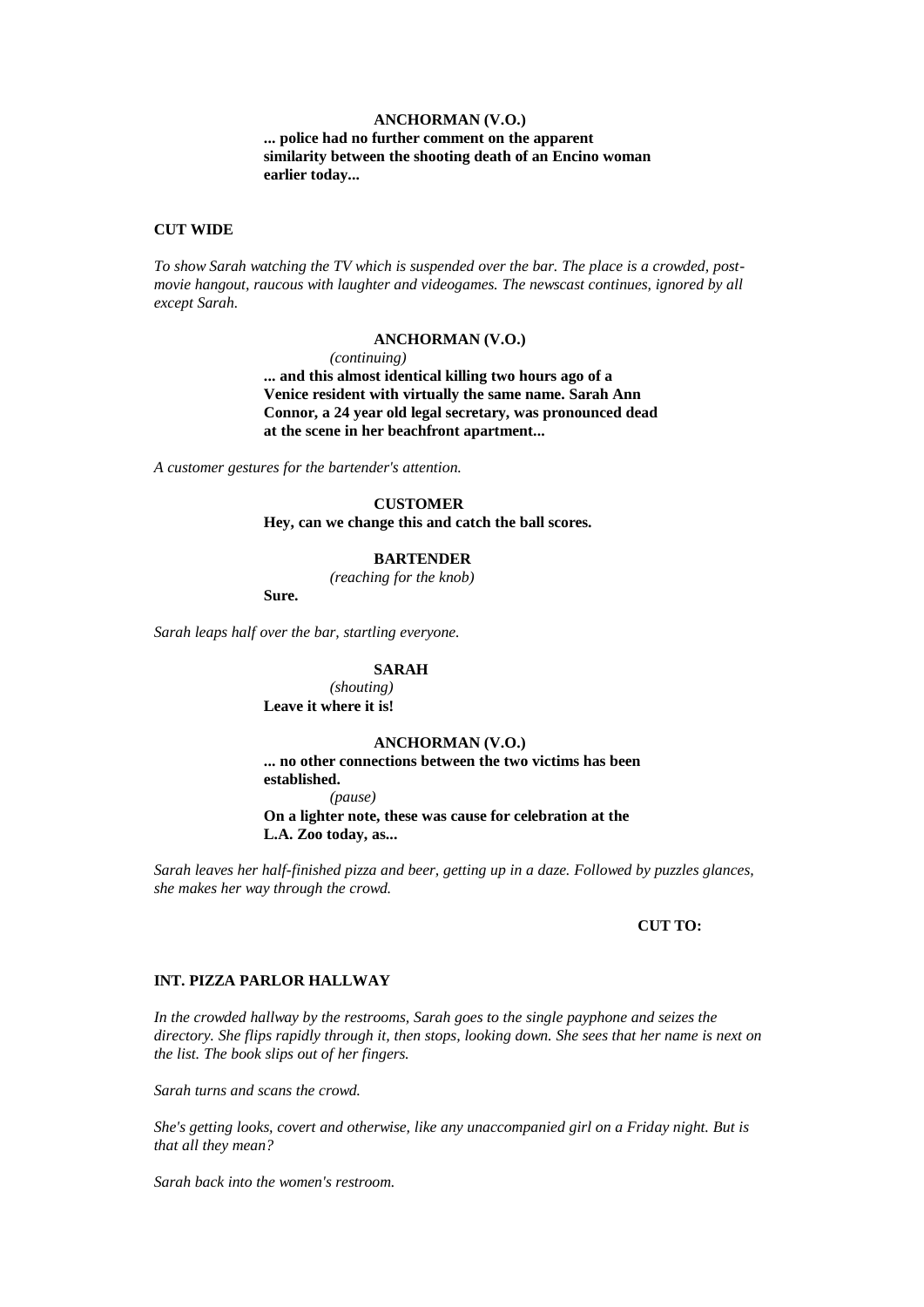# **CUT TO:**

### **INT. RESTROOM**

*Sarah stumbles numbly to the sink.*

*She splashes her face with cold water. In the mirror her terrified reflection looks back. Why me?*

*She hears a loud clatter and spins around.*

*It's just a drunken woman fumbling with a toilet stall door.*

*Sarah edges back out into the corridor.*

**CUT TO:**

# **INT. HALLWAY**

*Sarah walks stiffly to the pay phone.*

*It's* OUT OF ORDER*.*

#### **CUT TO:**

#### **EXT. STREET / SIDEWALK – NIGHT**

*Sarah exits the pizza place into the sparse crowd on the sidewalk. As she passes a figure leaning against the wall just outside, the man turns his head to watch her. It is Reese, his gaze impassive. Streetlight catches the burn scar on his cheek.*

*He is motionless, sinister in his long coat.*

*Sarah shudders.*

*She walks on.*

### **POV – SARAH, ON CROWD**

*Moving toward and through approaching groups of pedestrians. They seem to be glancing at her. Was it always like that and she just never noticed?*

### **CLOSEUP – SARAH**

*As she look over her shoulder.*

# **POV – SARAH – ON PIZZA PARLOR DOORWAY**

*Reese is gone.*

*She resists the urge to run.*

*On the opposite side of the street an LAPD cruiser glides slowly by. Sarah is about to call out but a bus blocks her view and when it had passed, the car is turning away down a side street.*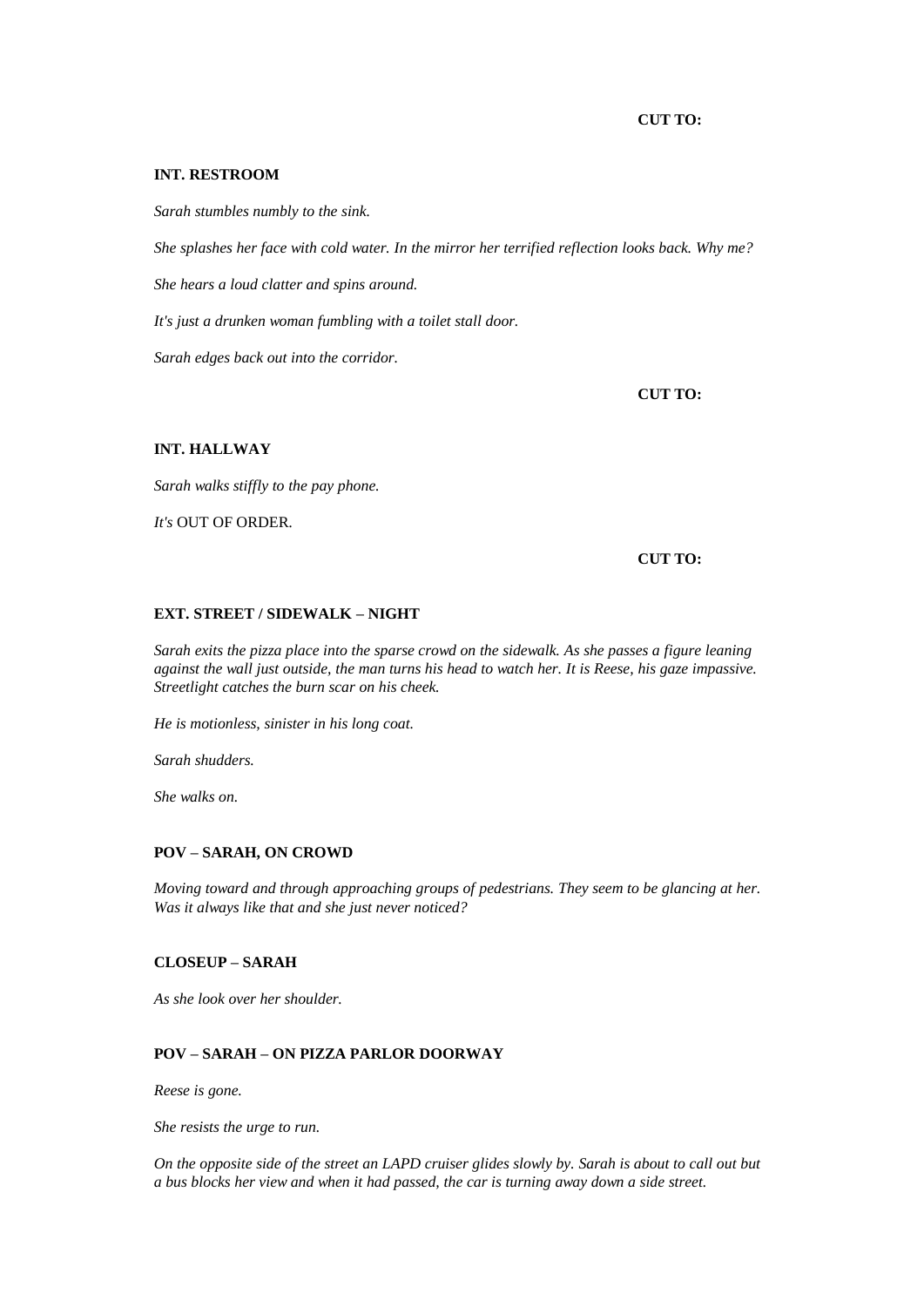*She passes a large window with* STOKER'S *written on it, and ducks quickly through the door.*

**CUT TO:**

# **INT. STOKER'S – NIGHT**

**ANGLE THROUGH WINDOW – SARAH FOREGROUND***, as Reese approaches. Her knuckles clench white as he reaches the entrance and walks by, unhurriedly, without a glance inside.*

*She turns and scan the gloomy interior, which reveals itself to be less than savory. Pool tables and upper-middle lowlife in submarine depths of smoky haze.*

*Sarah draws stares, menacing in their own right, as she weaves between the pool tables to the back of the bar.*

*Her hands are trembling as she drops a dime in the pay phone and dials.*

# **VOICE (V.O.)**

*(recorded)* **You have reached the Los Angeles Police Department Emergency Number. All lines are busy. If you need a police car sent out to you, please stay on the line...** 

*Sarah holds the receiver pressed to her ear, glancing around, fear feeding on frustration.*

**CUT TO:**

### **EXT. SARAH'S APARTMENT BUILDING – NIGHT**

*An LAPD black-and-white sits at the curb in front of Sarah's building with two cops inside, drinking coffee. Through the open window we hear the dispatcher's voice on the radio.*

### **DISPATCHER (V.O.)**

**... two eleven in progress at Seven-Eleven market, Third and Tamarac. One suspect believed to be armed...** 

*The car pulls out with lights and siren on.*

*A moment later, Terminator rounds the corner of the building and climbs the stairs to the entryway.*

*He surveys the bank of call buttons, then turns to consider the barred security gate.*

**CUT TO:**

#### **INT. SARAH'S APARTMENT – NIGHT**

**PANAGLIDE WITH GINGER***, as she ties her terry-cloth robe and, leaving Matt in a dead sleep, pads through the dark apartment.*

*Down the hall, past the phone with Traxler's message.*

*Through the dark living room.*

*She has her Walkman in the pocket of her robe and bops to herself in the silent gloom as she enters the kitchen.*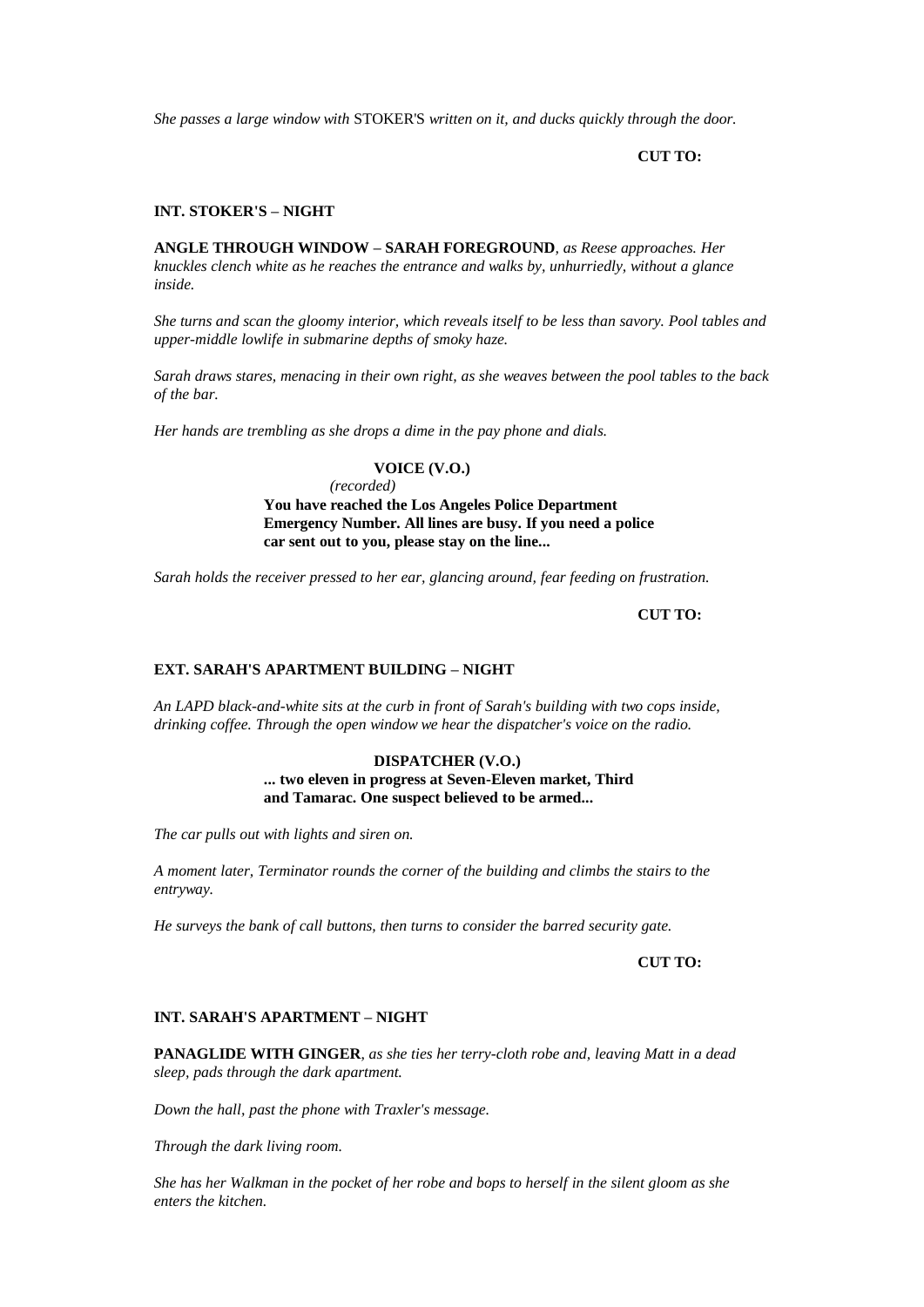*When she opens the refrigerator to remove snack fixings, the light briefly illuminates the kitchen and in that moment,* SOMETHING MOVES *in the foreground.*

### **TIGHT ON GINGER, MOVING WITH HER**

*As she backs toward the counter with her arms full of snack stuff.*

*A* SUDDEN CRASH*. A flurry of motion behind her. She spins, dropping half her load. Ginger fumbles for the lightswitch.*

*Revealing Pugsley, sitting there blinking innocently among overturned spice bottles on the counter-top.*

# **GINGER Shoo. Go on. I'll make a belt out of you.**

*Pugsley disappears into a large fern by the window and Ginger sets about her task, slathering crunchy peanut butter on stalks of celery.*

#### **CUT TO:**

### **INT. BEDROOM**

**MEDIUM ON MATT***, as rustling curtains play patterns of streetlight over his sleeping face. The sound of a faint breeze.*

*In the background is the balcony, empty. The sliding door is open.*

### **TIGHT ON MATT**

*As his eyes open at the sound of a quiet, repeated* CLICKING*.*

## **UP ANGLE – PAST MATT**

*As the five-inch blade of an industrial razor-knife reaches full extension in Terminator's hand, right above him.*

*It slashes viciously downward.*

*Matt rolls and the pillow is* SLIT OPEN *where his throat had been.*

# **MATT**

**Whoah!**

*Terminator catches him by the hair and slashed down again.*

*Matt grabs the wrist in both hands.*

*The enormous muscles of his arms, which seem capable of bench pressing a Chrysler, strain and knot against the pressure of the killer's single arm...* 

*And still the blade moves closer to his throat.*

With a final heave Matt deflects the down-pressure sideways and the blade snaps with a CLINK *against the headboard.*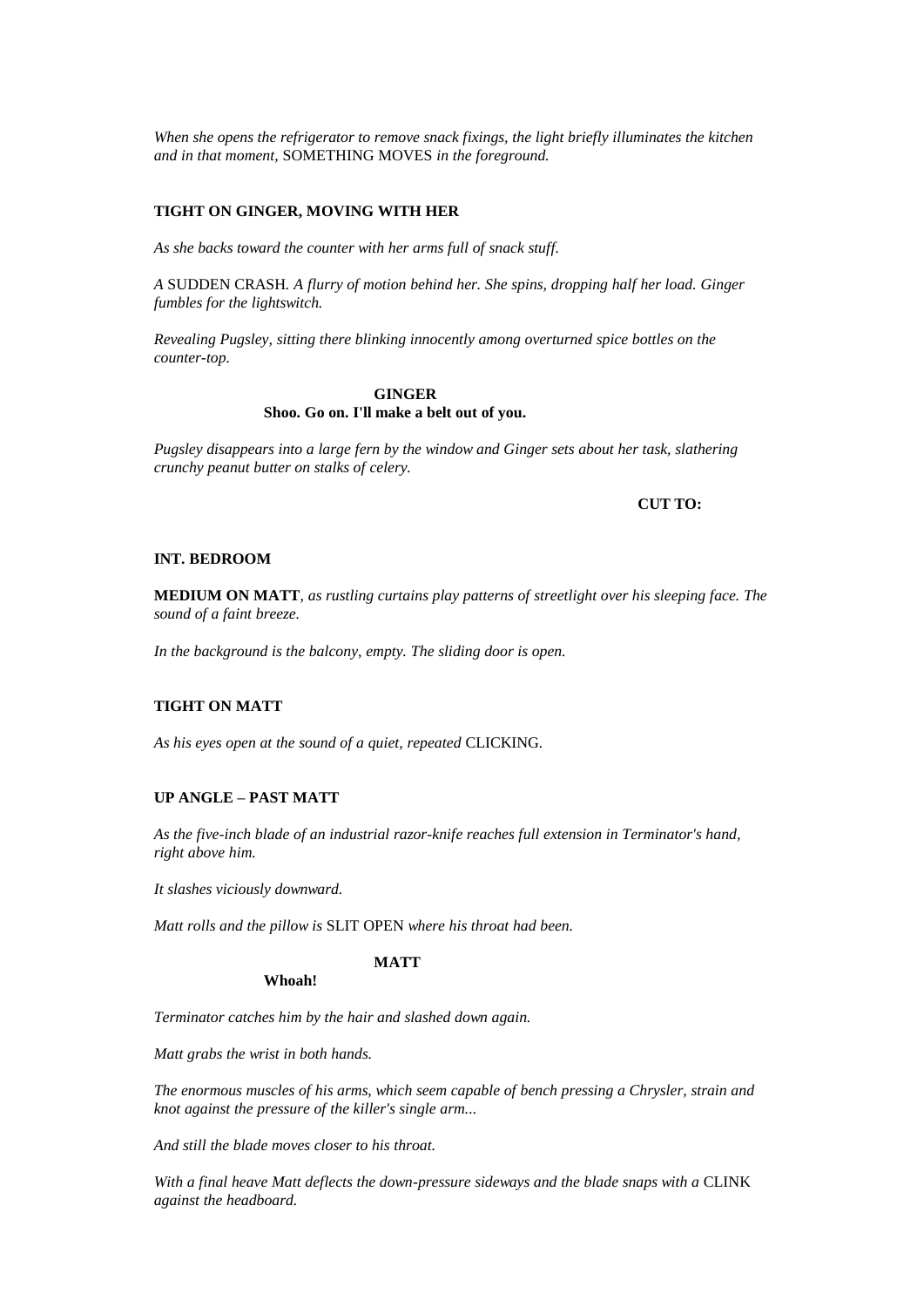### **HANDHELD WITH MATT**

*As he rolls off the bed, spins and slams his fists together into Terminator's temple. He picks up a brass deco lamp and brings it down with piledriver force.*

*Unperturbed, Terminator knocks the lamp away and hurls Matt over the bed.*

**CUT TO:**

# **EXT. BALCONY – NIGHT**

*Matt crashes through the glass doors and slams against the balcony railing.*

**CUT TO:**

# **INT. KITCHEN**

*Oblivious to the noise, Ginger croons in rock-and-roll ecstasy, singing to a celery stalk as if it were a microphone.*

**CUT TO:**

#### **EXT. / INT. BALCONY AND BEDROOM – NIGHT**

*Matt heaves himself up, powerful body gleaming with sweat and hurls himself upon the intruder.*

*The titans* CRASH INTO A DRESSER*, reducing it to kindling.*

*Then into the closet door,* EXPLODING THE FULL-LENGTH MIRROR*.*

*Terminator places one hand on either side of Matt's barrel chest.* SINKS HIS FINGERS INTO THE FLESH*. An inhuman grip.*

*Matt is raised off the floor, contorted with agony, above the other's head.*

### **CUT TO:**

#### **INT. HALLWAY**

**DOLLY PRECEDING GINGER** *as she returns from the kitchen with a plate full of celery stalks and a glass of milk.* CAMERA *passes the closed bedroom door and* STOPS*, as Ginger pauses to set the plate on top of the glass, freeing one hand to open the door.*

### **AN EXPLOSION OF SPLINTERS**

*In close foreground as a shape smashes through the door right in front of her... Matt's body propelled halfway through the door by enormous force. Ginger shrieks and leaps back, flinging milk and all into the air.*

*The door begins to open the pressure of Matt's body creates resistance.*

*Ginger* SCREAMS *and back away.*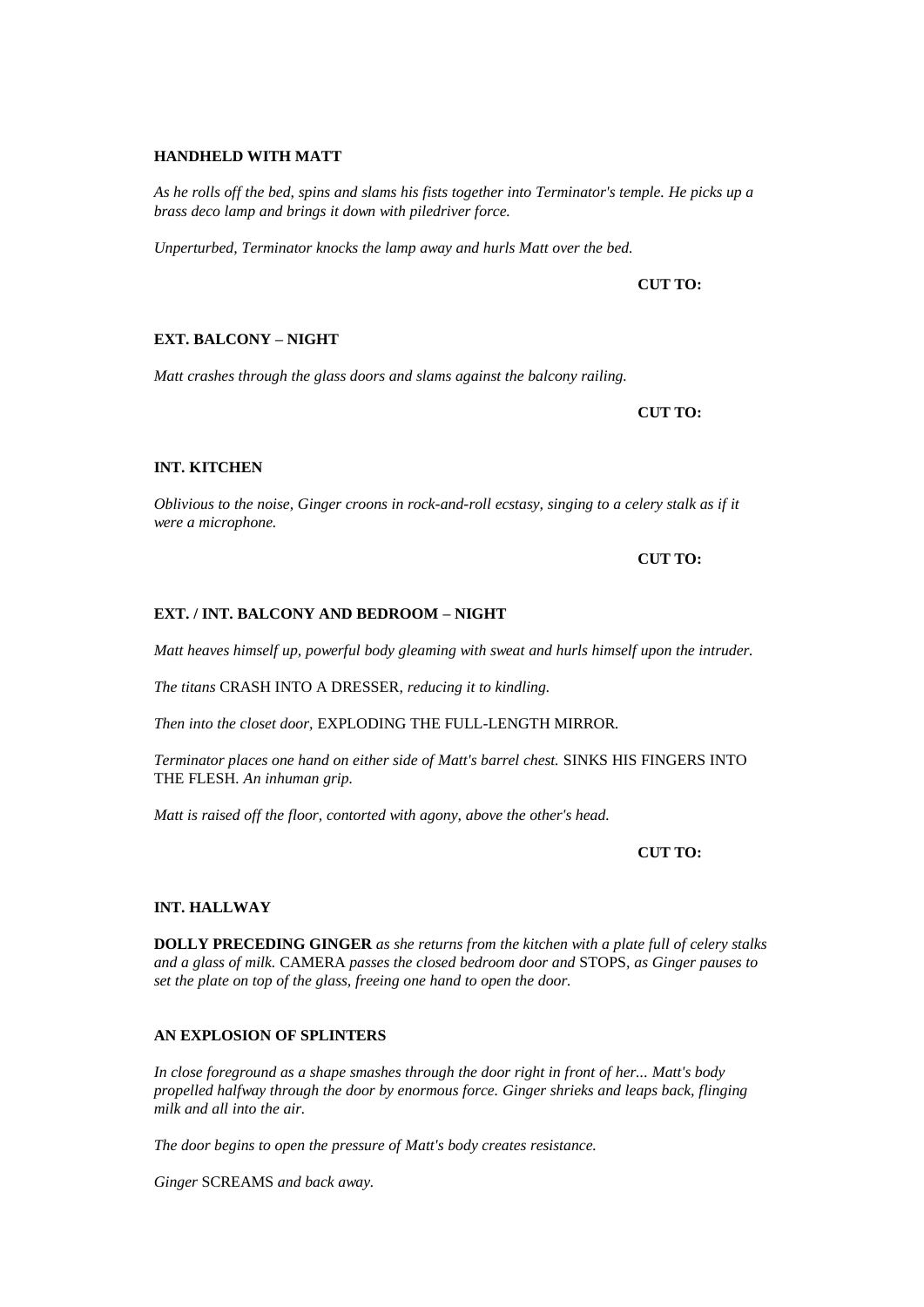*The door is wrenched open and Terminator steps through with the massive .45 drawn.*

### **HANDHELD WITH GINGER**

*The walls blur by as she runs.*

### **TIGHT ON TERMINATOR**

*As the pistol* RISES INTO FRAME*, aligning with his eyes. BOOM!*

### **LOW FAST DOLLY WITH GINGER**

*As the bullet punches into her shoulder, pitching her on her face outside the bathroom door.*

# **LOW WIDE ANGLE**

*As she crawls forward, gasping, drowning. The implacable figure looms behind her. Her expression is agony and reeling, nauseating terror. And incomprehension: Why am I suddenly dying? Her eyes roll, showing the whites, like a horse tethered in a burning stable.*

# **CUT TO:**

# **INT. BATHROOM**

*Ginger scrabbles pathetically for a grip on the tile floor as she pulls herself into the bathroom. She clutches the rim of the toilet.*

# **LOW ANGLE PAST HER**

**ON TERMINATOR***, as he stands behind her.*

**PAN UP***, off her. He takes aim.*

*And empties the clip.*

*He calmly reloads.*

**CUT TO:**

# **INT. HALLWAY / BEDROOM**

**CLOSE ON PHONE MACHINE***, as the telephone rings loudly in the ensuing silence.*

*Terminator spins, drawing an instantaneous bead on the source of the sound, but doesn't fire.*

**GINGER'S VOICE**

*(recorded)*

**Hi there.**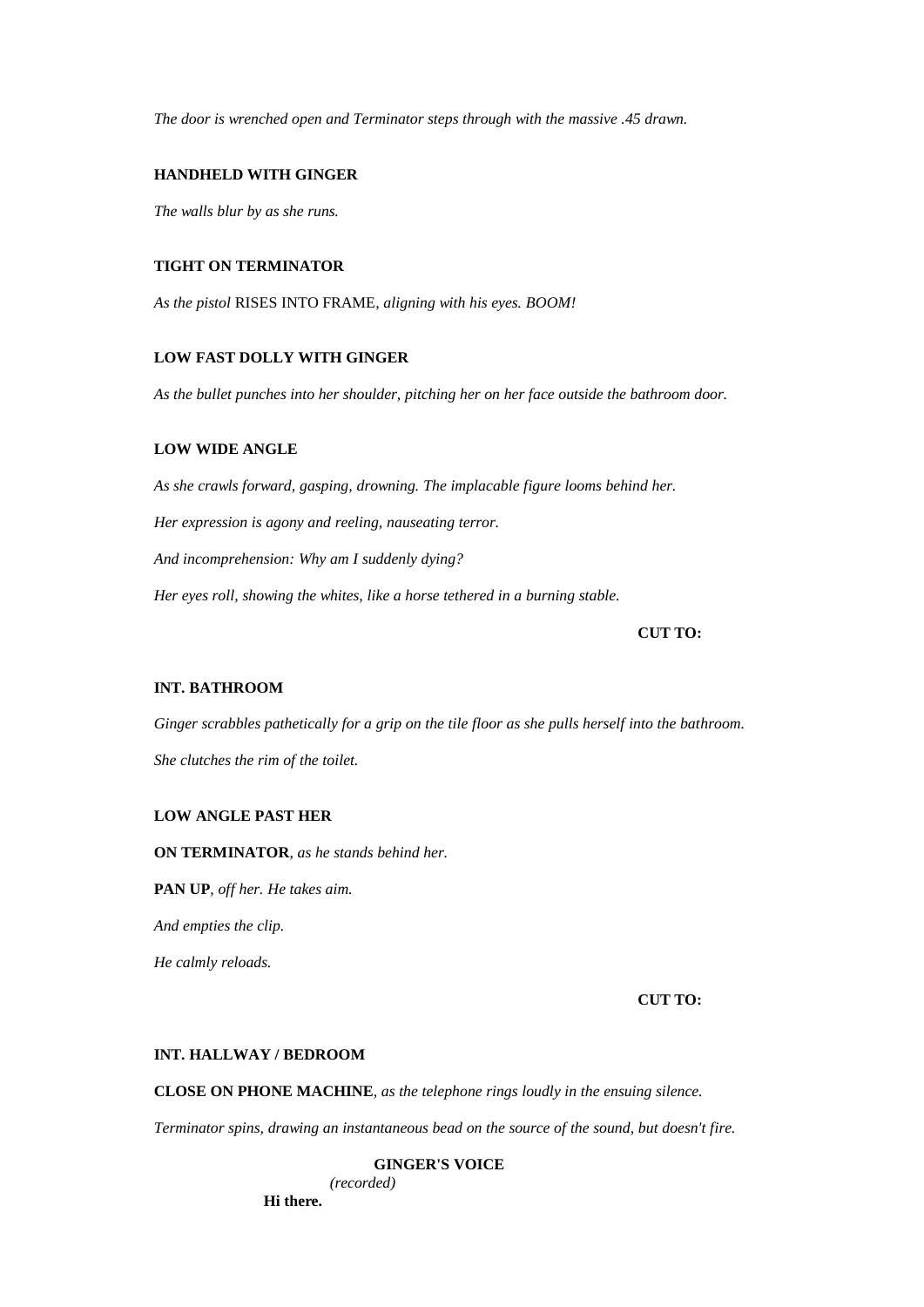*(pause)* **Ha ha ha, fooled you. You're talking to a machine...** 

### **CLOSEUP – TERMINATOR**

*Motionless, listening.*

### **GINGER'S VOICE**

# *(recorded, continuing)* **... but don't be shy, it's okay. Machines need love too...**

*Terminator turns abruptly back to Ginger's body. He turns it over, assuring himself that she is dead.*

### **GINGER'S VOICE**

*(continuing, recorded)* **... so talk to it and Ginger, that's me, or Sarah will get back to you. Wait for the beep.**

*There is a loud tone and the incoming call is heard.*

# **SARAH'S VOICE**

*(on machine)* **Ginger, this is Sarah...** 

*Terminator's head snaps back and he freezes, listening. He rises slowly as Sarah's voice continues.*

# **TIGHT ON HIS UNBLINKING EYES**

# **SARAH'S VOICE**

*(on machine, continuing)* **... I'm in this sleazy bar called Stoker's on Pico but I'm too scared to leave. I'm really scared, kiddo...** 

**CUT TO:**

# **INT. STOKER'S BAR – NIGHT**

*Sarah cups the telephone's mouthpiece with her hand and glances around frequently.*

# **SARAH**

*(continuing, into phone)*

**... I think somebody's after me and I sure hope you play this soon 'cause I need you and Matt to come pick me up. The police keep transferring me around, but I'm going to try them again.**

**CUT TO:**

### **INT. SARAH'S APARTMENT / BEDROOM – NIGHT**

**SARAH**

*(continuing, background)* **The number here is 468-9175. Call me, kiddo. I need you. It's Stoker's on Pico. Bye.**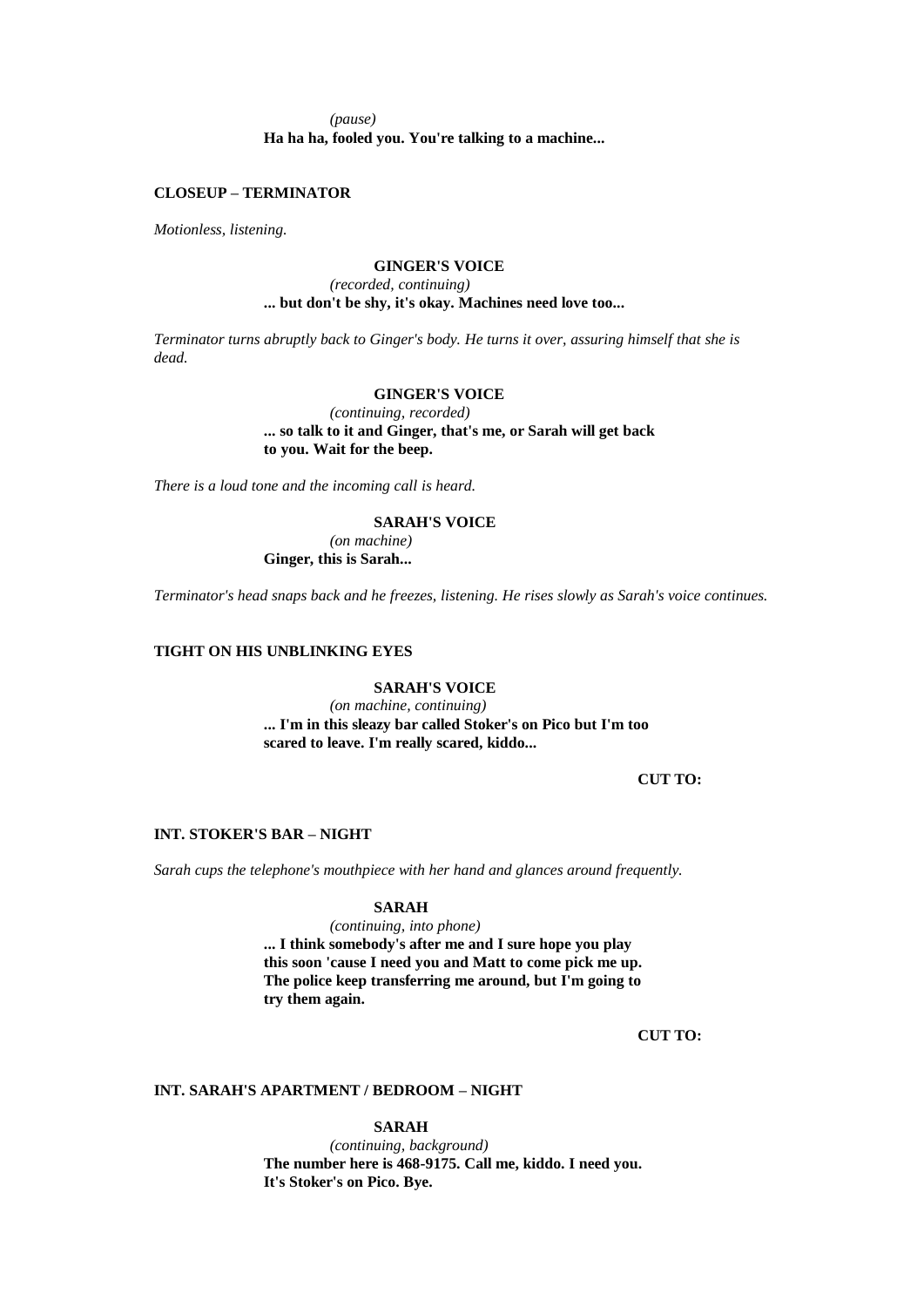*Terminator is rapidly and methodically rifling the contents of Sarah's small desk.* SIREN'S WAIL*, approaching.*

*He picks up a small card.*

# **EXTREME CLOSEUP – CARD**

*It is Sarah's college I.D. card, complete with color photo of her.*

# **MACRO ON PICTURE**

# **EXTREME CLOSEUP – TERMINATOR'S EYES**

*As he tosses the card down, after a fraction of a second's scan. Picks up something else.*

# **TIGHT ON SARAH'S ADDRESS BOOK**

*Terminator pockets this and slips out the balcony door. Climbing over the railing, he is gone.*

**CUT TO:**

# **INT. STOKER'S BAR – NIGHT**

*Sarah is huddled, back to the wall, beside the phone.* 

# **SARAH**

*(on phone, upset)* **... look, Lieutenant... uh, Vukovich, don't put me on hold and don't transfer me to another department...** 

**CUT TO:**

# **INT. VUKOVICH'S OFFICE – NIGHT**

### **VUKOVICH**

*(on phone)* **I won't. Now just relax. Where are you?** *(pause)* **Yeah, I know it... on Pico. Are you alright?**

**CUT TO:**

# **INT. STOKER'S BAT – NIGHT**

### **SARAH**

*(on phone)* **Yes, but I don't want to leave. I think this guy's following me.**

**CUT TO:**

# **INT. VUKOVICH'S OFFICE – NIGHT**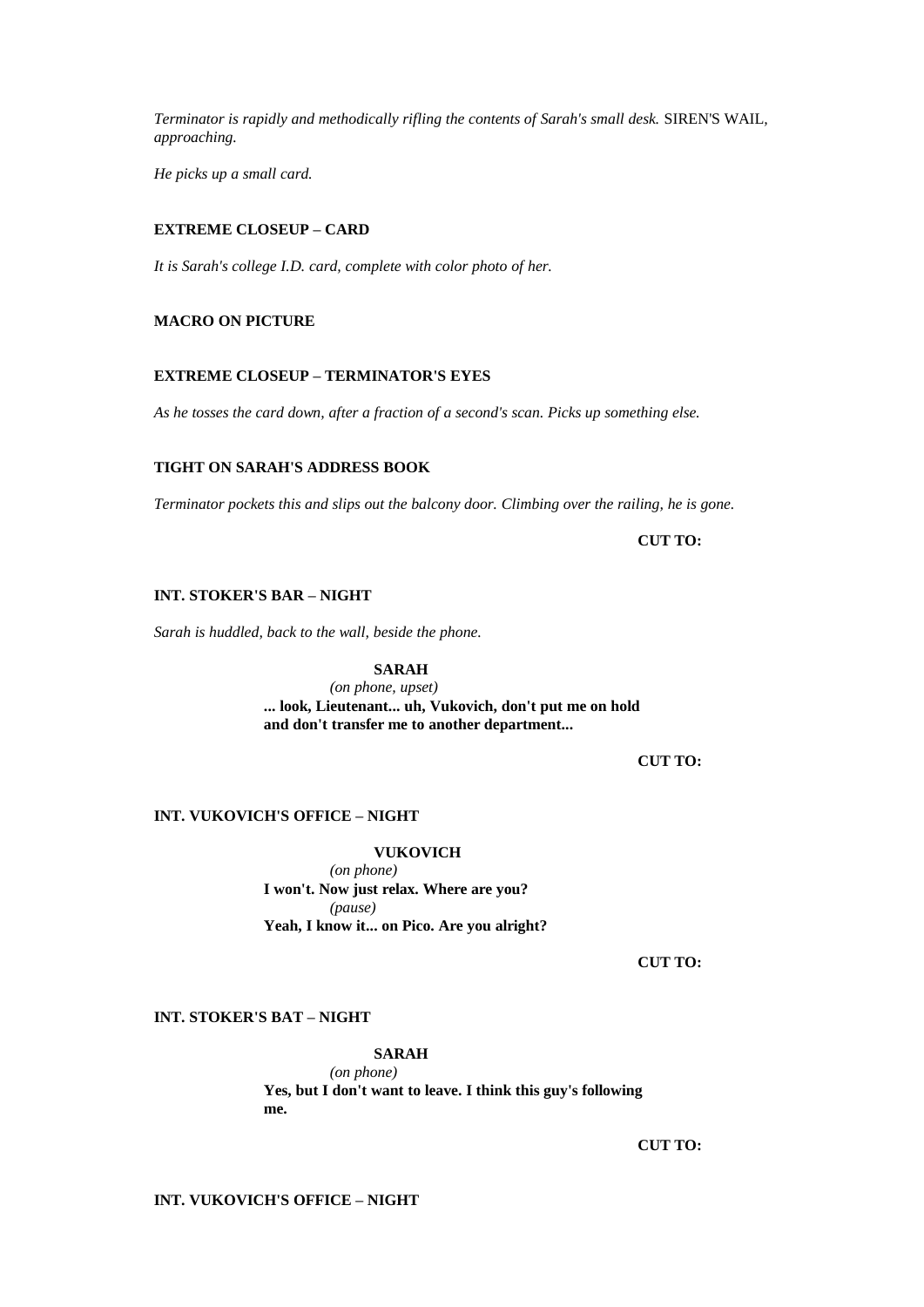### **VUKOVICH**

*(on phone)*

**Alright, Ms. Connor. Listen carefully. You're in a public place, you'll be safe 'til we get there. Stay visible. Don't go outside or in the restroom. I'll be there in a few minutes.**

*He hangs up and grabs his coat, motioning to Traxler.*

### **VUKOVICH**

**Let's roll.**

#### **CUT TO:**

# **INT. STOKER'S BAR – NIGHT**

*Sarah takes a seat at a booth near the bar, and picks up a dog-eared menu, but can't concentrate on it. She looks at her watch and glances around.*

**CUT TO:**

## **EXT. STREET – NIGHT**

*The yellow Maverick hurtles along an empty street.*

### **CLOSER ANGLE**

*As streetlight glare slashes across Terminator's face in flaring pulses.*

**CUT TO:**

# **INT. PLAIN CAR – NIGHT**

*Vukovich draws his Colt Python .357 Magnum and check the load. Traxler is driving.*

**VUKOVICH Let's see how this guy likes playing hard-ball.**

**CUT TO:**

# **INT. STOKER'S BAR – NIGHT**

*The waitress set a cup of coffee in front of Sarah.*

# **WAITRESS**

**Anything else?**

*Sarah shakes her head "No" and contemplates her trembling hands. She half-turns, catching a glimpse of herself in the mirror behind the bar.*

### **TIGHT ON SARAH**

*Reflected in the mirror. In the foreground a man at the bar looks up from his beer, straight into her eyes.*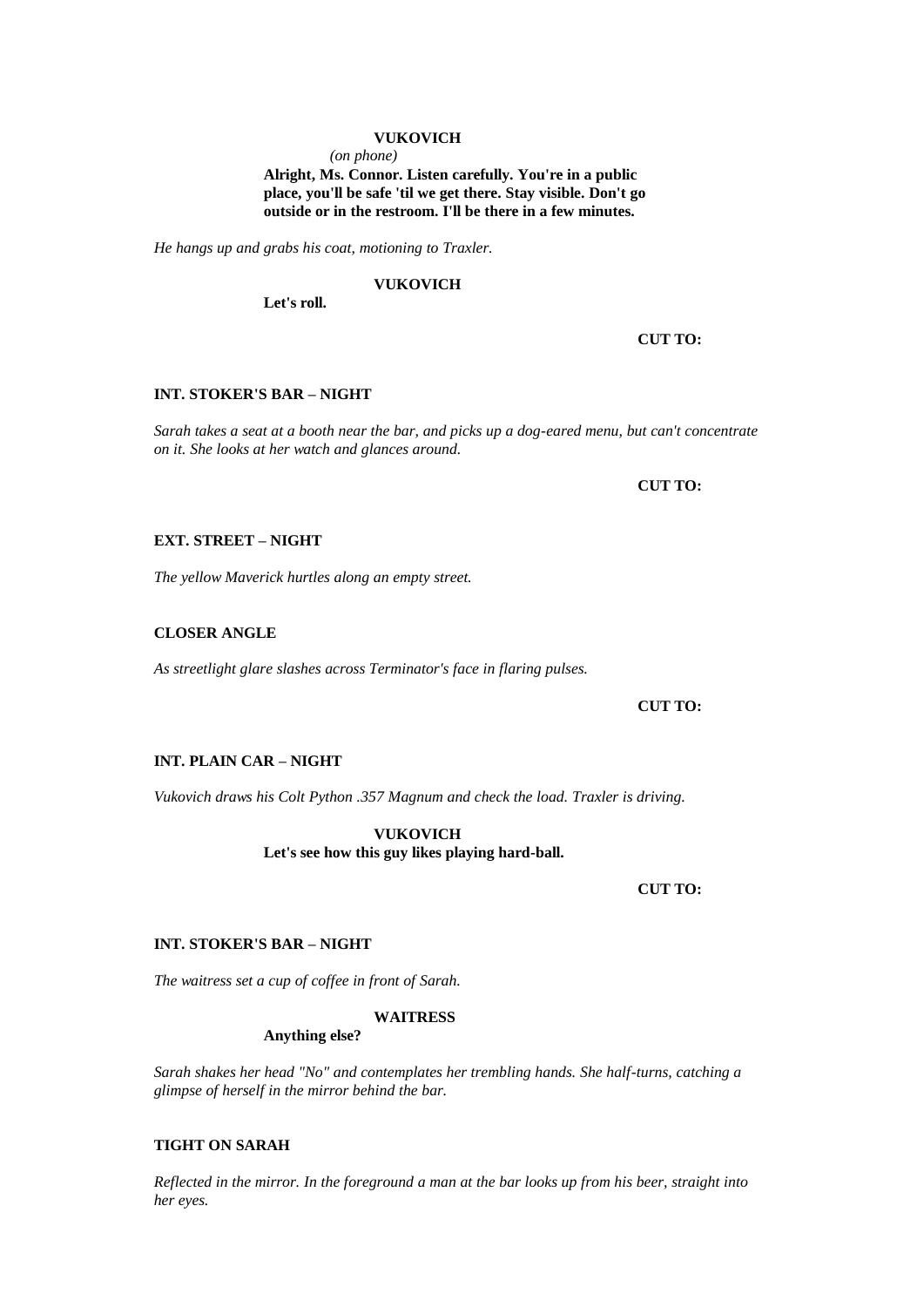*It is Reese.*

*He gazes at her coolly for a moment, then glances away.*

# **CLOSEUP – SARAH**

*Feeling trapped, frantic.*

# **ANGLE ON FRONT DOOR**

*As it opens and a figure stands silhouetted briefly against a streetlight.*

*Reese turns, his eyes flickering to the mirror, the figure.*

# **CLOSEUP – REESE**

*As he mechanically raises his beer. His knuckles are white. He slowly undoes the top button of his overcoat. There is a glint of metal in the shadows within. Reese turns slowly on his barstool as the figure brushes past him, out-of-focus foreground Sarah looks up.*

# **EXTREME CLOSEUP – REESE'S HAND**

*Aliding slowly along polished steel, a caress. His finger slips through the triggerguard of the riot gun.*

### **MEDIUM ON SARAH**

*As the man stops in front of her in close foreground. He sits slowly in the booth opposite her. The angle is* OVER HIS SHOULDER*.*

#### **SARAH**

*(uncertainly)* **Lieutenant Vukovich?**

### **REVERSE ANGLE**

*It is not Lt. Vukovich.*

*Terminator sits motionless for a* BEAT*.*

*Blue eyes so pure and deep. The eyes of a saint, perhaps.*

*The .45 is out and cocked and* AIMED DIRECTLY AT CAMERA*, almost in one motion. The bore seems enormous.*

# **BACK ON SARAH**

*Over the gun barrel, her eyes go wide. We hold a* BEAT*, like a frozen slice of nightmare.*

# **MEDIUM ON REESE**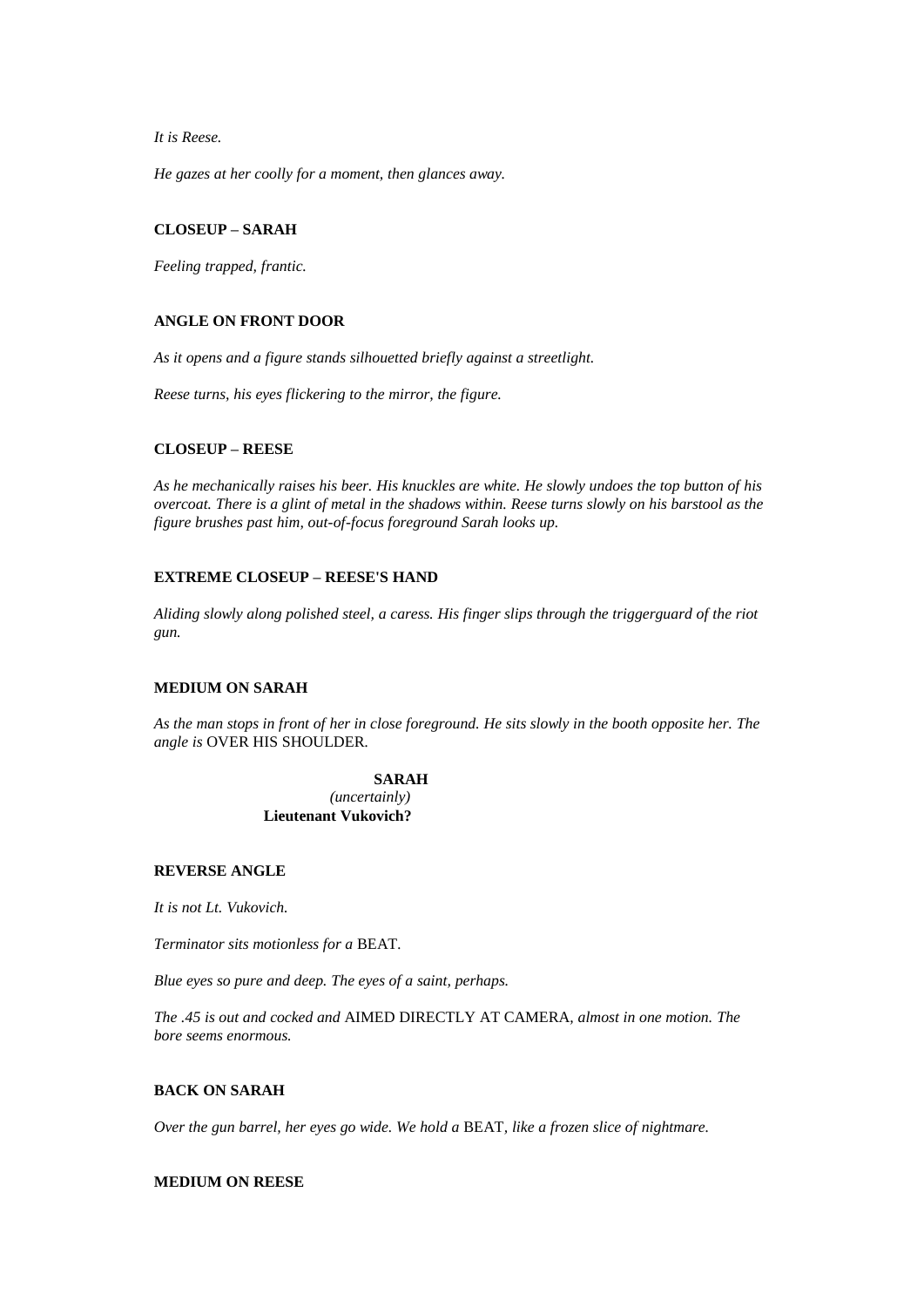*As he whips the riot-gun to a hip-firing position, his overcoat falling back with a snap.* HE FIRES*.*

### **ON TERMINATOR**

*As the shotgun blast hits his arm and he* FIRES*, simultaneously. Sarah screams as the .45 round blows stuffing out of the booth seat inches from her face. Her hair is singed by burning gunpowder. An involuntary cry is punched out of her by the double concussions.*

*Reese is stroking up another shell as Terminator half-rises from booth.*

# **OVER REESE'S SHOULDER**

*As he fires, cocks the slide, fires again, advancing on Sarah's booth.*

*Terminator is blown backward over the center divider, crashing through the glasses and pitchers of beer on the table opposite, and onto the floor.*

*Sarah is screaming, scrunched down in the booth.*

*Terminator is lying on his back at the feet of a table-full of drunk patrons. He has two rifled 12 gauge slugs in his chest and one in the arm.*

*The bar customers are frozen in the weird tableau, cowering, gaping.*

*Sarah stops screaming.*

*Reese stand motionless, gun aimed.*

*In the sudden silence, the sound of him cocking the shotgun is abnormally loud.*

### **ON TERMINATOR**

*Very still.*

*Then he smoothly rolls to a crouch and slips the UZI machine pistol from beneath his overcoat, where it has been hanging on a shoulder strap.*

*He doesn't seem too impaired as he swings around to fire.*

*Reese rolls like a cat and comes up firing.*

*A burst from the UZI rakes the bar where he stood.*

*An orgy of shattering glass.*

*Total pandemonium.*

#### **SEVERAL ANGLES**

*As patrons of the bar run, scream or dive for cover, depending upon their level of intelligence. Reese slides through the glass to Sarah's booth and seizes her wrists.*

# **ON TERMINATOR**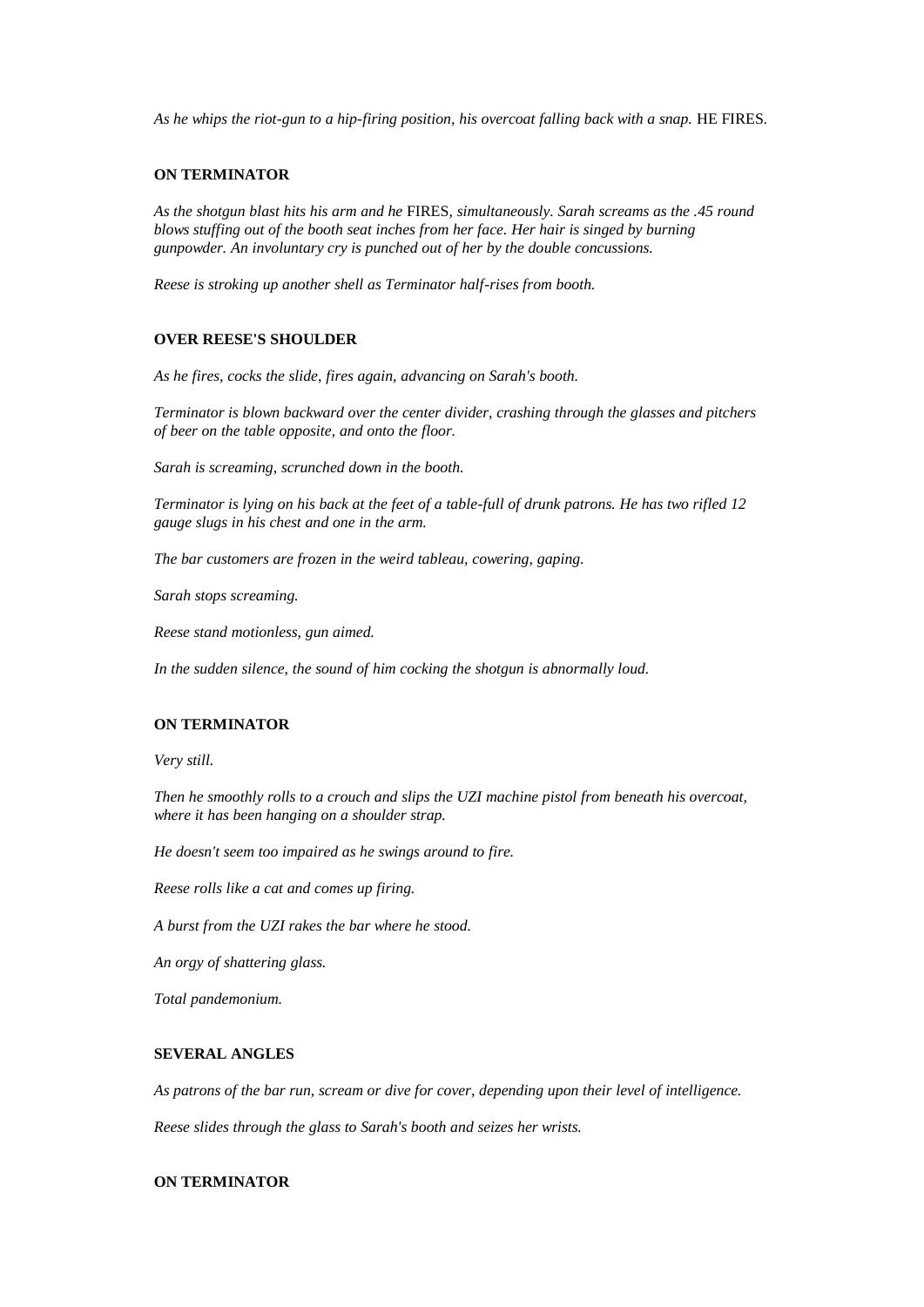*Kneeling amid the chaos, raising the UZI one-handed.*

*Reese tugs viciously on Sarah's arm and she sprawls across the booth seat a moment before the divider and seat cushion erupt with hits from the UZI.*

# **ANGLE ON A RUNNING PATRON**

*As a burst of 9mm fire catches him in the chest. He pitches into Sarah's booth, pinning her.*

*Reese fires, ducks, fires again.*

*Tables crash over.*

*A window is blown out.*

*A table candle rolls into a pool of high-proof alcohol behind the bar.*

*It ignites with a WHOOSH.*

*Reese feed two shells into the riot-gun.*

# **TIGHT ON TERMINATOR**

*An island of slow, precise movement amid the confusion. He drops a spent clip. Reaches for another with his bloody hand.*

## **MOVING WITH REESE**

*As he vaults the row of booths and starts firing. At point blank range he unloads the shotgun into Terminator's belly.*

**CUT TO:**

### **INT. / EXT. STOKER'S / STREET – NIGHT**

*Terminator crashes backwards through two tables and a plate glass window into the street.*

**CUT TO:**

# **INT. STOKER'S BAR – NIGHT**

*The roaring fire behind the bar is spreading very quickly.*

*The air is thick with smoke.*

*Reese tosses the UZI, for which he has no ammo, into the fire. He hauls the dead man off Sarah and reaches for her.*

# **TIGHT ON SARAH**

*Shrinking away from Reese, hysterical.*

*When he grabs her wrist she struggles, eyes wide.*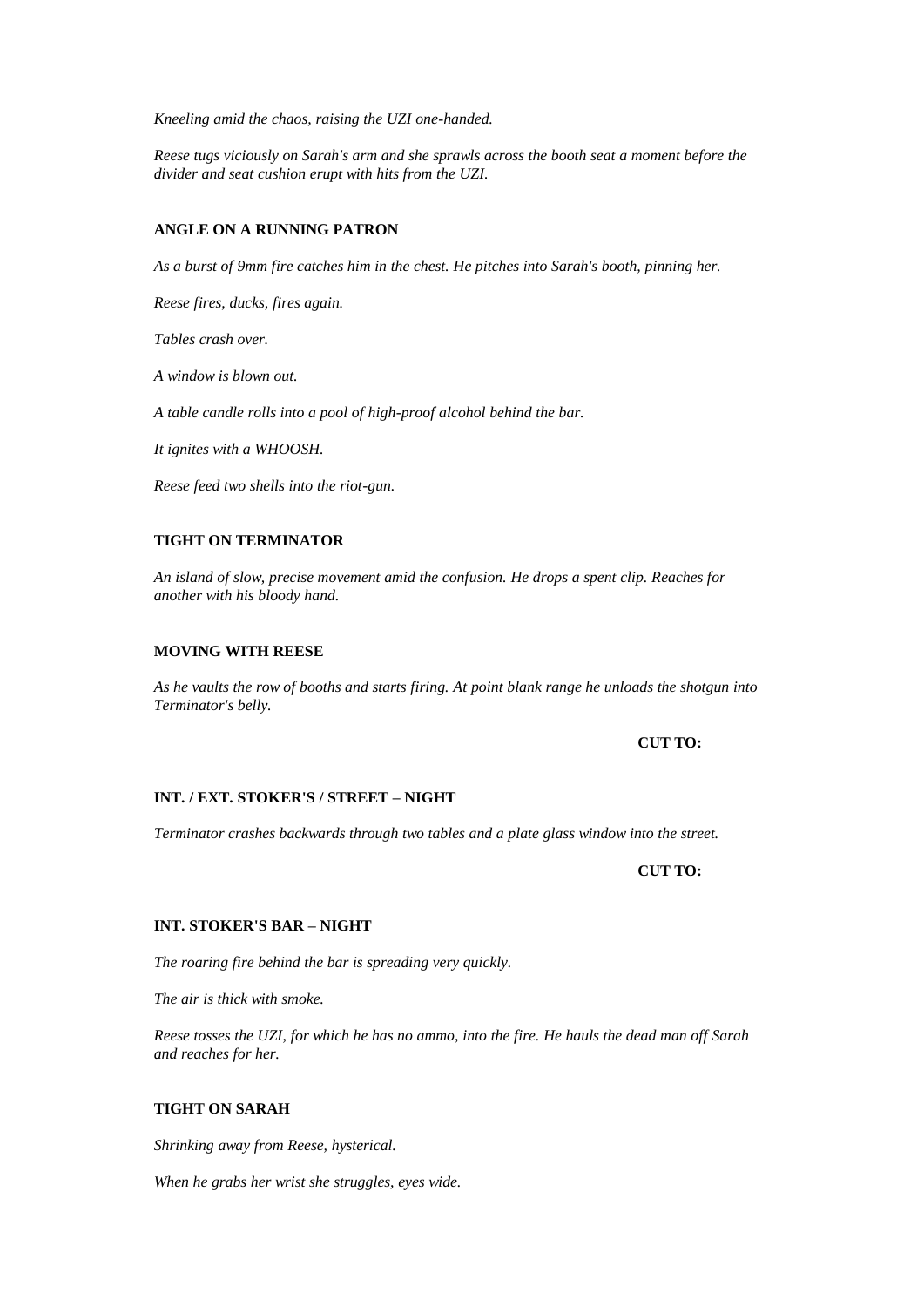## **CLOSEUP – REESE**

*Very intense.*

# **REESE**

## **Come with me if you want to live.**

*She looks where he is pointing.*

# **CUT TO:**

# **EXT. STOKER'S BAR / STREET – NIGHT**

*Terminator is rising unsteadily to his feet. Shattered glass rains from him, except where it sticks to his blood-drenched shirt and coat.*

# **CLOSEUP – TERMINATOR**

*As he slowly look up, his blue eyes riveting* STRAIGHT INTO THE CAMERA*.*

**CUT TO:**

#### **INT. STOKER'S BAR – NIGHT**

**CLOSEUP – SARAH***, feeling a lightning blot of terror greater than she could ever imagine as the cold gaze fixes on her.*

> **SARAH** *(awed whisper)* **Oh my God...**

> > **CUT TO:**

### **INT. / EXT. STOKER'S BAR – NIGHT**

**PANAGLIDE PRECEDING TERMINATOR** *as he clambers back through the window and starts through the burning bar.*

**CUT TO:**

### **INT. STOKER'S BAR – NIGHT**

**PANAGLIDE MOVING IN ON REESE AND SARAH** *as he runs, dragging her with him, toward the back.*

### **REVERSE ON TERMINATOR, DOLLYING**

*As he crashed through the wreckage in the swirling smoke, hurling burning tables out of his way.*

**CUT TO:**

### **INT. KITCHEN / HALLWAY / EXIT CORRIDOR**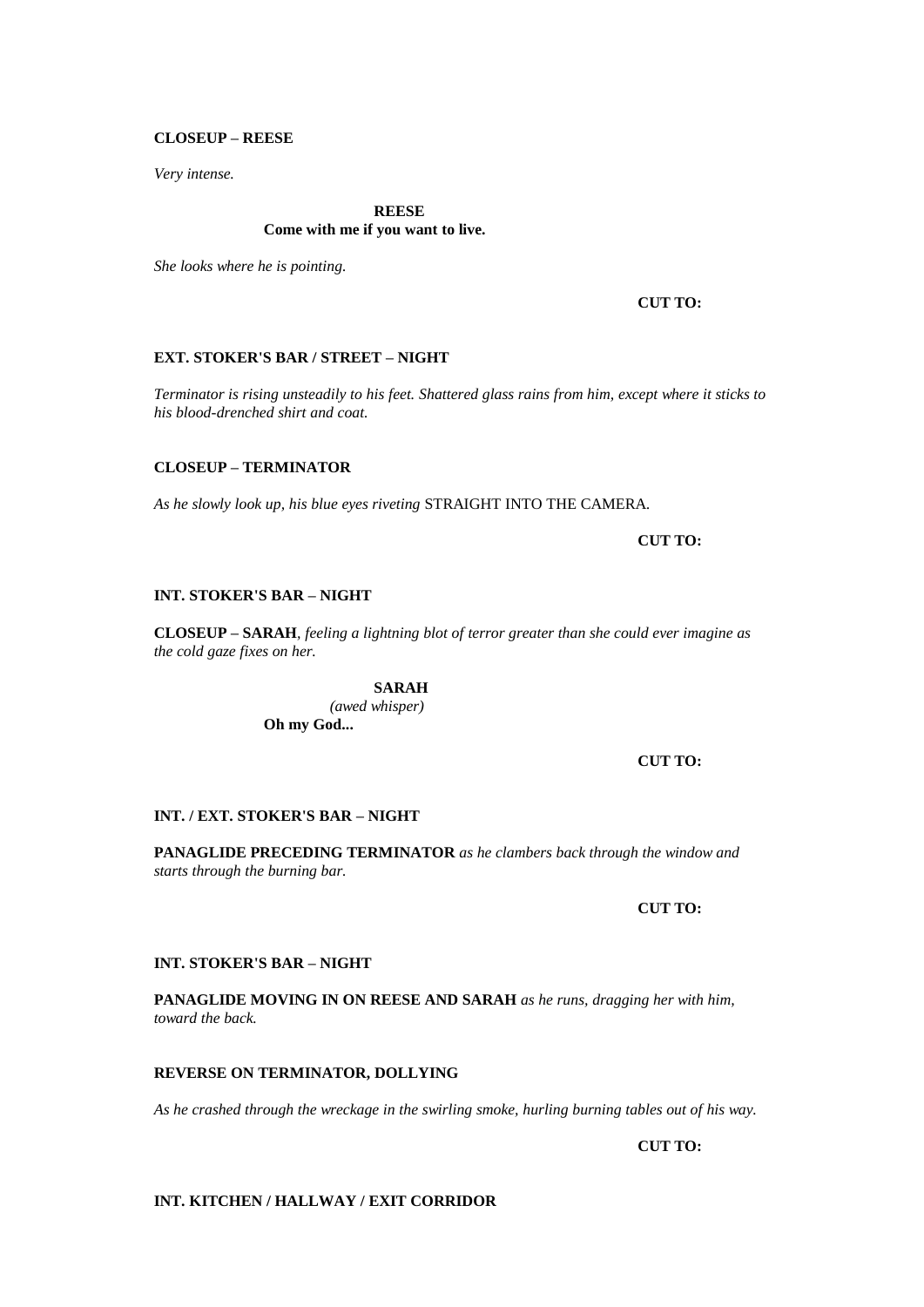**PANAGLIDE FOLLOWING REESE AND SARAH***, running headlong through the cluttered kitchen, then down a narrow back hallway. Sarah stumbles and Reese brutally pulls her to her feet without slowing.*

*He hits a closed door, which crashes open.*

*Hauls Sarah through, into another corridor.*

*Slams and blot-latches it.*

*An instant later an impact from the far side tears the latch-screws half out of the wall.*

*They run on.*

**CUT TO:**

# **INT. HALLWAY – NIGHT**

*Terminator takes a step back from the closed door and slams into it again. It starts to give way. Behind him the flames engulf a* CAN OF CLEANING SOLVENT*.*

**CUT TO:**

# **INT. / EXT. EXIT CORRIDOR / ALLEY – NIGHT**

*Reese and Sarah pelt down the narrow corridor, fling open the outside door and spin out into the alley.*

# **TIGHT ON DOOR**

*At far end. It splinters open and Terminator sprints down the corridor.*

**CUT TO:**

# **INT. HALLWAY – NIGHT**

*The cleaning solvent* EXPLODES*.*

**CUT TO:**

# **INT. EXIT CORRIDOR – NIGHT**

**DOLLYING AHEAD OF TERMINATOR***, very fast, as he runs full-throttle. Behind him a fireball of superheated gas hurtles down the narrow hallway. He clears the outer door an instant before the tongue of flame roars out into the alley.*

**CUT TO:**

# **EXT. STREET IN FRONT OF STOKER'S – NIGHT**

*Vukovich's plain car arrives, slewing to a stop in the glass-littered street in front of the blazing building.*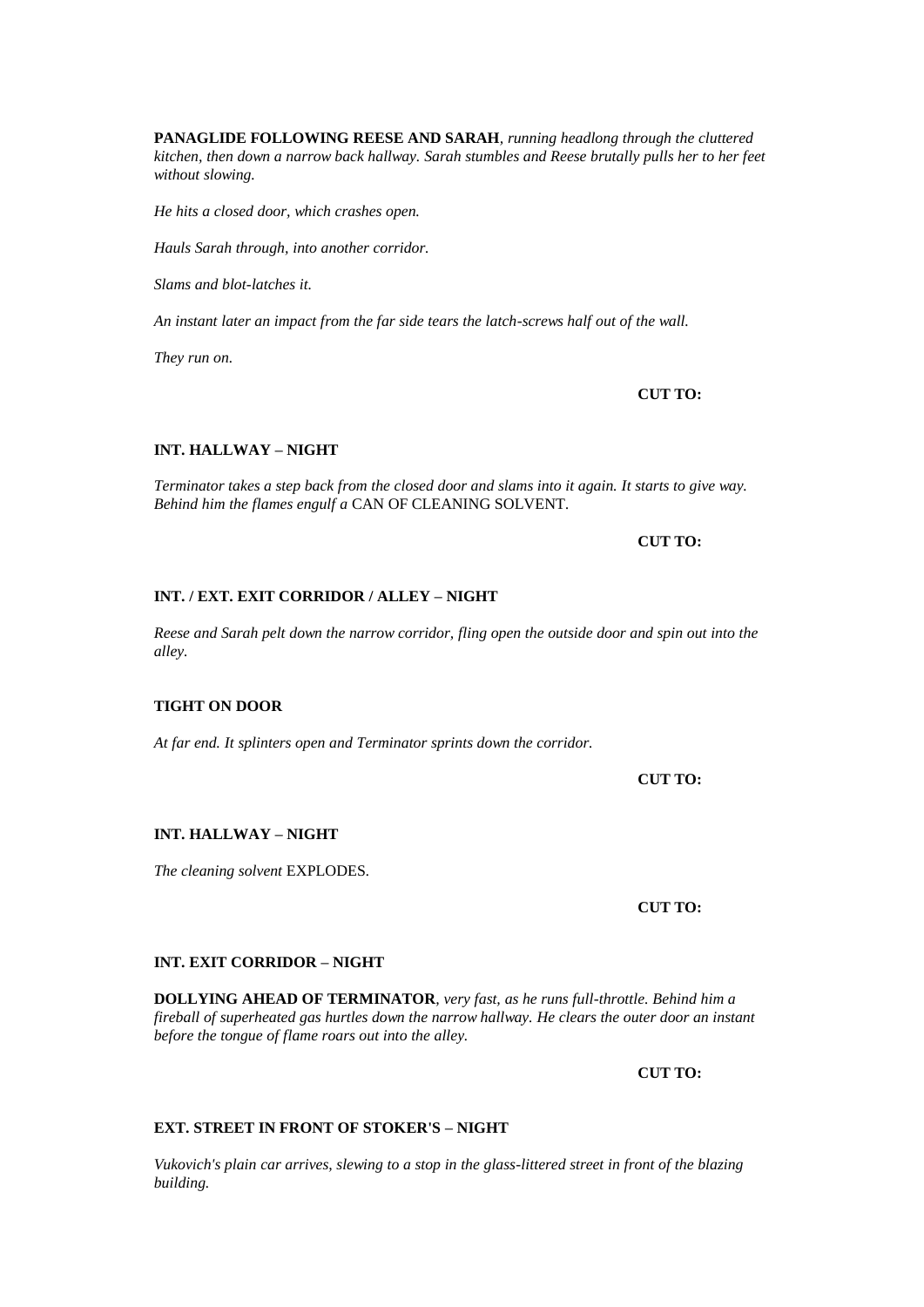*He leaps out, Traxler right in behind him.*

**VUKOVICH**

*(shouting)* **What the fuck is going on?**

# **TWO LAPD UNITS**

*Arrive behind them.*

*He motions to the nearest one.*

# **VUKOVICH** *(continuing)* **over the alley in back.**

*He heads for the inferno at a run.*

**CUT TO:**

## **EXT. ALLEY BEHIND STOKER'S – NIGHT**

**DOLLYING WITH REESE AND SARAH** *as they run through the dark alley. Sarah stumbles over trashcans.*

*Reese pulls her along mercilessly.*

# **WHIP-PANNING**

*As they clear a corner.*

*The background is a blur.*

*The night-maze is a blur in all of these shots.*

*No static angles.*

*Relentless forward motion.*

**CUT TO:**

### **EXT. ALLEY – NIGHT**

*Behind them Terminator is moving with inhuman speed, bounding like a panther, leaping trash cans and other obstacles.*

### **TRACKING CLOSEUP – TERMINATOR**

*Catching the faintest glimpse of a red glow in the pupils of his eyes as he passes through total shadow.*

**CUT TO:**

# **EXT. ALLEY / POV – TERMINATOR (HANDHELD) – NIGHT**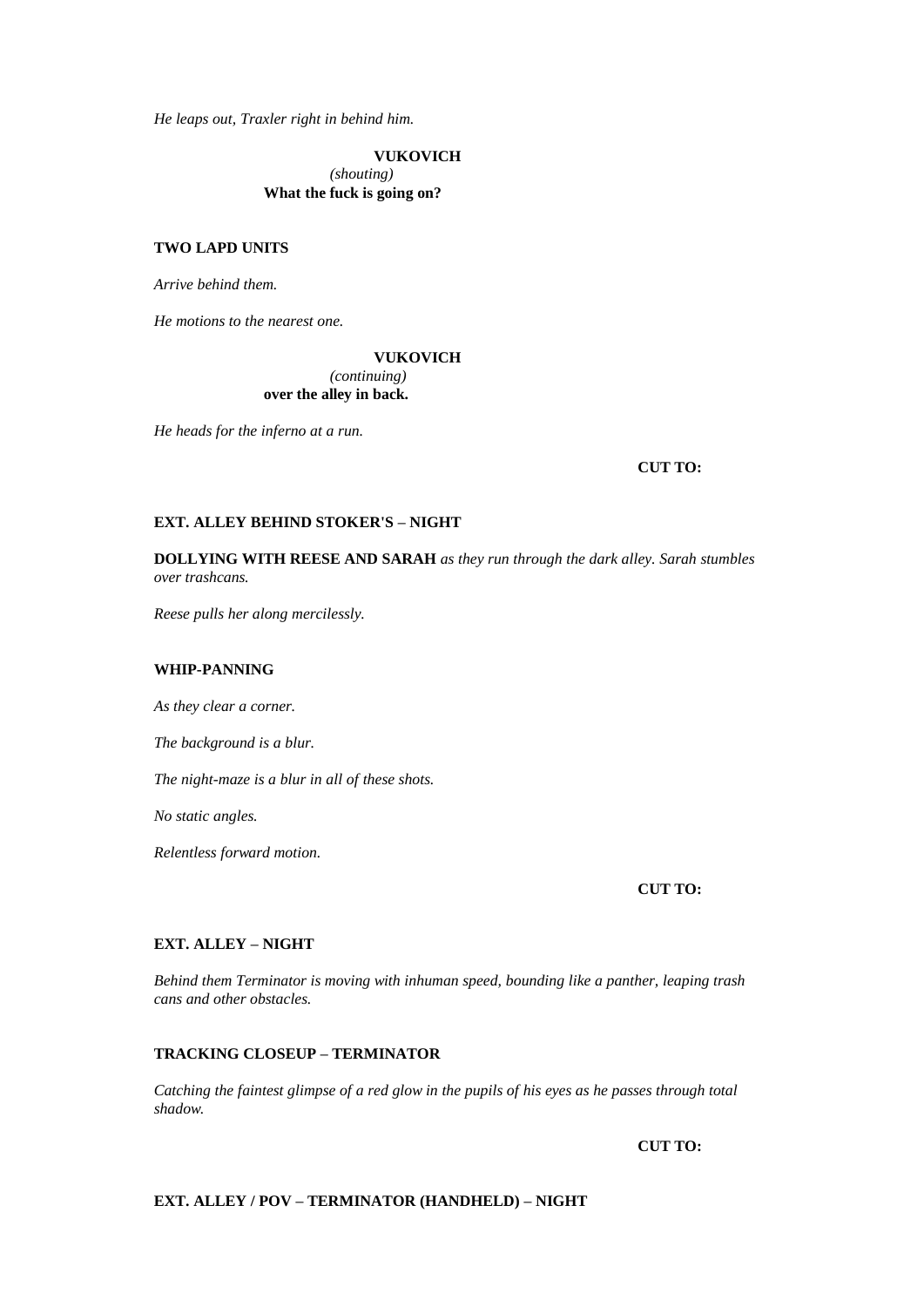*We know this is Terminator's POV because Sarah and Reese are just ahead of us. But the image is bizarre, alien.*

*Bright and hyper-real. There is a hint of digitization, and the fleeing figures ahead are more luminous than the background, suggesting infra-red.*

*The margins of the* FRAME *are crammed with columns of CRT-type characters: columns of numbers and acronyms. The data changes more rapidly than any human eye could follow.*

*There is no doubt that we are seeing as a machine would see.*

*The sound effects are bright and clear, as if they are digitized and enhanced as well.*

**CUT TO:**

### **EXT. ADJOINING ALLEY – NIGHT**

*Reese and Sarah turn a corner by caroming off the wall without slowing and pelt down a narrower alley. This one is lined with a row of parked cars and connects to the street. There is little room to run.*

*Reese is reloading on the run, dropping shells.*

*Behind them Terminator enters the alley, gaining.*

### **LOW ANGLE, FAST PANAGLIDE AHEAD OF THE FLEEING PAIR**

*As they breast the last car Reese shoves Sarah hard, pitching her on her face to the pavement.*

*He flings open the car door... a shield.*

*Drops to the ground.*

*Fires into the gas tank of a car further back in the row just before Terminator reaches it.*

*The car* EXPLODES*, filling the alley with fire. An inferno funneled between the enclosing walls.*

### **ANGLE ON REESE AND SARAH**

*Behind the car door as flames roar over the hood.*

### **ON TERMINATOR**

*As he slides to a stop, cut off by the wall of flame.*

*Reese doesn't waste any time stuffing Sarah into the car.*

*Climbing in after and over her he twists two wires together and we recognize it as his stolen*  GREY SEDAN*.*

*The engine catches.*

# **A SILHOUETTE**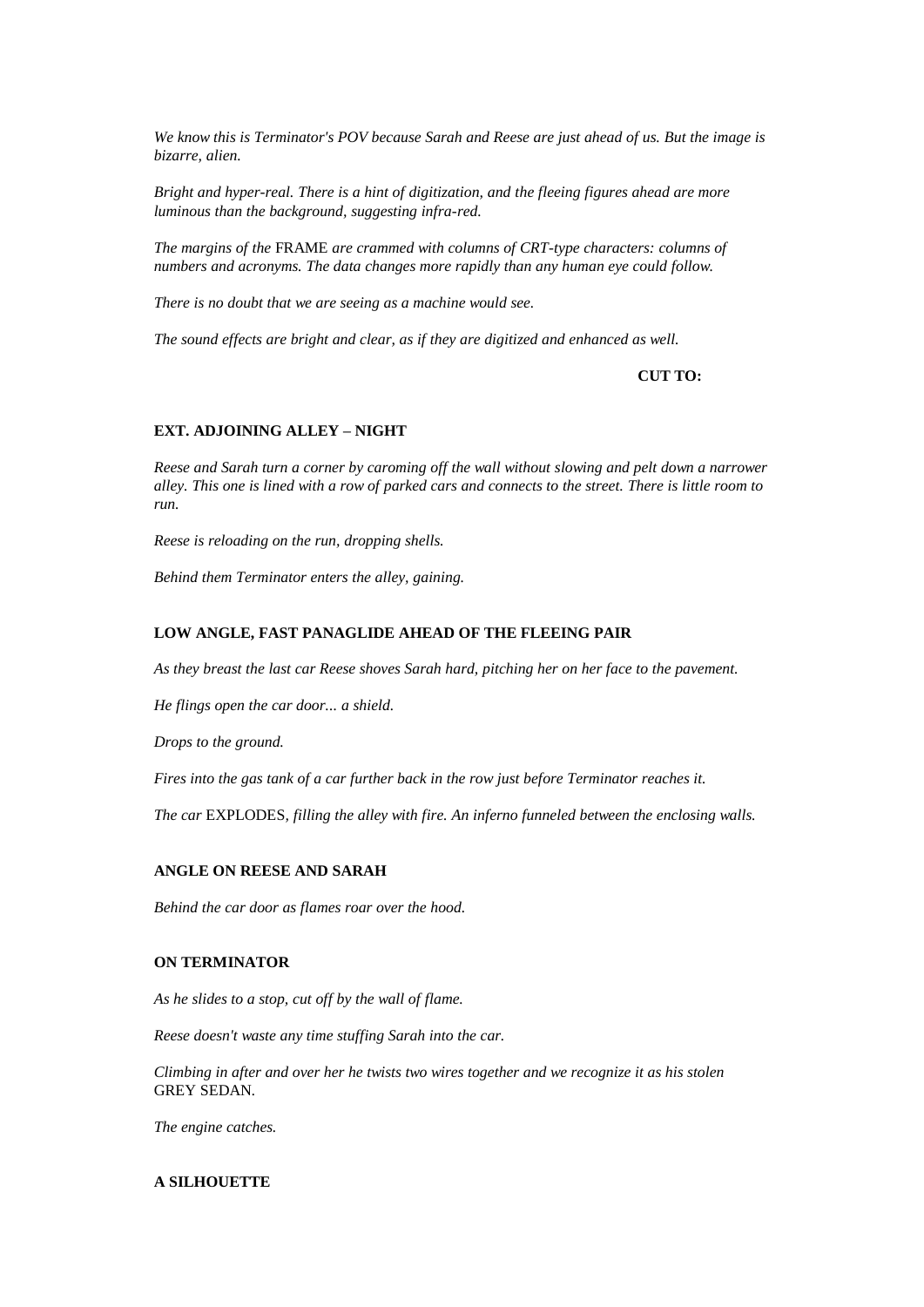*... rockets out of the flames.*

*Terminator, leaping from the roof of the blazing car ahead, impacts on the hood of Reese's car. His hair and coat are burning.*

**CUT TO:**

# **INT. / EXT. GREY SEDAN / ALLEY – NIGHT**

*Reese jams reverse and nail the throttle.*

*The car backs down the alley.*

*Terminator draws back his fist.*

*Punches into the windshield.*

*Inside, Sarah is sprayed with glass as the killer's fist shoots through.*

*The lacerated fingers grope for her.*

# **WIDE**

*As the car shoots backwards out of the alley onto the street, narrowly missing an arriving* LAPD CRUISER*.*

*Sarah plasters herself tightly into the seat as the fingers grasp her blouse and pull.*

*Reese cranks the wheel hard.*

### **CUT TO:**

# **EXT. STREET – NIGHT**

*The sedan skids, slewing sideways into a parked car.*

*Terminator rolls down off onto the pavement. Reese's car shoots forward.*

#### **PANNING WITH SEDAN**

*As it roars past Vukovich, the gathering minions of the burning building, an arriving fire truck... shoots through a red light and continues to accelerate.*

*Terminator gets to a kneeling position, then slowly stands.*

*He pats out his smoldering clothing as he watches his quarry escape.*

**CUT TO:**

### **EXT. STREET – NIGHT**

**ON VUKOVICH** *as he runs to his car, exhorting the nearby LAPD guys to give pursuit, while Traxler grabs the radio.*

# **VUKOVICH**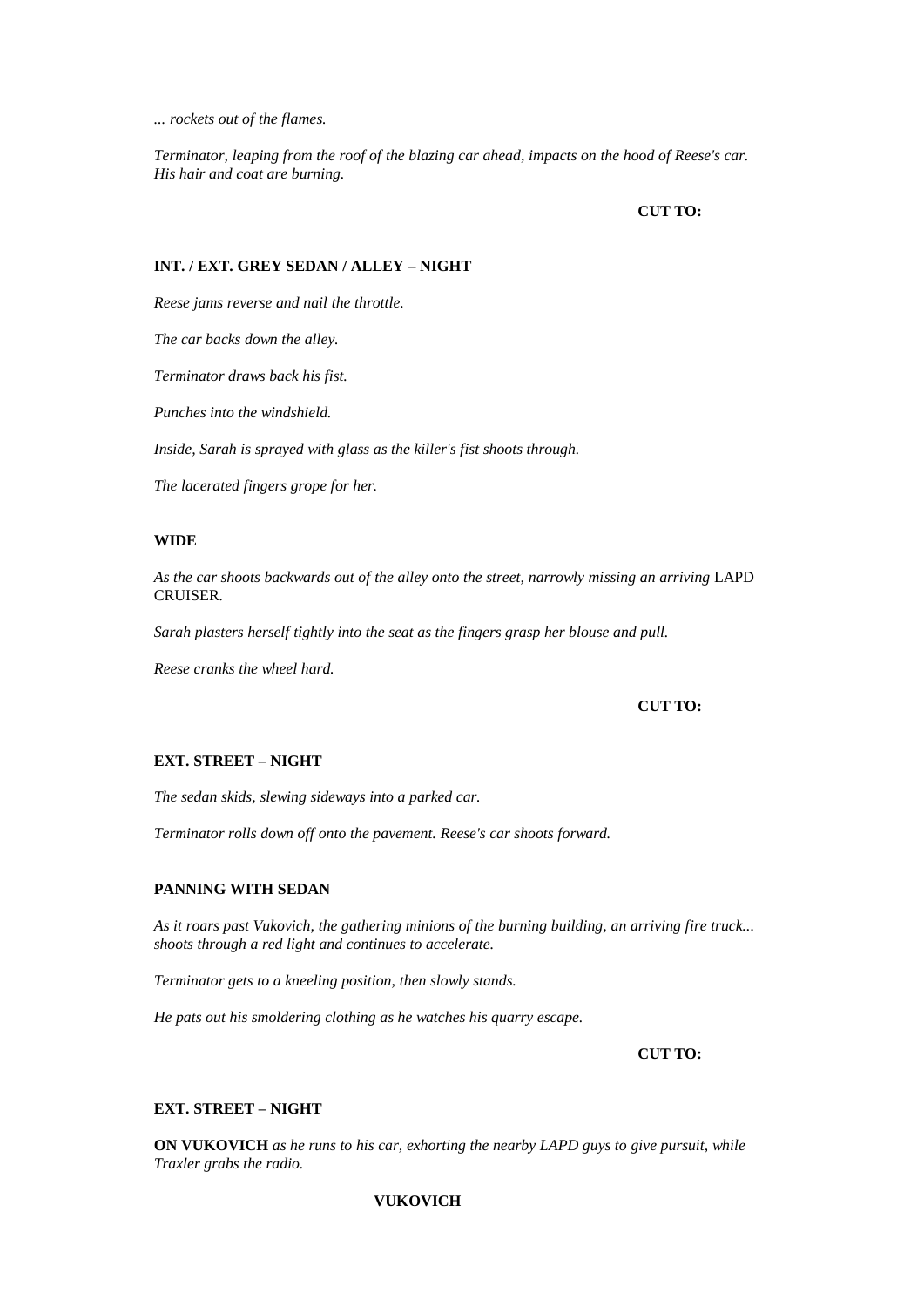*(shouting)* **Go! Go! He's got her.**

# **TRAXLER**

*(overlapping)* **Suspect westbound on Olympic. Grey sedan. Has hostage, repeat...** 

**CUT TO:**

# **EXT. STREET – NIGHT**

**LOW WIDE ANGLE** *on the empty street, which is narrow and tightly lines with parked cars.*

*The* ROAR *of an engine builds.*

*The sedan, like a night-demon, hurtles out of the shadows with its lights off, doing ninety plus.*

**CUT TO:**

### **INT. GREY SEDAN – NIGHT**

*Sarah is in a daze.*

*Paralyzed. Face bloodless.*

*She is shivering silently, uncontrollably.*

*Her eyes are wide, and it seems likely that she doesn't quite comprehend the roaring blur outside her window.*

#### **REESE**

*(calmly)* **Hold on.**

#### **CUT TO:**

#### **EXT. CITY STREETS – NIGHT**

**WIDE ANGLE, CLOSE TO SEDAN***, and following it as it hurtles around a corner in an expertly controlled slide.*

*Then a high speed sprint down the cross-street.*

*Reese squirrels the vehicle between a slow-moving car ahead and oncoming traffic.*

*A dive into another dark side street.*

## **CUT TO:**

### **INT. GRAY SEDAN – NIGHT**

*Reese drives with total, nerveless absorption. His eyes flick to the mirror, to the road, over his shoulder, back... and the world spins outside.*

*With occasional glances to Sarah, he speaks to her in a clipped, military voice.*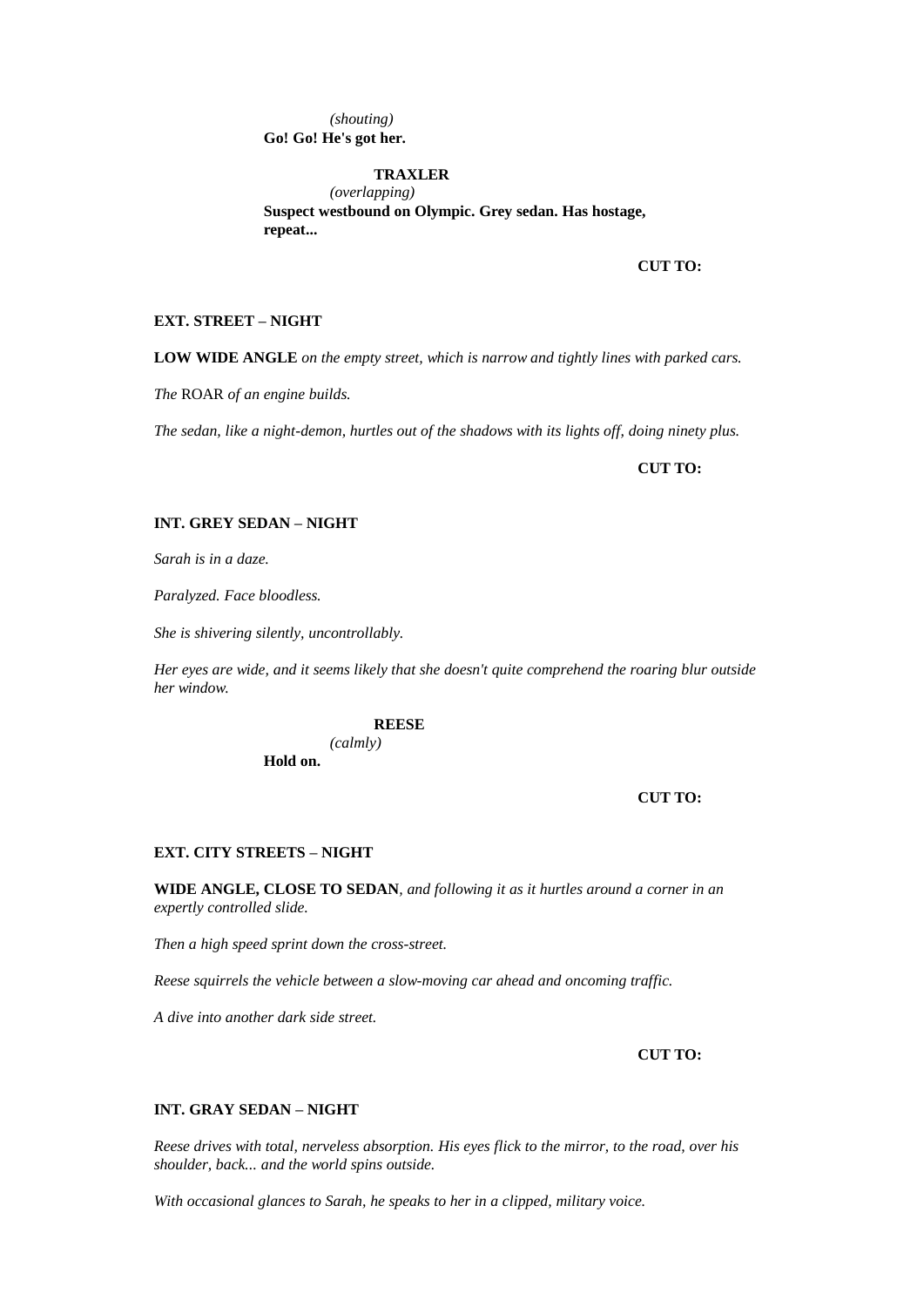#### **REESE**

#### **Are you injured? Are you shot?**

*No response.*

*He reaches over and runs his hands over her arms, legs, chest. Sarah flinches.*

#### *She feels the* BLIND PANIC BOILING UP WITHIN HER*.*

*She pushes his hand away and opens the door.*

*Reese slams her back in the seat and slaps her. Hard.*

#### **REESE**

```
(continuing)
```
**Do exactly what I say. Exactly. Don't move unless I say. Don't make a sound unless I say. Do you understand?**

*As he speaks he is locking the door and fastening Sarah's seatbelt over her, cinching it very tightly, like you would for a child. She doesn't answer.*

## **REESE**

*(continuing; shouting)* **Do you understand?**

**SARAH**

*(a whisper)* **Yes. Don't hurt me.**

**REESE**

**I'm here to help you. Reese, Sergeant / Tech-Com, DN38416...** 

*Sarah stares numbly at his outstretched hand. With zero strength she automatically returns his handshake.*

### **REESE**

*(continuing)* **Assigned to protect you. You've been targetted for termination.**

#### **CUT TO:**

### **EXT. SIDE STREET / ALLEY – NIGHT**

*The walls of a narrow alley, inky black, frame a police cruiser parked on the street beyond. Firelight from the back of Stoker's lights the street garishly.*

*A young copstands beside the car talking via radio with the mike cord pulled through the side window. He speaks with a distinctive twang – a displaced southerner.*

> **COP ... I don't know, it looks like it might spread to this furniture warehouse across the alley, the paint on the wall's starting to blister up...**

*The sweeping headlights of a turning car momentarily illuminate the face of Terminator, motionless in the dark right in front of us.*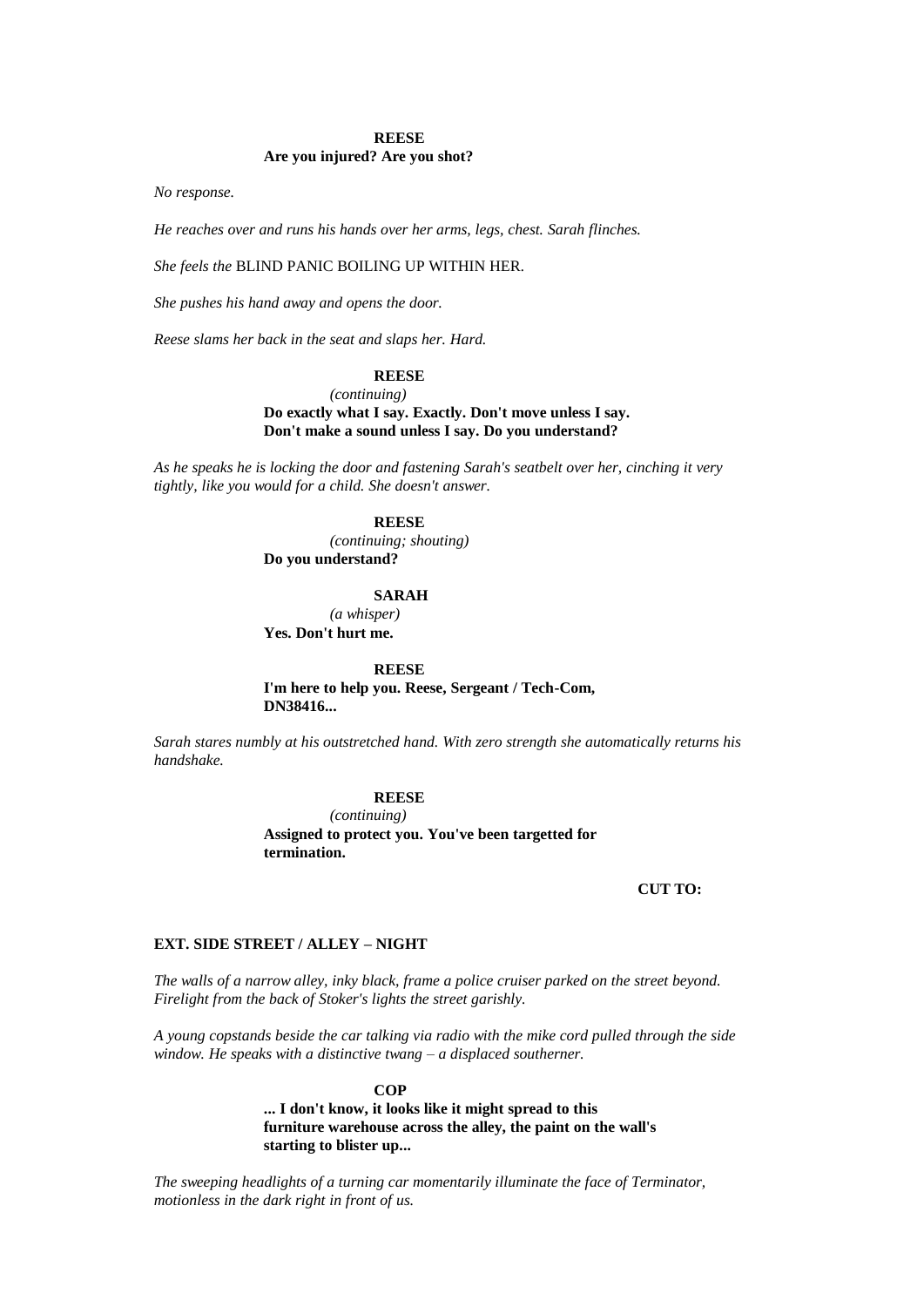*Eyes open. Listening.*

# **COP**

# *(continuing)* **Better get another truck round to this side.**

*Terminator's silhouette emerges from the blackness and strides purposefully toward the cop,*  CAMERA *following.*

*The officer whirls and reaches for his gun but Terminator flings him brutally into the side of the car, steps over him and opens the door.*

*Before getting in he notes the unit number on the roof: 143.*

*Then he slides behind the wheel, slips the squad car into gear, and pulls out.*

# **CAMERA PRECEDING CAR, HIDE WIDE ANGLE**

*As it accelerates rapidly, until the lines across the street are flashing under it in a staccato rhythm.*

**CUT TO:**

#### **INT. GREY SEDAN – NIGHT**

*Sarah is slumped way down in the seat, turned away from the window, trying not to see the landscape reeling outside.*

#### **SARAH**

*(hoarse whisper)* **This is a mistake. I haven't done anything.**

#### **REESE**

**No. But you will. It's very important that you live.**

*Sarah closes her eyes, as if to shut it all out.*

**SARAH**

**I can't believe this is happening. How could than man get up after you...** 

*Reese's tone is equal parts hatred and respect as he replies.*

**REESE**

**Not a man. A Terminator. Cyber Dynamics Model 101.**

**CUT TO:**

#### **INT. SQUAD CAR – NIGHT**

*Terminator drives expressionlessly, monitoring the babble from Central Dispatch. He hears his number.*

> **DISPATCHER (V.O.)** *(filtered)*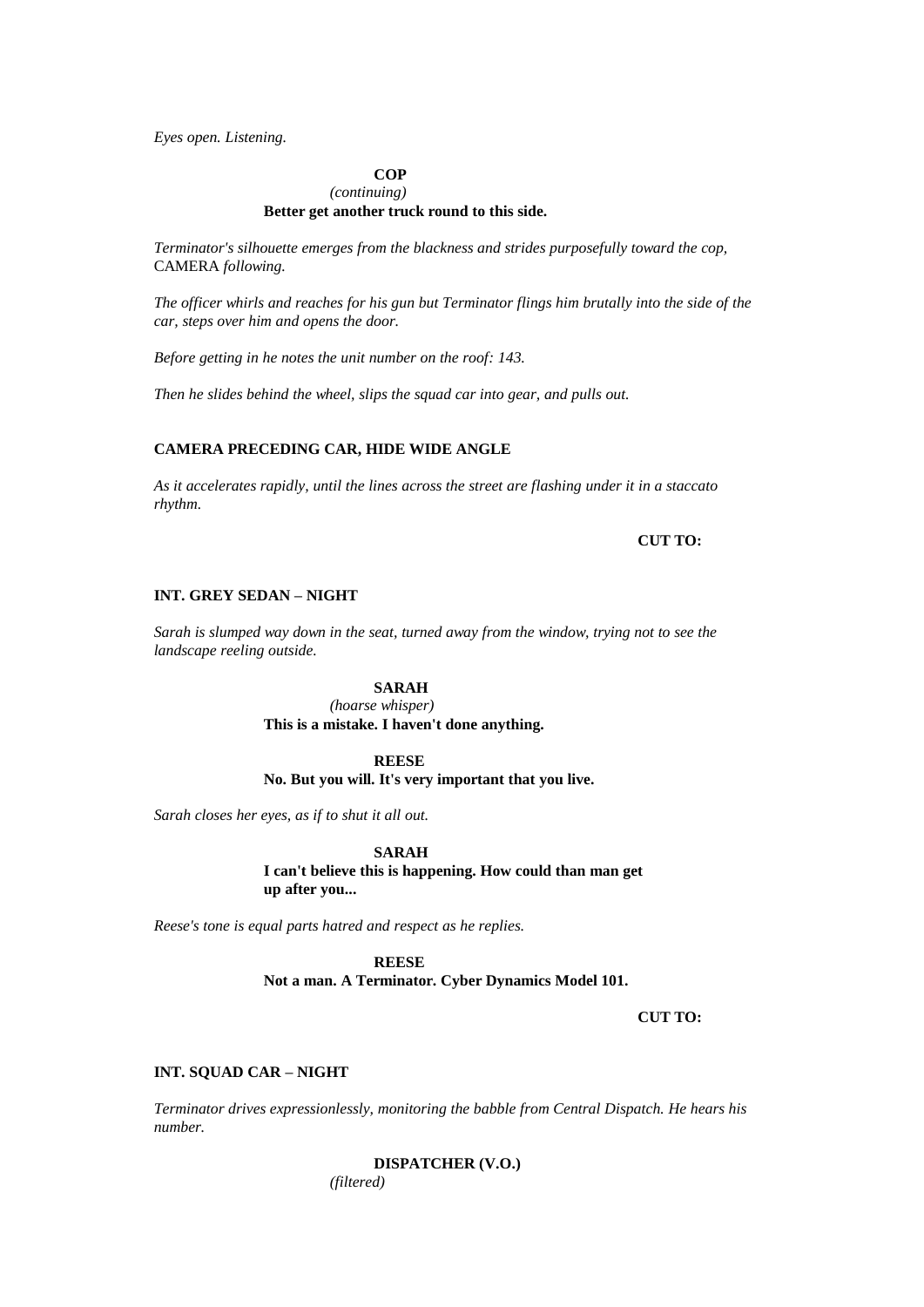## **... Suspect vehicle sighted on Motor at Pico, southbound. Units Two-Zero-Six and Five-Seven, attempt intercept. Unit One-Four-Three, come in.**

*Terminator picks up the mike. He speaks in a simulation of the young cop's southern twang.*

**TERMINATOR This is One-Four-Three. West-bound on Olympic, approaching Overland.**

**CUT TO:**

### **EXT. SANTA MONICA FREEWAY – NIGHT**

*The grey sedan moves through traffic like a hell-bent wraith. Reese has the hammer down. He handles the car with nerves of steel.*

**CUT TO:**

### **EXT. POLICE HELICOPTER – NIGHT**

*Below, Reese's sedan snakes along atplus. The chopper, foreground, drops toward it.*

**PILOT (V.O.)** *(filtered)* **Air-unit Two. We're on him. Westbound Santa Monica at 405.**

**CUT TO:**

# **INT. GREY SEDAN – NIGHT**

**SARAH A machine? You mean, like a robot?**

# **REESE**

# **Not a robot. Cyborg. Cybernetic Organism.**

*They have to yell over the roar of air through the broken windshield.*

### **SARAH**

# **But... he was bleeding.**

*At that moment a blinding light sears down on them from above. Reese looks over his left shoulder and sees a CHP cruiser coming alongside.*

> **REESE Just a second. Keep your head down.**

> > **CUT TO:**

### **EXT. FREEWAY – NIGHT**

*The helicopter is right above the, its spotlight burning on Reese. The cruiser flanks them, closing. Reese peels off to the right, inches in front of a tractor-trailer rig, brakes hard and slides into a four-wheel drift through a curving off-ramp.*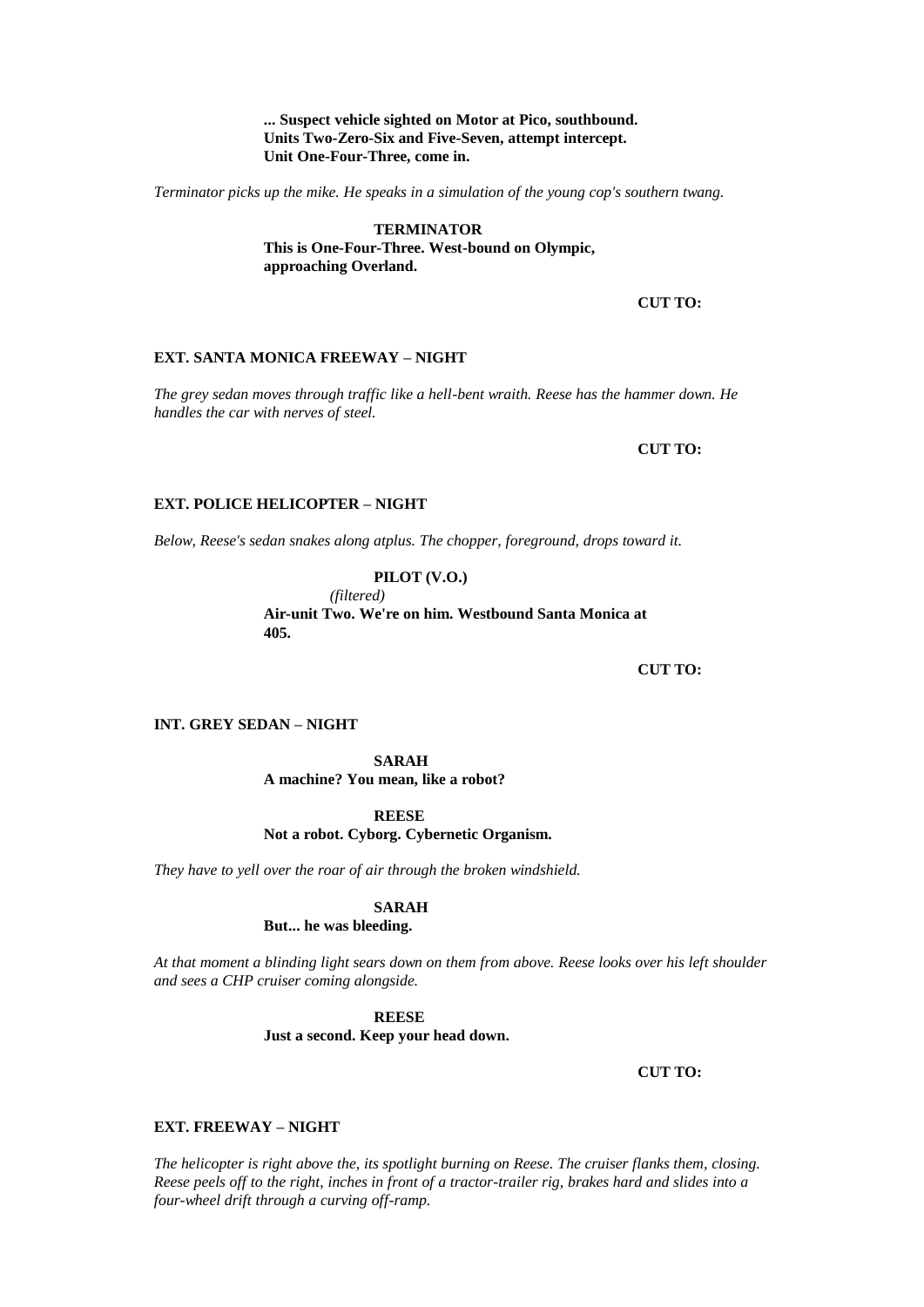**EXT. STREET – NIGHT**

*The helicopter banks, following.*

*The cruiser swaps ends trying to maneuver and slams broad-side into the guardrail. Out of action.*

**CUT TO:**

*The sedan roars across the street without slowing and vanishes down a tree-lined side street.*

**CUT TO:**

**DOWN ANGLE – AERIAL** *past the chopper, foreground, as its searchlight sweeps over the* 

**CUT TO:**

# **EXT. SIDE STREET / INTERSECTION – NIGHT**

**EXT. OFF RAMP / INTERSECTION – NIGHT**

**EXT. POLICE HELICOPTER – NIGHT**

*close-knit treetops.*

*The sedan skids around a corner, foreground, as the searchlight filters in shafts through the trees further down the street, sweeping futility back and forth.*

**CUT TO:**

# **EXT. POLICE HELICOPTER – NIGHT**

*It hovers indecisively, then banks off.*

**PILOT (V.O.)**

*(filtered)* **Lost him.**

**CUT TO:**

# **INT. GREY SEDAN – NIGHT**

*Reese is ultra-alert, craning to look up, back, forward.*

### **REESE**

**Good cover.**

*(pause)* **Alright. Listen. The Terminator's an infiltration unit. Part man, part machine. Underneath, it's a hyperalloy combat chassis, mircoprocessor-controlled, fullyarmored. Very tough...** 

*He pauses as they slide around another corner.*

**CUT TO:**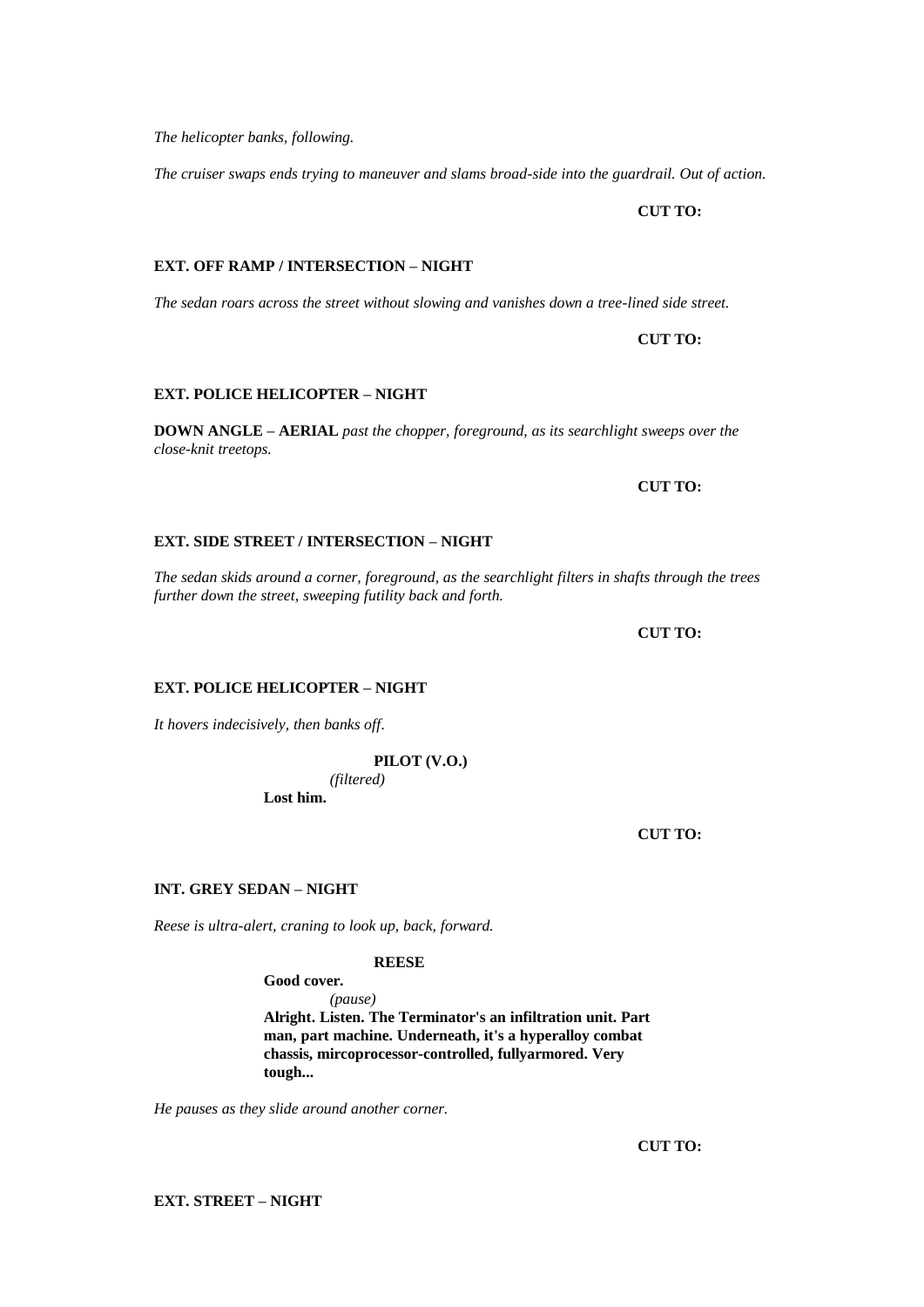*Reese's sedan glides out onto a main drag, very subdued.*

*He turns the lights on and blends with traffic.*

*The helicopter crosses laterally in the distance.*

### **CUT TO:**

# **INT. GREY SEDAN – NIGHT**

# **REESE**

*(continuing)* **But outside, it's living human tissue. Flesh, skin, hair... blood. Grown for the cyborgs.**

#### **SARAH**

**Look, Reese, I know you want to help, but...** 

#### **REESE**

#### *(cutting her off)*

**Pay attention. The 600 series had rubber skin. We spotted them easy. But these are new. They look human. Sweat, bad breath, everything. Very hard to spot. I had to wait 'til he moved on you before I could zero him.**

### **SARAH**

**Hey, I'm not stupid, y'know. They can't build anything like that yet.**

#### **REESE**

**No. Not yet. Not for about forty years.**

*Reese is driving sedately for a low profile, but his eyes rove constantly, searching for a place to ditch the car.*

*Sarah's eyes are alert as well, and her tone becomes a bit too cool.*

#### **SARAH**

#### **So, it's from the future, is that right?**

**REESE**

**One possible future. Four your point of view. I don't know the tech stuff.**

### **SARAH**

**And you're from the future too?**

### **REESE**

**Right.**

*They come to a red light and Reese stops.*

#### **SARAH**

*(patronizingly)*

# **Right...**

*Like a shot she unlatches the seatbelt, pulls the door lock and has the door half open before Reese can react. He catches her arm and hauls her struggling back into the car.*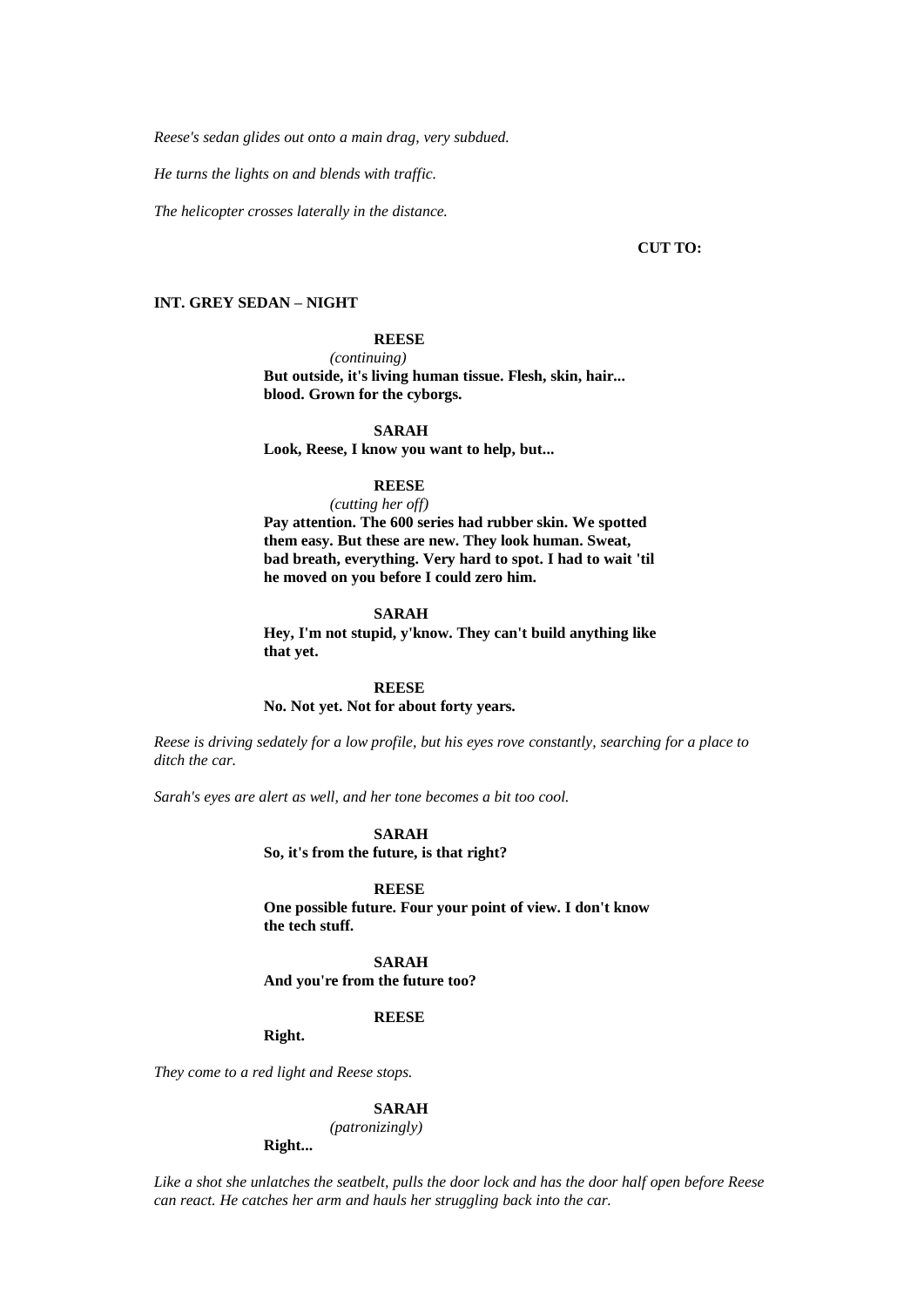*Sarah sinks her teeth into his hand with all her strength.*

*His grip doesn't slacken.*

*Slowly, without releasing her, he reaches across with his other hand and shuts the door. His face shows no reaction.*

*Sarah draws back and stares at the blood running down his arm from the bite, that at his grim, scarred face. The light turns green and Reese drives on.*

*Sarah tastes blood and wipes her mouth.*

# **REESE**

*(coldly)* **Cyborgs don't feel pain. I do. Don't... do that... again.**

*He wipes his hand on his pants.*

#### **SARAH**

*(weakly, pleading)* **Just let me go.**

#### **REESE**

*(slow, but intense)*

**Listen. Understand. That Terminator is out there. It can't be reasoned with, it can't be bargained with... it doesn't feel pity of remorse or fear... and it absolutely will not stop. Ever. Until you are dead.**

*Sarah slump in utter resignation.*

**SARAH**

*(quietly)* **Can you stop it?**

*Reese doesn't look at her.*

**REESE**

**Maybe. With these weapons... I don't know.**

**CUT TO:**

# **EXT. PARKING LOT – NIGHT**

*Reese's car turns into the parking lot of a large hospital, acres of pavement dotted with sporadic parked cars.*

**CUT TO:**

#### **EXT. / INT. TERMINATOR'S CRUISER – NIGHT**

**ANGLE THROUGH WINDSHIELD, ON TERMINATOR***, as he searches.*

*Streetlights flare across rhythmically.*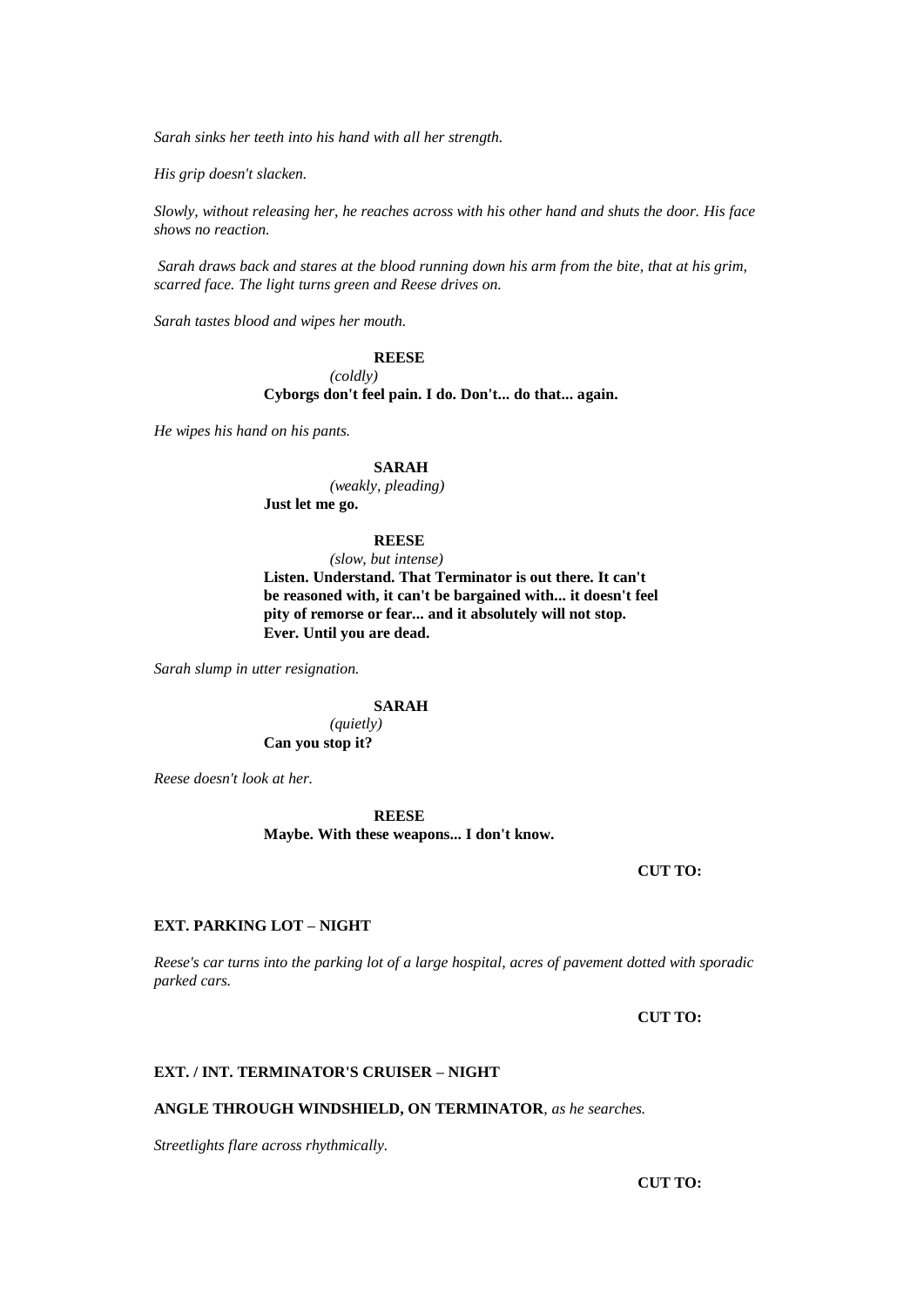### **EXT. POLICE HELICOPTER – NIGHT**

*It moves between two buildings, searchlight sweeping back and forth.* DOWN ANGLE*, past the chopper, as the circle of light moves across a row of parked cars.*

*It passes a grey sedan with a shattered windshield.*

*Flicks back. Holds.*

# **TIGHTER ON CAR, GROUND LEVEL**

*In the glare and propwash.*

*It looks empty.*

#### **CUT TO:**

# **EXT. PARKING LOT / NEARBY– NIGHT**

**LOW ANGLE DOLLY, MOVING WITH REESE AND SARAH** *as they crawl behind a row of parked cars.*

*He has firm hold of her arm but she seems to be cooperating.*

*In the background, the chopper hovers, on the far side of the lot.*

*Reese approaches the door of a late model brown Buick which has been left with its window partway down.*

*He unlocks it and they slip inside.*

# **CUT TO:**

### **EXT. / INT. TERMINATOR'S CRUISER – NIGHT**

**TIGHT ON TERMINATOR***, through the windshield of the black-and-white.*

#### **DISPATCHER (V.O.)**

*(filtered)* **Suspect vehicle located at parking lot, Cedar and Glenhaven...** 

# **FULL SHOT**

*As Terminator's cruiser slews in a radical turn and roars off in the opposite direction.*

**CUT TO:**

#### **INT. / EXT. BROWN BUICK / PARKING LOT – NIGHT**

*Reese uses the butt of the shotgun to smash loose the ignition assembly. He begins working on the wires. A police cruiser appears, moving slowly between the rows of cars.*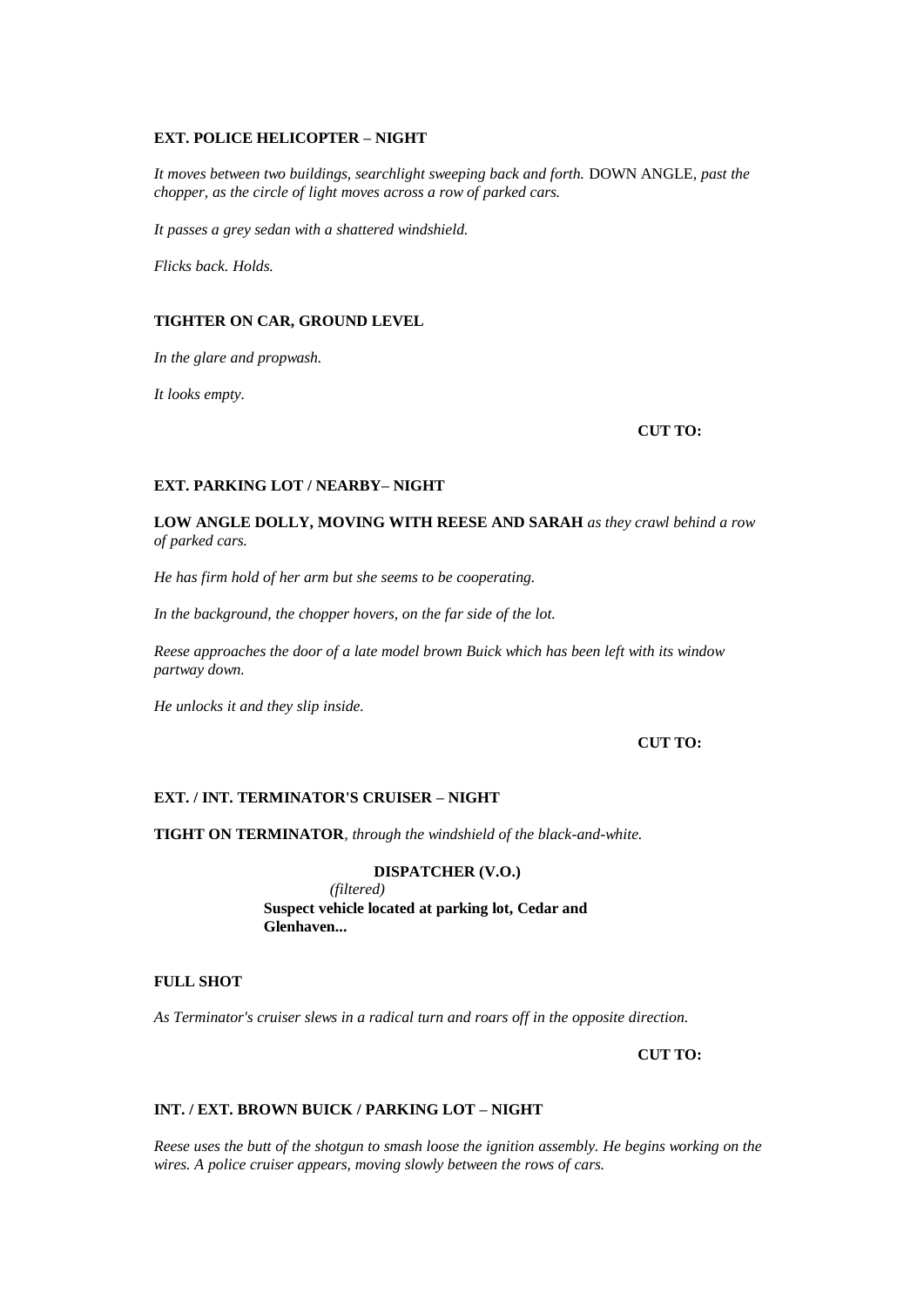*Reese grabs Sarah and pulls her down to huddle below dash level. A moment later a spotlight flashes across the seats above them. They hear the helicopter circling closer.*

#### **SARAH**

#### **Reese... why me? Why does it want me?**

*They are lying very close, a forced intimacy. Reese's voice is an urgent whisper, almost in her ear. A cruiser passes so close they can hear its radio clearly.*

#### **REESE**

**There's so much...** 

### **SARAH Tell me. Just start at the beginning.**

*Reese musters his thoughts. And starts.*

#### **REESE**

**There was a war. A few years from now. Nuclear war. The whole thing. All this –**

*His gesture includes the car, the city, the world.*

#### **REESE**

*(continuing)* **– everything is gone. Just gone. There were survivors. Here. There. Nobody knew who started it.** *(pause)* **It was the machines.**

#### **SARAH**

**I don't understand...** 

### **REESE**

**Defense network computer. New. Powerful. Hooked into everything. Trusted to run it all. They say it got smart... a new order of intelligence. Then it saw all people as a threat, not just the ones on the other side. Decided out fate in a microsecond... extermination.**

*Reese pauses, and when he continues it's less like a military briefing, quieter.*

#### **REESE**

*(continuing)*

**Didn't see the war. I was born after, in the ruins. Grew up there. Starving. Hiding from the H-K's.**

# **SARAH**

**The what?**

#### **REESE**

**Hunter Killers. Patrol machines. Build in automated factories. Most of us were rounded up, put in camps... for orderly disposal.**

*He pushes up the sleeve of his jacket and shows her a ten digit number etches on the skin of his forearm.*

*Beneath the numbers is a pattern of lines like the automatic-pricing marks on product packages.*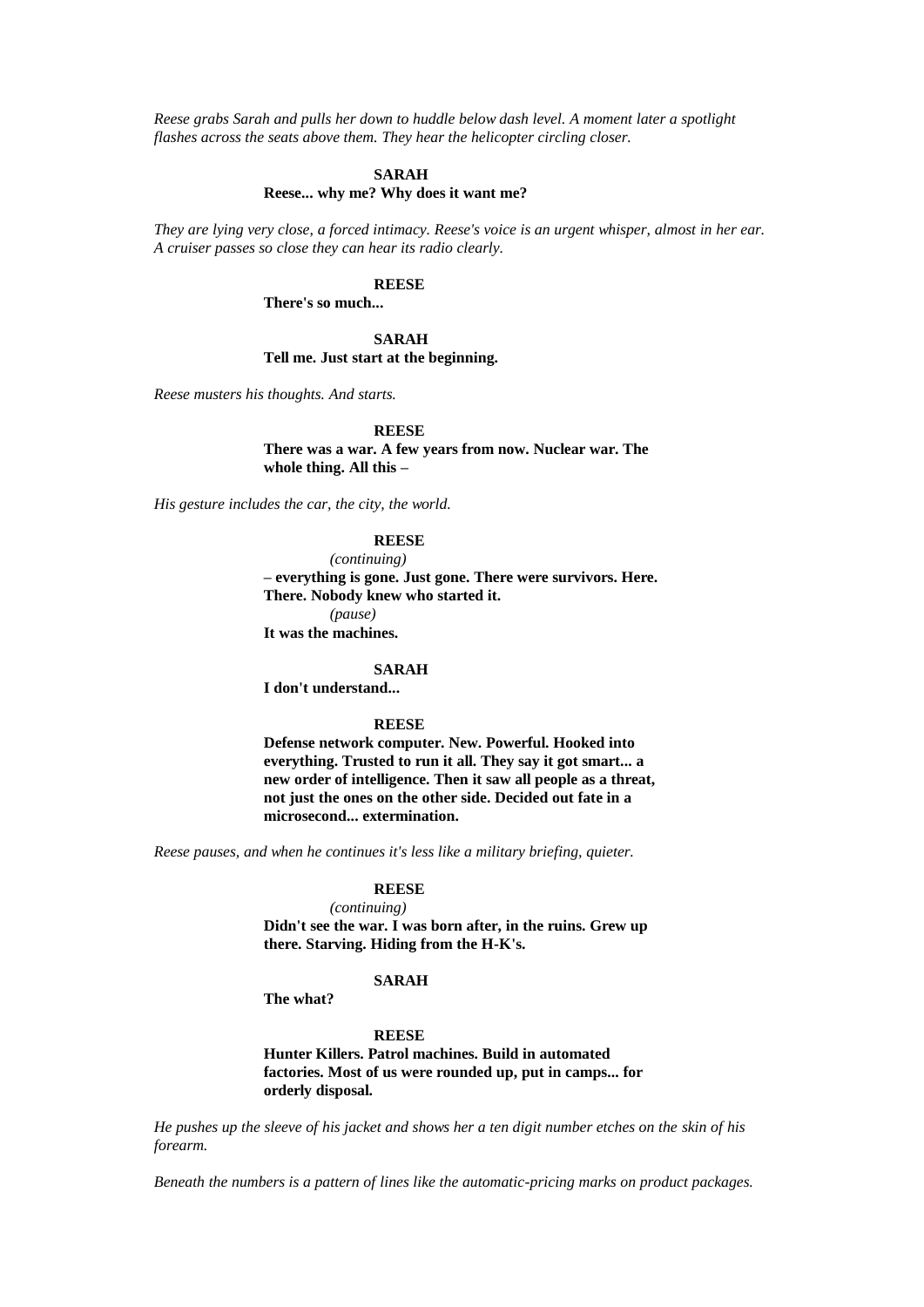### **REESE**

*(continuing)* **Burned in by laser scan.** *(pause)* **Some of us were kept alive... to work. Loading bodies. The disposal units ran night and day. We were that close to going out forever...** 

*The helicopter moves overhead. Its searchlight illuminates the car interior, moves on. Before the rotor sound fads, Reese starts the car.*

# **CUT TO:**

# **EXT. PARKING LOT – NIGHT**

*Several black-and-whites are moving among the parked cars, slowly.*

# **ANGLE ON TERMINATOR'S CRUISER**

*Rolling along just above idle. He peers into the row of cars, listening and seeing on level we can't.*

**CUT TO:**

### **INT. BROWN BUICK – NIGHT**

*Reese is holding onto Sarah's shoulder tightly.*

#### **REESE**

*(continuing)* **... but there was one man... who taught us to fight. To storm the wire of the camps. To smash those metal motherfuckers into junk. He turned it around... he brought us back from the brink.** *(pause)* **His name is Connor. John Connor... your son, Sarah. Your unborn son.**

*Sarah stares at him.*

#### **CUT TO:**

### **EXT. PARKING LOT – NIGHT**

*The brown Buick is foreground as the nose of Terminator's cruiser appears behind it, moving slowly.*

### **CLOSEUP – TERMINATOR**

*Scanning.*

#### **LOW ANGLE**

*Past the back of the Buick, as Terminator cruises by. The tailpipe, foreground, puffs quietly.*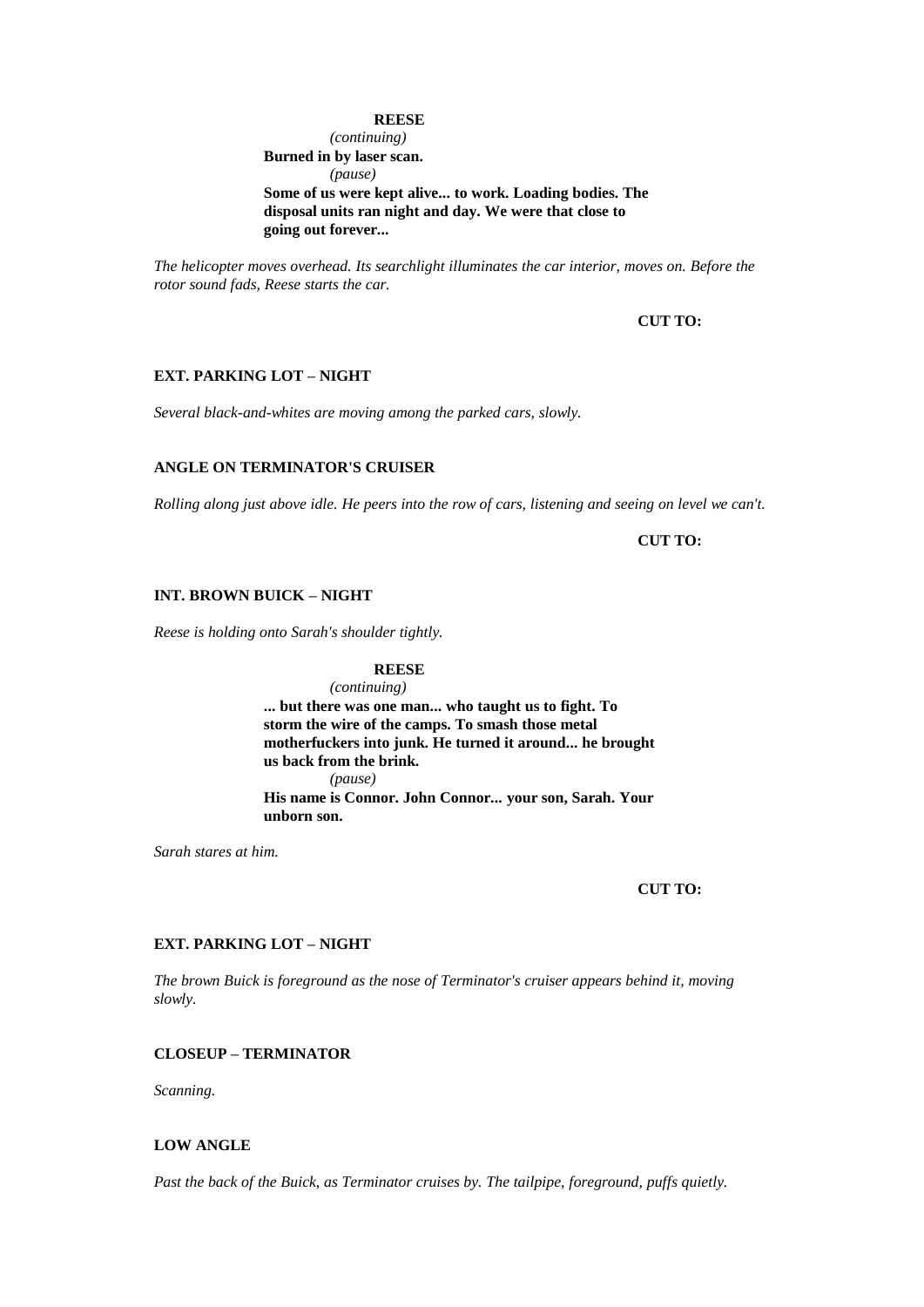*Terminator's head snaps around.*

*His eyes lock on Reese's car.*

*He reaches for his shotgun.*

**CUT TO:**

# **INT. BUICK – NIGHT**

*Reese's head jerks up, looking in the mirror.*

**CUT TO:**

# **EXT. PARKING LOT – NIGHT**

*Reese's car launches forward from its space, tires spinning as Terminator fires from the window of the cruiser.*

**CUT TO:**

# **INT. BUICK – NIGHT**

*The rear window explodes and Reese ducks, then cranks the wheel.*

**CUT TO:**

# **EXT. PARKING LOT – NIGHT**

*Reese and Terminator race along opposite sides of a row of cars, approaching the exit.*

*The cruiser pulls ahead and closes diagonally as they clear the last car.*

*Reese sees the other's shotgun leveled.*

*He ducks, steering blind, keeps it floored.*

*The windshield and side window* EXPLODES INWARD*.*

*The Buick slams into the black-and-white, spinning it into a parked truck.* TIRES SCREAM *as the two cars slew around heading for the exit.*

# **SEVERAL ANGLES**

*As the police react.*

*The chopper banks tight and dives across the tops of the parked cars. Cruisers race to converge.*

**CUT TO:**

**EXT. STREET – NIGHT**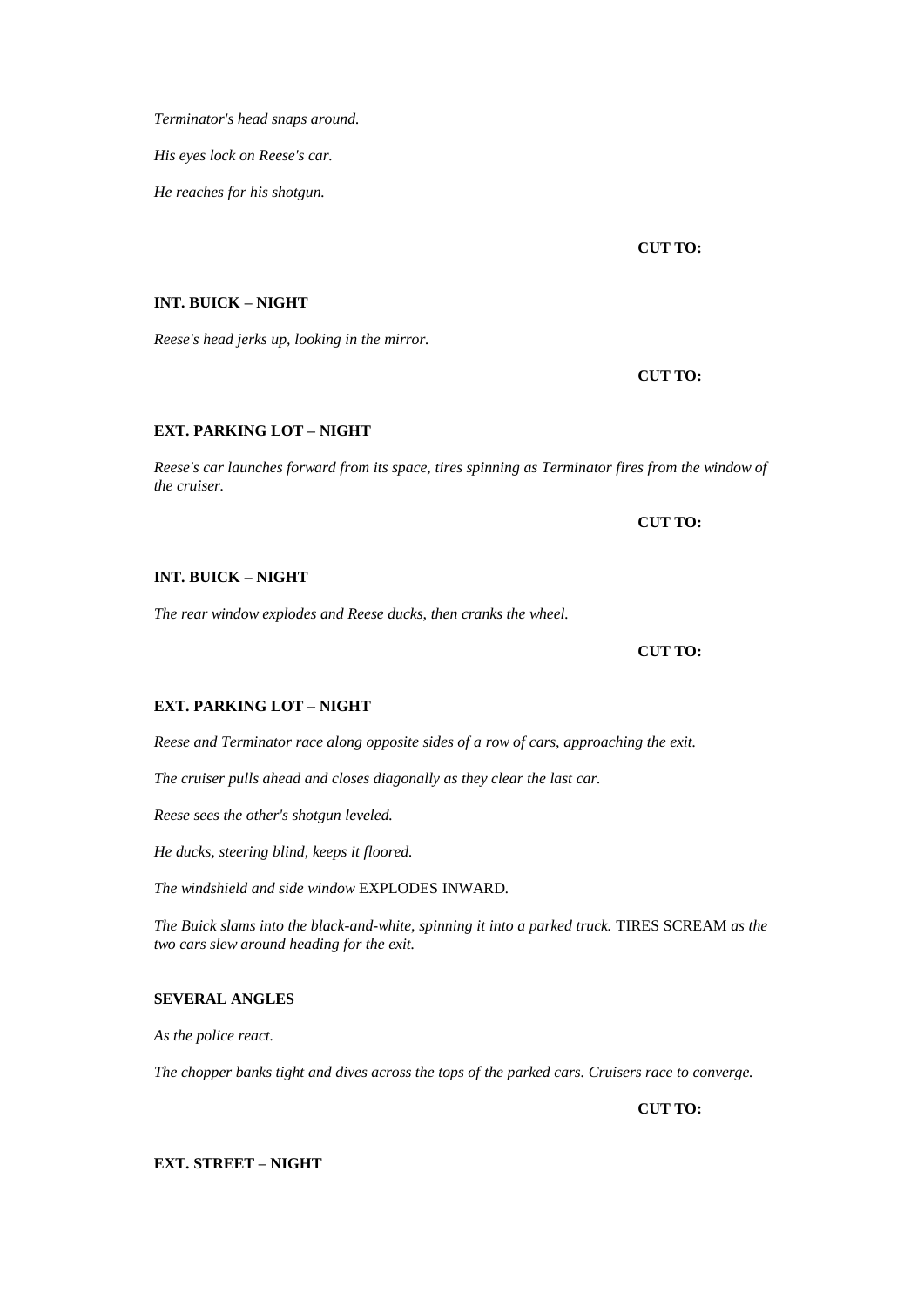**LOW WIDE ANGLE, PRECEDING REESE'S BUICK** *as it hits the street, accelerating. Terminator's cruiser slides out behind it, fishtails, races forward.*

*Engines roar as the cars go flat out. Buildings lining the street become a blur.*

*The chopper arcs in behind them.*

*Legitimate police, lights blazing, enter the pursuit one by one.*

# **LOW ANGLE, MOVING WITH TERMINATOR'S CAR**

*As Reese dodges across all lanes ahead of it.*

*Terminator gaining.*

*They run an intersection at a hundred plus.*

**CUT TO:**

# **INT. BUICK – NIGHT**

*Reese is feeding his last two shells into the riot gun.*

### **REESE**

*(yelling)* **Steer!**

*Holding the gun is both hands he leans out the window, still keeping the throttle mashed down.*

*Sarah grabs the wheel, fighting to control the car.*

#### **CUT TO:**

### **EXT. STREET / BUICK – NIGHT**

**MOVING WITH THE BUICK***, looking back, as Reese aims the shotgun, buffeted by the windstream.*

*Terminator's car, background, overtakes rapidly.*

# **SARAH**

*(shouting)*

**Reese!**

### **CUT TO:**

#### **INT. BUICK – NIGHT**

**OVER SARAH'S SHOULDER** *as they approach an intersection... red light their way and an*  ALPHA BETA TRUCK *entering cross wise.*

**CUT TO:**

**EXT. STREET / CARS – NIGHT**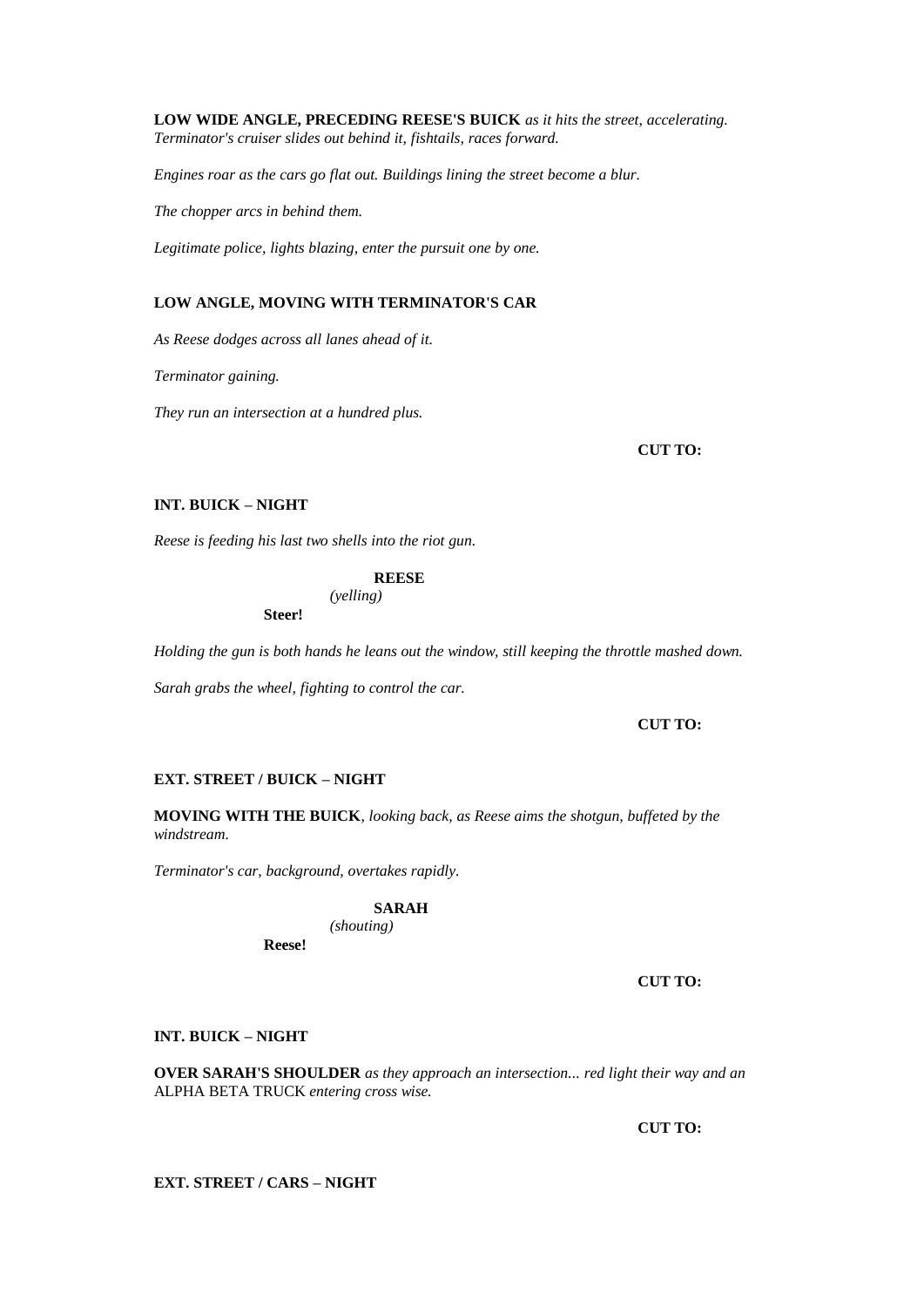*Past Terminator, foreground, his shotgun aimed as he comes along side... at Reese. They are staring down each other's barrels.*

**CUT TO:**

# **INT. BUICK – NIGHT**

*Sarah grabs the shift lever.*

# **DETAIL – SHIFTER**

*As she slams it into reverse.*

# **CUT TO:**

# **EXT. STREET / CARS – NIGHT**

**MOVING WITH BOTH CARS** *as the Buick skids with rear tires locked. Reese and Terminator*  FIRE *simultaneously.*

# **TIGHT ON REESE**

*As the doorpost next to his shoulder is torn out by the other's blast.*

# **ON TERMINATOR**

*Leaning to see around his shattered wind-shield. Too late.*

*He hurtles into the intersection, past the skidding Buick. Clips the back of the semi. Spins radically.*

*Vaults the curb in a screeching front-end roll.*

# **WHIP-PANNING WITH THE CRUISER**

*As it crashes upside-down through the counter area of an A & W.*

# **LOW ANGLE**

*As Reese and Sarah slide to a stop in a cloud of tire smoke.*

*Transmission fluid pours out of the car like blood.*

*An instant later they are surrounded by an assortment of* LAPD*,* SHERIFF'S DEPT*., and* CHP CARS*.*

*The helicopter hovers overhead.*

# **MEDIUM ON SARAH AND REESE**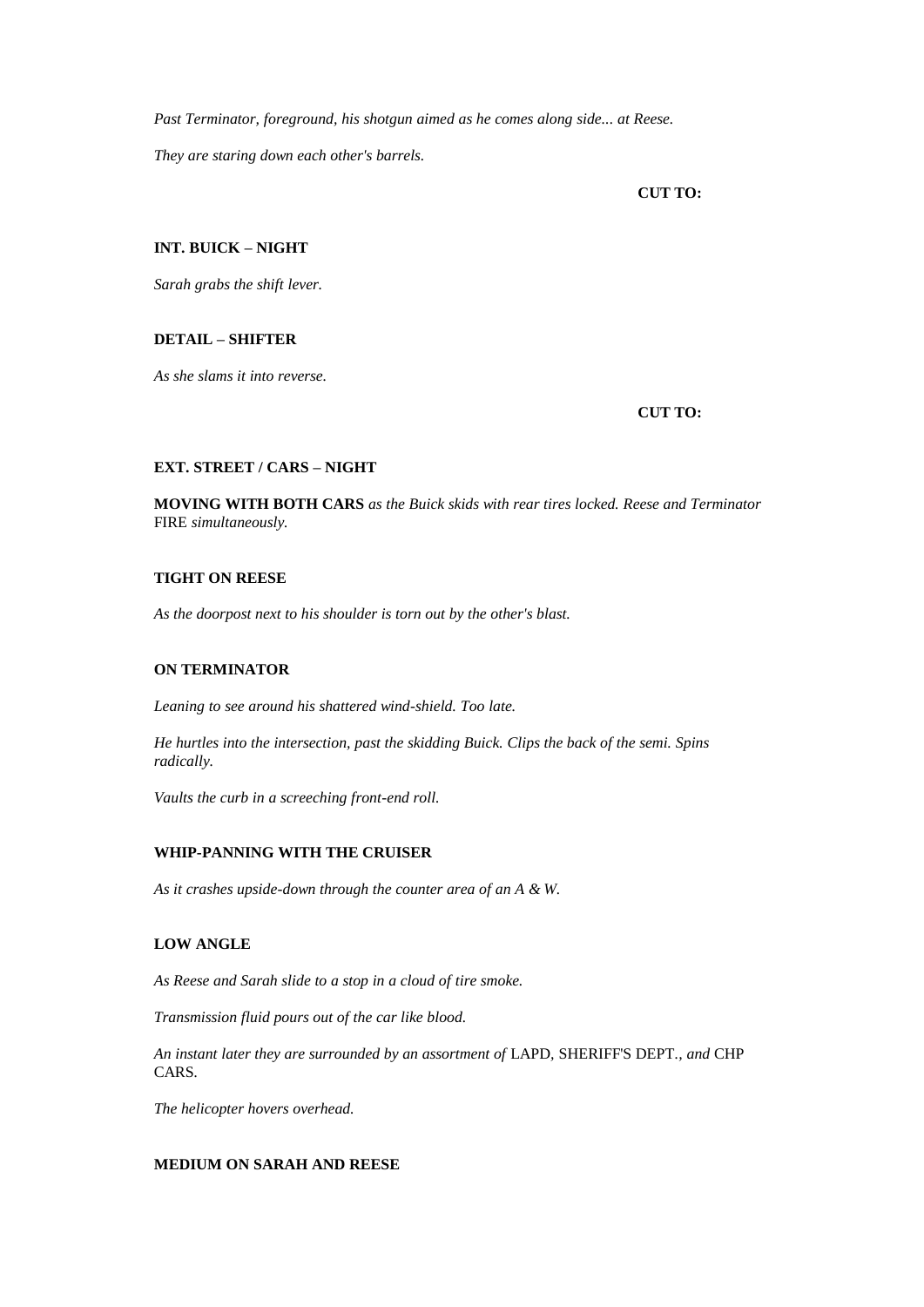*He raises his hands, through the side window, in plain sight. A phalanx of cops, guns drawn, approaches the car warily.*

*Sarah looks at Reese. Then at the cops. She opens the door and runs, staggering, toward them. Vukovich steps forward and pulls her away to safety.*

#### **CLOSEUP – REESE**

*Watching her go as a cop eases his door open.*

**CUT TO:**

### **EXT. A & W – NIGHT**

*Two cops approach the overturned squad car jammed into the wreckage of the small building.*

*They shine their flashlights inside. It is empty.*

*The cyborg has* VANISHED*.*

*A sign which reads "DRIVE IN" detaches from an awning and crashed down across the crushed auto.*

**CUT TO:**

### **INT. VUKOVICH'S OFFICE – NIGHT**

*Sarah, huddles in a blanket, is siting on a bench opposite Vukovich's desk. Motionless. Her eyes are fixed on the middle distance. She's been crying. Now she's emptied out.*

*The door opens.*

*At the sound of the latch Sarah jerks as if struck, and cringes involuntarily. Vukovich enters with Traxler and* DR. PETER SILBERMAN*, a criminal psychologist. Silberman is smooth of skin and manner, young, ambitious and... fat. He is enthusiastic about the workings of the human psyche, as emotionally involved as someone pulling the wings off a fly.*

*Vukovich sits beside Sarah and hands her a cup of coffee. He puts a paternal arm around her shoulders.*

### **VUKOVICH**

**Here, drink some of this...** 

#### **SARAH**

*(voice flat, desperate)* **Lieutenant, are you sure it's them? Maybe I should see the... bodies.**

**VUKOVICH They've already been identified. There's no doubt.**

*Sarah begins to cry again, slowly and very quickly.*

**SARAH** *(to herself)*

**Of, God... Ginger... kiddo, I'm so sorry.**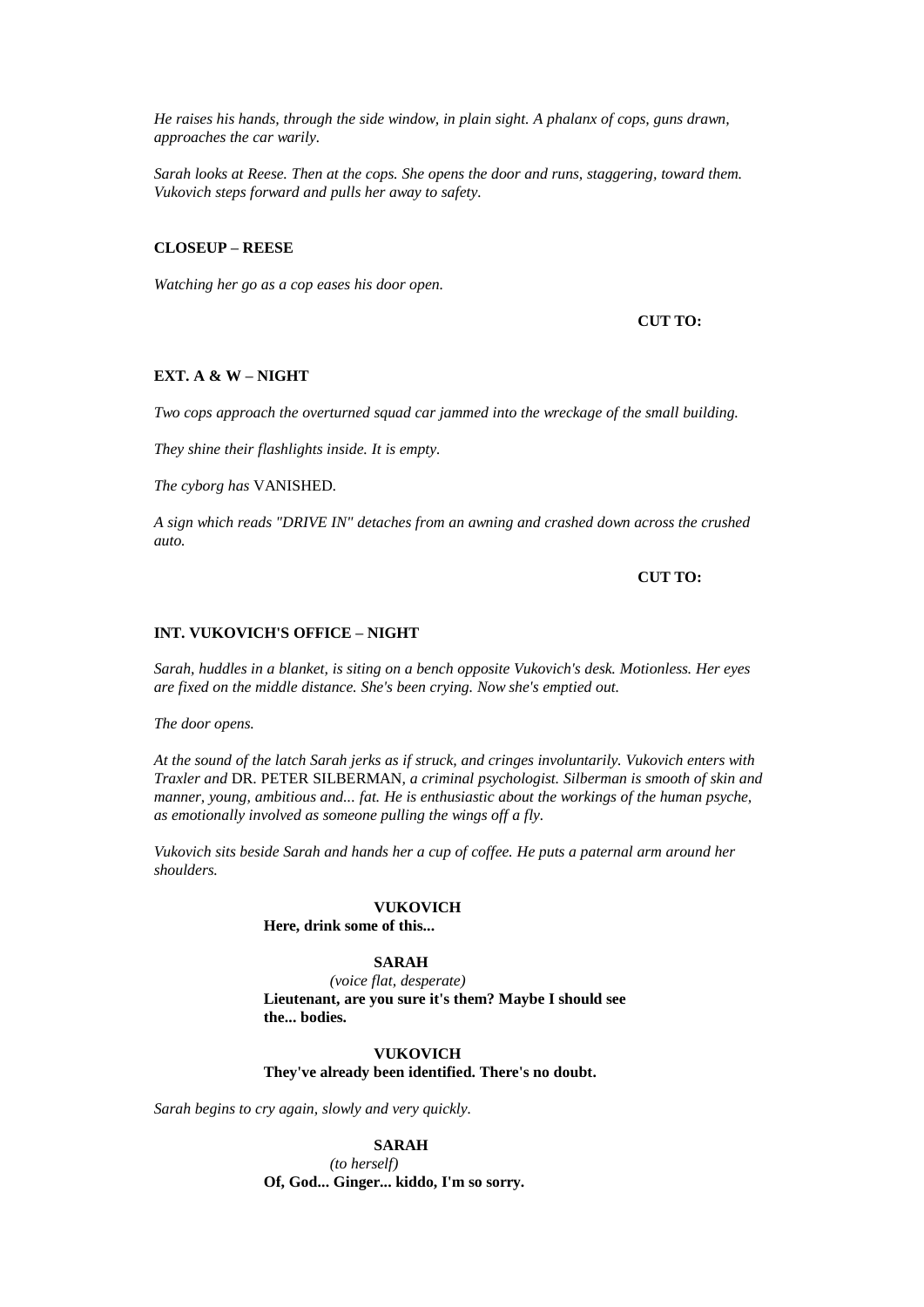*Vukovich takes the coffee cup from her as her arms sag and it starts to spill.*

#### **VUKOVICH**

*(gently)*

**Sarah.**

*(pause)*

**Sarah, this is Dr. Silberman. I'd like you to tell him everything Reese said to you. Do you feel up to it?**

### **SARAH**

*(almost inaudible)* **I guess so.** *(to Silberman)*

**You're a doctor?**

#### **SILBERMAN**

**A criminal psychologist.**

# **SARAH**

**Is Reese crazy?**

**SILBERMAN That's what we're going to find out.**

### **CUT TO:**

#### **INT. HOTEL ROOM – NIGHT**

*The room costs five dollars a night and that's steep, but the* FIRE ESCAPE *outside the window adds an element of strategic value.*

*A silhouette slips in through the window and click on the single* BARE LIGHT BULB*.*

*It's Terminator, and he's a mess.*

*A bloody scarecrow with bullet wounds in stomach, chest, shoulder and right wrist.*

#### **MEDIUM ON TERMINATOR**

*As he sits at a ratty folding table under the light.*

*His eyebrows are singed off. Hair a charred stubble.*

*Left eyes glistening with imbedded glass shards.*

*Before him on the table is an array of* SMALL TOOLS*. He removes the charred remains of his jacket and props. One elbow on the table.*

#### **ANGLE PAST HIS NON-FUNCTIONAL RIGHT ARM, FOREGROUND**

*As he examines it. He picks up an* X-ACTO KNIFE *and cuts deeply into the skin of his forearm.*

*His expression is one of mild concentration.*

# **EXTREME CLOSEUP – FOREARM**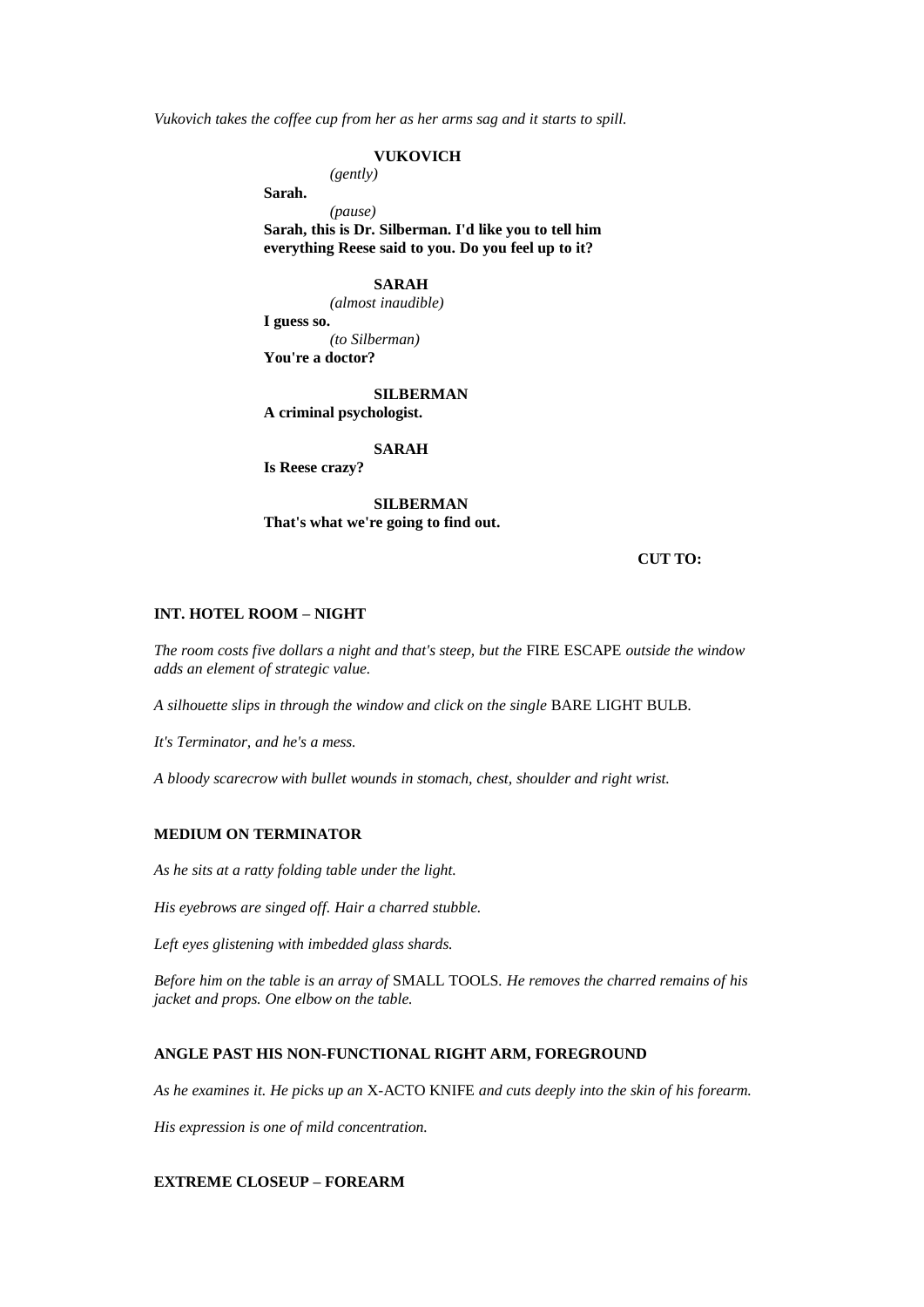*As he pulls back a large flap of skin to reveal a complex trunk of* SHEATHED CABLES AND HYDRAULICS*.*

*They slide as he moves his fingers.*

#### **RESUME MEDIUM**

*As Terminator uses a rag to wipe away the blood. With small screwdrivers he begins to patiently disassemble the damaged mechanism around the 12-guage hit.*

**CUT TO:**

#### **INT. DIVISION HQ / INTERROGATION ROOM – NIGHT**

*The room is small, furnished with only a table and two chairs.*

*Reese, his arms handcuffed behind him, sits opposite Dr. Silberman. Behind Silberman is a large mirror. A* DETECTIVE *leans against the wall.*

#### **SILBERMAN**

**So. You're a soldier. Fighting for whom?**

#### **REESE**

**With the One Thirty Second under Perry, from '21 to '27 –**

#### **SILBERMAN**

*(interrupting)* **The year 2027?**

#### **CUT TO:**

# **INT. OBSERVATION ROOM**

*Vukovich and Traxler are seated in the dark room, watching Reese, background, through the twoway mirror. Just behind the glass is a* VIDEO CAMERA ON A TRIPOD*, aimed at Reese, and a*  CART *holding a* SMALL MONITOR *and* VIDEOCASSETTE RECORDER*.*

#### **REESE**

*(through speaker)* **That's right.**

**TRAXLER** *(quietly, to Vukovich)* **This is fucking great.**

**CUT TO:**

### **INT. INTERROGATION ROOM**

**REESE Then I was assigned Recon / Security, last two years, under John Connor.**

**SILBERMAN And who was the enemy?**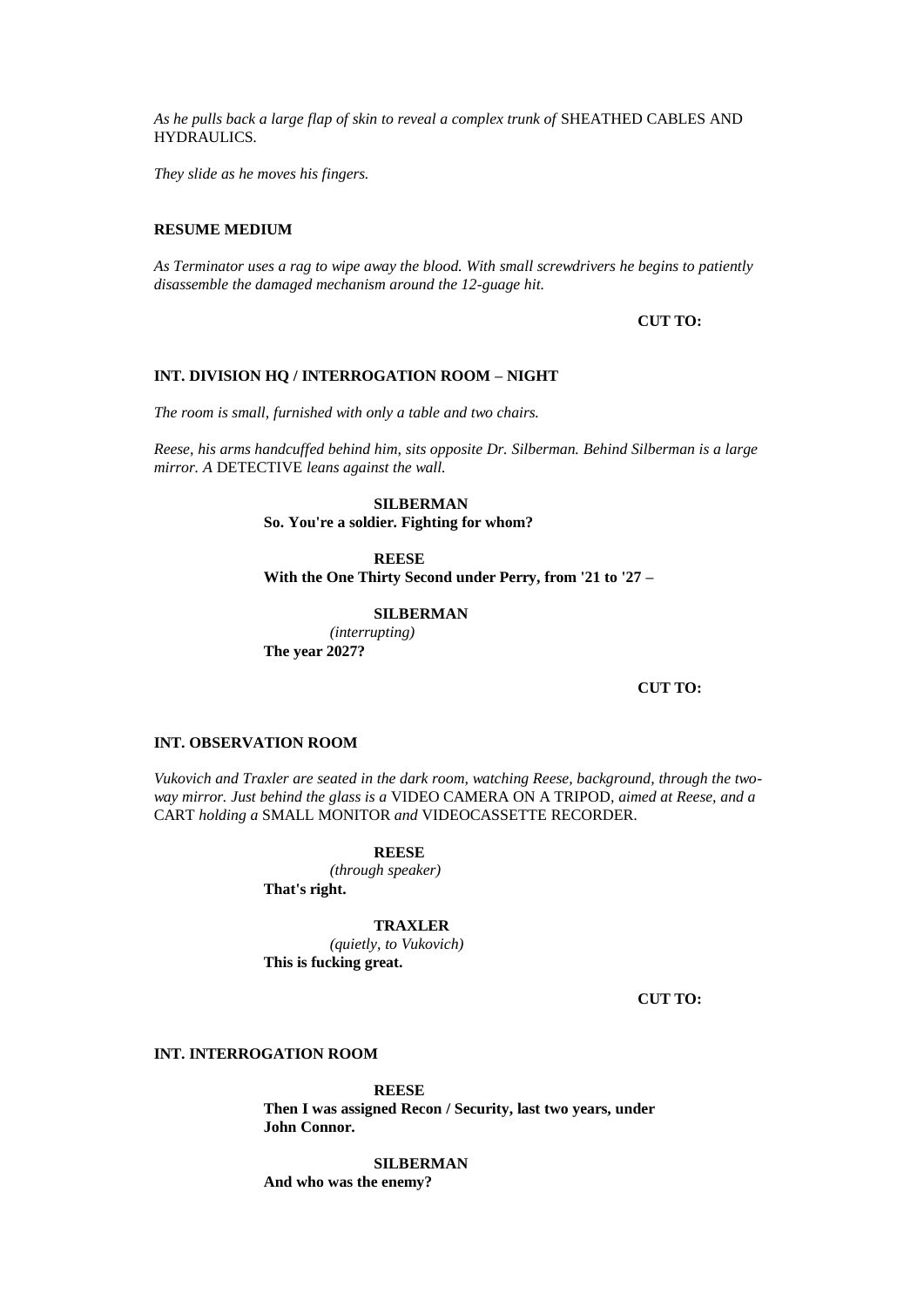#### **REESE**

**SKYNET. A computer defense system built for SAC-NORAD by Cyber Dynamics. A modified Series 4800.**

#### **SILBERMAN**

*(gravely)* **I see. And this... computer, thinks it can win by killing the mother of its enemy, killing him, in effect, before he is even conceived? A sort of retroactive abortion?**

**REESE**

**Yes.**

**CUT TO:**

#### **INT. OBSERVATION ROOM**

*Traxler snorts and grins.*

#### **TRAXLER**

*(to Vukovich)* **That Silberman just crack me up.** *(pause)* **He had this guy in here last week who set his Afghan on fire. Screwed it first, then set it on –**

#### **VUKOVICH**

*(leaning forward)*

**Shut up.**

### **CUT TO:**

# **INT. INTERROGATION ROOM**

#### **REESE**

**... it had no choice. The defensive grid was smashed. We'd taken the mainframes... We'd won. Taking out Connor then would make no difference. Skynet had to wipe out his entire existence. We captured the lab complex. Found the... whatever it was called... the time-displacement equipment. The Terminator had already gone through. They sent two of us to intercept, then zeroed the whole place. Sumner didn't make it.**

#### **SILBERMAN**

**Then how are you supposed to get back?**

**REESE**

**Can't. Nobody goes home. Nobody else comes through. It's just him and me.**

**CUT TO:**

#### **INT. HOTEL ROOM – NIGHT**

**EXTREME CLOSEUP – TERMINATOR***, in profile, showing his lacerated eye.*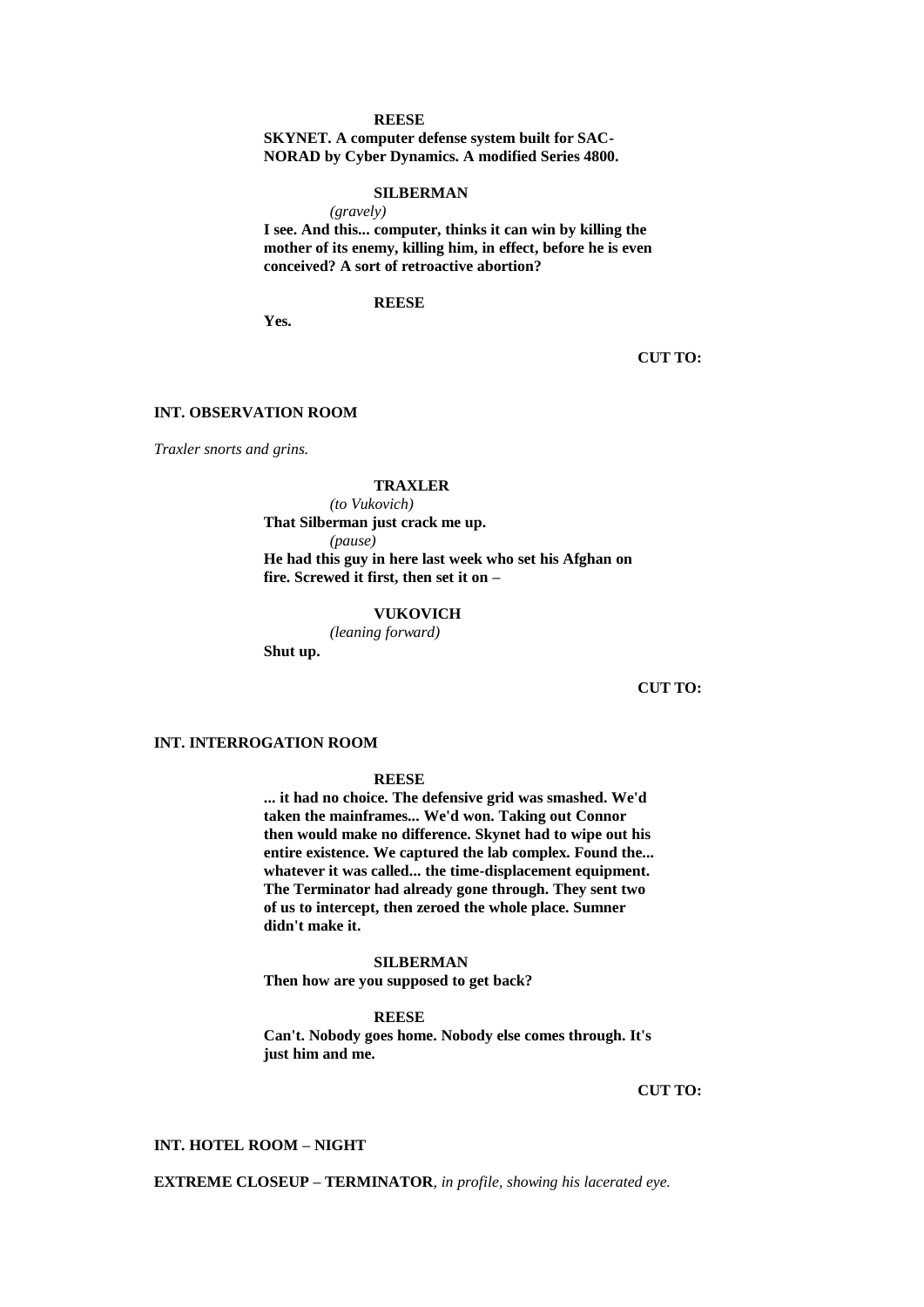*He is close to a mirror, practically touching it, staring intently.*

### **MACRO – X-ACTO KNIFE**

*Lying on the dresser. Terminator's fingers lift it.* CAMERA TILTS TO FOLLOW *as it rises to his face, holds* TIGHT ON *left eye.*

*With a smooth motion the knife point enters the eyeball and cuts away the ruins sclera and cornea, as well as part of the damaged eyelids.*

*He wipes with a rag to clear the electronic eye's vision. Revealing the faintly glowing lens mechanism, suspended in a chrome socket by tiny servos. The eye whirs quietly as it tracks.*

#### **SEQUENCE OF SHOTS**

*Showing various repairs.*

*Terminator's right hand, its wrist* SUTURED *crudely, holds a needle and sewing thread and starts to work on abdominal wound out of frame below.*

*He slips a glove over the damaged hand. A motoring cap over the blistered scalp.*

*A fresh shirt to hide his body wounds. This is followed by a new overcoat.*

#### **CLOSEUP – TERMINATOR**

*Contemplating his reflection in the mirror. With the hat pulled down, the collar pulled up, and favoring his right profile he looks unhurt... though a bit gaunt and pale.*

*A turn of his head brings the balefully glowing left eye in its metal socket into view.*

*He slips on a pair of tight, wrap-around sunglasses.*

## **FULL SHOT**

*As he goes to the bed and flips up the stained mattress. He picks up the Remington 12 gauge, the AR-180 and the .38 off the springs and leaves by the fire escape.*

#### **CUT TO:**

### **INT. VUKOVICH'S OFFICE – NIGHT**

**TIGHT ON VIDEO MONITOR** *showing Reese in the Interrogation Room.*

**REESE** *(recorded)* **... It's just him and me.**

### **CUT WIDE**

*Revealing Sarah, Silberman, Vukovich and Traxler watching a monitor sitting amid incredible paperwork clutter on a desk top.*

## **SILBERMAN**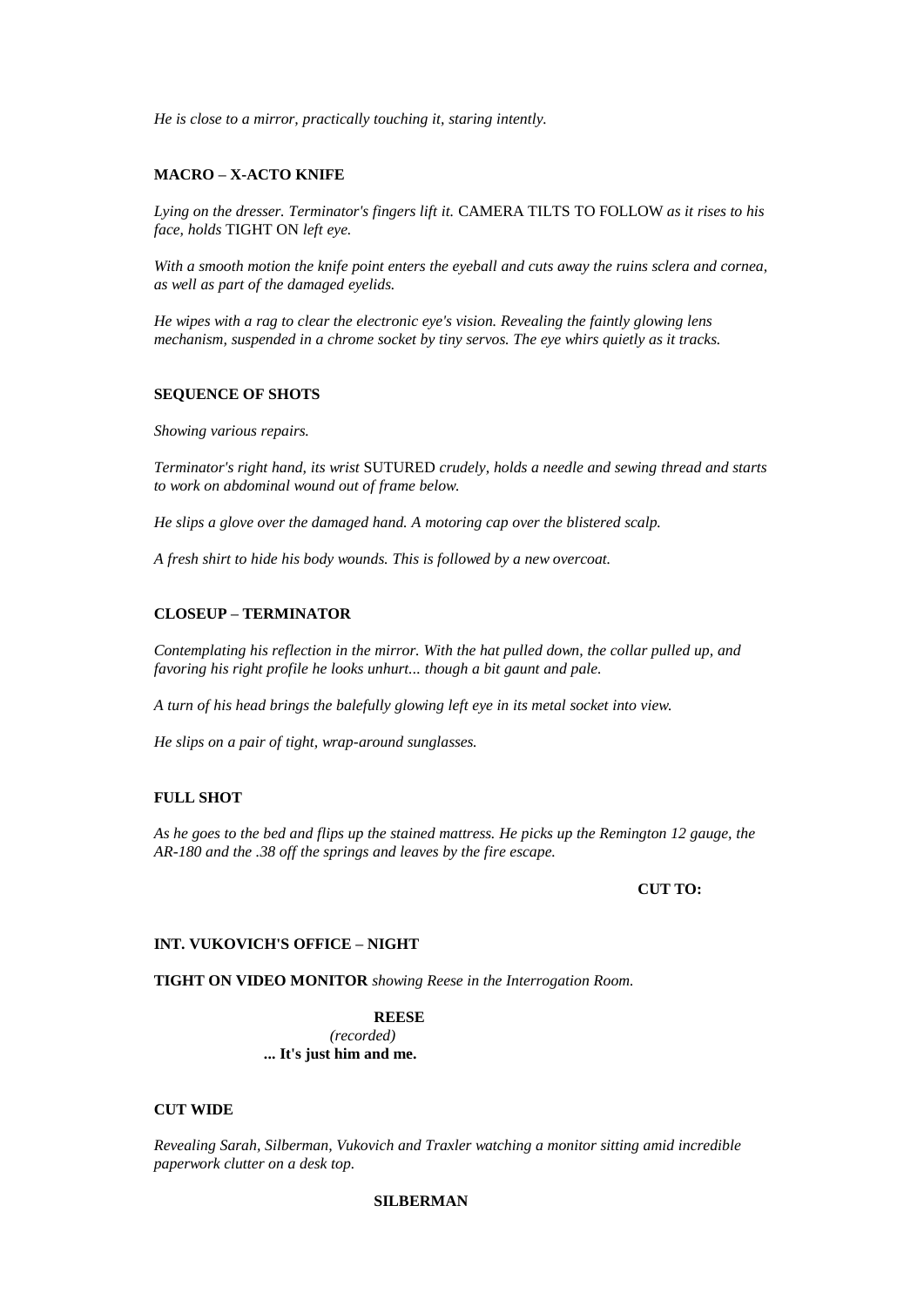# *(recorded)* **Why didn't you bring any weapons? Something more advanced. Don't you have ray guns?**

*Traxler, standing in the back, grins and nudges Silberman, who nods appreciatively.*

# **TIGHT ON REESE'S RECORDED IMAGE**

*He glares at Silberman.*

### **ON SARAH**

*As Silberman's voice is heard.*

### **SILBERMAN**

*(recorded)* **Show me a piece of future technology.**

#### **REESE**

*(recorded / controlling his hostility)* **You go naked. Something about the field generated by a living organism. Nothing dead will go.**

#### **SILBERMAN**

*(recorded)* **Why?**

**REESE** *(recorded)* **I didn't build the fucking thing.**

#### **SILBERMAN**

*(recorded)* **Okay. Okay. But this...**  *(consults his notes)* **... cyborg... if it's metal...** 

#### **REESE**

*(recorded)* **Surrounded by living tissue.**

#### **SILBERMAN**

*(recorded)*

**Of course.**

*The real Silberman put the tape on "PAUSE".*

### **SILBERMAN**

*(excited)*

**This is great stuff. I could make a career out of this guy. You see how clever this part is... how it doesn't require a shred of proof. Most paranoid delusions are intricate... but this is brilliant.**

*He starts the tape again.*

**SILBERMAN** *(recorded)*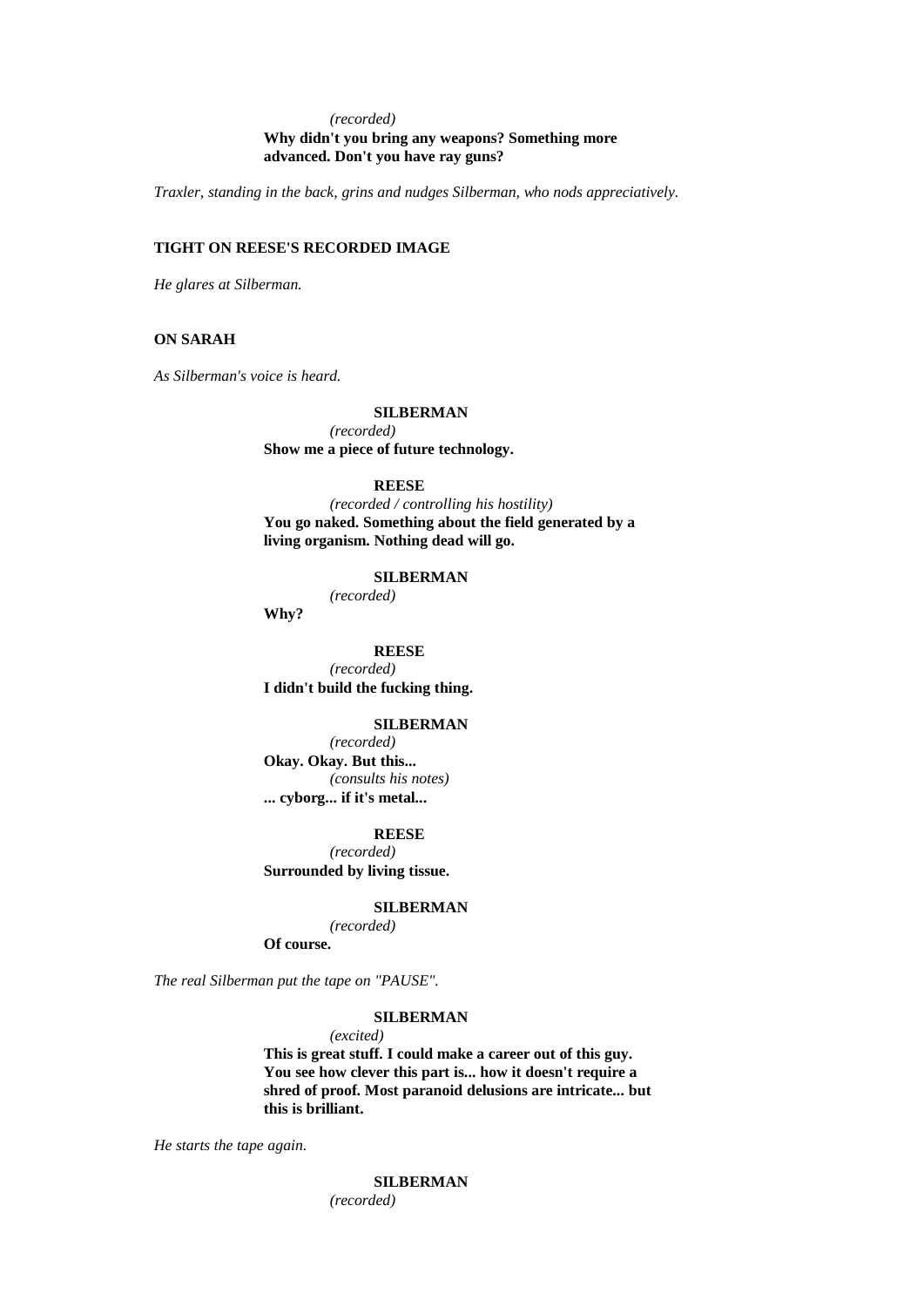#### **Why were the other two women killed?**

#### **REESE**

*(recorded)*

**Most official records were lost in the war. The computer knew almost nothing about Connor's mother. Her name. Where she lived, just the city. No scanner pictures. The Terminator was just being systematic.**

# **CLOSEUP – REESE, ON SCREEN**

*As he goes on.*

#### **REESE**

*(recorded, continuing)* **You've heard enough. Decide. Are you going to release me?**

### **SILBERMAN** *(recorded)*

**I'm afraid that's not up to me.**

# **REESE**

*(recorded / voice rising)* **Then why am I talking to you? Get out.**

### **ON SARAH, DOLLYING SLOWLY IN TO CLOSEUP**

*As we hear Reese begin to shout.*

#### **SILBERMAN**

*(recorded)* **I can help you...** 

# **REESE Who is in authority here?**

# **CLOSEUP REESE, ON SCREEN**

*As he looks straight at the camera.*

# **REESE**

*(recorded)* **You still don't get it. He'll find her. That's what he does. All he does...** 

# **MEDIUM ON VUKOVICH**

*Gesturing to Silberman, who is near the machine, to kill it.*

#### **REESE**

*(recorded, continuing)* **You can't stop him. He'll wade through you...** 

# **CLOSEUP – REESE, ON SCREEN**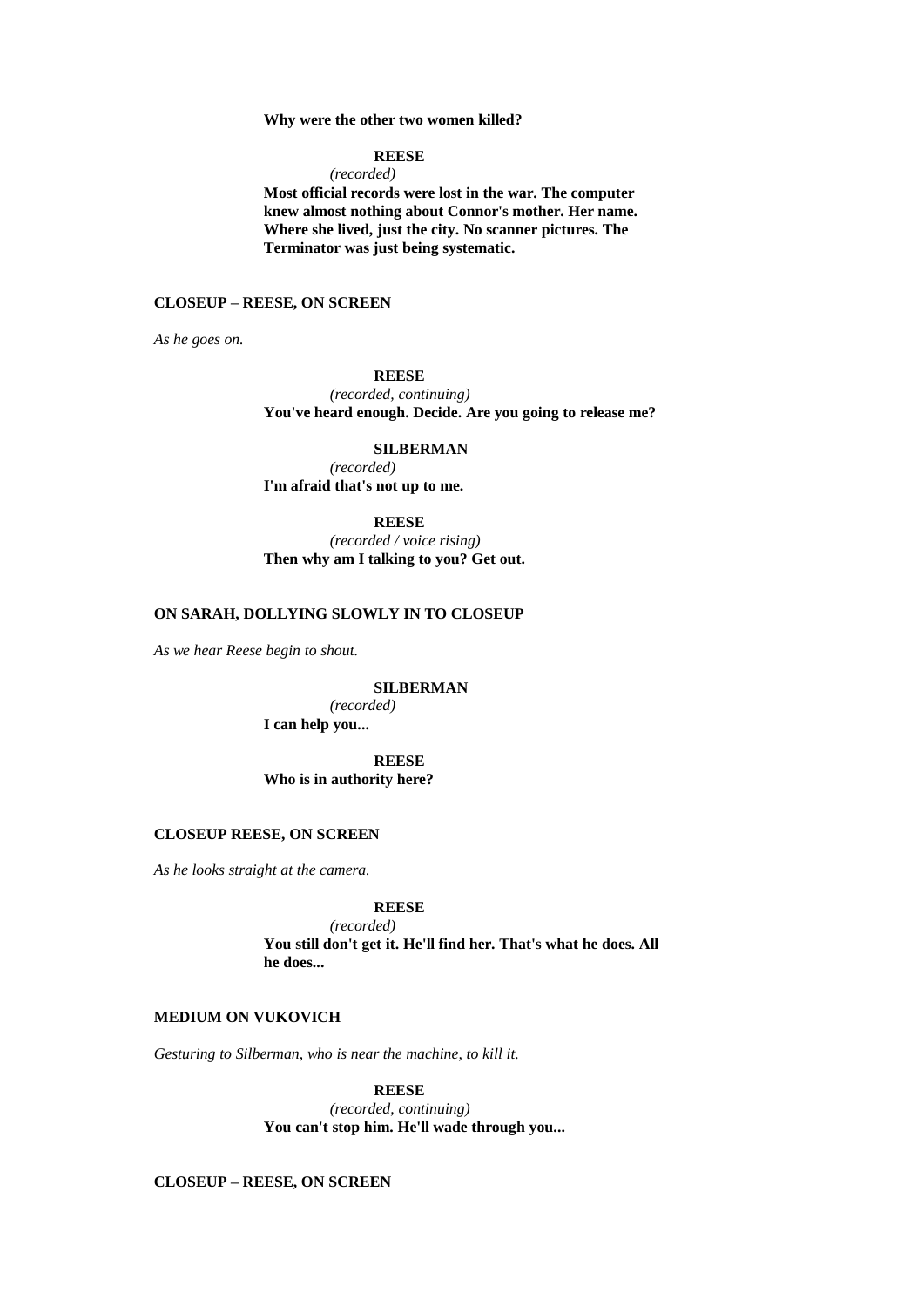*Rising partway out of his chair, yelling.*

**REESE**

*(recorded, continuing)* **... reach down her throat, and pull her fucking heart out...** 

*The screen goes black.*

*Vukovich has cut off the tape.*

# **SILBERMAN**

*(glancing around)* **Sorry.**

### **CLOSEUP – SARAH**

*Staring at the empty screen.*

## **SARAH**

*(turning)* **So Reese is crazy.**

#### **SILBERMAN**

**In technical terminology, he's a loon.**

#### **SARAH**

**But...** 

*Vukovich hands her something that looks like umpire's padding.*

#### **VUKOVICH**

**Sarah, this is body armor. Out TAC guys wear it. It'll stop a 12 gauge round. This other individual must've had one under his coat.**

*Sarah want to believe him. God help her if he's wrong.*

#### **SARAH**

**But what about him punching through the windshield?**

#### **TRAXLER**

*(shrugs)* **Probably on PCP, broke every bone in his hand and won't feel it for hours. There was this guy once that...** 

*Vukovich cuts him off with a gesture and sits beside Sarah on the bench.*

### **VUKOVICH**

**Why don't you just stretch out here and get some sleep. It'll take your mom a good hour to get here from Redlands.**

#### **SARAH**

**I can't sleep.**

#### **VUKOVICH**

**Go ahead. You're safe. There're thirty cops in this building.**

# **SARAH**

**Okay.**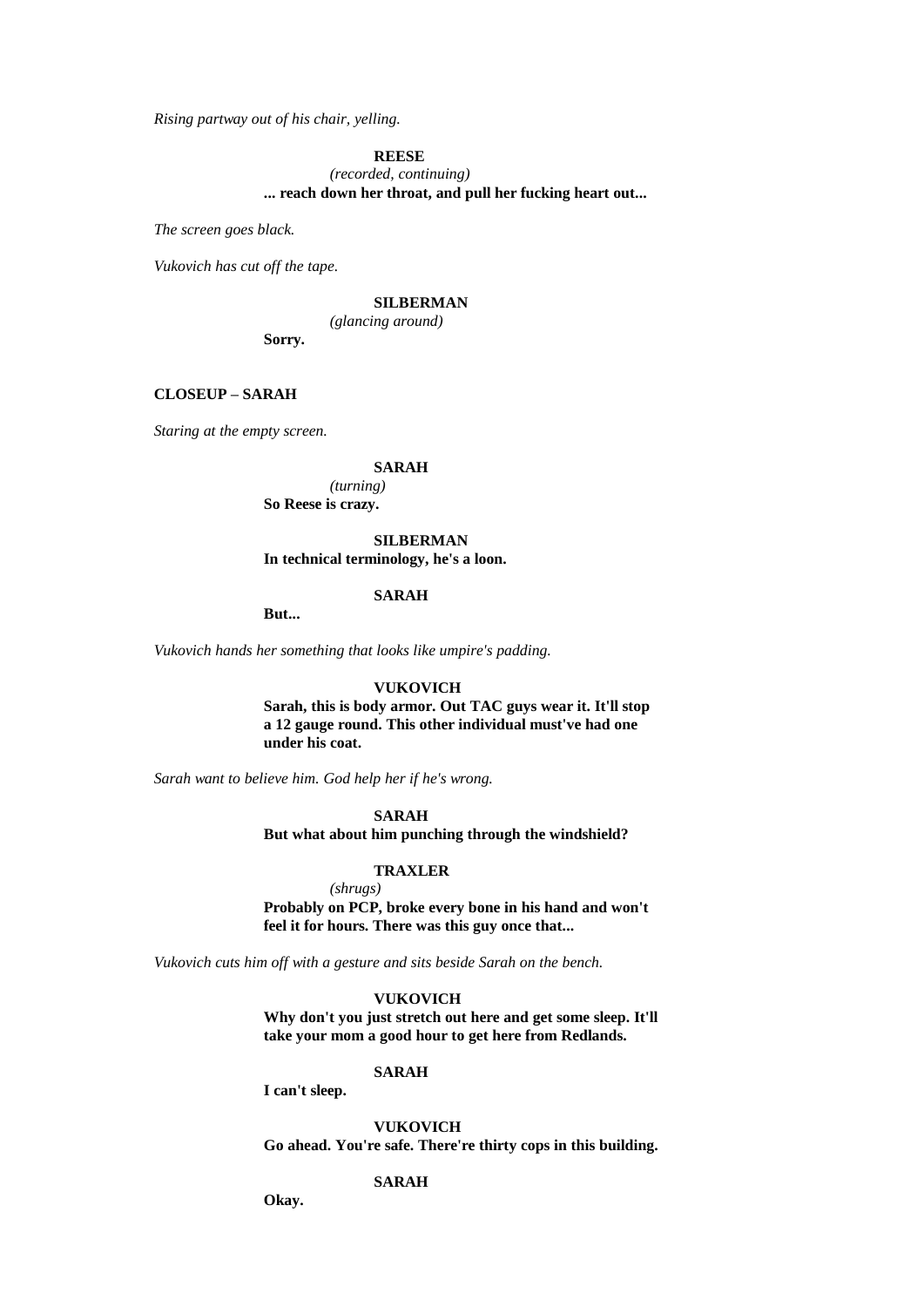*She lays her head on a wadded up blanket as everyone leaves the office.*

**CUT TO:**

## **INT. CORRIDOR**

*Vukovich pauses outside the door, lost in thought. Traxler studies him for a second.*

#### **TRAXLER**

**What?** *(pause)* **Ed, come on... the guy's a wacko.**

*Vukovich glances up.*

**VUKOVICH**

*(quietly)* **He'd better be.**

**CUT TO:**

# **INT. POLICE DEPARTMENT FOYER – NIGHT**

*Silberman can be seen through a glass partition next to the bullet-proof glass booth enclosing the*  NIGHT DESK SERGEANT'S *counter. The Sergeant hits a button and there is a loud* BULL-CLACK*. The electric bolt on the security door opens and Silberman steps out.*

*As he exits the station, he passes Terminator just coming in the front door. He glances at the pale apparition in cap and dark wrap-arounds, but goes on.*

*Terminator approaches the Desk Sergeant who barely glances up when he speaks.*

## **TERMINATOR**

**I'm a friend of Sarah Connor. I was told she is here. Can I see her, please?**

**SERGEANT You can't see here. She's making a statement.**

#### **TERMINATOR**

**Where is she?**

## **SERGEANT**

*(laconically)* **Look. It's gonna be a while. You wanna wait. There's a bench.**

*Terminator steps back, scanning the booth, the electric door, the rooms beyond.*

**TERMINATOR**

**I'll be back.**

*He turns and walks out through the front doors.*

# **ANGLE PAST DESK SERGEANT, FOREGROUND – ON FRONT DOORS**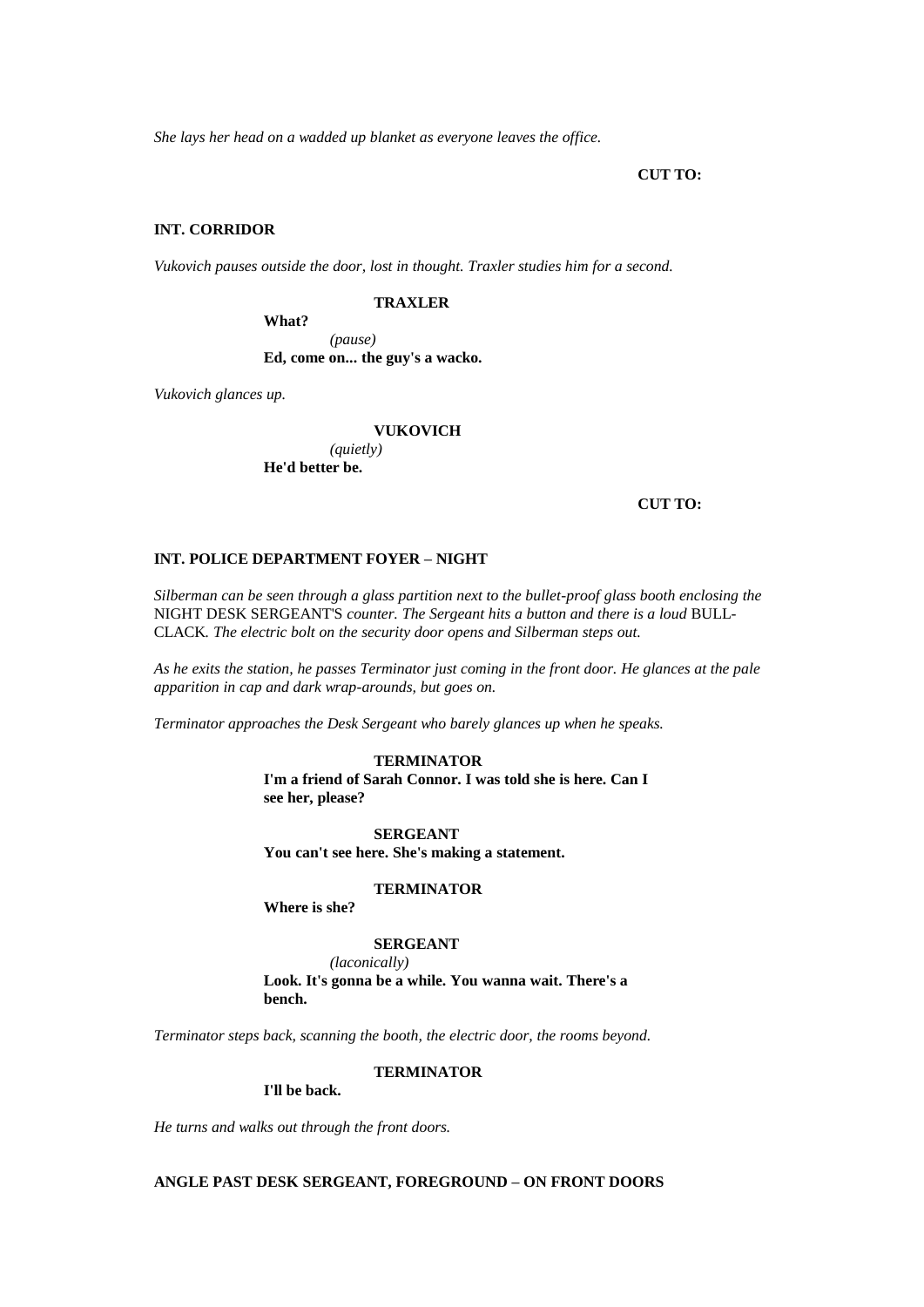*The officer is absorbed in paperwork, not watching as a pair of lights get* BRIGHTER *outside the doors.* RAPIDLY*. He glances up at the last second as the glare falls fully on him. CRASH! Several cops and late night loiterers scatter as a car smashes into the foyer. It blasts through the sergeant's booth, crushing him in the wreckage.*

## **CUT TO:**

#### **INT. DIVISION HQ / VUKOVICH'S OFFICE**

*Sarah, lying on the couch, jerks awake as the crash* REVERBERATES *through the building. She sits up, bleary-eyes.*

#### **CUT TO:**

#### **INT. DIVISION HQ / CORRIDOR**

*Through the hole in the splintered wall we see Terminator leap out of the car.*

*He vaults the hood and smashes through the debris of the wall.*

*Leaps to the corridor floor in a shower of plaster fragments.*

*He brandishes the AR-180 like a pistol in one hand, the .38 in the other.*

*The shotgun dangles at his side on a shoulder sling.*

## **LOW ANGLE DOLLY**

*Preceding him as he starts down the corridor.*

# **ANGLE ON LOUNGE DOORWAY**

*As* TWO COPS *run into the hall, one carrying a cup of coffee.*

*Terminator fires a burst from the assault rifle.*

#### **ANGLE ON COPS**

*They are flung backward in a spray of coffee and plaster.*

**CUT TO:**

#### **INT. DIVISION HQ / VUKOVICH'S OFFICE**

*Sarah is alert now with growing alarm. The sound of* GUNFIRE *is faint... but unmistakable. Her expression shows the dawning certainty of what is happening.*

**CUT TO:**

#### **INT. DIVISION HQ / CORRIDOR**

*Terminator steps over the bodies of the two cops without breaking stride.*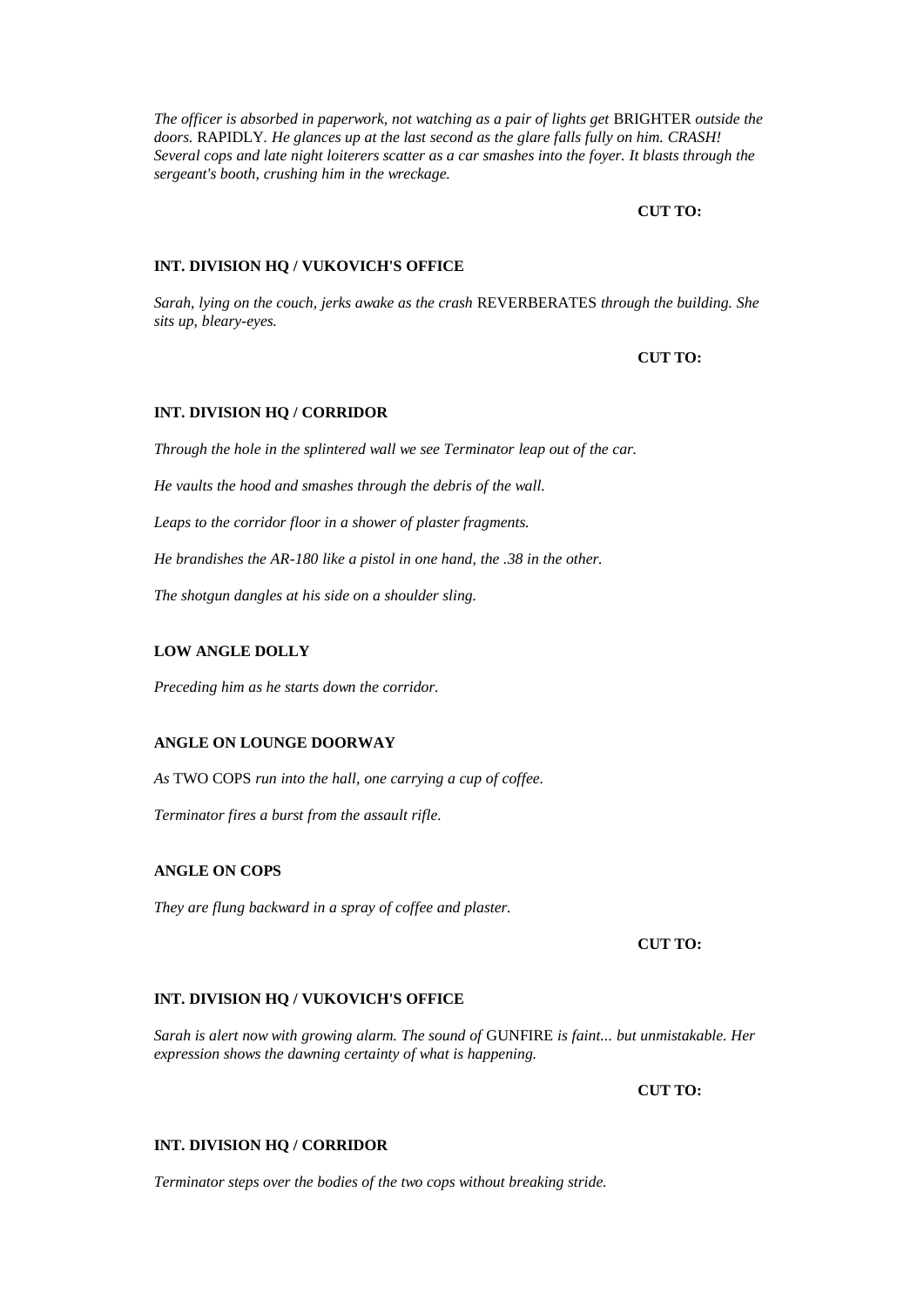## **OVER HIS SHOULDER, MOVING WITH HIM**

*As he walks down the hall. Comes to a door. Tries it. Locked. Kicks it in.*

*A* DESK COP*, drawing his gun, sprints for cover.*

#### **ANGLE ON TERMINATOR**

*Raising the AR-180.*

**CUT TO:**

## **INT. DIVISION HQ / OFFICE – TERMINATOR'S POV**

*In computer-enhanced vision we see the cop dash around a corner in* SLOW MOTION*. As he disappears behind the wall an* ANIMATED OUTLINE OF HIM *is still visible... a*  PROBABILISTIC EXTRAPOLATION OF HIS MOTION*. There is a target cross-hair following the figure.*

**CUT TO:**

## **INT. DIVISION HQ / OFFICE – BEHIND WALL**

*The wall erupts with a volley of shots beside the running cop and he is flung* OUT OF FRAME*.*

**CUT TO:**

## **INT. VUKOVICH'S OFFICE**

*Shots are echoing in the hallway as Vukovich whips open the door, startling the hell out of Sarah.*

#### **VUKOVICH**

**Stay here.**

*He turns the locking knob and slams the door. Leaving her alone.*

*She flinches as more* SHOTS SOUND*.* CLOSER*.*

**CUT TO:**

#### **INT. CORRIDOR**

*Terminator rips the cover off the station's main electrical panel. He pulls loose the hose-likevolt incoming line and feeds it directly into the lighting circuit.*

*All down the corridor the overhead fluorescent units explode, showering sparks and glass.*

*The building is plunged into darkness.*

*Arcs* SPUTTER *and* FLARE*, lighting the corridors stroboscopically.*

**CUT TO:**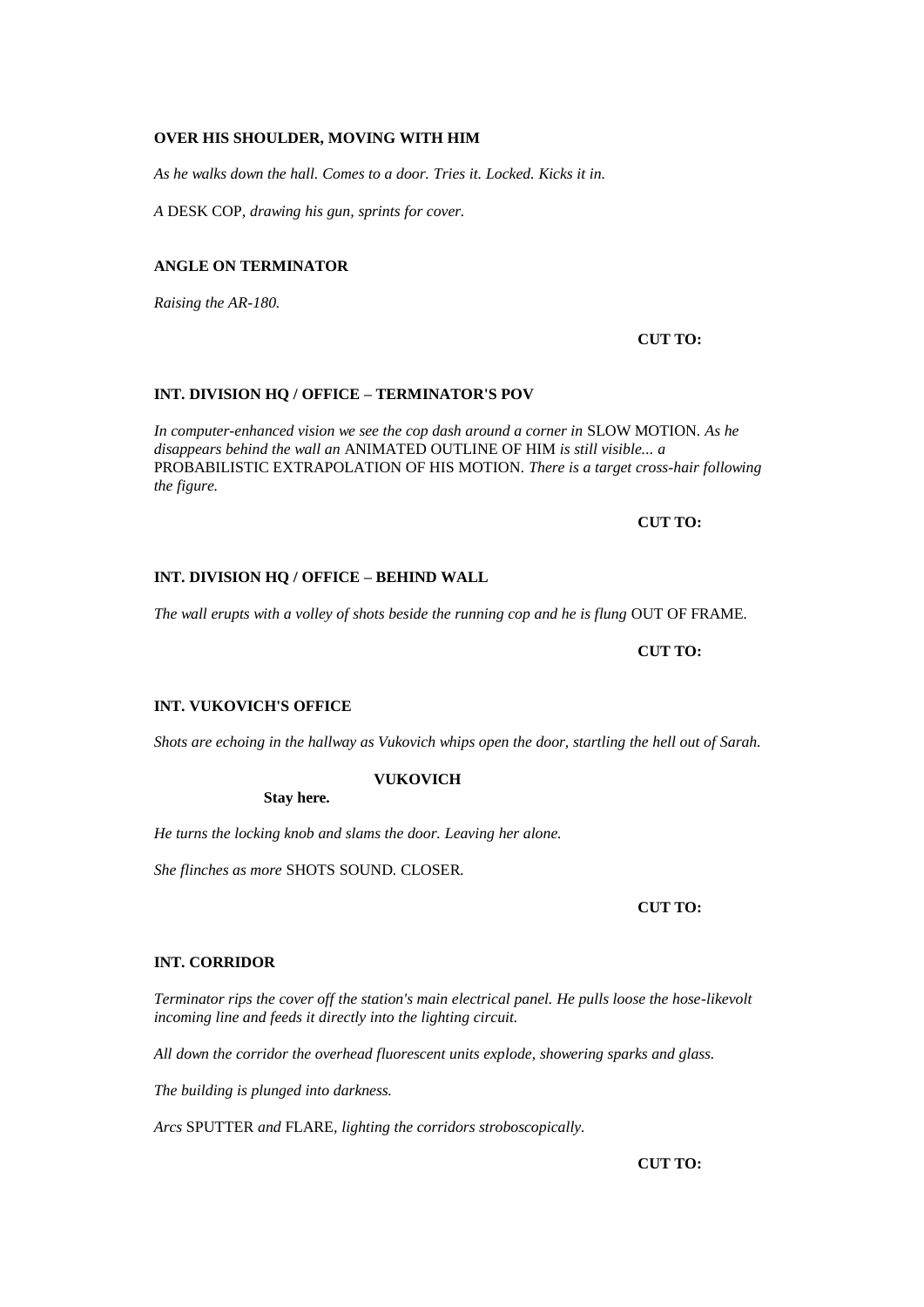#### **INT. VUKOVICH'S OFFICE**

*Sarah's terror skyrockets when the ceiling lamp explodes and the office goes black.*

**CUT TO:**

## **INT. CORRIDOR**

*Through the smoke and emergency spotlights Terminator moves forward, inexorably.*

*A door behind him opens. A* COP *fires, hitting him in the shoulder. Terminator fires straight-arm with the .38 without slowing, killing the cop, then fires down the corridor with the assault rifle.*

**CUT TO:**

# **INT. INTERROGATION ROOM**

*Traxler leaves the other detective to guard Reese, who is still handcuffed to the chair.*

#### **TRAXLER**

*(exciting)* **Watch him.**

*The door closes.*

*An instant later a chair smashes over the detective's back, just as he is turning toward his prisoner.*

*Reese is on him, scrabbling for the keys.*

## **CUT TO:**

# **INT. CROSS CORRIDOR**

*Traxler is running down the hall through smoke and the wild strobing of electrical fires as Vukovich steps out of an armory room. He tosses Traxler an M-16 and they run on.*

## **CUT TO:**

## **INT. MAIN CORRIDOR**

*Terminator stops before another door. He* BLASTS *the lock with the riot-gun. Flings open the door, scanning.*

*Moves on.*

*He is hit twice, chest and leg.*

*Firelight flickers from an office doorway as he passes.*

**CUT TO:**

## **INT. VUKOVICH'S OFFICE**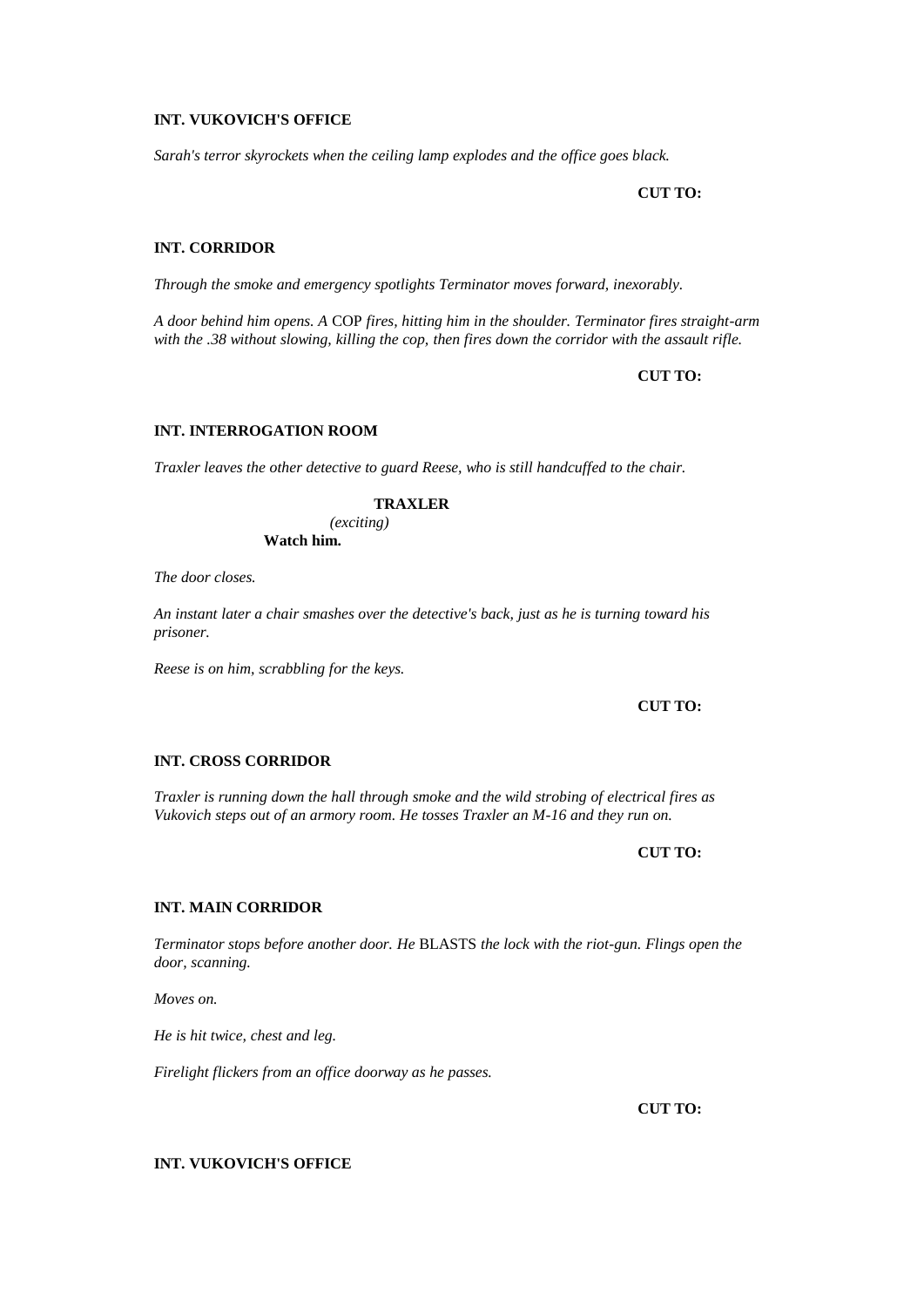*Sarah scrabbles for a place to hide in the darkened room but it's so tiny. Behind the desk. She crouches unable to believe she has awakened into the same nightmare.*

**CUT TO:**

#### **INT. OFFICE NEARBY**

#### **ANGLE ON DOOR**

*As it splinters open and Terminator stands, guns raised. A* COP *fires from behind a desk.*

*Terminator sprays the room.*

*Starts to reload.*

**CUT TO:**

# **INT. CORRIDOR**

*Vukovich edges open a door and fires half a clip into Terminator's back. His eyesbulge as the intruder turns, slamming a clip into his rifle and calmly fires two rounds. Traxler drags Vukovich's body back inside the room.*

**TRAXLER**

**Ed! Ed...?**

**CUT TO:**

**INT. CORRIDOR**

**TIGHT ON TERMINATOR**

*Moving forward, intent.*

**CUT TO:**

#### **INT. VUKOVICH'S OFFICE**

**MEDIUM ON SARAH***, her teeth are chattering with fear as* SHOTS *echo nearby. There is the*  RHYTHMIC THUNDER *of the shotgun, rattling* AUTOMATIC FIRE*,* SCREAMING*, and the sound of* RUNNING FEET*. Getting closer.*

## **SLOW DOLLY IN ON SARAH**

*Begins, ending in* TIGHT CLOSEUP *as the sounds get louder. More* SHOTS*. Smoke begins to seep under the door.*

## **DETAIL – DOORKNOB**

*Rattling as it is tried from outside.*

**EXTREME CLOSEUP – SARAH**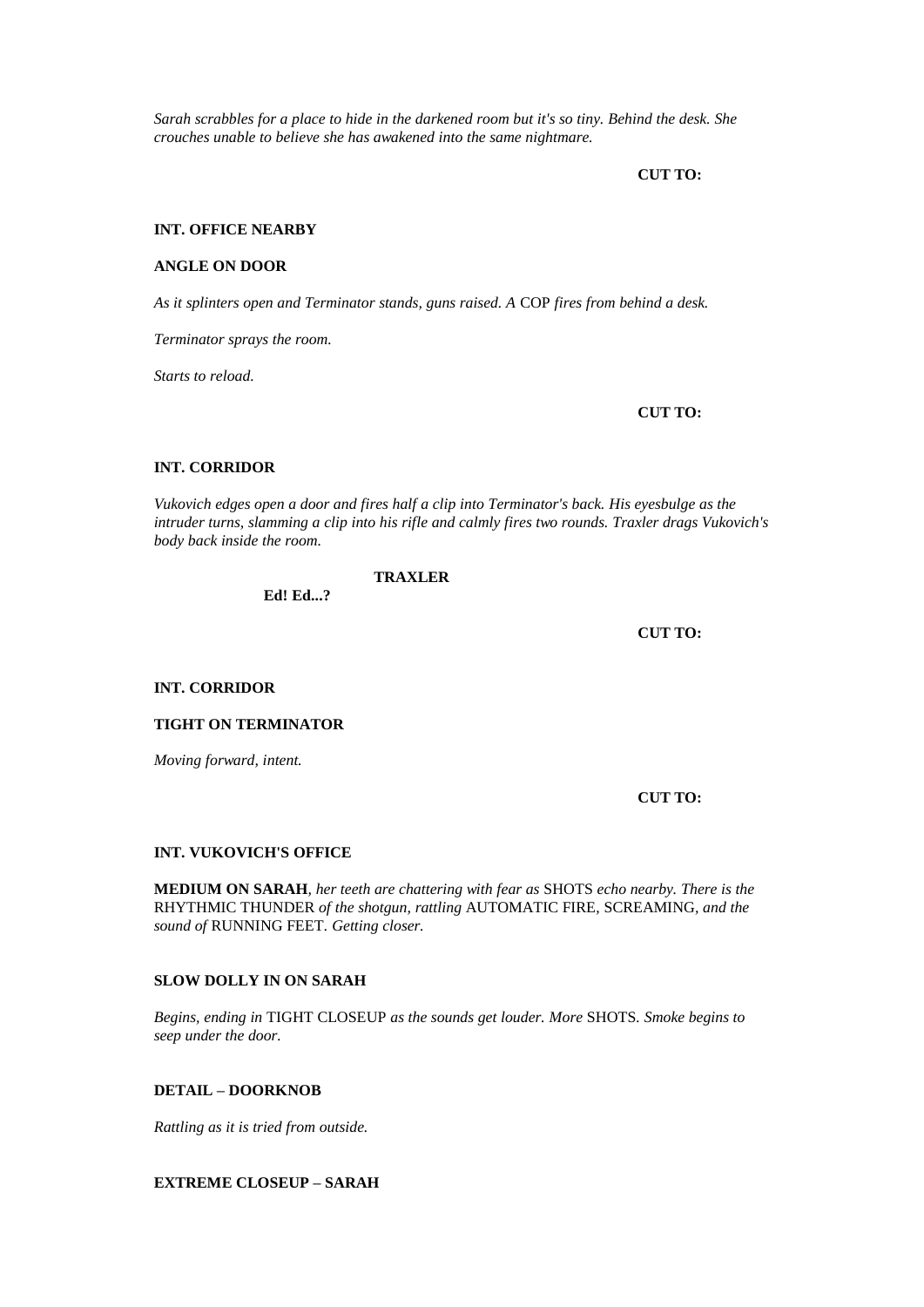*Stifling a cry. She flinches as if slapped as* SHOTS *sound.*

#### **DETAIL – DOOR KNOB**

*A series of* SHOTS *shatter the lock.*

# **FULL ON DOORWAY**

*The door bangs open and a figure stands silhouetted in the smoky hallway, holding a pistol.*

## **EXTREME CLOSEUP – SARAH**

*As she closes her eyes. Holds her breath.*

**REESE (V.O.)**

**Sarah?**

## **FULL SHOT**

*She scrambles out from beneath the desk and runs to him in the thickening smoke.*

**CUT TO:**

## **CONNECTING OFFICES**

**PANAGLIDE FOLLOWING REESE AND SARAH** *as they cross the corridor and move through a series of offices, doubling back toward the main entrance.*

**CUT TO:**

### **INT. OFFICE**

*Sarah and Reese move rapidly through the smoke. Gunfire sounds nearby. They pass bodies.*

## **VUKOVICH (V.O.)**

**Reese!**

*They find the Lieutenant propped in a corner, dying. Reese bends toward him.*

*Vukovich holds out his custom Colt Python .357.*

## **VUKOVICH**

*(continuing)*

*(weakly)*

**You just keep her alive. Do what you have to.**

*Reese snatches the gun and the keys and runs on.*

# **CLOSEUP – VUKOVICH**

*Watching them go.*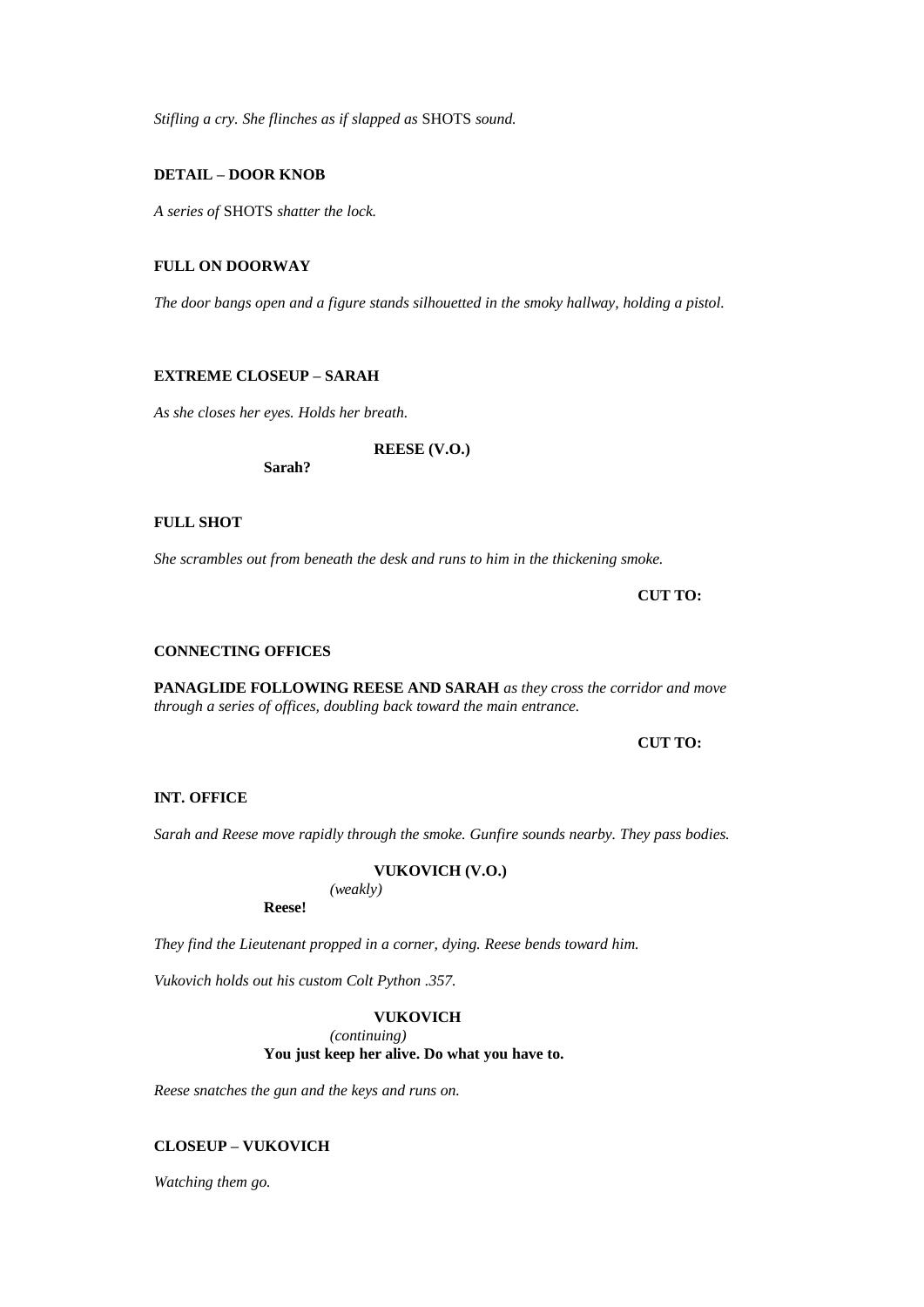#### **CUT TO:**

#### **INT. / EXT. OFFICES / SIDE ENTRANCE – NIGHT**

**FAST PANAGLIDE PRECEDING TERMINATOR** *as he runs through the smoky rooms. A fire is burning, lighting everything a flickering orange.*

*He emerges onto a landing through a side entrance.* PAN *to follow his line of sight as he snaps the AR-180 to his shoulder. background a* BLUE VOLKSWAGEN RABBIT *is roaring away across the parking lot.*

## **TIGHT ON TERMINATOR**

*Aiming carefully. He pulls the trigger.*

*It clicks... empty. Slowly he lowers the scope-sight from his eye and watches them go.*

*Terminator limps down the steps from the landing and walks away as the fire spreads behind the windows of Division Headquarters.*

**CUT TO:**

# **INT. RABBIT – NIGHT**

**DETAIL – GAS GAUGE***, it reads* EMPTY*.*

**CUT TO:**

# **EXT. HIGHWAY – NIGHT**

*The Rabbit is stopped on the shoulder of a two lane secondary road winding through the hills north of L.A. Reese is fishing objects out of the car's trunk and handing them to Sarah, who holds a flashlight.*

*He hands her a blanket, some road flares, and a first aid kit. Then he slams the trunk. Reaching through the side window, he turns the wheel and pushes the car off the shoulder, over the embankment.*

# **DOWN ANGLE INTO RAVINE**

*Past Sarah and Reese, as the car trundles down crashing through the underbrush to disappear among the trees.*

*Reese looks out across the valley and the lights of L.A. A helicopter circles in the distance, searchlight on.*

> **REESE Let's get off the road.**

> > **CUT TO:**

## **INT. / EXT. DRAINAGE CULVERT – NIGHT**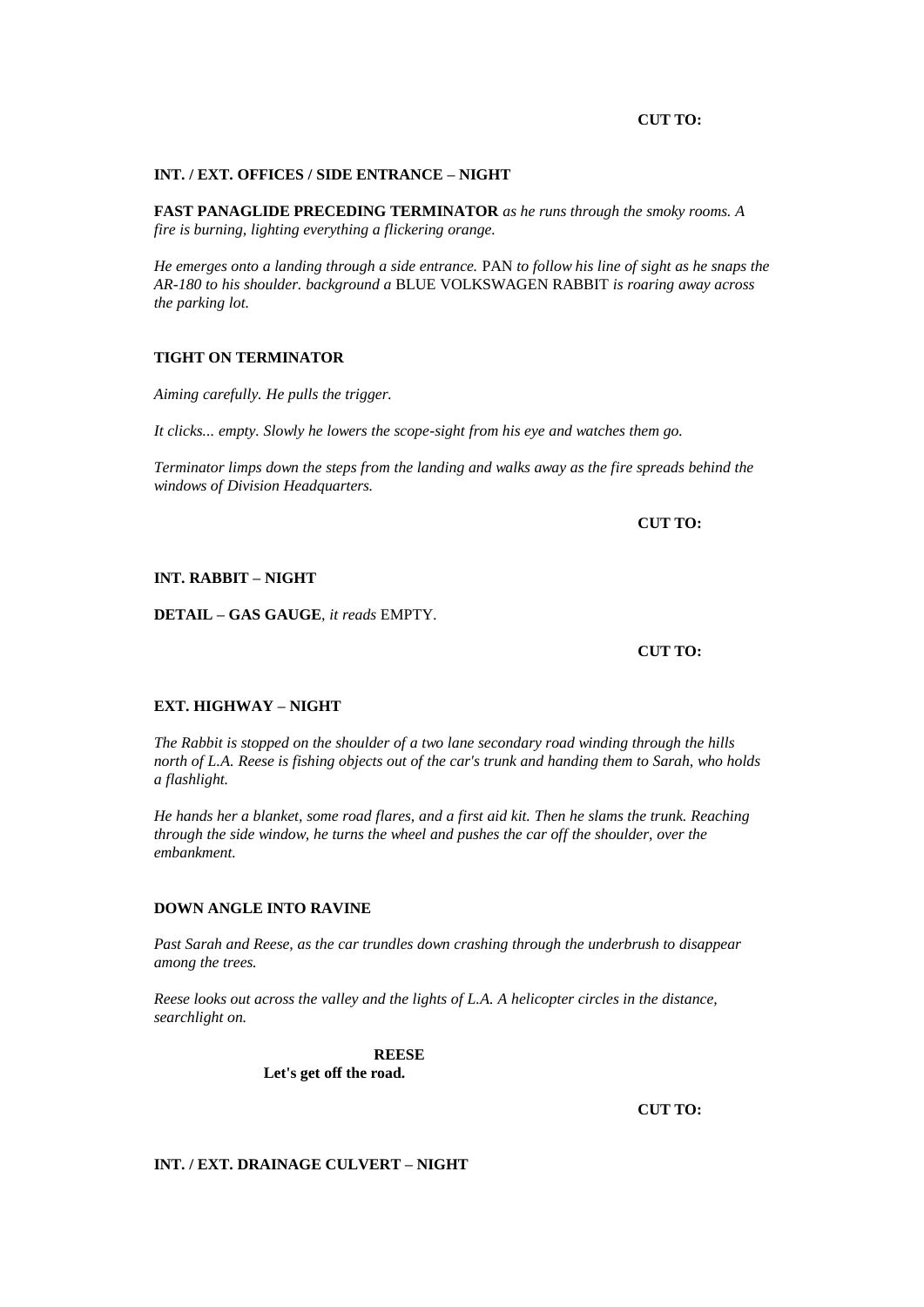**ANGLE LOOKING OUT** *from the mouth of an enclosed concrete storm drain that passes under the road. Reese, followed by Sarah, trudges down the slope and ducks inside.*

*The floor is wet but he doesn't seem to mind.*

*They both hunker down with their backs to the concrete, facing each other.*

*They look beaten, grimy, exhausted.*

*She huddles under the blanket, waif-like.*

#### **REESE**

**You cold?**

#### **SARAH**

**Freezing.**

## **REESE**

**Come here.**

*She sits beside him and they wrap their arms around each other with the blanket covering both of them.*

**SARAH**

**Reese... you got a first name?**

**REESE**

**Kyle.**

**SARAH Kyle, what's it like when you go through time?**

**REESE White light. Pain. Like being ripped inside out... slowly. Like being born, maybe.**

*Sarah scowls and draws her hand out from under his jacket.*

**SARAH You're wet. Oh my god.**

*In the beam of the flashlight her hand is glistening with blood.*

# **REESE**

**I caught one, back there.**

### **SARAH**

*(incredulous)* **Caught one? You mean you got shot?**

*Reese shrugs.*

#### **REESE**

**It's not bad.**

*Sarah sits up and turns toward him.*

**SARAH We gotta get you to a doctor.**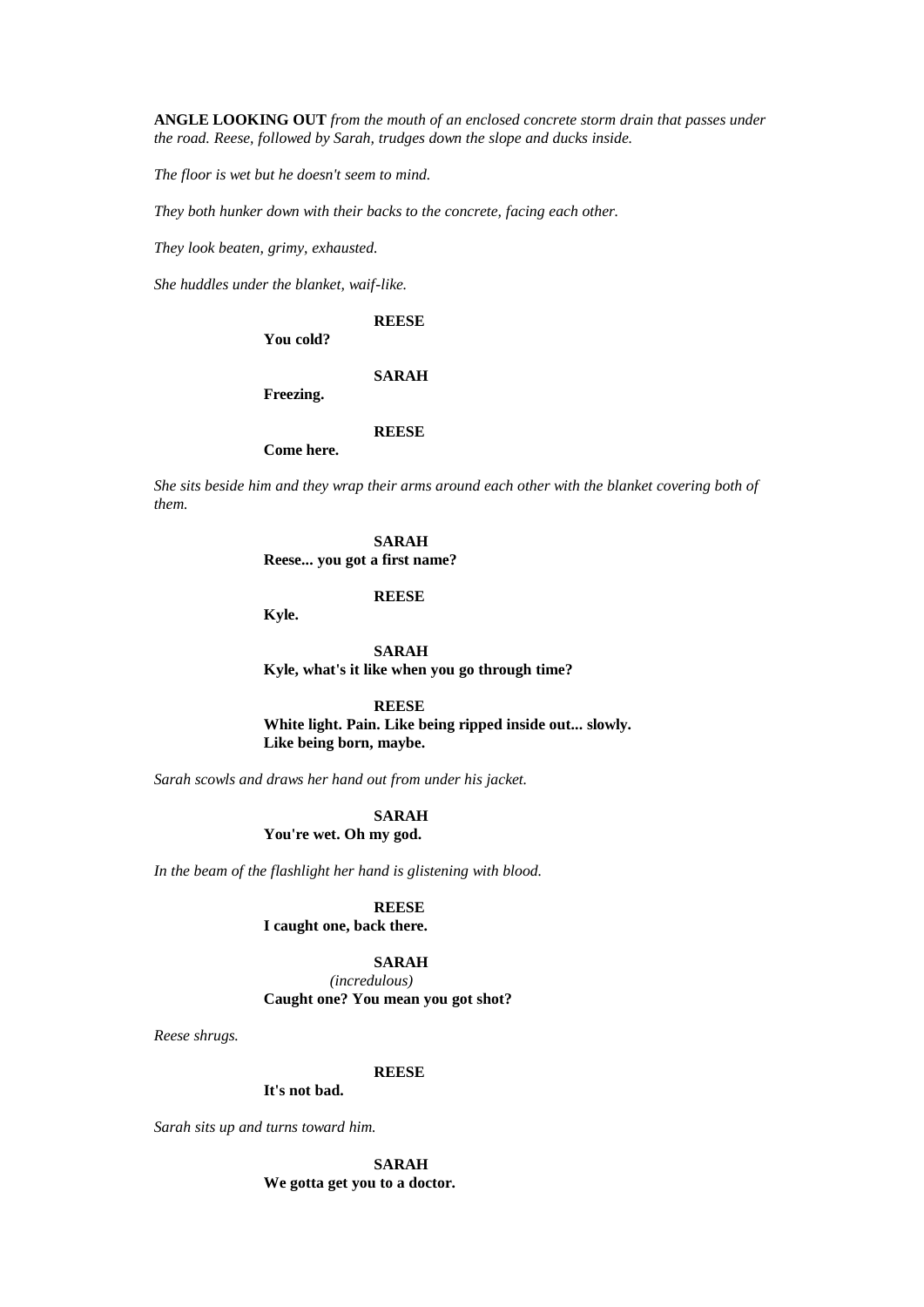## **REESE**

**It's okay. Forget it.**

#### **SARAH**

**Forget it? Are you crazy? Let me see it.**

*Sarah opens his jacket and the flashlight beam shows his shirt bloodsoaked at the shoulder.*

## **SARAH**

*(continuing)* **Jeez. You idiot. Take this off.**

*She cradles the flashlight between her knees and opens the first aid kit as he removes his jacket.*

#### **REESE**

*(looking at the wound)* **See. Missed everything. Passed through the meat.**

*Sarah starts swabbing the flesh wound.*

#### **SARAH**

**This is gonna make me puke. Talk about something.**

#### **REESE**

**What?**

**SARAH Just talk. Tell me about my son. Is he tall?**

*She places a gauze pad in place and starts to wrap it.*

# **REESE**

**About my height. He has your--** *(winces)* **... damn... he has your eyes.**

*Sarah glances at his face for a second and then goes back to work.*

## **SARAH**

**What's he like?**

# **REESE**

*(thoughtful)* **You trust him. He's got that strength. You'd die in a second for John.**

#### **SARAH**

**Well, at least I know what to name him. I don't suppose you'd know who the father is? So I don't tell him to get lost when I meet him.**

#### **REESE**

**John never said much about him. He dies. Even before the war...** 

#### **SARAH**

*(interrupting)*

**Stop! I don't want to know. Hold still. So... it was John that ordered you here?**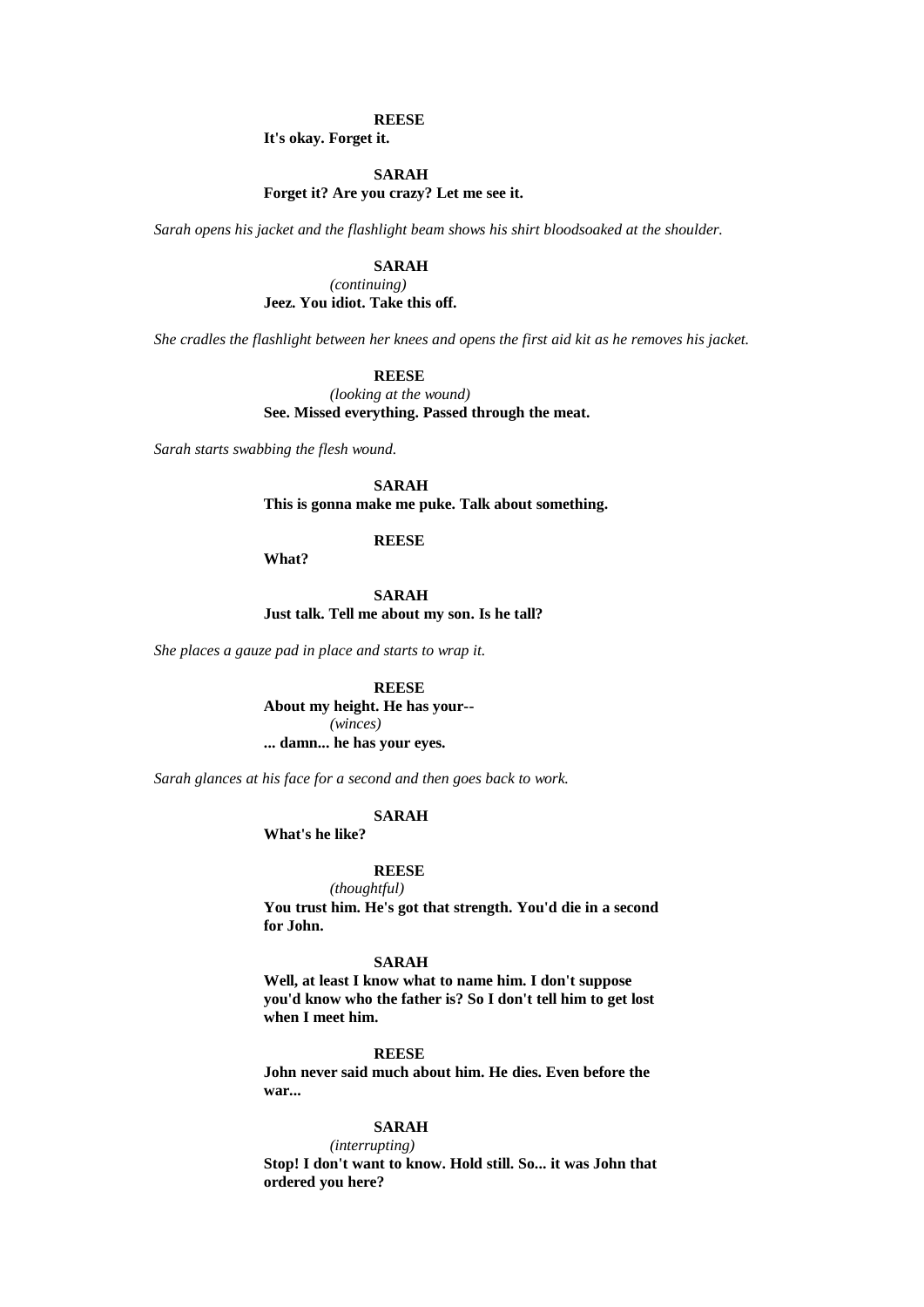#### **REESE**

**I volunteered.**

#### **SARAH**

**You volunteered?**

#### **REESE**

**It was an honor. A chance to meet the legend. Sarah Connor. Who taught her son to fight... organize, prepare. From when he was a kid. When you were in hiding, before the war.**

*She stops taping. She seems lost, her bravado dissipated.*

## **SARAH**

**You talk about things I haven't done yet in the past tense. It's making me crazy. I can't think.**

*(pause)*

**Are you sure you've got the right person?**

*Reese appraises her coldly.*

#### **REESE**

**I'm sure.**

#### **SARAH**

**Come on, me? The mother of the future? Am I tough? Organized? I can't even balance my checkbook. I cry when I see a cat that's been run over... and I don't even like cats.**

*She pulls the bandage tight with a knot.*

**REESE Ow! No, it's okay. It's better tight.**

# **SARAH**

**And anyway, what do I know about guerrilla warfare?**

# **REESE**

**You'll learn.**

## **SARAH**

*(angry)* **Look, Reese, I didn't ask for this honor and I don't want it. Any of it.**

#### **REESE**

**John gave me a message for you. Made me memorize it. 'Sarah"... this is the message... 'Sarah, thank you. For your courage through the dark years. I can't help you with what you must soon face, except to tell you that the future is not set... there is no such thing as Fate, but what we make for ourselves by our own will. You must be stronger than you imagine you can be. You must survive, or I will never exist.'That's all.**

*Sarah stares at him as the enormity of it all becomes real to her. Reese moves his arm, testing the bandage.*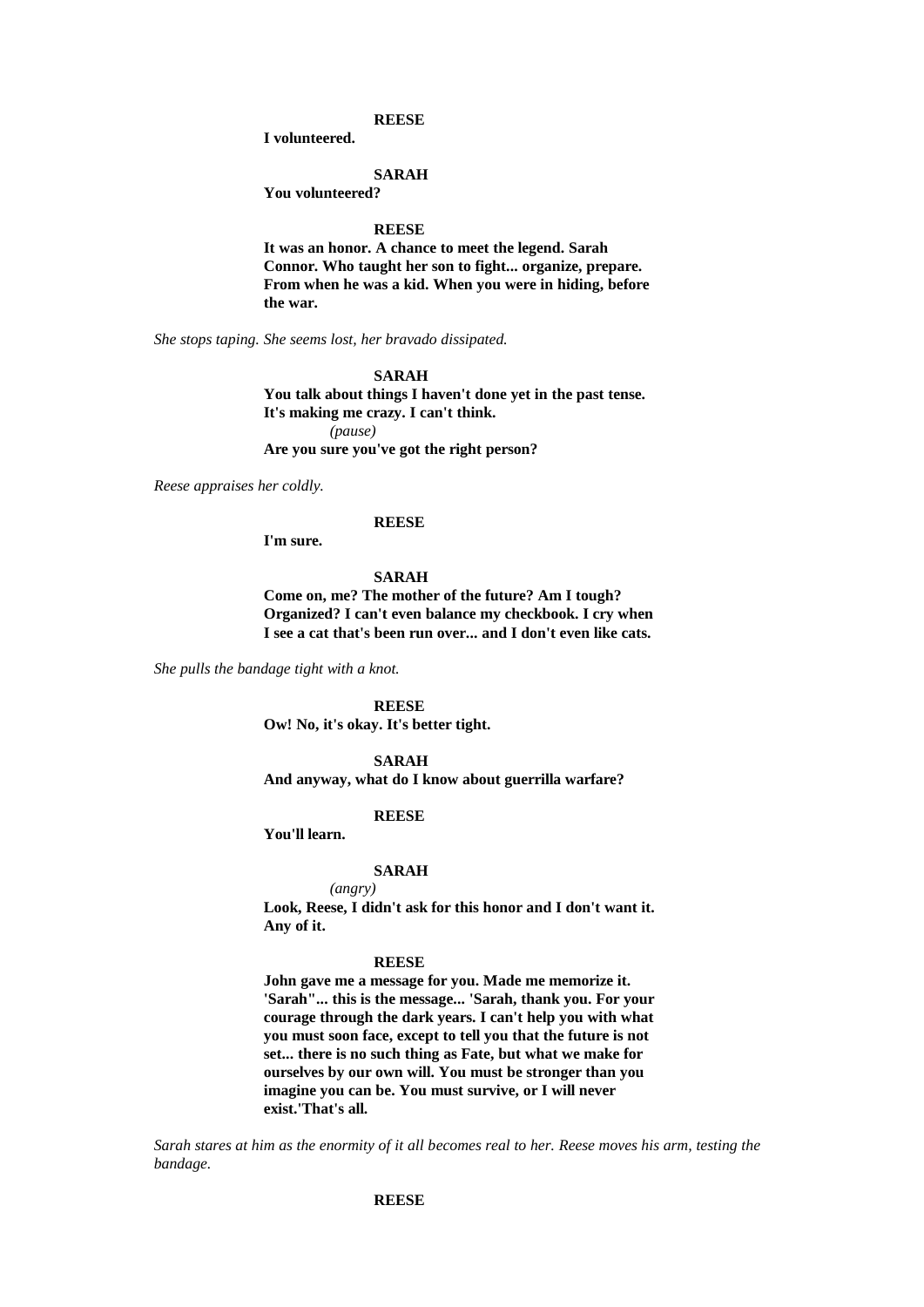*(continuing)* **Good field-dressing.**

#### **SARAH**

*(brightening)* **You like it? It's my first.**

*He rebuttons his shirt and they return to the warmth-conserving embrace. Sarah gazes out the entrance, into the night.*

> **REESE Sleep. It'll be light soon.**

**SARAH** *(closing her eyes)* **Okay. Talk some more.**

**REESE**

**About what?**

**SARAH**

*(murmuring)* **About where you're from.**

*Kyle watches the helicopter circling far in the distance.*

#### **REESE**

**Alright.**

*(pause)* **You stay down by day, but at night you can move around. The H-K's use infra-red so you still have to watch out. But they're not too bright. John taught us ways to dust them them. That's when the infiltrators started to appear. The Terminators were the newest, the worst...** 

*During his monologue we have* PANNED *into the darkness outside and to the helicopter, which flies* OUT OF FRAME*, leaving black. A* ROTOR ROAR *fades up.*

**CUT IN BLACK TO:**

#### **EXT. CITY RUINS – YEAR 2029 – NIGHT**

*Black sky. Stars.*

*With a roar an* AERIAL PATROL CRAFT *enters close overhead. It has flashing red and blue lights and powerful search-lights which stab down.*

## **TILT DOWN**

*To a vista of moonlit devastation.*

*White ash blows in drifts among fire-gutted ruins.*

*Blackened bones lie everywhere in heaps.*

*Searchlights sweep the night.*

*Another aerial unit hovers several blocks away, firing tracers into the ruins.*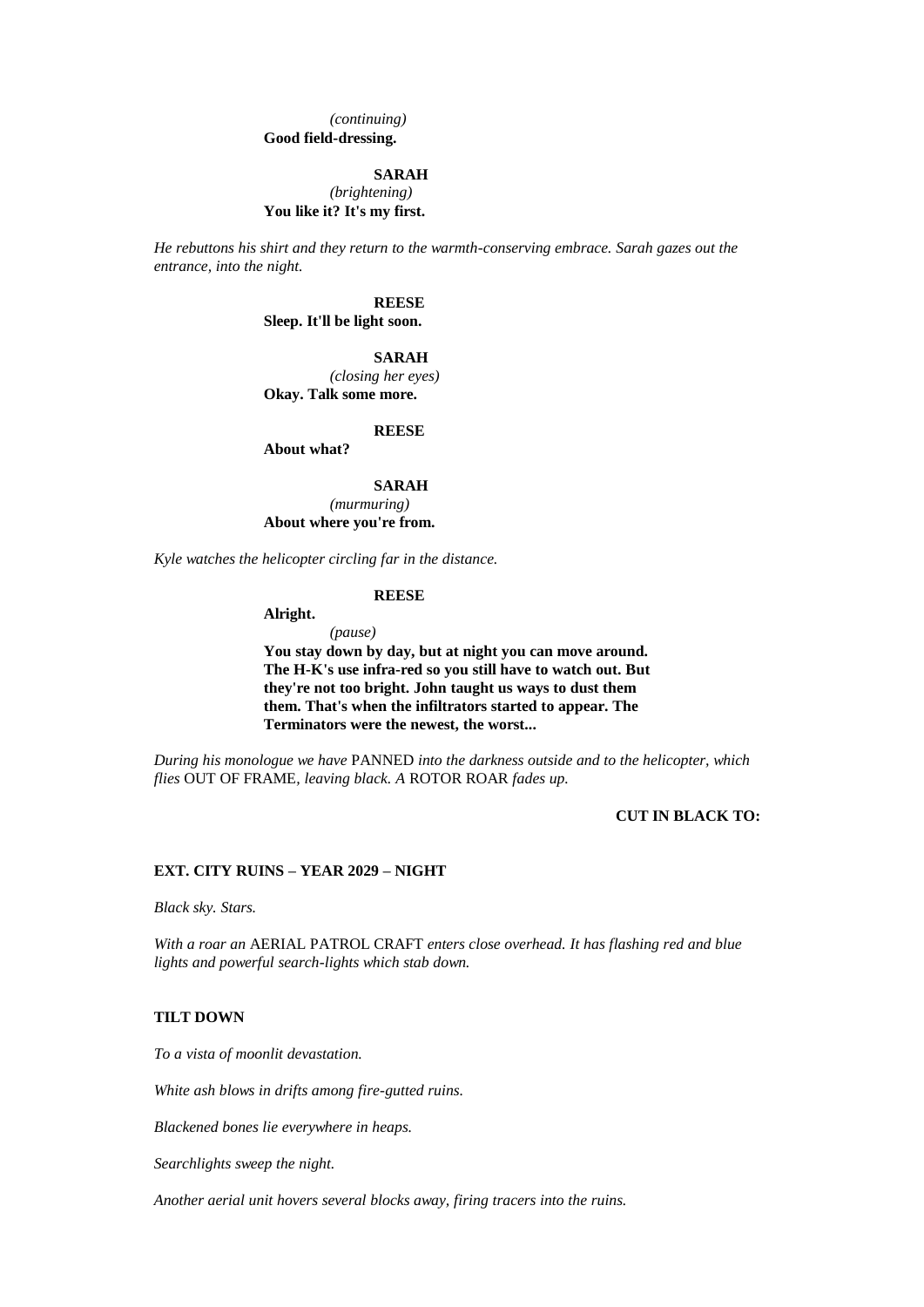## **CUT TO:**

#### **EXT. RUINS / STREET – NIGHT**

**LOW ANGLE** *as a gleaming chrome H-K grinds through the debris of the shattered street on its tank-like tracks, crushing burnt skulls.*

*Its head turns slowly, playing high-intensity lights over the buildings.*

*Its hydraulic arms are folded, mantis-like, against its 'torso'. After it passes a number of human figures dart from shadow to shadow, background.*

**CUT TO:**

## **INT. TUNNELS – NIGHT**

*Reese is among a* SQUAD OF MEN *in black fatigues, carrying equipment and energy rifles, who enter a debris-littered tunnel.*

## **PANAGLIDE WITH THEM**

As they trot through a labyrinth of tunnels, pass several guard-posts. Reese has a GERMAN SHEPHERD *on a short leash.*

**CUT TO:**

#### **INT. PARKING STRUCTURE – NIGHT**

*The platoon enters a cavernous chamber, an old parking structure, in which a large group is gathering.*

*As the entrance,* ARMED SENTRIES *with dogs are passing in new arrivals: men wearing mismatched uniforms or rags and carrying all types of weapons from lasers to shotguns.*

*Weapons are left at the sentry post.*

#### **FOLLOWING REESE**

*As he patrols the perimeter. He walks along a row of* CARS*, models from the eighties and nineties, now stripped, rusty and modified to carry weapons.*

*There are conventional military vehicles as well.*

*He passes several family groups.*

*Gaunt kids are huddles around an old* TV SET*.*

*Its glow bathes them.*

#### **REVERSE ANGLE**

*Reveals that the set has been gutted and a small cookfire crackles inside the shell.*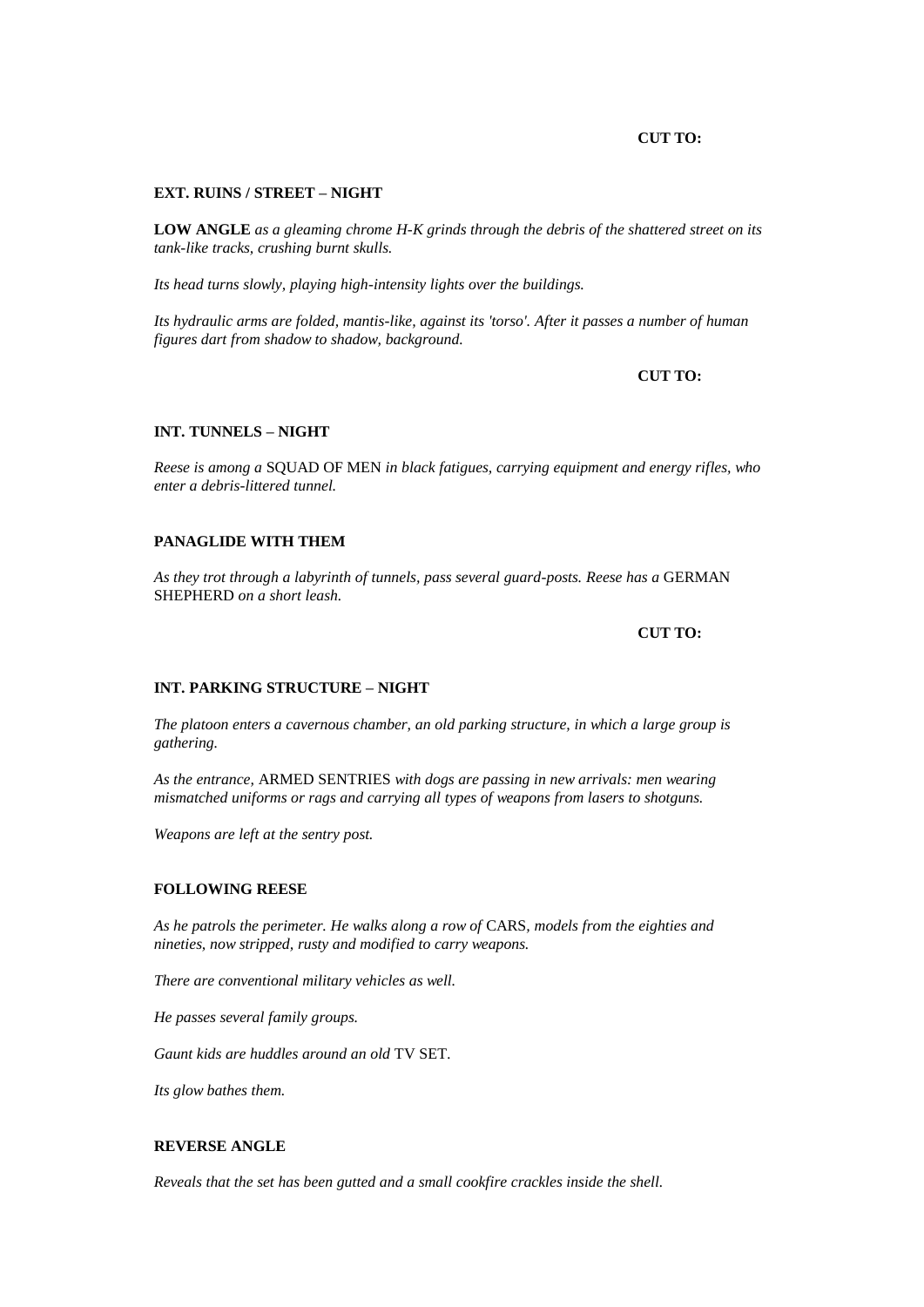*Nearby a kid has a* LARGE RAT *cornered and is whacking it with a stick.*

*Reese pauses at the end of the row of vehicles and unsnaps a pocket in his tunic, removing a small paper rectangle, a worn photograph.*

## **CLOSEUP – REESE**

*Gazing down. His head snaps around at the sudden sound of* BARKING*.*

# **ANGLE ON SENTRY POST**

*As the dogs go crazy.*

#### **SENTRY**

*(shouting)* **Terminator!**

*An innocuous,* RAG-DRESSED MAN *flips back his poncho to reveal a powerful* PLASMA-RIFLE*. He opens* FIRE*, running forward.* ENERGY BOLTS *rip into the crowd.*

## **MOVING WITH REESE**

*Running toward the Terminator.*

#### **RAPIDCUTS:**

POWERBOLTS EXPLODE *among the fleeing people.*

*Beams sear the darkness.*

*A running* CHILD *is* BURST *by a plasma hit.*

### **ANGLE ON REESE**

*Running. He levels his energy-rifle and starts firing. A powerbolt grazes his cheek,* EXPLODING *a support column behind him. Part of the* ROOF COLLAPSES *as Reese tumbles.*

*Everything is lit as if by lightning.*

## **CLOSEUP – REESE**

*Semi-conscious. Burned. Bleeding.*

*Impressions implode on him: running feet, flashes, energy beams raking the ground leaving molten worm-tracks, screaming, a burning dog howling.*

## **DETAIL**

*The picture Reese has been looking at has fallen, forgotten. It catches fire and starts to curl. Before the image vanishes we see that it is a picture of Sarah.*

*Reese looks up.*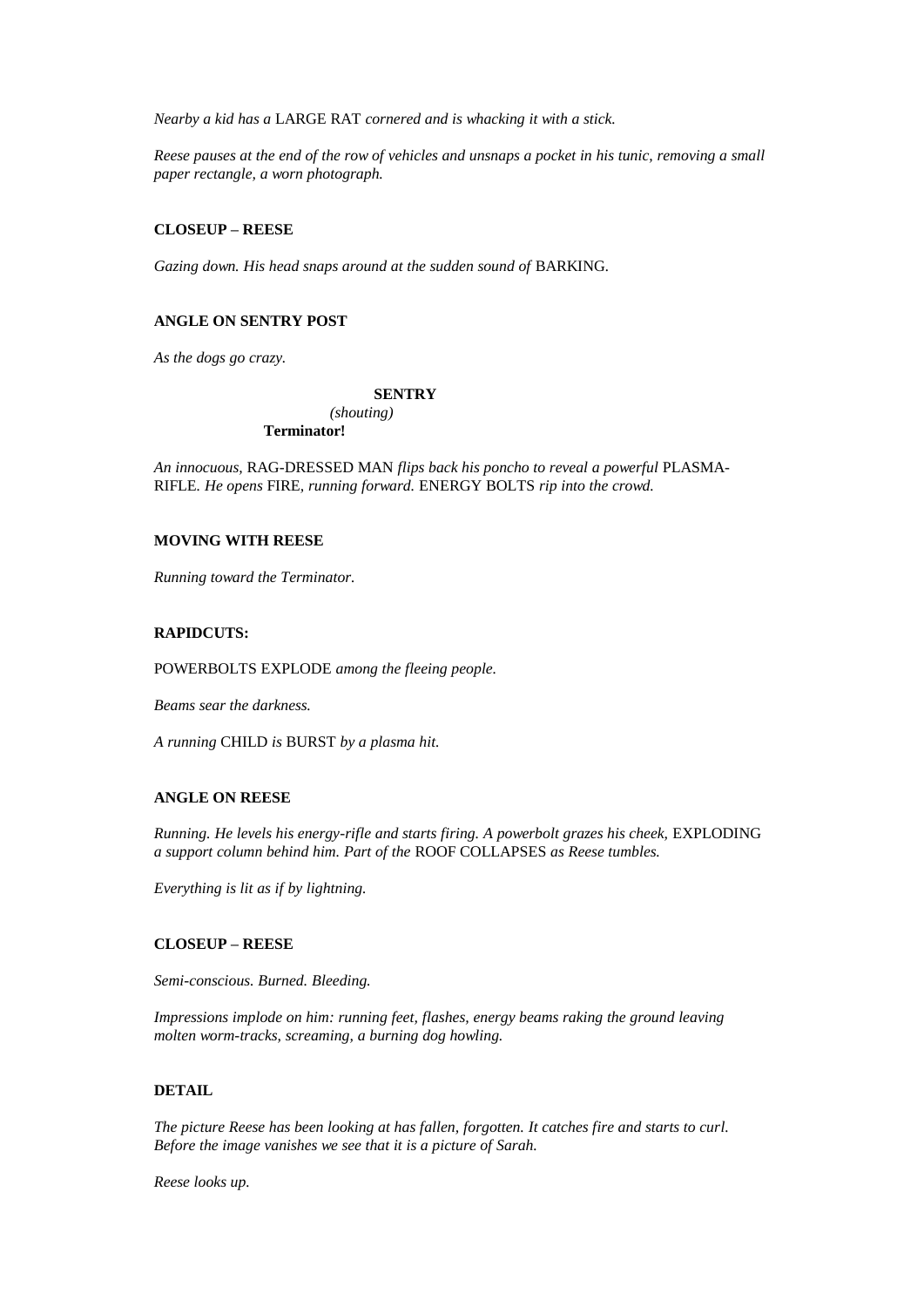*A figure looms above, a silhouette in the smoky, hellish glare.* THE TERMINATOR*. Its eyes glow red.*

*A brilliant* EXPLOSION WHITES OUT THE SCREEN*.*

## **CUT TO:**

#### **INT. CULVERT – DAWN**

**CLOSEUP – SARAH***, brightly lit by daylight. Asleep. She grimaces and groans.*

*In the distance a dog is barking.*

*Reese, still holding her, lightly lifts her hair from her face. An uncharacteristically tender gesture. He gently caresses her cheek with the backs of his fingers. When she awakens suddenly he snaps his hand away.*

*Sarah looks around, momentarily disoriented. Looks up at Reese.*

**SARAH I was dreaming about dogs.**

*Reese extricates himself from her and steps out of the culvert.*

#### **REESE We used them to spot Terminators.**

*Sarah groans as she straightens her legs.*

# **SARAH Your world... it's pretty terrifying.**

**CUT TO:**

## **EXT. HIGHWAY – DAWN**

*skeptically.*

*Sarah catches up to him just as he is about to try and stop an approaching car. She pulls his gun hand down with both of hers.*

#### **SARAH Put that away. I'll get one.**

*She hold out her thumb to passing traffic. Reese watches this incomprehensible ceremony* 

#### **SARAH**

*(continuing)* **This works... really.**

**CUT TO:**

## **EXT. HIGHWAY / PICKUP – DAY**

*Reese and Sarah are crammed into the cab of a beat-to-hell* PICKUP TRUCK *with the* DRIVER*, obviously a surfer. Laid-back, long-haired and well-tanned.*

*Reese glowers and watches the scenery through slitted eyes.*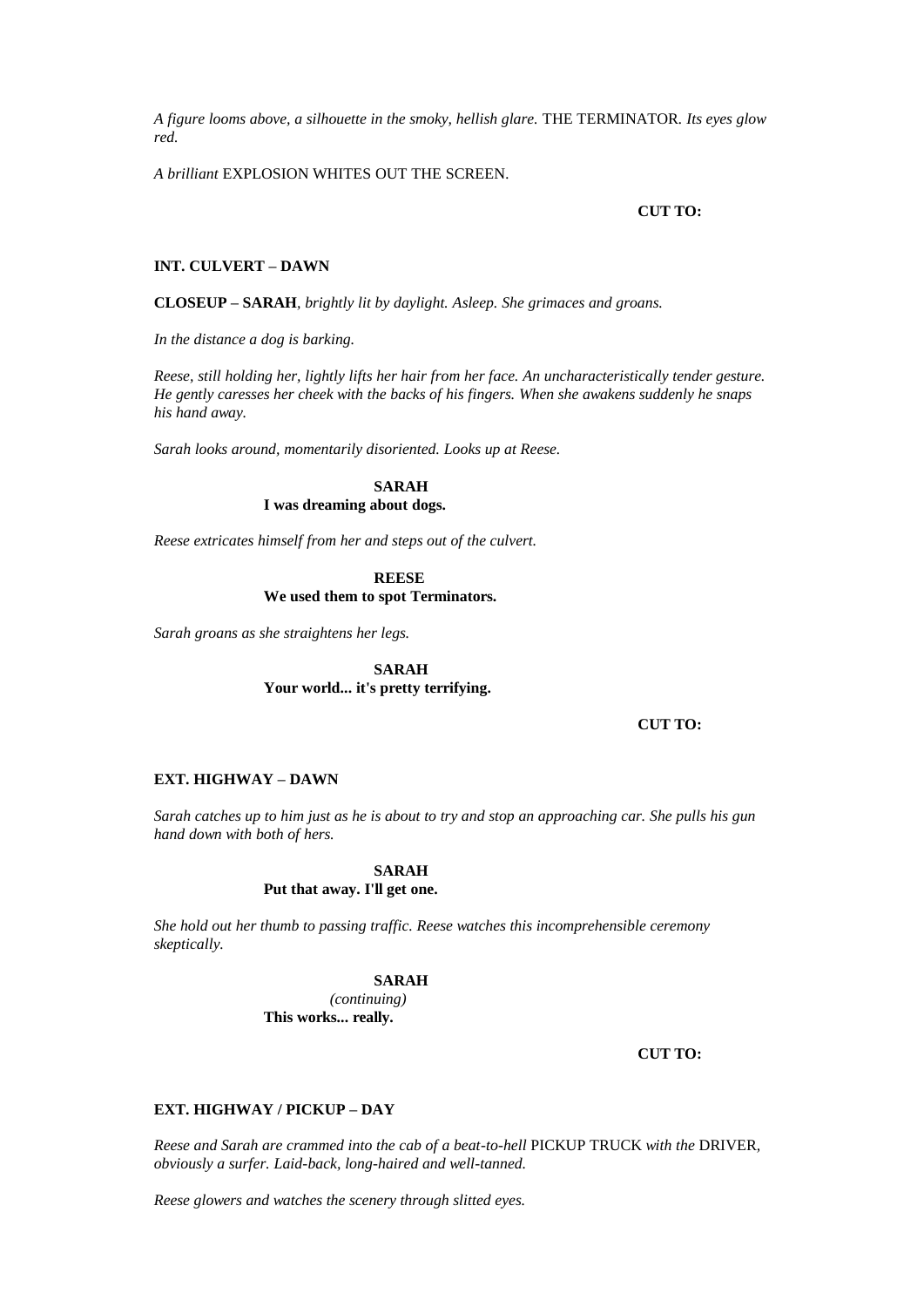#### **DRIVER**

**... and when it breaks right off the point they get some pretty rad tubes up there. Not awesome, but I mean, worth the drive, if you're hardcore like me.**

## **REESE**

*(to Sarah)* **Rad tubes?**

## **SARAH**

*(to Reese)* **He's a surfer.**

**DRIVER You from back East of something?**

**SARAH No, he's from the future.**

#### **DRIVER**

**Whoah. I hear that.** *(pause)* **Listen, I had a rough night. I gotta stop and bag some Z's.**

*They pull off the highway toward a gas station / rest area.*

#### **CUT TO:**

# **EXT. SERVICE STATION – DAY**

*The gas station is like an oasis of clutter in a rolling stretch of meadows and woods. It consists of a bunker-like building with restrooms and a flanking* PICNIC AREA*, beyond which are* WOODS*.*

*People sit under the trees, enjoying the beautiful day while children tear around after the forced inactivity of a long trip.*

*The three of them get out on unsteady legs.*

**DRIVER You can still ride if you wanna hang out for a couple hours.**

#### **SARAH**

**Thanks.**

#### **REESE**

**Bag some Z's?**

**SARAH Let's get cleaned up, Kyle.**

*She heads for the* WOMEN'S RESTROOM *and Kyle follows her inside.*

#### **REESE**

*(pushing him out)* **Yours is over there.**

*Instead of following her directions to the Men's Room, Kyle wanders toward the drinking fountain. A bunch of kids are running around and throwing water at each other with paper cups.*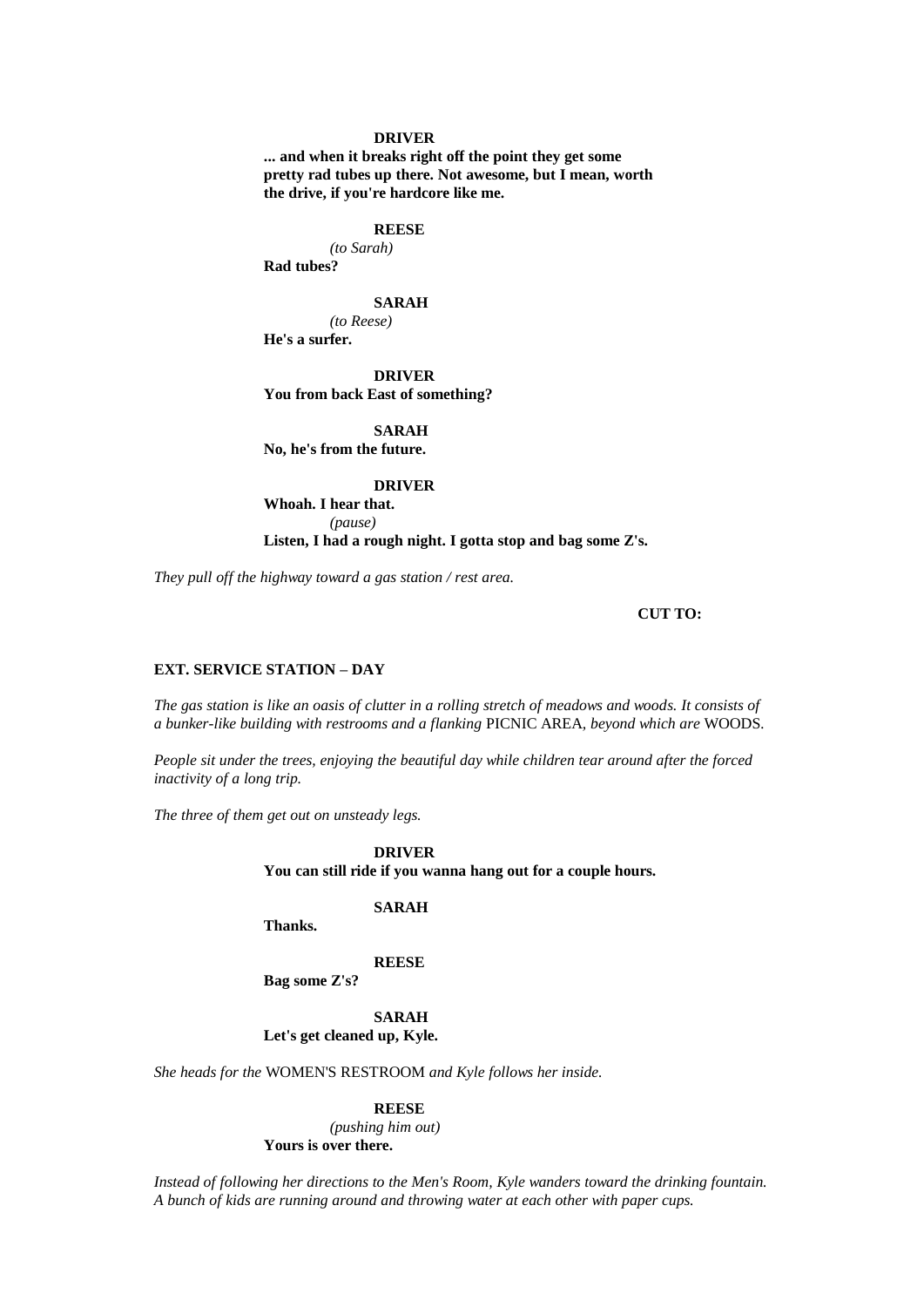*Reese shambles through them like a zombie.*

*He stands among the children, an alien in this land without fear. He watches people at picnic tables laughing and listening to portable music. Kids squeal. Dogs bark.*

## **LITTLE GIRL (V.O.) Can you get my balloon?**

## **DOWN ANGLE**

*On an achingly beautiful* LITTLE GIRL *of about four. She points above his head.*

*Reese looks up to see a helium-filled mylar balloon stuck in the foliage of a tree just above him. He pulls it down by the string and holds it, turning it over dully.*

*He crouches down to her eye-level. She smiles.*

**Huh?**

## **REESE Aren't you afraid to be out in the open like this?**

# **LITTLE GIRL**

*Reese whirls reflexively at a* SCREAM *behind him. The mylar balloon bursts in his tense hands. A teenage girl is being doused with water by the boys with plastic jugs.*

*The little girl looks at the broken balloon, then glares at Reese. She punches him soundly on the shoulder and storms off.*

*At this moment she is bowled over by an* IRISH SETTER *that licks her face while she shrieks with laughter. Reese seems about to smile but doesn't quite know how to go about it.*

#### **CUT TO:**

## **EXT. SERVICE STATION / PAY PHONE – DAY**

*Sarah is talking on an open pay phone.*

**SARAH ... I know, Mom. This is the soonest I could... I know. Mom... Mom, I can't talk long. No, I'm okay.** *(pause)* **I was on TV? Really?** *(pause)* **Oh no, I hate that picture... why didn't you give them my graduation picture?** *(pause)* **I'm okay, really. Listen, I want you to pack some stuff and go up to the cabin for a few days. Just don't... no, don't ask any questions. Just do it. I gotta get going... gotta go. Bye, bye.**

*Sarah has been idly leafing through the* DIRECTORY*. On a whim she looks up something.*

*She freezes for a moment when she finds the listing.*

*Then with a triumphant expression she rips the page out of the book.*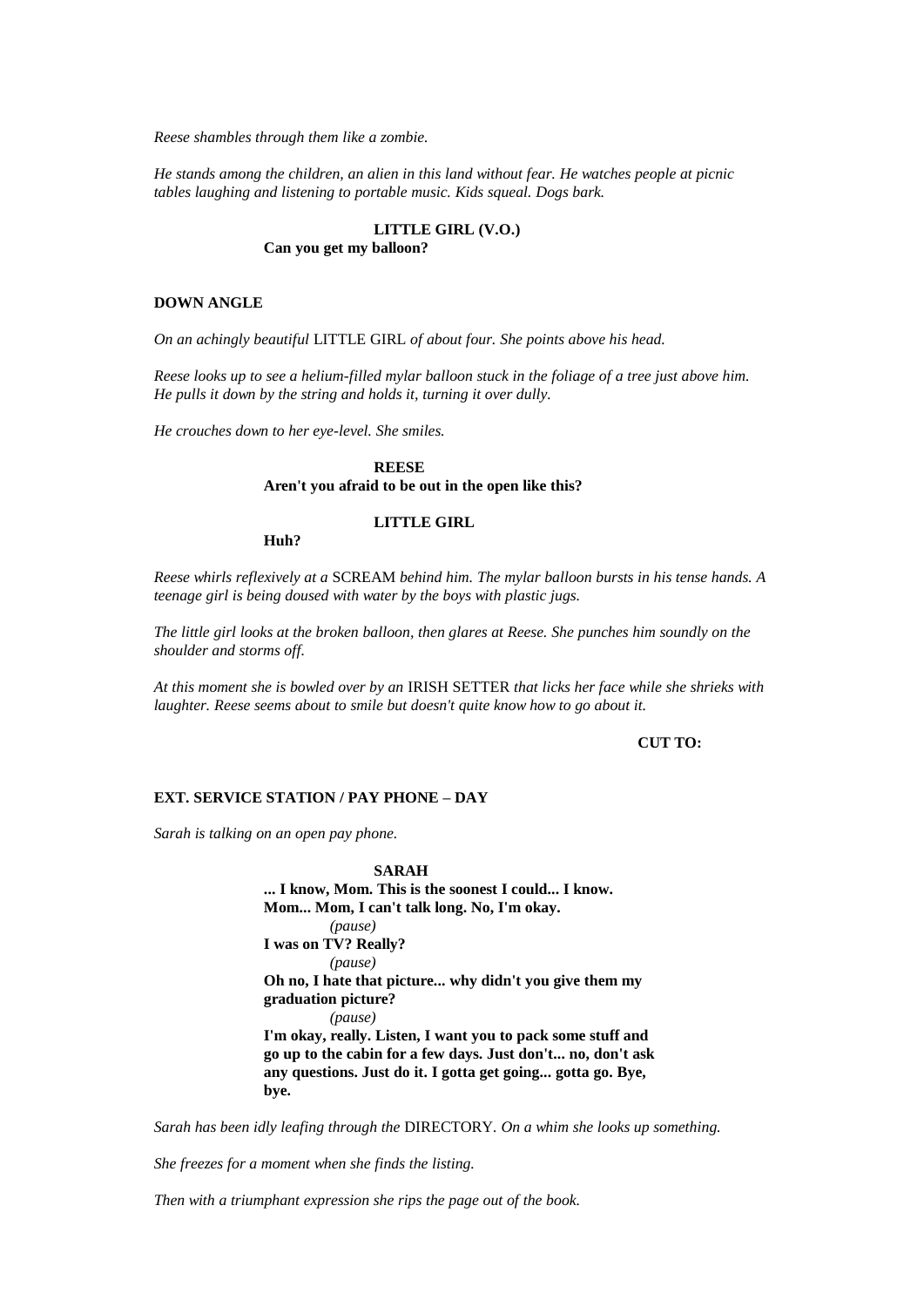## **CUT TO:**

#### **EXT. SERVICE STATION / PICNIC TABLE – DAY**

*Sarah is sitting at a table under a tree, lettering something with a lipstick on a cardboard boxflap.*

# **EXTREME CLOSEUP – SIGN**

*As the last letters are finished. It reads: "SILICON VALLEY"*

# **FULL ON SARAH**

*As she retracts the lipstick and leans across to hand it to a girl at the next table.*

**SARAH**

**Thanks a lot.**

## **REESE (V.O.)**

**What's that?**

*Sarah looks up, startled to see him standing beside her.*

**SARAH That's where we're going.**

**REESE**

**Why?**

*Sarah point to the directory page lying on the table.*

## **MACRO – PAGE**

*Sarah's finger points to a listing which reads:* 

*"CYBER DYNAMICS CORPORATION 18144 El Camino Real, S'Vale"*

# **ANGLE ON SARAH AND REESE**

*She looks smug.*

**SARAH Look. I found it. Isn't that it? Cyber Dynamics Corporation?**

#### **REESE**

**What about it?**

**SARAH Didn't you say that they're going to develop this revolutionary new thing...** 

# **REESE**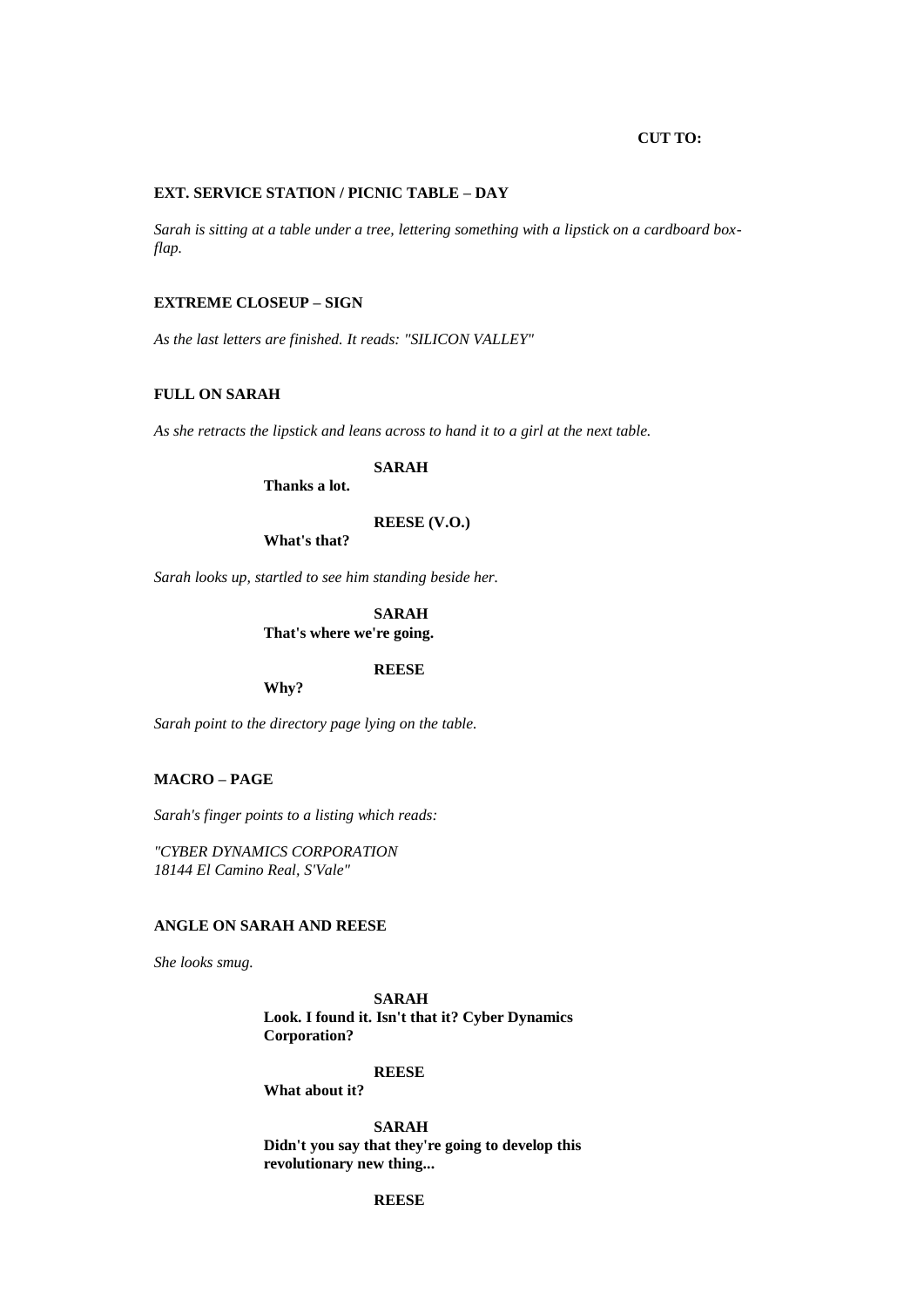**Molecular-memory.**

#### **SARAH**

**Whatever... they become the hotshot computer guys so they get the job to build El Computer Grande... Skynet... for the government. Right?**

#### **REESE**

*(uneasy)* **That's the way it was told to me.**

*Sarah's fear has been replaced by excitement.*

#### **SARAH**

**Well, we're gonna uninvent the bastard. Eighty-six it. We'll blow up the place... burn it down. Something.**

#### **REESE**

*(very cold)* **Tactically dangerous. We lay low.**

## **SARAH**

**Reese. Think it through. We can prevent the war. Nobody else is gonna do it. If we go to anybody official we wind up back in jail and then that walking cuisinart has got us again. We have to so it ourselves.**

#### **REESE**

**That's not my mission.**

# **SARAH**

*(upset, mocking his manner)* **Listen. Understand. I'm not a military objective, Reese. I'm a person... You don't own me.**

*Reese takes her arm and pulls her to her feet.*

**REESE**

**Let's go. Time to move out.**

#### **SARAH**

**Fuck you! Let go of me!**

*She jerks her arm free. He reaches for her again but she outdistances him, running.*

#### **REESE**

*(warning tone)*

**Sarah!**

*She dashes down a footpath among the trees, clutching her sign. Reese follows her into the woods.*

**CUT TO:**

## **EXT. WOODS / CLEARING – DAY**

*Only a few yards from the picnic area, the woods take over completely.*

# **PANNING WITH SARAH**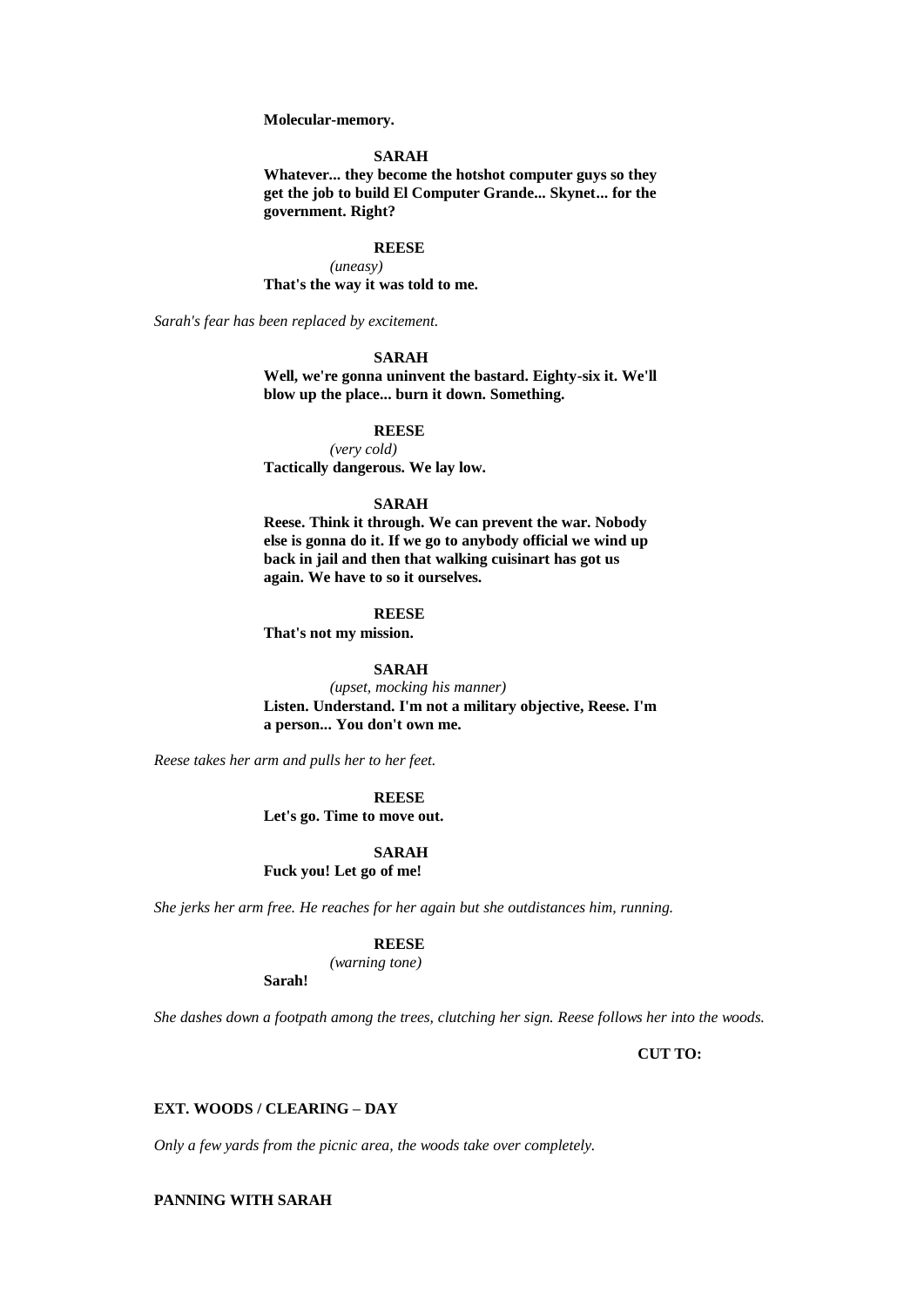*As she runs down the path. Reese tackles her from behind and they fall together in the long spring grass.*

*She struggles violently to get away.*

## **SARAH**

## **Let... go... bastard...**

*She gets one arm free and whacks him hard in the face. Reese reacts instinctively, leaping back in a defensive crouch. Sarah freezes when she sees the .357 in his hand.*

#### **SARAH**

#### *(continuing, scared, but angry)* **Oh, that's real smart. Go on, shoot me. That's brilliant.**

*Reese is trembling as he lowers the gun. Sarah too is shaking with emotion. Tears roll down her cheeks and her voice cracks.*

# **SARAH**

*(continuing)*

## **Jesus Christ, Reese. Can't you see I'm scared?**

*He straightens up and his arms go limp at his sides. He turns away.*

## **SARAH**

*(continuing)*

**I can't spend my life waiting for that thing to catch up with me... always looking over my shoulder, wondering if I left some tiny clue behind...** 

*Reese doesn't respond.*

*The gun slips from his fingers.*

*His will seems to drain from him and he sags to his knees.*

*The moment stretches.*

*There is only the sunlight moving in shafts through the leaves, the sound of a small stream nearby, birds chirping.*

#### **SARAH**

**Reese?**

*She crawls over to him.*

#### **CLOSEUP – REESE**

*In profile, with Sarah in background His eyes are closed. A tear meanders down his cheek.*

# **SARAH**

*(continuing, quietly)*

**Kyle?**

**REESE** *(a whisper)*

**I'm wrong here. I wasn't meant to see this...**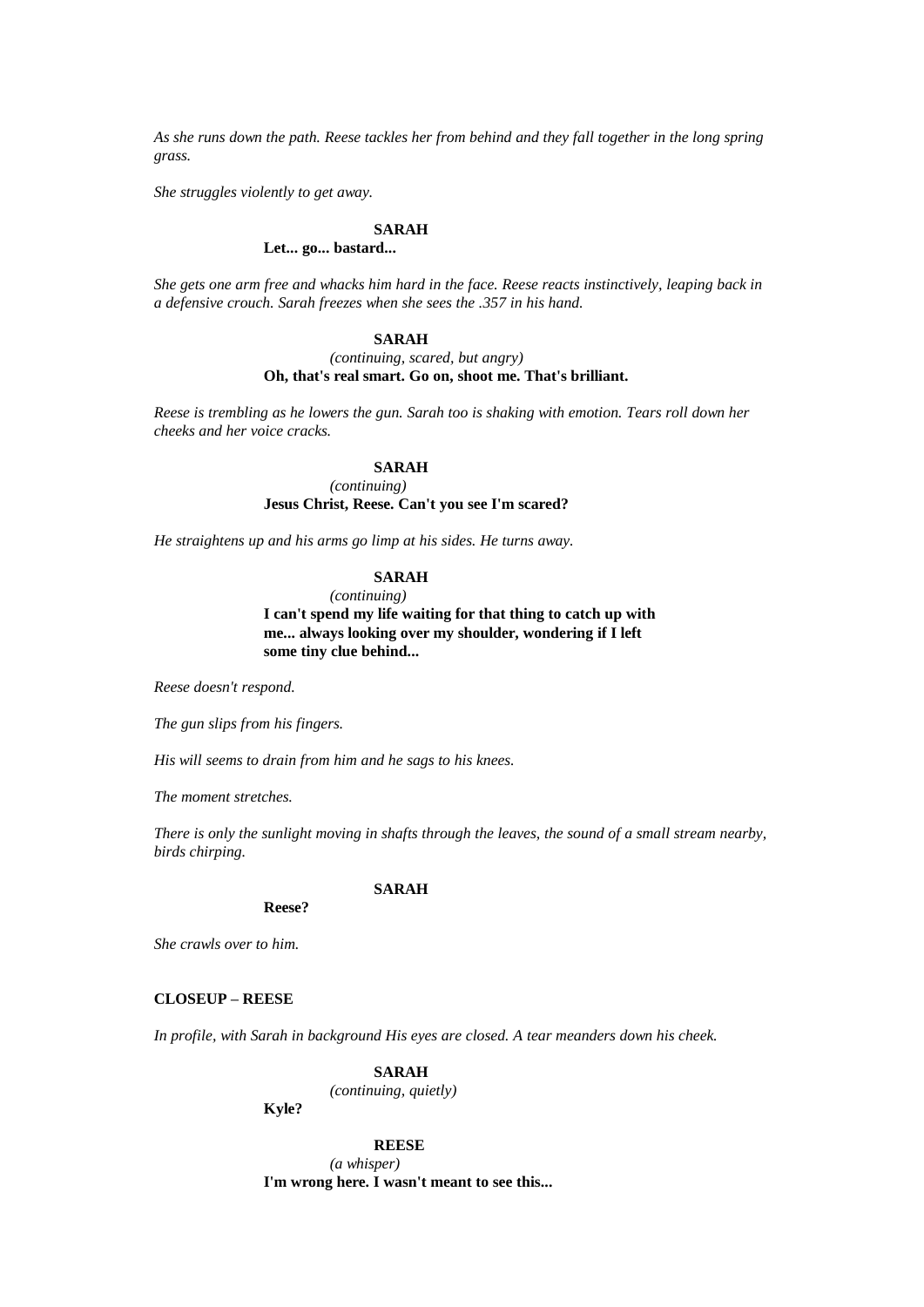*He gestures at their surroundings.*

**REESE**

*(continuing)* **It's... like some dream. This... this...** 

*He touches the grass, the trunk of a tree.*

#### **REESE**

*(continuing)* **... and you... all so... beautiful. It hurts, Sarah. More than death.**

*He looks are her beseechingly.*

**REESE**

*(continuing)* **Don't you understand... it's all gone!**

*Sarah puts her arm around him. She sniffs and wipes at her nose with the back of her hand.*

**SARAH We can change it, Kyle. We have to try.**

*She takes his shoulder in her hands.*

**SARAH**

*(continuing)* **There's no fate but what we make for ourselves. Right? Come on. Let's go, kiddo. Whaddya say?**

*He picks up her sign and they look at each other for a second, then get up.*

#### **CUT TO:**

## **INT. TERMINATOR'S HOTEL ROOM – DAY**

*Terminator sits in his room with the blinds drawn tight. Murky. Claustrophobic. With knife-slits of hot sunlight.*

#### **MEDIUM ON TERMINATOR**

*Sitting on the edge of the bed. His appearance isn't improving.*

*A patch of* SCALP *is blown away, revealing* CHROME *underneath.*

*A flap of skin dangles from his cheek, which exposes some of the* DRIVE CABLES *which move the lips.*

*He is scanning Sarah's address book, turning a page every two seconds.*

#### **CLOSEUP – TERMINATOR**

*His eyes tracking rapidly. His skin is waxy,* WHITE*,* BRUISED*,* GANGRENOUS *in places. He ignores the* FEW FLIES *crawling on his face.*

**CUT TO:**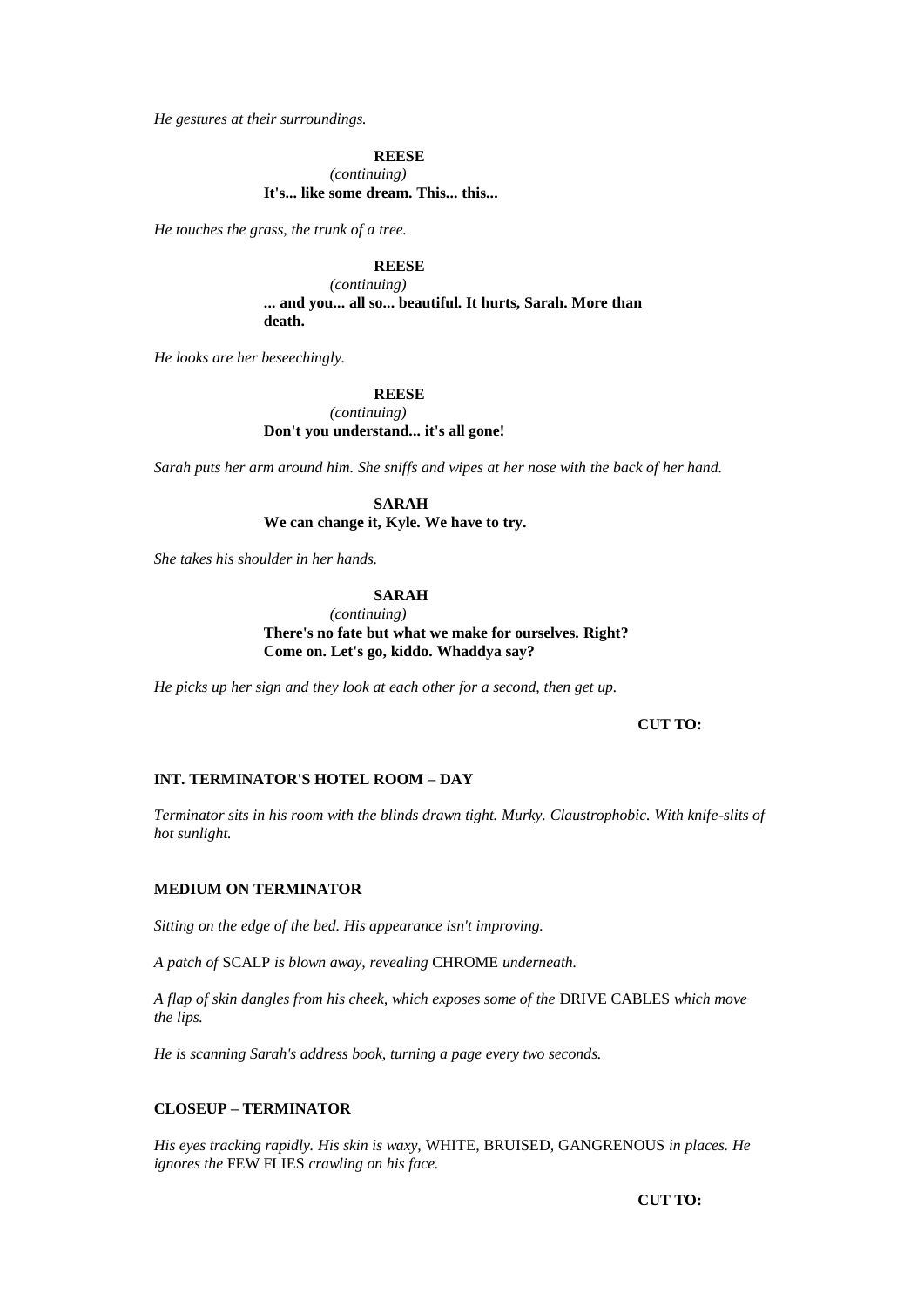#### **POV – TERMINATOR**

*Showing Sarah's book.*

*In microseconds the handwritten entries are translated into CRT-type characters and displayed to one side of the screen. This updates instantly as the page is turned.*

## **CUT TO:**

## **INT. HOTEL CORRIDOR – DAY**

*A* MIDDLE-AGED MAN *with a torn T-shirt covering his paunch knocks on the door. He is wheeling a trash cart.*

> **MAN Hey, buddy, you got a dead cat in there of what?**

> > **CUT TO:**

## **INT. TERMINATOR'S HOTEL ROOM – DAY**

**TIGHT ON TERMINATOR** *as he looks up.*

**CUT TO:**

# **POV – TERMINATOR**

*The digitized image* PANS *to the door and a* LOGIC-FLOW DIAGRAM *appears overlaid in color-coded words. It concluded with a list of potential appropriate responses:*

**YES / NO OR WHAT GO AWAY PLEASE COME BACK LATER FUCK YOU FUCK YOU, ASSHOLE**

*The last begins to* FLASH*, and enlarges to fill the screen.*

**CUT TO:**

# **RESUME ANGLE**

## **TERMINATOR**

**Fuck you, asshole.**

*He returns to his scan.*

**CUT TO:**

## **INT. CORRIDOR – DAY**

*The man shrugs and walks down the hall.*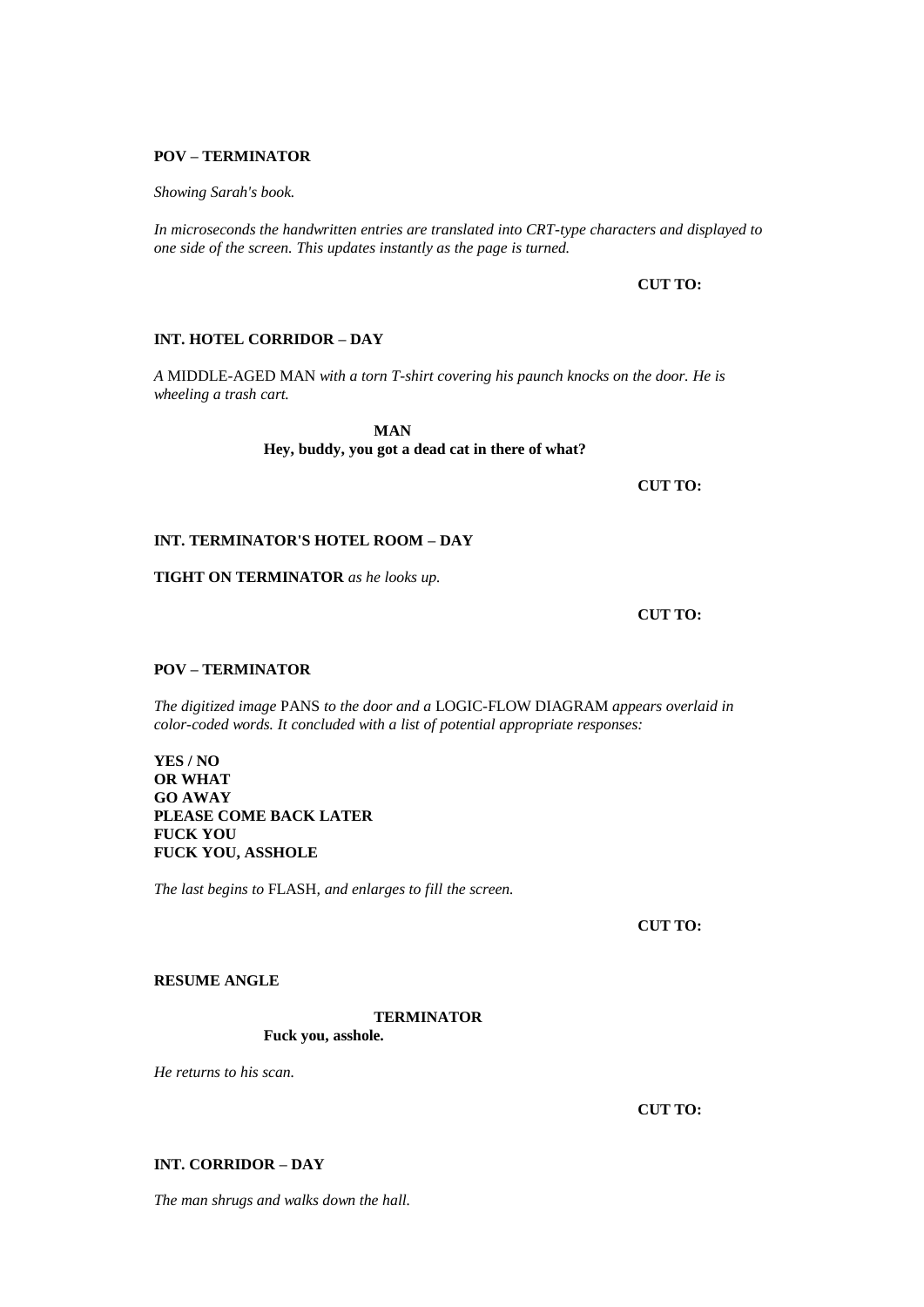## **CUT TO:**

#### **EXT. MOTEL – DAY**

*The two fugitives walk toward an economy motel of the two-story park-by-the-door variety.*

*Sarah turns to wave as a* TRACTOR-TRAILER *pulls away noisily, heading back to the Interstate. The driver answers her wave out the side window. Reese stops for a moment outside the motel office to pet a* GERMAN SHEPHERD *sitting on the porch.*

*The dog wags its tail and licks his hand.*

*Reese opens the door and they go in.*

**CUT TO:**

# **INT. MOTEL OFFICE – DAY**

*Reese pulls a crumpled wad of bills from his jeans and shows it to Sarah.*

**REESE**

**Is this enough?**

**SARAH**

**Yes. And I don't want to know where you got it.**

*She turns to the desk clerk, a female version of the pawn-shop lizard.*

## **SARAH**

*(to clerk)*

**We need a room... with a kitchen.**

**CUT TO:**

# **INT. MOTEL ROOM – DUSK**

*Kyle and Sarah enter the spartan room.*

**SARAH**

**I'm dying for a shower. You could use one too. And we'd better check that bandage.**

**REESE Later. I'm going out for materiel. Keep this.**

*He hands her the .38 he took off the detective.*

*She takes it without thinking as he leaves then realizes that she has A LOADED GUN IN HER* HAND*, without the slightest idea of how to use it. She lays it gently on the dresser.*

*As an afterthought, she turns it with one finger so that it is pointing the other way.*

*Sarah moves the curtain slightly and looks outside.*

**CUT TO:**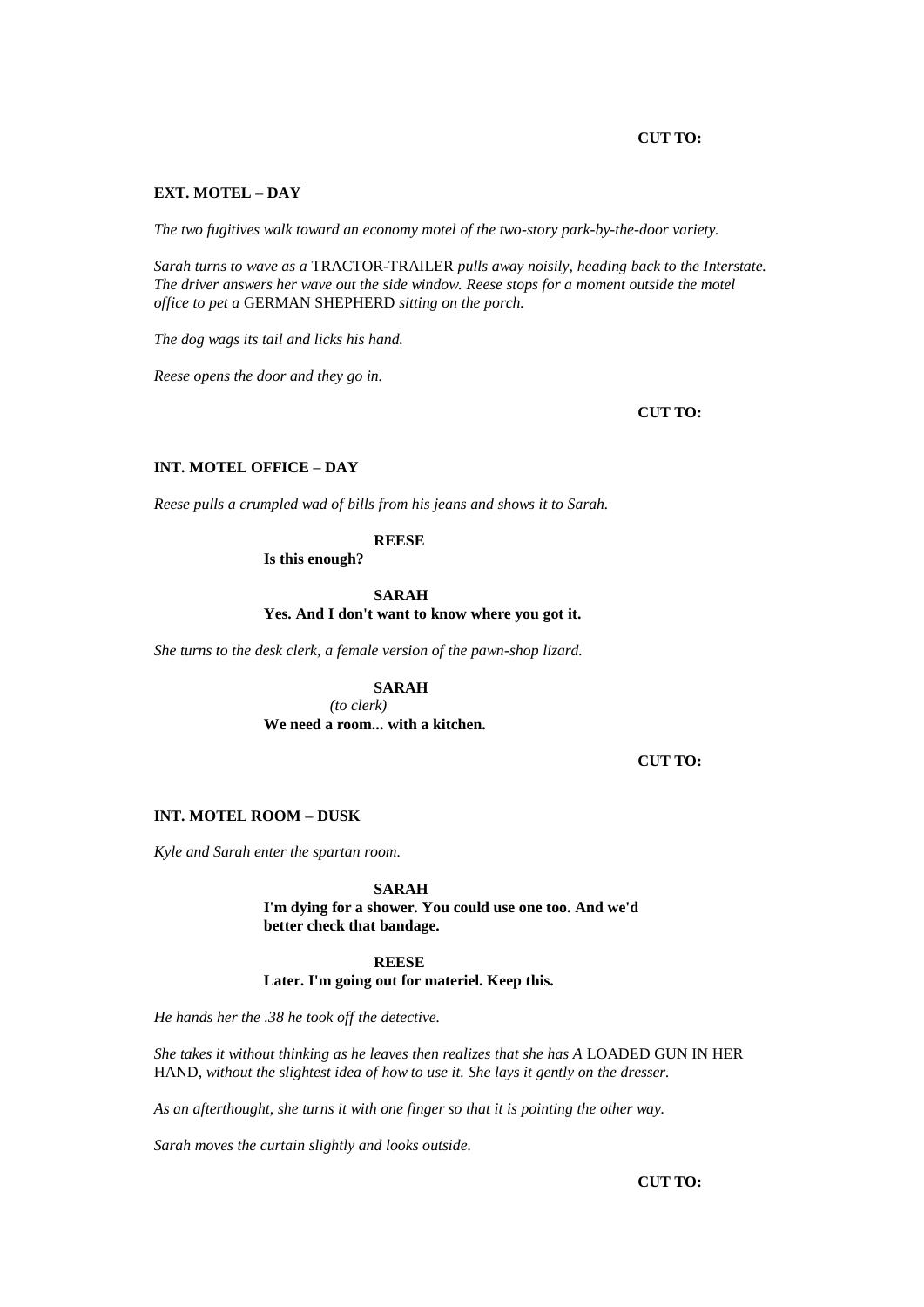#### **EXT. MOTEL – DUSK**

*Reese walks away toward a commercial area visible down the road.*

## **CUT TO:**

## **INT. MOTEL ROOM – NIGHT**

*Sarah is on the phone, her hair still wet from a shower. She sits on the bed with a towel wrapped around her.*

# **SARAH**

**... No, Mom, I can't tell you where I am. I was told not to say.**

#### **SARAH'S MOM (V.O.)**

*(filtered)* **But honey, I need to know where I can reach you or I'll be worried sick. It turns out I can't stay up here... the electricity's off... and I don't know just where I'll be.**

*Sarah hesitates, then:*

**SARAH Okay, here's the number. Are you ready?**

**SARAH'S MOM (V.O.)**

*(filtered)* **Go ahead.**

**CUT TO:**

# **INT. MOUNTAIN CABIN – NIGHT**

SLOW PAN *around the room as the conversation between Sarah and her Mom continues, completely* VOICE OVER.

#### **SARAH (V.O.)**

*(filtered)* **It's 408-972-1439. Room 14.**

**SARAH'S MOM (V.O.)**

*(filtered)*

**I got it.**

*The* PAN *continues, revealing an overturned chair.*

## **SARAH (V.O.)**

*(filtered)* **Okay, I've gotta go. I'm sorry I can't tell you very much now, Mom. I love you.**

*The* PAN *comes to a table. Smashed plates. Spilled coffee. A spatter of blood. A phone. It follows the phone cord onto Terminator in* CLOSEUP *as he continues in a perfect simulation of her mother's voice...* 

### **TERMINATOR (MOTHER'S VOICE)**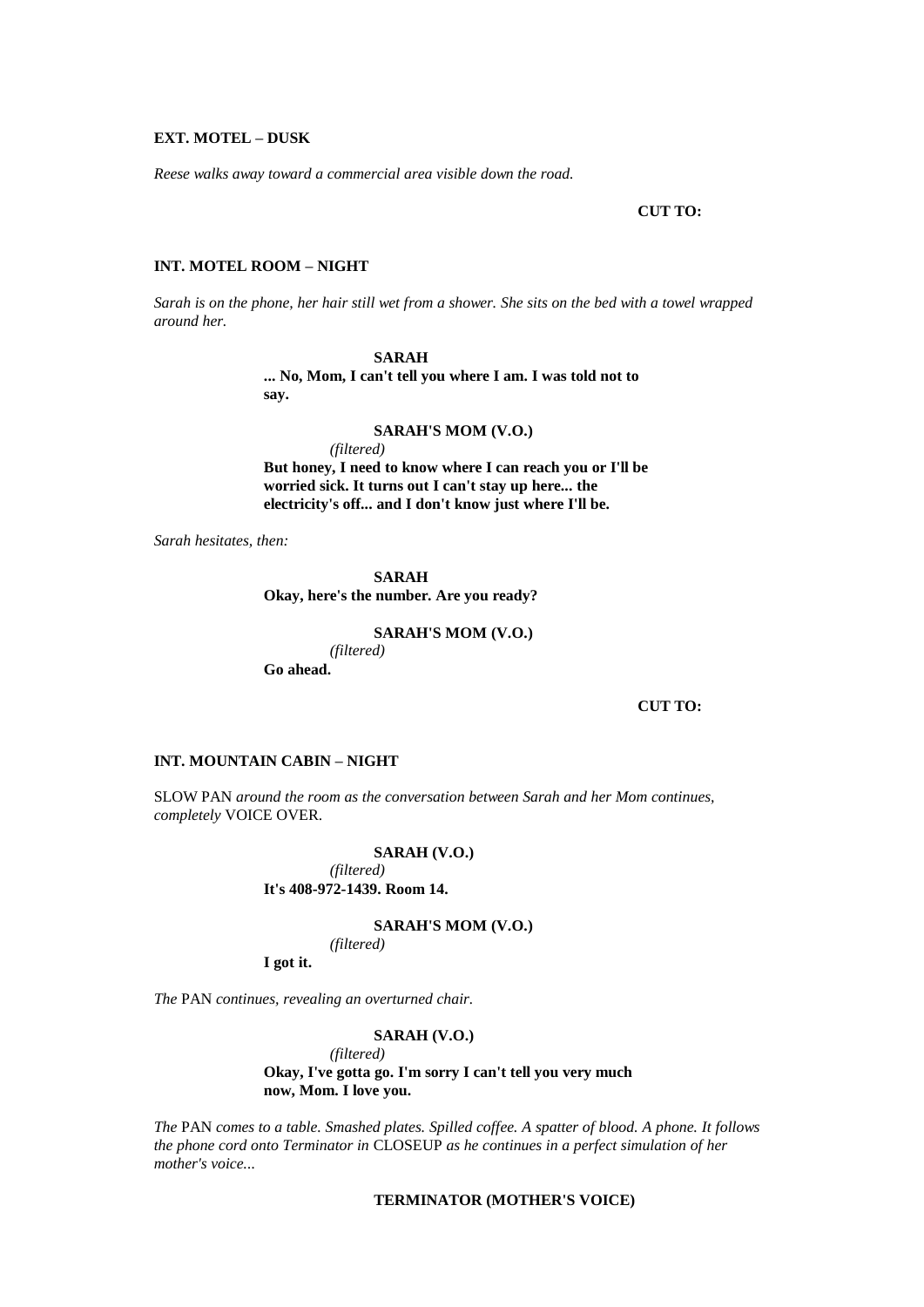**I love you too, sweetheart.**

**CUT TO:**

## **INT. MOTEL ROOM – NIGHT**

*Sarah hangs up the phone, vaguely disturbed.*

**CUT TO:**

#### **INT. MOUNTAIN CABIN – NIGHT**

*Terminator rapidly dials the number Sarah gave.*

#### **TERMINATOR (HIS VOICE)**

**Hello.** *(pause)* **Tell me your address there.**

**CUT TO:**

## **INT. MOTEL ROOM – NIGHT**

**TIGHT ON SEVERAL GROCERY BAGS** *covering the counter beside the hot-plate in the tiny apartment.*

*Reese's hands split one open and its contents spill out.*

# **FULL SHOT**

*Sarah looks through Reese's haul.*

**SARAH Let's see. Corn syrup. Ammonia. Moth balls... Mmm. What's for dinner?**

#### **REESE**

*(preoccupied)*

**Plastique.**

*There are also boxes of shotgun shells, road flares, tape, scissors, pans, a strainer and many other odd utensils, substances, chemicals.*

# **SARAH**

**What's that?**

**REESE Nitroglycerin, basically. Bit more stable. I learned howto make it when I was a kid.**

*Sarah looks a bit stricken as she contemplates the evening ahead.*

**CUT TO:**

# **EXT. HIGHWAY / CHEVY CAMARO – NIGHT**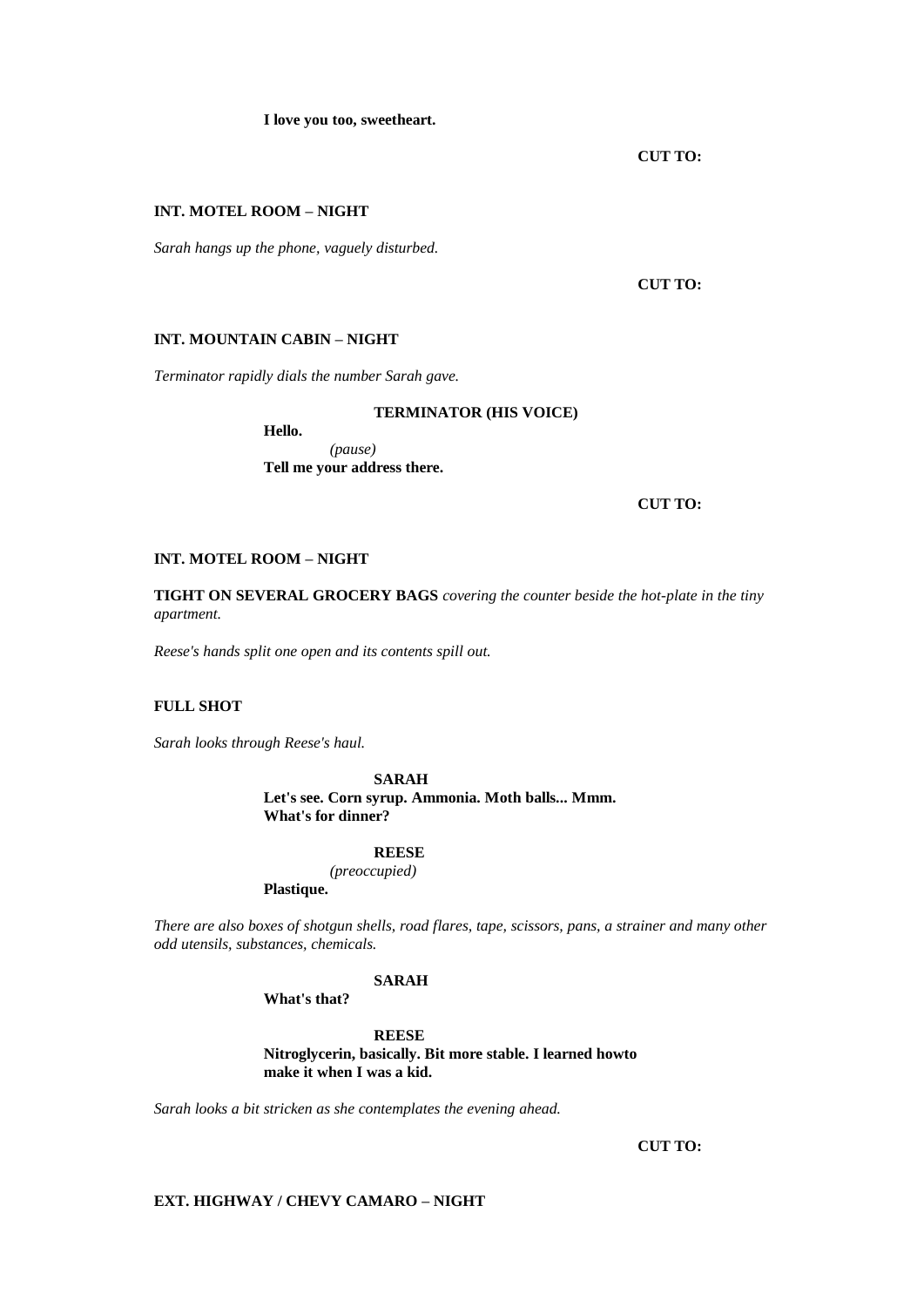*The dashlight illuminated Terminator from beneath as he drives through the night. He looks like Death. His left eye glows a faint red in the darkness.*

#### **CUT TO:**

#### **INT. MOTEL ROOM – NIGHT**

*A heartwarming domestic scene.*

*Sarah and Kyle have pulled the dresser out to use as a worktable. Pans, packages and bottles clutter the kitchen, background. On the table between them are eight ten-inch lengths of*  PLUMBER'S PIPE*, threaded each end. Kyle is showing Sarah how to tamp the* HIGH-EXPLOSIVE PUTTY *into the pipe bombs and seal them shut.*

#### **REESE**

**Make sure there's none on the threads, like this. Now screw the end-cap on... very gently.**

**SARAH**

**You must have had a fun childhood.**

#### **REESE**

**That's good. Now, seven more like that while I make fuses.**

#### **SARAH**

**I was thinking, there's so much I've got to show you when we get through this. It's mind boggling, the possibilities... Disneyland, the beach, movies... matinees with popcorn and foot-long hot dogs...** 

## **REESE**

**Hot dogs?**

## **SARAH**

**I want to buy you a hot dog so bad, Kyle... all the things you've never seen and done. You're here, but wherever you go, and whatever you touch, you bring the war with you.**

**REESE My whole life has been combat.**

#### **SARAH**

**I want it to be over for you.**

#### **REESE**

**Not possible.**

## **SARAH**

**I want it to be over for me too. I feel like I slipped over some invisible line, that I'm in your world now. Everything's the same, but I see it differently. It's like, there's you and me, and him... but nobody else can understand or help or even touch us.**

*Reese looks up and finally catches her gaze. He reaches out for her hand and it seems he may be taking it to comfort her.*

*But he turns her wrist to read her watch.*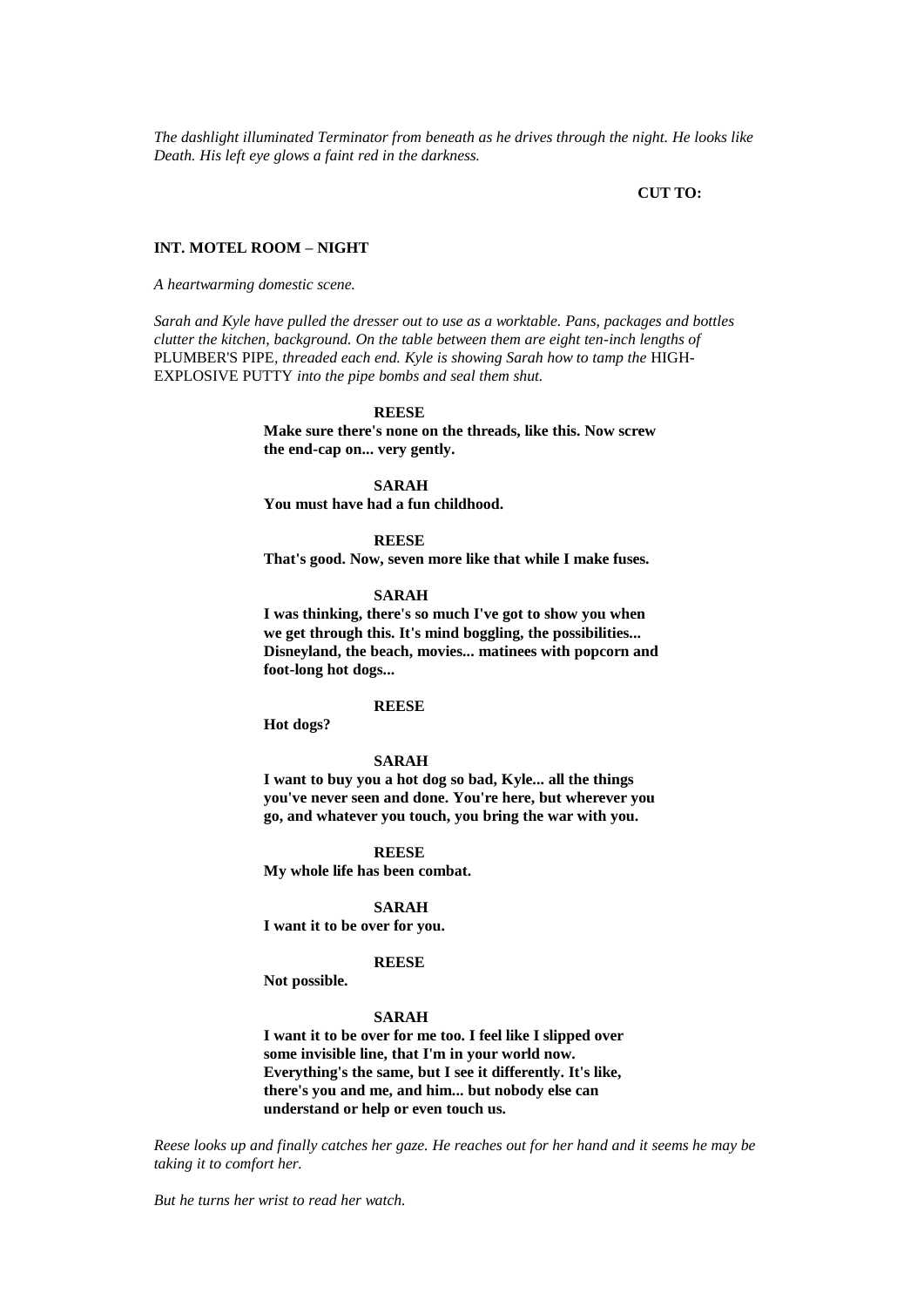#### **REESE**

**We'll head out at 0200. That gives you four hours to sleep if you want. I'll finish.**

**CUT TO:**

#### **INT. MOTEL ROOM – NIGHT**

**ANGLE ON TABLE –** *The bombs are neatly ranked, finished.*

*A nylon satchel lies nearby. The mess is cleaned up.*

#### **WIDE SHOT**

*Reveals Reese sitting in silent vigil at the window. The room is dark, lit only by a streetlight outside.*

*Sarah is asleep on the bed.*

*Reese sits cross-legged, shirtless, his body held rigid.*

*The image of discipline. The .357 is held loosely in one hand on his lap. There is a fresh bandage on his shoulder.*

*Sarah wakes up and goes to him in the darkness. He looks at her for a moment as she sits beside him, then back outside.*

# **SARAH**

**He'll find us, won't he?**

**REESE Probably. Sarah, if I get zeroed...** 

#### **SARAH**

**Don't say that.**

#### **REESE**

**If I do, you have to get away, disappear without a trace. Different country, different name, everything. In case they send another one.**

#### **SARAH**

**It'll never be over, will it? Look at me, I'm shaking. Some legend, huh? You must be pretty disappointed.**

#### **REESE**

**No. I'm not.**

*Several beats before Sarah speaks again. Her eyes seem luminous in the dark.*

#### **SARAH**

*(softly)* **Kyle, the women in your time... what were they like?**

#### **REESE**

**Good fighters.**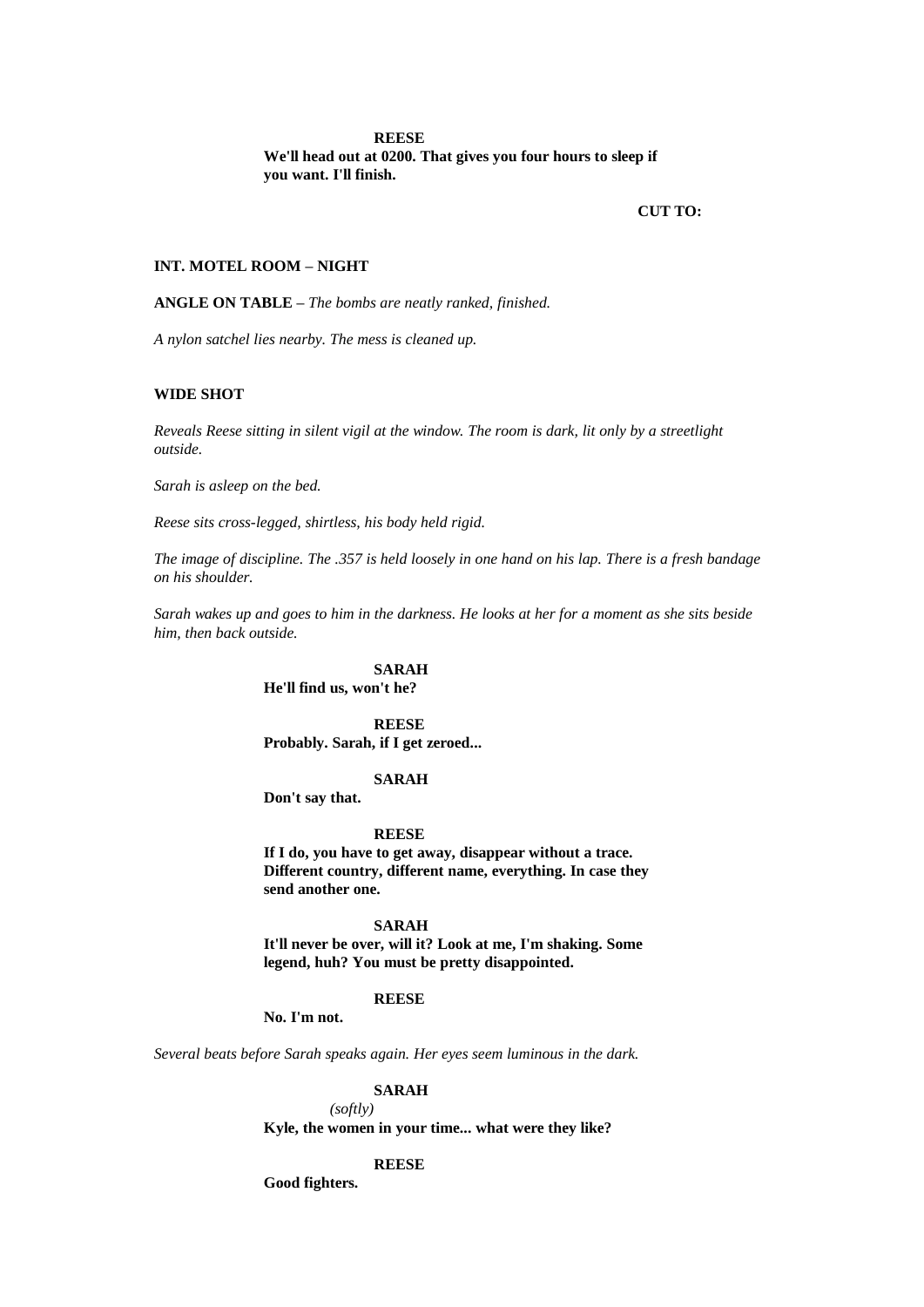## **SARAH That's not what I meant. Was there someone special?**

**REESE**

**Someone?**

# **SARAH**

**A girl. You know.**

# **REESE**

*(mechanically)*

**No.**

*(pause)*

**Never.**

*He looks away, outside the window.*

#### **SARAH**

*(softly)* **I'm sorry.**

*Sarah studies him for a moment.*

*She's sitting slightly behind him and she puts her hands on his shoulders and back, tracing the lines of his scars with her fingertips.*

#### **SARAH**

**So much pain.**

**REESE Pain can be controlled. You disconnect it.**

**SARAH And so you feel nothing.**

#### **REESE**

**It's better that way.**

#### **SARAH**

*(with great sympathy)*

**Oh, Kyle.**

*Reese takes a long, slow breath before he answers, and when he does his voice has a new quality, an unfamiliar tenderness.*

#### **REESE**

**John Connor gave me a picture of you once. I never knew why. It was very old. Torn. Faded. You were young, like you are now. You weren't smiling... just a little sad... I always wondered what you were thinking at that second.**

*He closes his eyes, reaches toward her. His fingertips trace the contour of her nose, chin, cheeks.*

#### **REESE**

*(continuing)* **I memorized every line, every curve...** 

*He opens his eyes, looking right at hers.*

**REESE**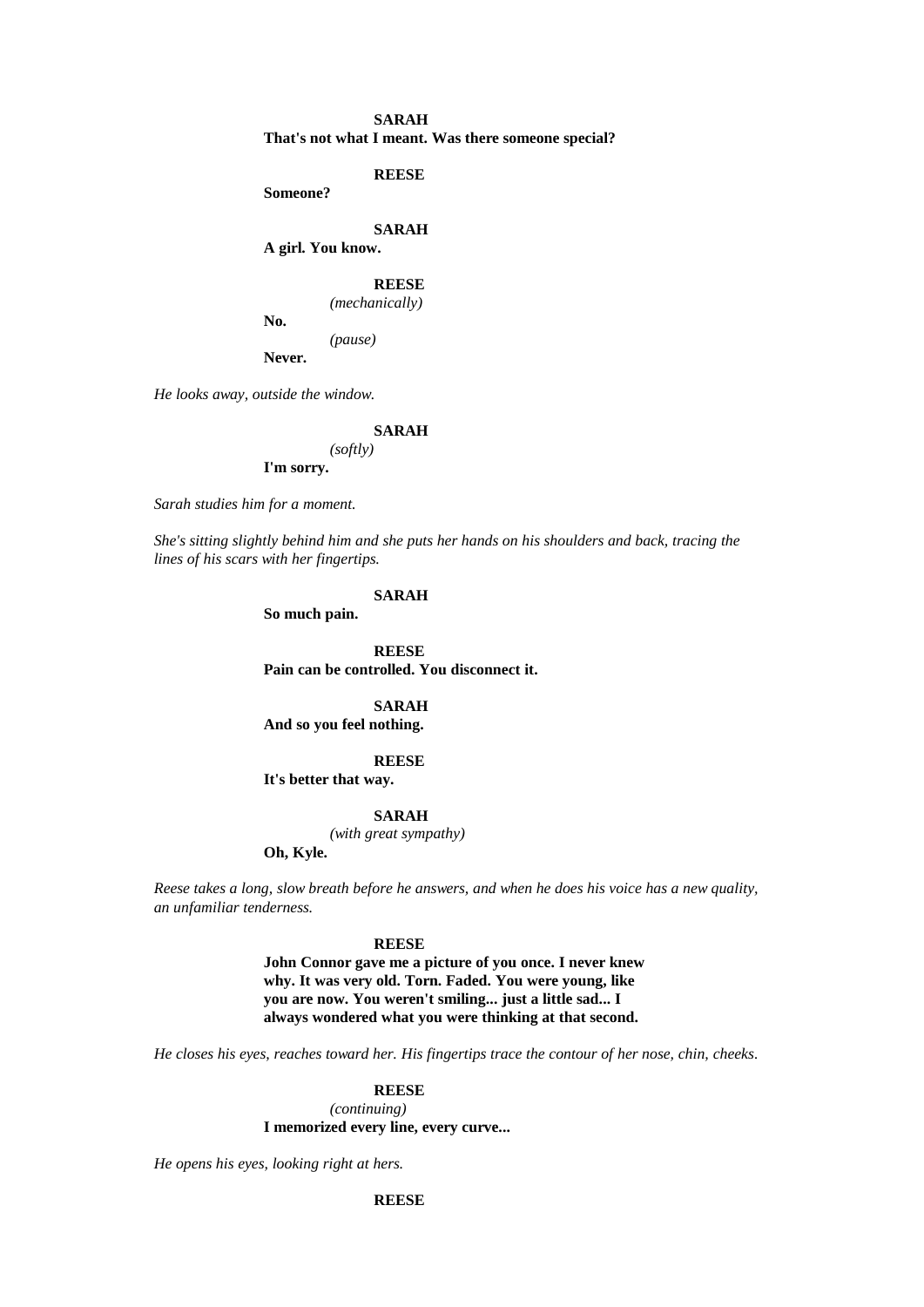# *(continuing)* **Sarah, I came across time for you. I love you. I always have.**

*Sarah is quietly overwhelmed. Reese looks away.*

**REESE** *(continuing)* **I'm sorry. I shouldn't have said...** 

#### **SARAH**

#### **Kyle...**

*She leans forward and kisses him.*

*His face is frozen. A mask.*

*She continues, tenderly.*

*He begins to respond.*

*The dam breaks and he holds her in a tight, trembling embrace, clinging to her like life itself.*

*Kyle picks her up and carries her to the bed.*

*She kisses his neck and chest, tracing his scars with her lips.*

*He unbuttons her blouse very slowly.*

*Sarah guides his powerful hands over her.*

## **A SEQUENCE OF CUTS. DETAILS. IMPRESSIONS.**

*Sarah, a very close angle, as she grimaces in divine agony.*

*Reese, his face rapt.*

*His hand, clutching the pillow as if to kill it.*

*It is explosive, torrential. A confluence of fate and will.*

#### **CUT TO:**

## **INT. MOTEL ROOM / LATER – NIGHT**

**TIGHT ON SARAH AND REESE** *in each other's arms. Lying across his chest, she surveys his face as his eyes close drowsily.*

## **SARAH**

**I bet you're ticklish.**

**REESE**

*(uncomprehending)*

**Ticklish?**

*Sarah's hand moves* OUT OF FRAME*. After a moment Reese looks down, puzzled.*

**REESE What are you doing?**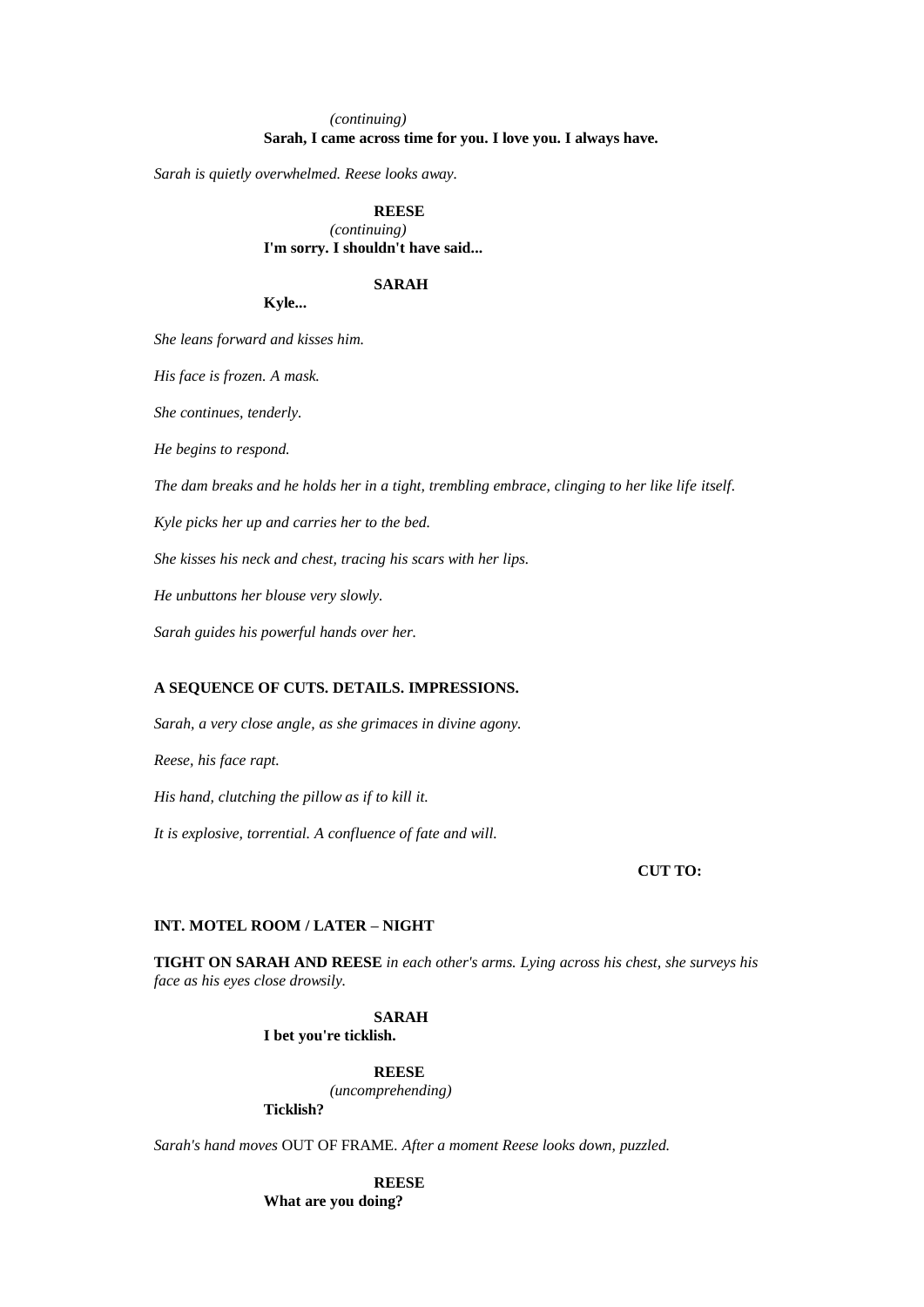#### **SARAH**

## *(continuing doggedly)* **You'll beg for mercy in a second.**

*Reese seems unperturbed. Finally he begins to squirm.*

#### **REESE I don't think I like this.**

## **SARAH You're not supposed to.**

*Now Reese is becoming desperate. A grimace spreads across his face. It becomes a grin. Then he's laughing, trying to escape but she won't let him, and they collapse, laughing together.*

*Sarah gazes at his grin, a glimpse of the Reese that might have been, in another life.*

*A moment later the grin vanishes at the sound of dogs barking outside.*

*Reese is off the bed in an instant, crouched tense, eyes alert. Feral as ever.*

# **REESE**

*(whispering)* **Listen to the dogs.**

## **CUT TO:**

## **EXT. MOTEL OFFICE – NIGHT**

*The German Shepherd, barking furiously,* LUNGES TOWARD CAMERA *repeatedly, at the end of a chain.*

*A dark figure moves by in the foreground, out of the dog's reach.*

## **CUT TO:**

#### **EXT. MOTEL / TERMINATOR'S POV – NIGHT**

*The digitized view is image-intensified, bright and stark as a lunar landscape. PAN OFF the lunging dog to the row of rooms facing the parking lot.*

## **HANDHELD**

*As we approach the doors.*

*It is* WIDE ANGLE *and the barrel of the AR-180 is visible at the bottom of FRAME.* 

*The nearest vehicle parked in front is a* LARGE PICKUP TRUCK WITH TWO DIRT BIKES *lashed in the bed, seen prominently as we pass.*

*The POV approaches a door. Number 14.*

*The door is* KICKED OPEN*.*

*Moving inside.*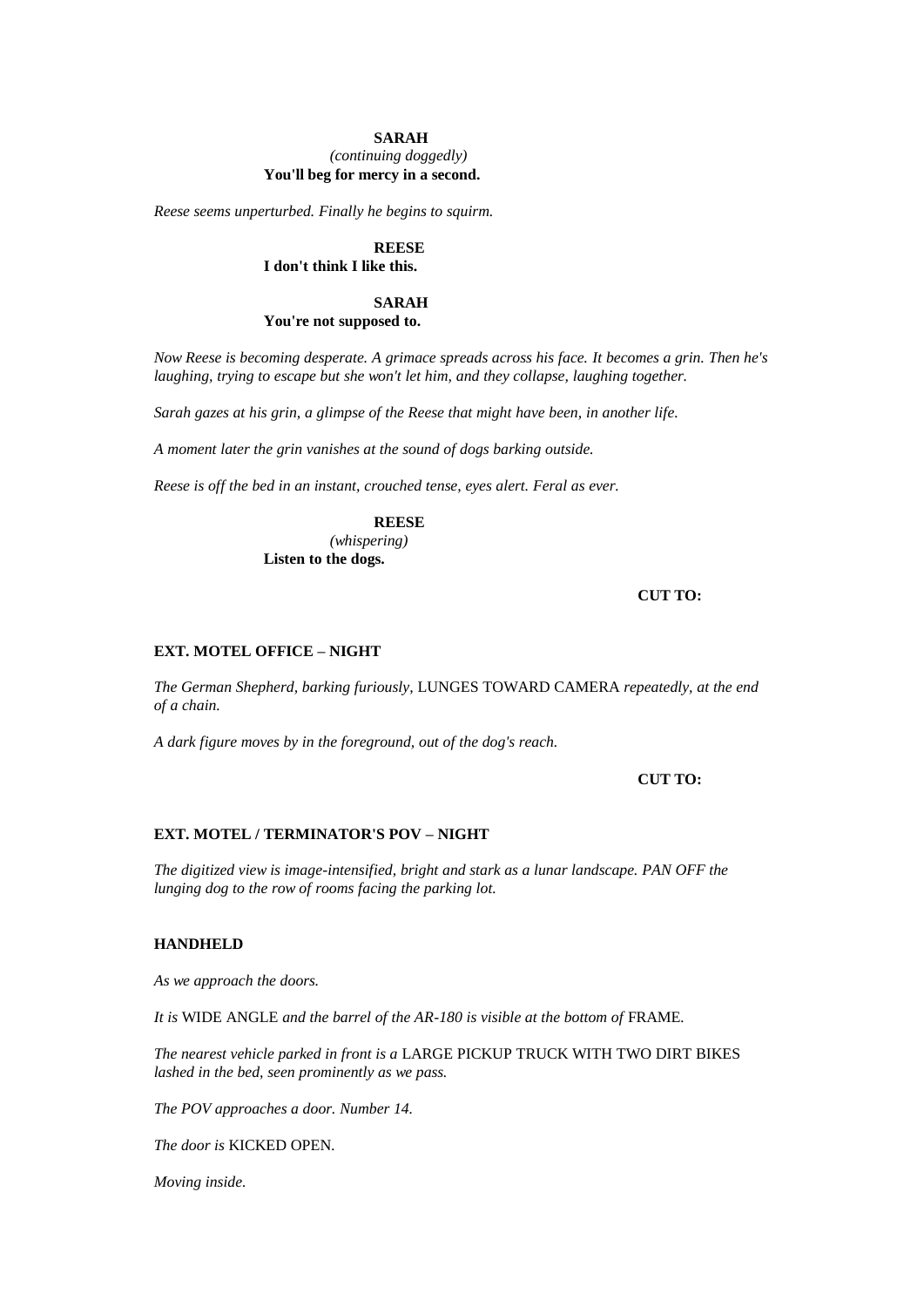*The assault rifle sprays the room, exploding the indistinct forms on the bed. Staccato glare. Approaching the bed.*

*Nothing there put the shredded remain of sheets and pillows.*

*The POV shifts to the* BACK DOOR*, which is ajar, and moves toward it. Through the door. Revealing an* EMPTY YARD*.*

## **CUT TO:**

# **INT. PICKUP TRUCK / PARKING LOT – NIGHT**

*Reese is under the dash, playing with the wires.*

*Sarah lies on the seat, clutching the nylon satchel, which bulges with the explosive charges. She has dressed hastily and is barefoot.*

## **REESE**

**Light it now.**

*Sarah has been holding a* BIC LIGHTER *near the tip of a fuse. She thumbs the flame on. The fuse catches as Reese twists the wires and the engine starts to turn over.*

# **CUT TO:**

#### **INT. / EXT. MOTEL ROOM – NIGHT**

*Terminator spins at the sound of the truck engine catching.*

## **FAST PANAGLIDE WITH HIM**

*As he runs the length of the suite, stops outside the front door.*

*Whips the AR to his shoulder.*

*The truck is* BACKING WILDLY *across the lot background.*

*Terminator turns, looking into* CAMERA *as a* SIZZLING SOUND *becomes audible.*

## **DETAIL – PIPE CHARGE**

*Lying just inside the door, in the shadows. The fuse is burning.*

#### **WIDE SHOT**

*On doorway, from the parking lot, as Terminator takes two leaping strides forward and the*  CHARGE EXPLODES*.*

*The front of the building is* BLOWN TO KINDLING*.*

*Terminator is flung forward by the blast.*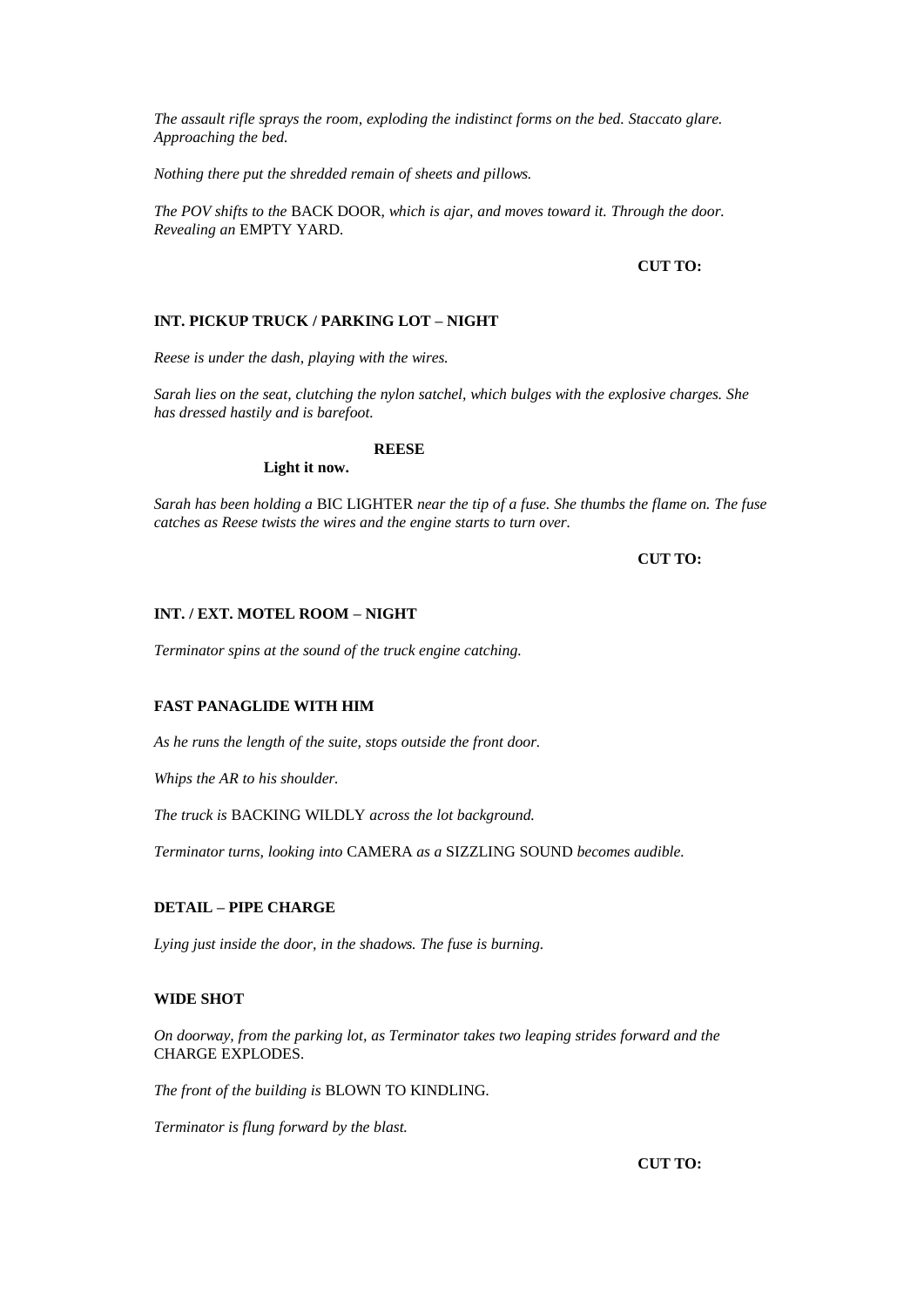#### **EXT. STREET / PICKUP TRUCK – NIGHT**

**PANNING RAPIDLY** *as the truck shoots out of the parking lot and tears down the street.*

**CUT TO:**

## **EXT. MOTEL – NIGHT**

*Terminator lies face down, motionless, foreground, as the debris from the blast settles. A* YOUNG GUY ON A HONDA *crosses the parking lot and stops near him, running forward.*

*Terminator starts to get up, moving slowly.*

**RIDER** *(crouching beside him)* **Don't try to move, buddy.**

MOVING WITH TERMINATOR *as he shoves the cyclist aside and approaches the* BIKE*, which is* STILL RUNNING*.*

#### **CUT TO:**

# **PARKING LOT / TERMINATOR'S POV – NIGHT**

*Digitized POV, approaching the cycle. The image reduces to* GRAPHIC OUTLINES*, with separate systems* COLOR-CODED*.*

*It breaks down suddenly into individual* SIDE*,* TOP *and* PLAN VIEWS*. All in less than four seconds.*

## **CUT TO:**

# **INT. / EXT. FREEWAY / PICKUP TRUCK – NIGHT**

*Reese slides the truck into an* ON-RAMP *and guns in onto the freeway, burying the throttle. Traffic is light... a few 18-wheelers. The truck tops out atand he holds it.*

*They flicker rapidly through pools of light and shadow.*

## **ANGLE OVER REESE'S SHOULDER**

*As they hurtle forward. An interchange flashes by in an instant.*

## **PACING WITH THE TRUCK**

*Looking back as a single headlight arcs radically across all lanes behind them and grows*  BRIGHTER, CLOSING*.*

**CUT TO:**

#### **EXT. FREEWAY – NIGHT**

**LOW WIDE ANGLE** *preceding Terminator on the bike. He is tucked, getting as much speed as possible out of the 750.*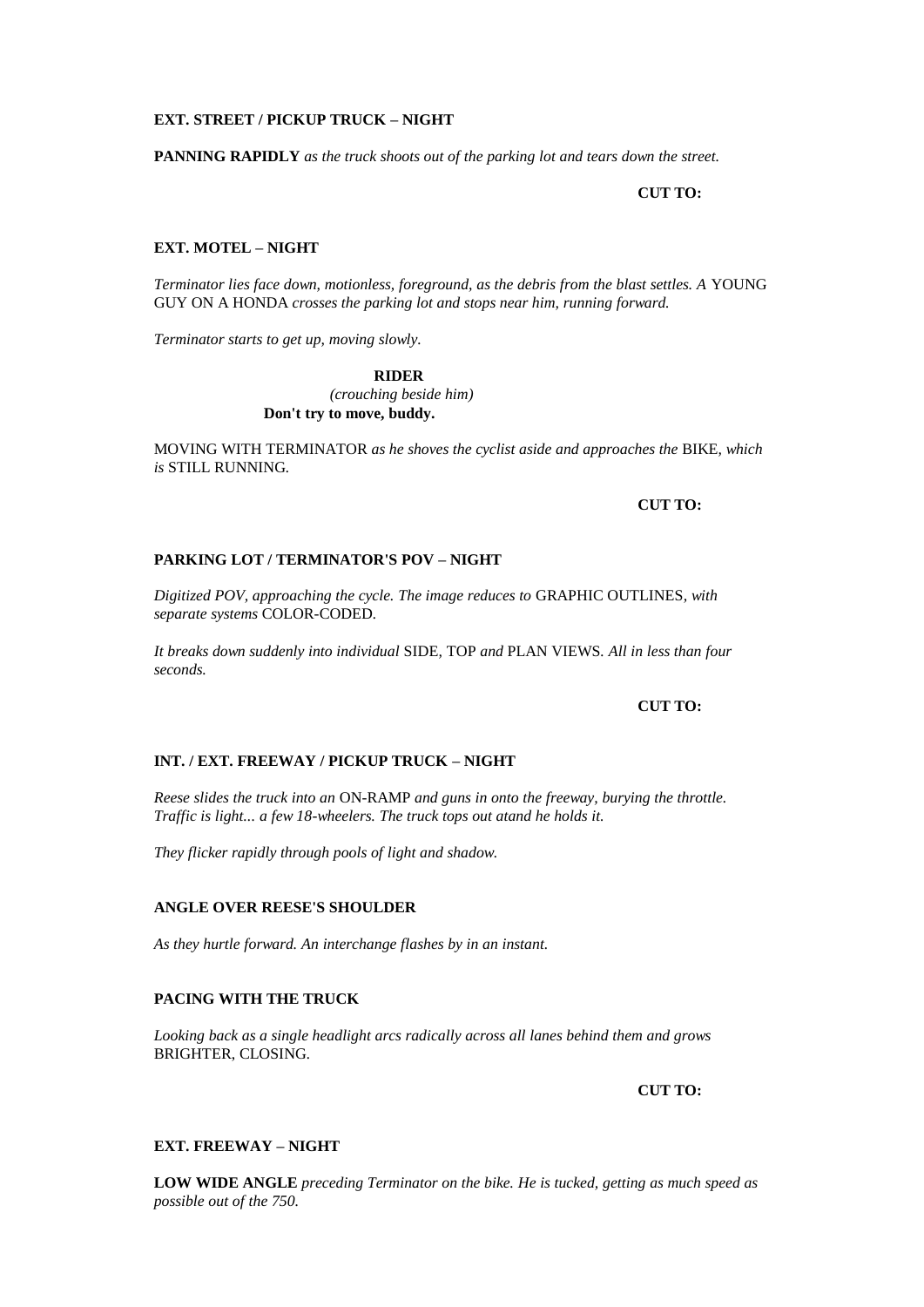*As he* GAINS ON THE CAMERA*,* FILLING FRAME*, he unslings the assault rifle. Raises it against the windstream in a one-handed pistol grip.*

**CUT TO:**

# **INT. PICKUP TRUCK – NIGHT**

*Reese motions Sarah to keep her head down. He pulls the Colt Python from his coat pocket. Steering with his elbows, he checks the load. Snaps the cylinder shut. Glances in the rear mirror. Turns the wheel.*

## **CUT TO:**

## **EXT. FREEWAY – NIGHT**

**WIDE ANGLE***, following close to Terminator, as he closes on the pickup, background. The truck swerves suddenly, diving around a* TRACTOR-TRAILER*. Terminator leans hard to follow.*

## **LOW WIDE ANGLE**

*Preceding the pickup and Terminator as they swerve as high speed. Reese uses the slow semis as static obstacles. He misses them by inches,* TIRES SQUEALING*.*

## **ANGLE OVER SARAH'S SHOULDER**

*Through the front window as the back of a* SEMI-TRAILER *hurtles toward them, straight ahead.*

#### **HIGH ANGLE**

*Following both vehicles as Reese feints* RIGHT *and then skids* LEFT*. He slides toward the trailer in a* FOUR-WHEEL DRIFT *as Terminator commits to the right.*

#### **MEDIUM CLOSEUP – TERMINATOR**

*Over the barrel of the AR, as he* FIRES*.*

# **SIDE ANGLE – PASSING TRUCK-TRAILER**

*Bullets strafe across it as the pickup vanishes behind. Terminator skids the bike, barely missing an abutment, and is forced onto an* OFF-RAMP*.*

#### **LOW SIDE ANGLE**

*Preceding Terminator as he roars down the off-ramp without slowing. Runs the red light at the bottom as a hundred miles an hour. Climbs the* ON-RAMP*.*

**CUT TO:**

# **INT. PICKUP TRUCK – NIGHT**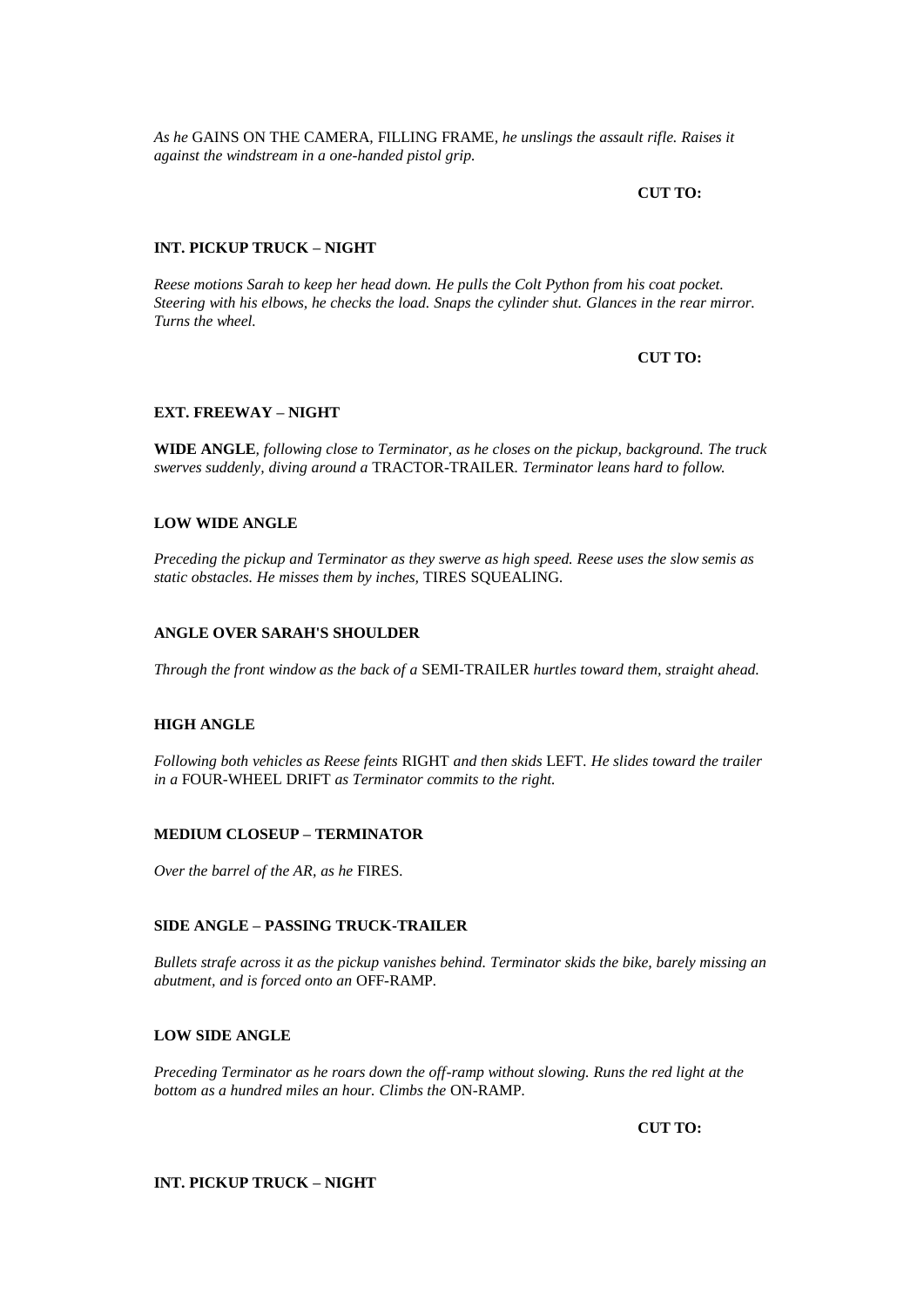*Sarah is buffeted as Reese fights to control the skidding truck. The angle is past Reese, foreground, on Sarah.*

*Terminator appears background, converging rapidly as the on-ramp joins the freeway.*

# **REESE**

# **Switch places with me.**

*She slides over him while he keeps the hammer down.*

## **CUT TO:**

## **EXT. FREEWAY – NIGHT**

*Reese is out the window to the waist, aiming double-handed. He* FIRES*.* ONCE*.* TWICE*.* AGAIN*.*

*They enter an interchange. Ahead lies a* LONG, SWEEPING CURVE*, two lanes wide and elevated.*

*Terminator rocks back from a round between the eyes that bares metal, the* FIRES*.*

*Bullets rake the pickup.*

*The windows are blown out.*

*The side mirror explodes.*

*Reese is hit. Drops the .357.*

*Sarah screams and weaves, barely in control.*

## **CUT TO:**

# **INT. PICKUP TRUCK – NIGHT**

*Sarah reaches across and pulls Reese's limp body back inside. He slumps on the seat, moaning. Stunned.*

#### **SARAH**

**Kyle... oh God...** 

*He has a bullet in the chest. Another has broken his arm. Sarah feels all hope recede.*

## **CUT TO:**

## **EXT. FREEWAY – NIGHT**

*Terminator crosses behind the truck, coming up on Sarah's side. He* FIRES*.*

*Sarah shrieks as the doorpost next to her head* CLANGS WITH HITS*.*

*The short burst* EMPTIES THE GUN*.*

*It* CLATTERS TO THE PAVEMENT *a moment later, discarded.*

*Terminator draws the .38. Takes aim.*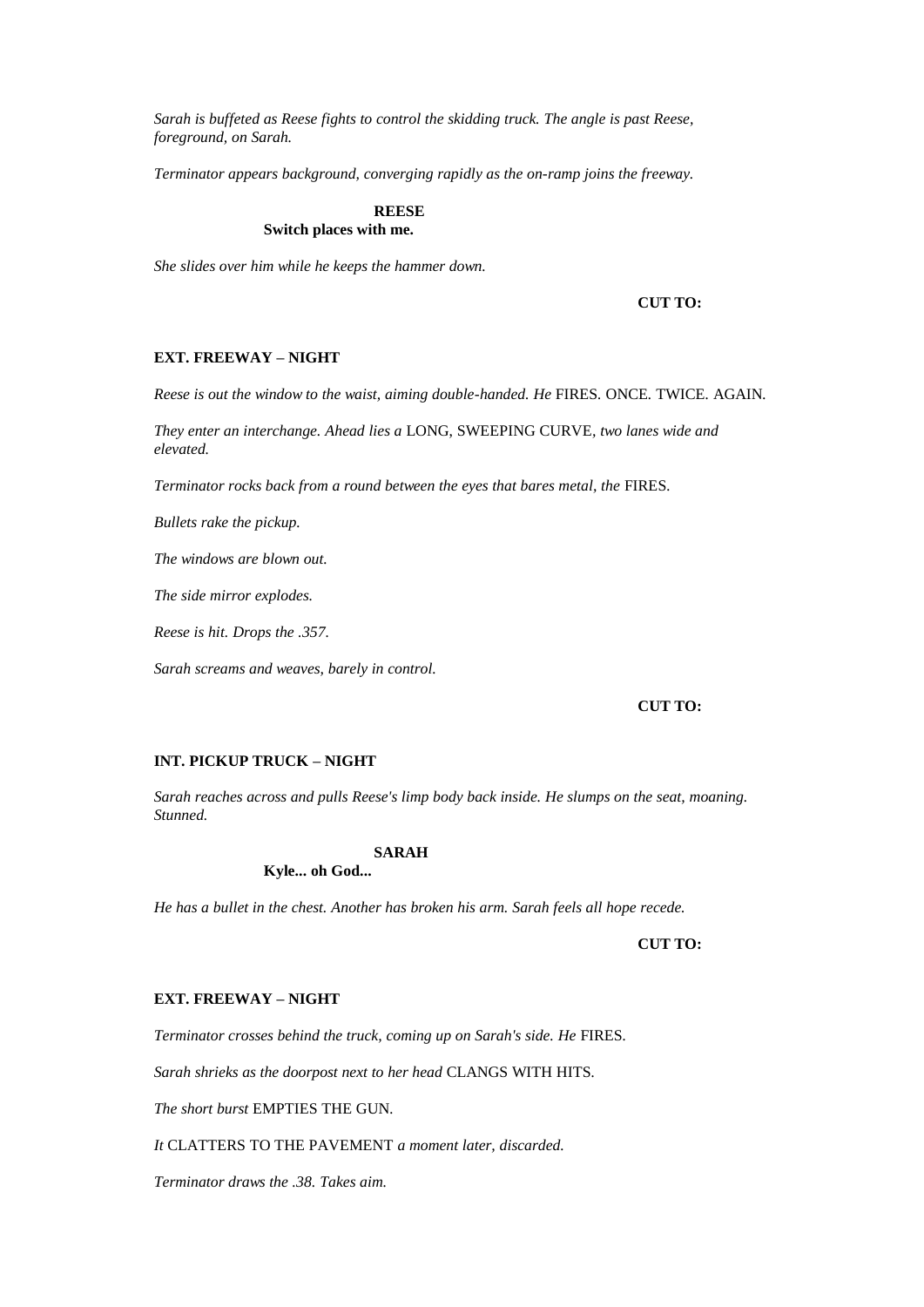#### *Sarah* SCREAMS*.* HITS THE BREAKS HARD*.* CRANKS THE WHEEL*.*

GLASS *behind her* EXPLODES *with gunfire.*

SWERVING VICIOUSLY *the truck* SLAMS THE BIKE*, sending it* FLYING INTO A GUARDRAIL*. Terminator goes over the handle bars at a hundred miles per hour.*

**CUT TO:**

## **INT. PICKUP TRUCK – NIGHT**

*Sarah fights the wheel, losing control of the slewing pickup.*

**CUT TO:**

# **EXT. FREEWAY OVERPASS – NIGHT**

*Terminator hits the pavement, tumbling, rolling, sliding with a* CHATTERING SCREECH *and spraying sheets of* SPARKS *as flesh strips away and steel screams on concrete.*

*The pickup* SWAPS ENDS *violently, smashing into the guardrail.*

*Terminator hits the guardrail, bounces up, tumbles along the top and then pitches* OUT INTO SPACE*.*

**CUT TO:**

# **EXT. INTERSECTING FREEWAY – NIGHT**

*Terminator smashes to the pavement in the middle lane and lies there, face-down. Still.*

**CUT TO:** 

### **INT. / EXT. PICKUP / OVERPASS – NIGHT**

*Sarah is slammed hard as the truck grinds to a stop against the guardrail. She checks Kyle. He is barely conscious.*

*Sarah heaves open the door. Runs to the guardrail. Looks down.*

**CUT TO:**

#### **EXT. LOWER FREEWAY – NIGHT**

*After a long moment Terminator slowly rolls over and sits up.*

## **LOW ANGLE**

*As he rises into* FRAME*, a mass of blood. Clothing and skin in tatters.*

HEADLIGHTS FLARE *behind him and an* AIRHORN BLARES*.*

**FULL SHOT**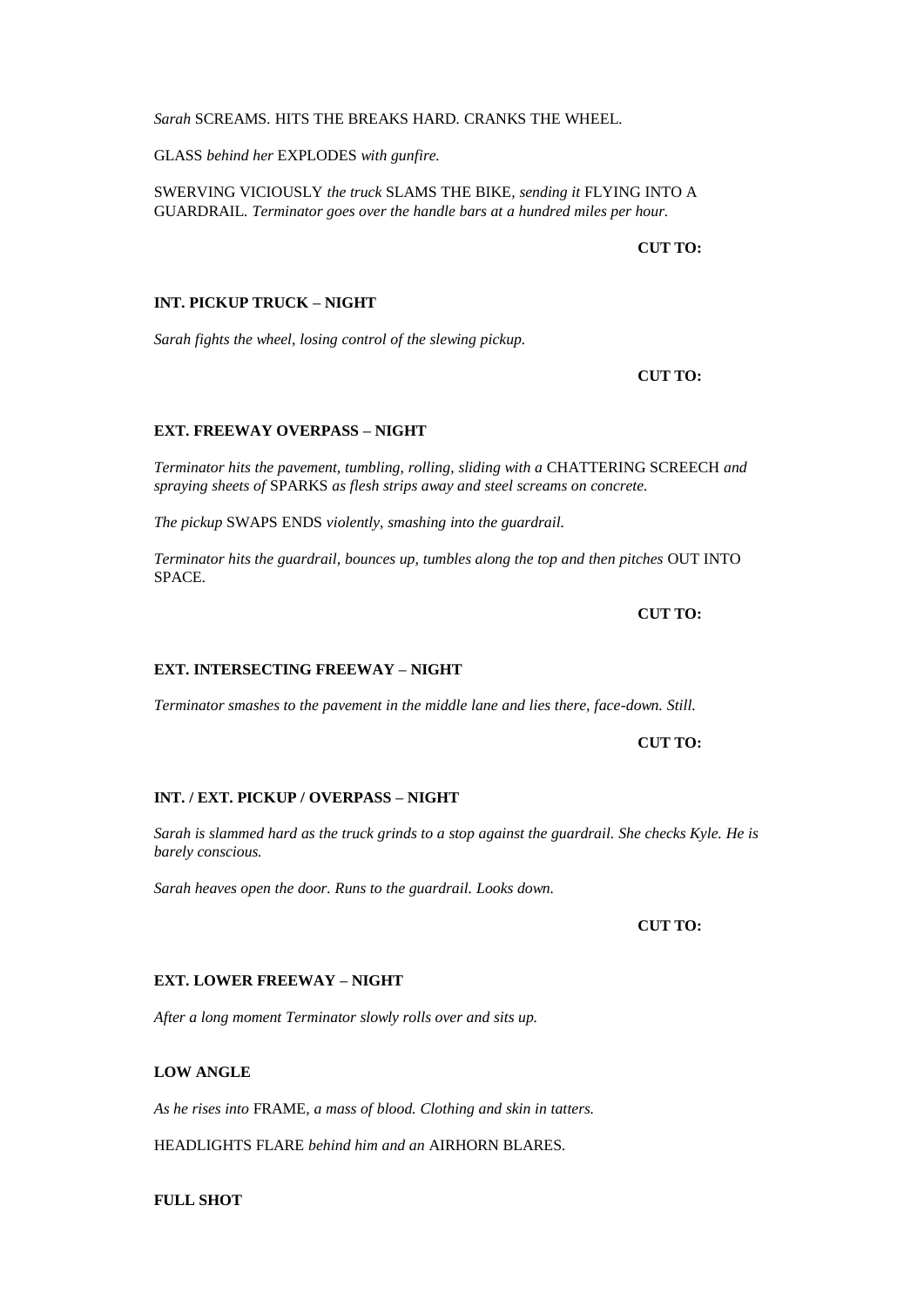*As a* DOUBLE-TRAILER KENWORTH GASOLINE TANKER *smashes him down and under with a* METALLIC CRASH*.*

## **ANGLE UNDER TANKER**

*As Terminator rolls, clattering, and the mass blurs above him. He* RICOCHETS *between the pavement and the speeding undercarriage until a stray bounce flings him up into the rear suspension.*

## **CUT TO:**

## **EXT. FREEWAY OVERPASS – NIGHT**

**UP ANGLE ON SARAH** *at the railing, looking down. She raises one fist into the air triumphantly.*

**SARAH**

**Alriiight!**

**CUT TO:**

## **INT. TANKER CAB – NIGHT**

*The stunned* DRIVER *hits the brakes. His* PARTNER *grabs his arm.*

**PARTNER**

**Don't stop.**

*They lock eyes for a moment.*

#### **DRIVER**

**I have to, man.**

**CUT TO:**

#### **EXT. FREEWAY / TANKER**

#### **ANGLE UNDER THE REAR TRAILER**

*Terminator clings with inhuman strength to the rear suspension. The pavement blurs by beneath him. The air brakes howl.*

**CUT TO:**

## **EXT. FREEWAY OVERPASS – NIGHT**

*Sarah watches the truck roll on without leaving a body in its wake.*

*She feels a premonitory dread.*

**CUT TO:**

**EXT. FREEWAY / TANKER – NIGHT**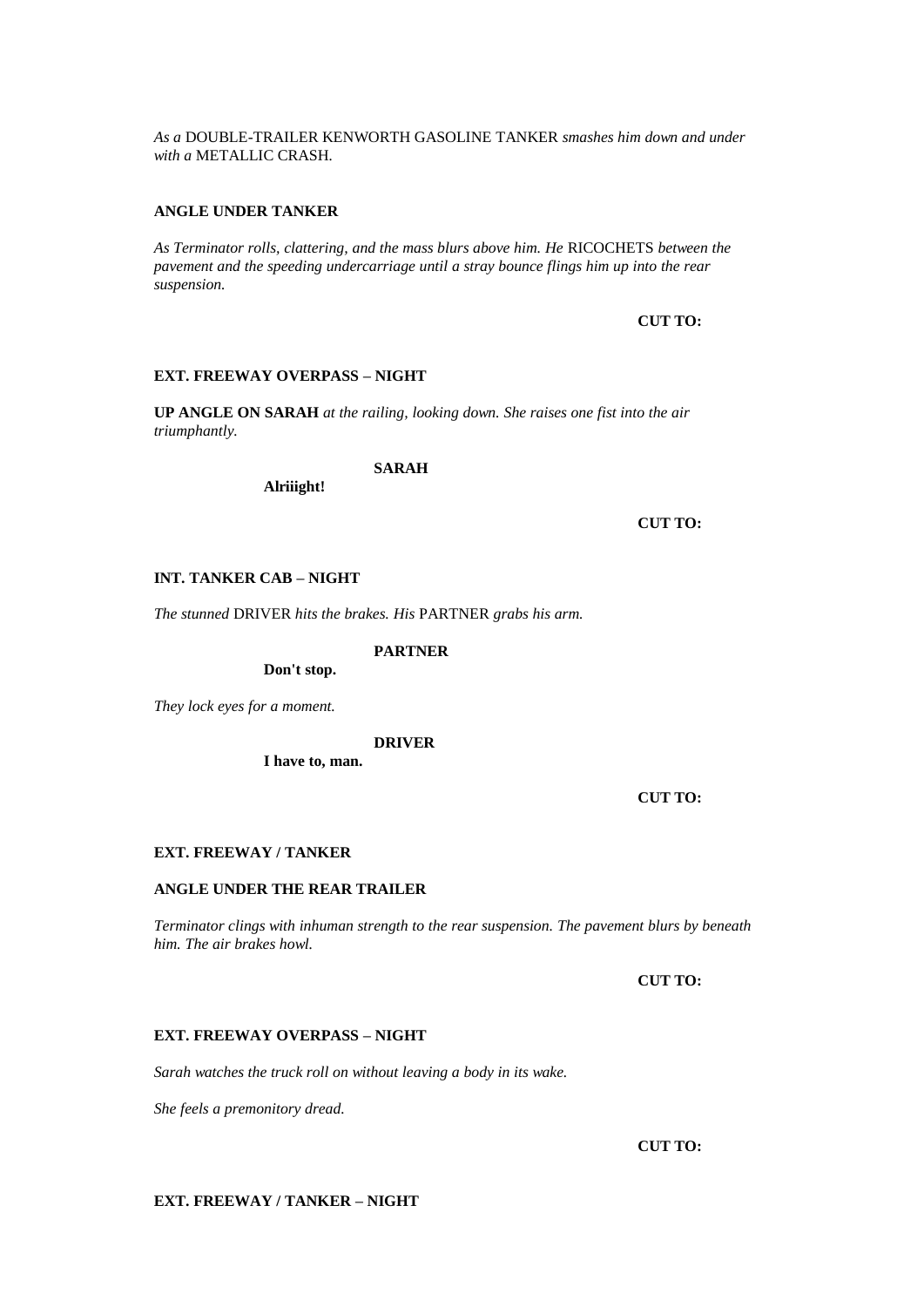*Beneath the brakingsemi, Terminator* CRAWLS UPSIDE DOWN*, hand over hand like a*  HUMAN FLY*, toward* CAMERA*. The left eye* GLOWS LIKE A COAL *in the dark. As the pavement stops beneath him he drops off and rolls out from under the truck.*

## **CUT TO:**

## **INT. TANKER CAB – NIGHT**

*The driver looks around in astonishment as his door is ripped open.*

*Terminator appears. A grisly apparition.*

FLINGS THE DRIVER OUT *and takes his place behind the wheel.*

*Ignoring the terrified partner, he examines the controls.*

**CUT TO:**

# **POV – TERMINATOR**

*In digitized cyborg-vision we see an* ABSTRACT OF THE INSTRUMENTS*. The shift lever is extended graphically down into a three-dimensional* SCHEMATIC OF THE TRANSMISSION*. Analytical* DATA PRINTS OUT RAPID-FIRE*.*

#### **CUT TO:**

# **EXT. FREEWAY OVERPASS – NIGHT**

*From the railing Sarah sees the tanker below as a body falls beside it, rolling.*

*The truck swings in a slow arc.*

### **TEARS THROUGH THE DIVIDING FENCE**

*Heads back toward her on the wrong side of the freeway.*

*She stares in numb horror.*

*The nightmare refuses to end.*

*She runs to the crippled pickup and sees a front tire flat, shredded by a crumpled fender.*

*She searches the cab frantically for the* KEYS TO THE MOTORCYCLES*. Finds them above the sun visor.*

*Sarah leaps into the bed of the pickup and attacks the motorcycle strap-downs frantically.*

*Panting with terror she rolls the bike off the truck.*

*It crashes on its side and she falls on it painfully.*

*Straining until she* CRIES OUT INVOLUNTARILY*, she lifts it upright.*

KICKS *the engine over.*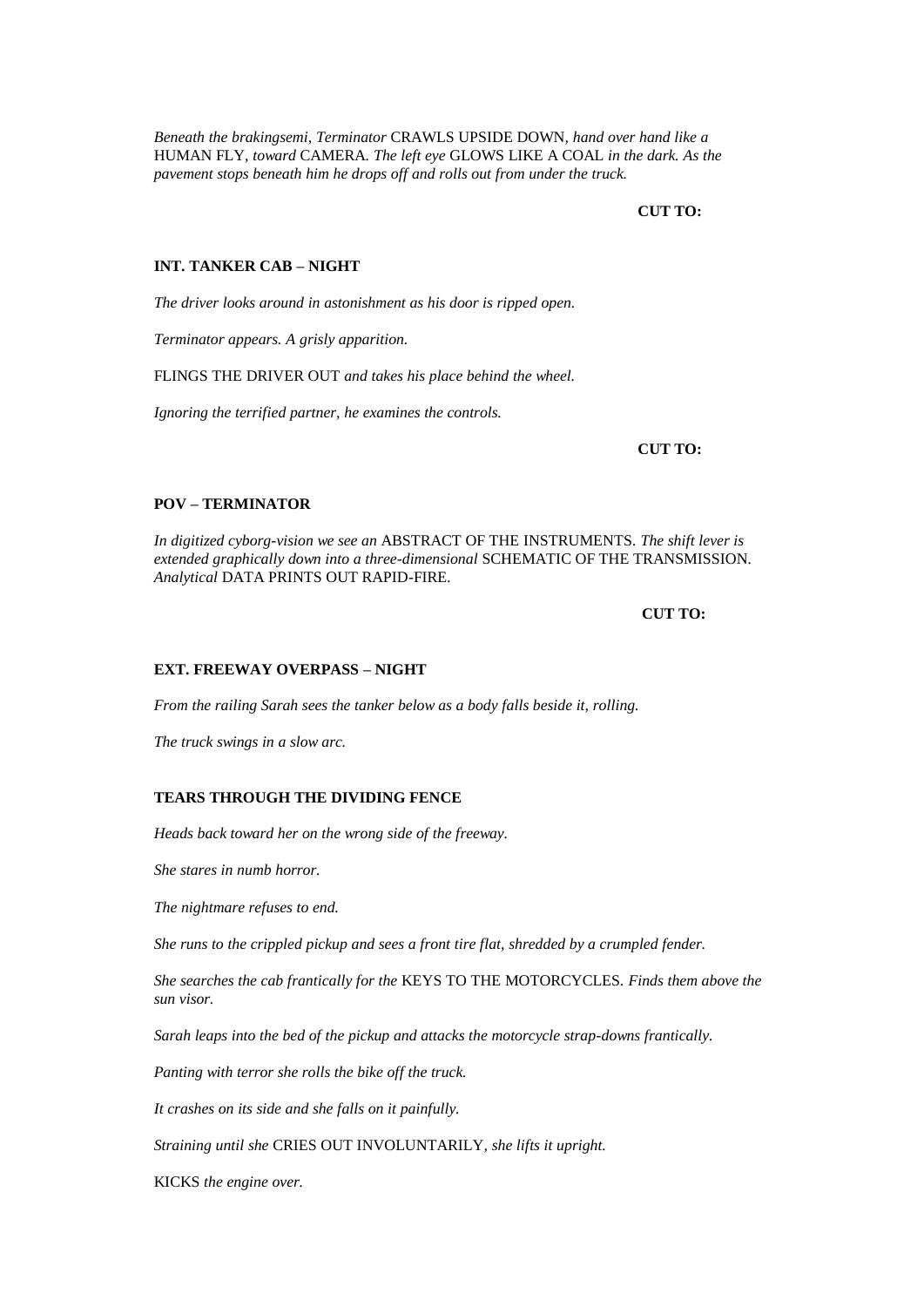### **LOW ANGLE**

*As the tanker crashes back through the divider and starts* UP THE OVERPASS*. Sarah is trapped in that concrete corridor.*

*She kicks for her life.*

*The bike catches for a moment. Dies.*

*The truck* BELLOWS*, down-shifting on the curving grade.*

*Sarah kicks again and again, crying out with each stroke.*

*Again and again, furiously.*

*The engine* CATCHES*.*

#### **SARAH**

*(rapidly)* **Come on, come on, come on... run, you...** 

*The bike runs with a healthy roar.*

## **LOW ANGLE**

*Up the face of the tractor-trailer, the retaining wall blurring by. Terminator's red eye can be seen through the windshield.*

*Sarah drags Reese, stumbling,to the bike, props him on the seat behind her. He clutches the satchel weakly.*

## **SARAH Hold on real tight, okay?**

*She guns the engine and roars off.*

# **LOW ANGLE**

*As the tanker demolishes the pickup a moment later,* TOSSING IT OVER THE SIDE LIKE A BEER CAN*.*

# **CUT TO:**

# **EXT. FREEWAY – NIGHT**

*Sarah hits level freeway with a quarter-mile lead on the tanker, distant background, but the little bike is overloaded and she can't coax it above seventy-five.*

# **ANGLE ON TANKER**

*Roaring forward, shifting up through the gears.*

# **CLOSE ON SARAH AND KYLE**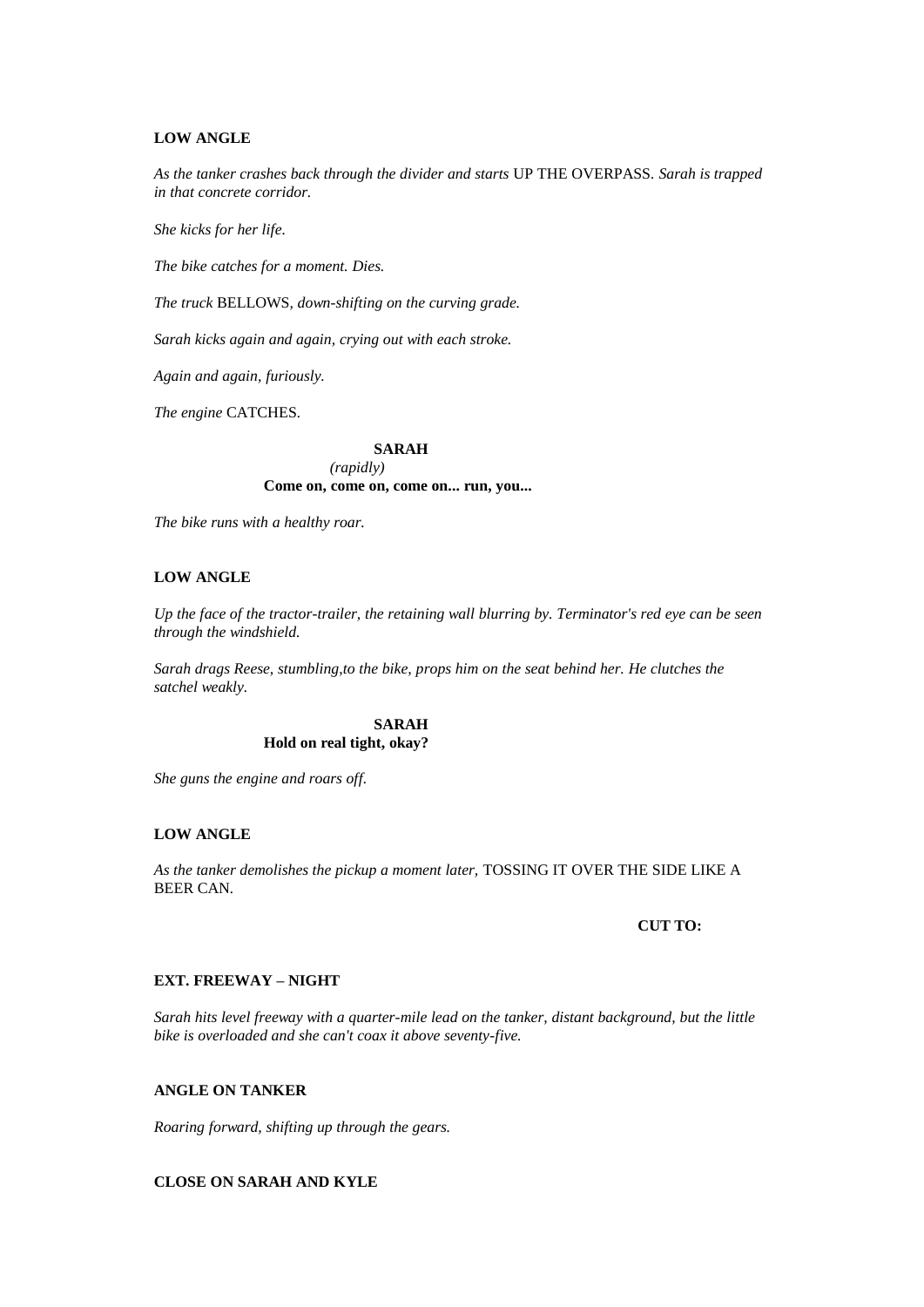*His head lolling on her shoulder. He starts to fall sideways.*

**SARAH** *(shouting)* **Hold on, goddamnit!**

*He rouses slightly, gripping her tighter.*

# **HIGH ANGLE – MOVING WITH BOTH VEHICLES**

*As Sarah starts to* ZIGZAG *desperately across all four lanes. The truck stays with her, closing, its trailer* WHIPLASHING VIOLENTLY*.*

**CUT TO:**

### **EXT. / INT. TUNNEL – NIGHT**

*The truck is right behind them as then enter a* TUNNEL*. A half-mile of exitless concrete and strobing fluorescent lights.*

# **MEDIUM CLOSEUP – SARAH AND KYLE (PROCESS SHOT)**

*He blinks and looks back at a* SOLID WALL OF METAL AND LIGHTS *looming behind them.*

*Sarah hunches down. They hit eighty.*

# **FULL SHOT**

*The leviathan dwarfs them, its big tires* ROARING *like the hubs of Hell.*

**CUT TO:**

#### **EXT. FREEWAY – NIGHT**

*The tanker is twenty feet behind them as they clear the tunnel. Sarah dodges to one side and*  LOCKS THE BRAKES*.*

*The bike slides, fish-tailing.*

*The truck roars past, hitting the air-brakes.*

*The trailers force her closer and closerto the guardrail as Terminator tries to sandwich her.*

*The bike slides to a stop.*

*The rearmost set of trailer wheels slams into the guardrail right in front of Sarah.*

*Sarah emerges from a cloud of tire smoke, cutting across all four lances behind the stopped semi.*

**CUT TO:**

#### **EXT. FREEWAY EMBANKMENT – NIGHT**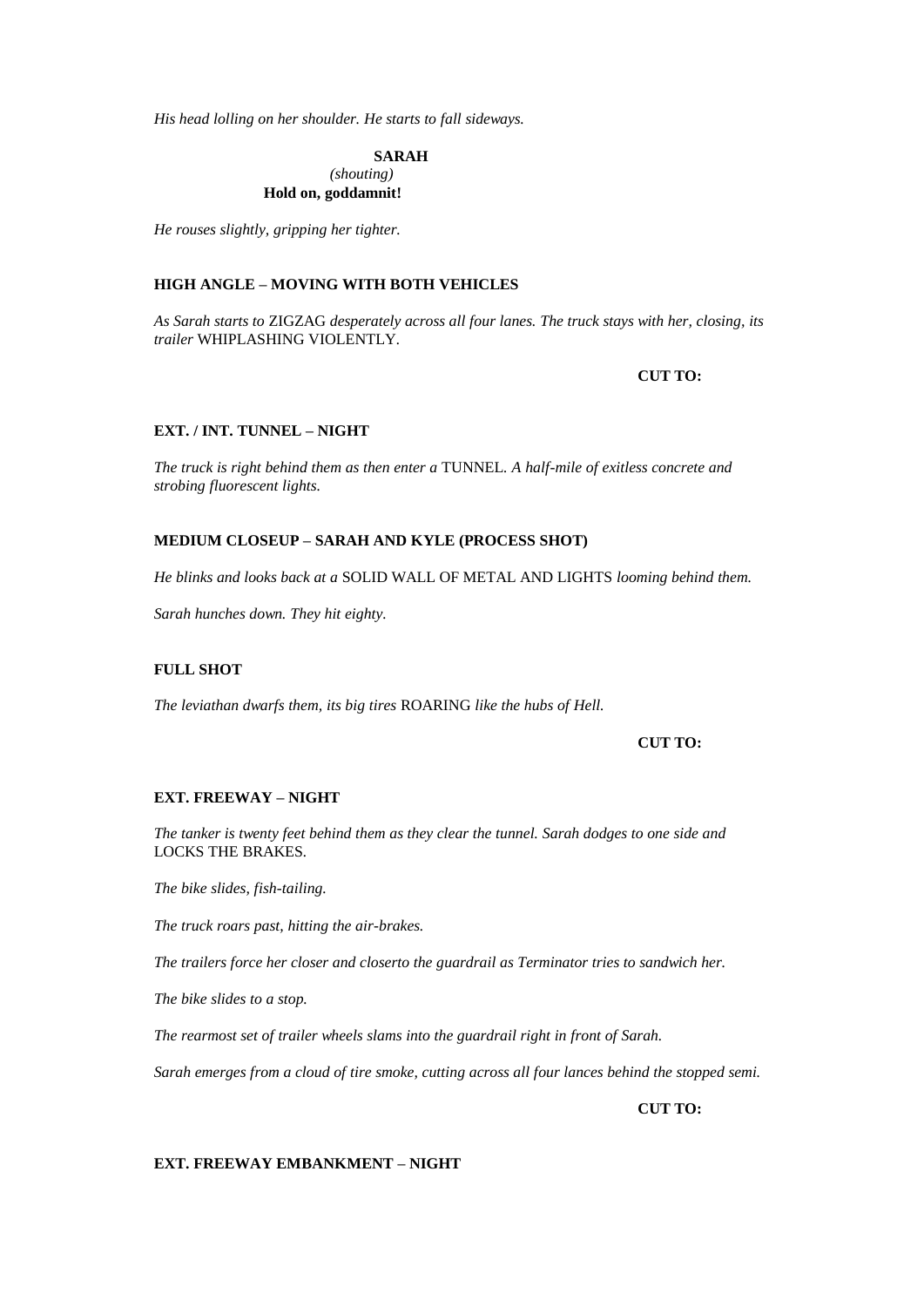*Sarah tries to ride down the steep embankment but loses control, spilling the bike. She and Kyle tumble down the slope.*

### **MOVING WITH HER**

*As she scrambles, half-dragging Kyle, through a row of trees at a chainlink retaining fence. She crawls under the fence, tugs Kyle and the satchel through after.*

*Sarah looks up at the source of a* SUDDEN THUNDEROUS ROAR*.*

**CUT TO:**

### **ANGLE ON TANKER**

It appears above them, grinding over the embankment. It rolls down the steep slope TOWARD CAMERA, FLATTENING TREES*.*

**CUT TO:**

### **EXT. INDUSTRIAL SITE – NIGHT**

*Sarah and Kyle scramble up and run across the* STORAGE LOT *of a* MODERN FACTORY COMPLEX *of* LOW BUILDINGS*. Kyle struggles to keep up, holding the satchel.*

LIKE A JUGGERNAUT *the truck follows, smashing through parked cars and* FLATTENING A PRE-FAB STORAGE BUILDING*.*

*They enter an alley-like space between two buildings.*

*Kyle is fumbling to open the satchel.*

### **ANGLE BACK**

*As the tanker enters the alley. It* TEARS THE CORNER OFF ONE BUILDING *as it turns in. Terminator looks down from his mountain of steel.*

**CUT TO:**

### **INT. TANKER CAB – NIGHT**

**OVER TERMINATOR'S SHOULDER***, looking down at a tiny figure below, running in the headlights' glare. It is Sarah, alone.*

## **CUT TO:**

### **EXT. ALLEY – NIGHT**

*Reese crouches in a* TRASH-DUMPSTER *which is sandwiched between the wall and the tanker. There are only inches of clearance as the trailers pass by.*

*He lights a* PIPE CHARGE*, jumps up and wedges it under the tank-cylinder of the second trailer.*

*He ducks as it rolls on.*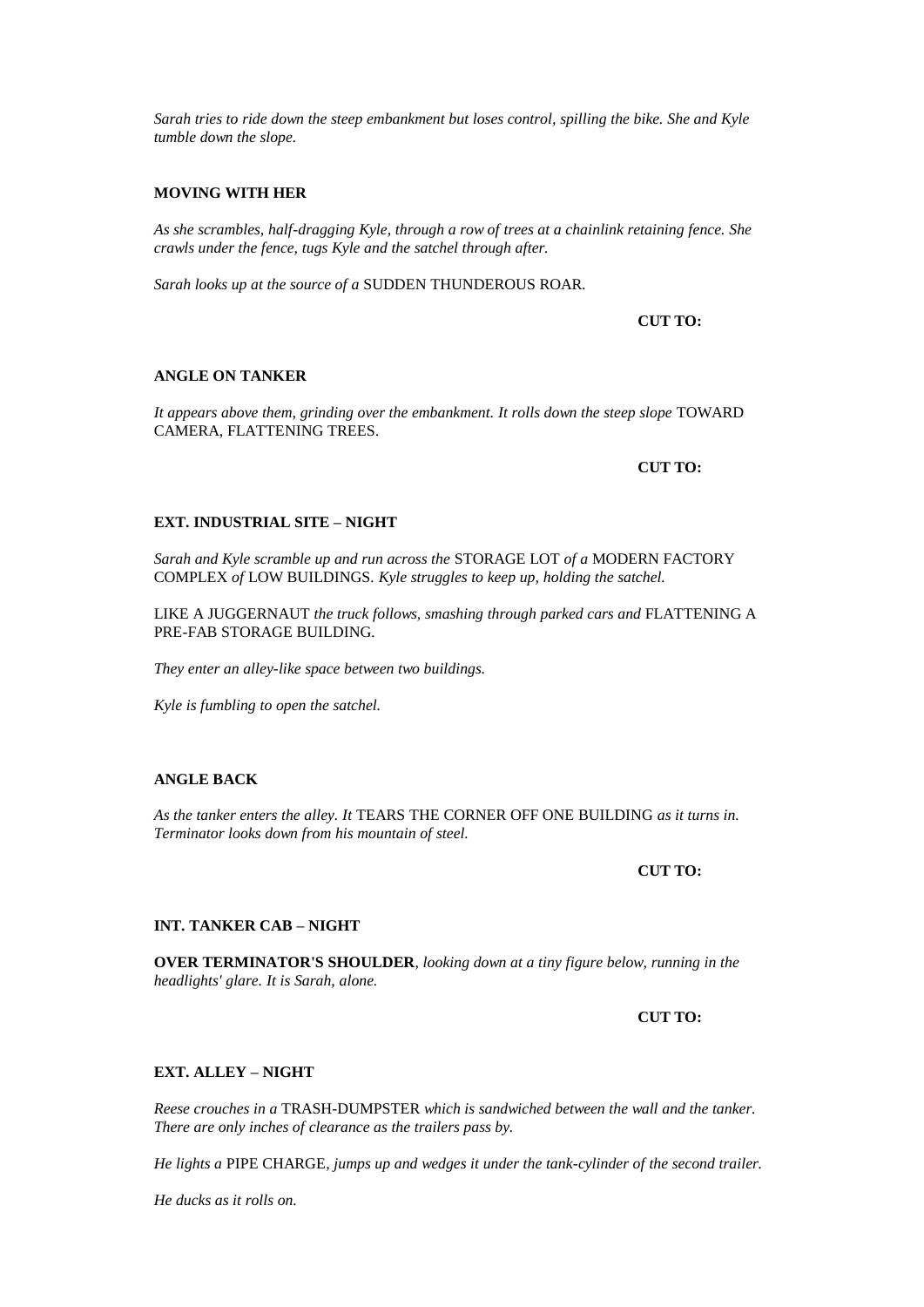*Sarah is stumbling in the glare of the truck's lights.*

### **EXTREME CLOSEUP – PIPE BOMB**

*The fuse burning.*

# **MEDIUM CLOSEUP – TERMINATOR**

*Through the windshield, his eye glowing.*

#### **CLOSEUP – REESE**

*Huddles in the dumpster.*

#### **CUT TO:**

#### **LOW WIDE ANGLE ON SARAH AND TRAILER (PROCESS SHOT)**

*The* REAR TRAILER EXPLODES*. An unbelievable* FIREBALL ERUPTS SKYWARD*, silhouetting Sarah's running figure foreground.*

*The dumpster is enveloped by fire and hurled, rolling, down the alley.*

*Sarah makes it around a corner as the* FORWARD TRAILER EXPLODES *and an* OCEAN OF FLAME *rolls forward, blasting by her.*

*The dumpster topples and Kyle rolls out, surrounded by fire.*

# **SEQUENCE – TERMINATOR**

*In the center of the inferno Terminator struggles violently. His* FLESH FIRES AND SIZZLES*. He tears loose from the* TWISTED WRECKAGE *and collapses to the ground. Sinks into a*  CHARRED MASS*.* STOPS MOVING*.*

### **CLOSEUP – TERMINATOR**

*Mouth open, skull-like, motionless in the flames.*

**CUT TO:**

#### **EXT. ALLEY – NIGHT**

*Sarah crawls away from the intense heat and lies watching the motionless figure in the blaze.*

**CUT TO:**

#### **EXT. ALLEY / FAR END – NIGHT**

*Sarah rounds the corner, staggering, searching. She sees Kyle crumpled face-down near the dumpster, sheltered from the heat by its mass.*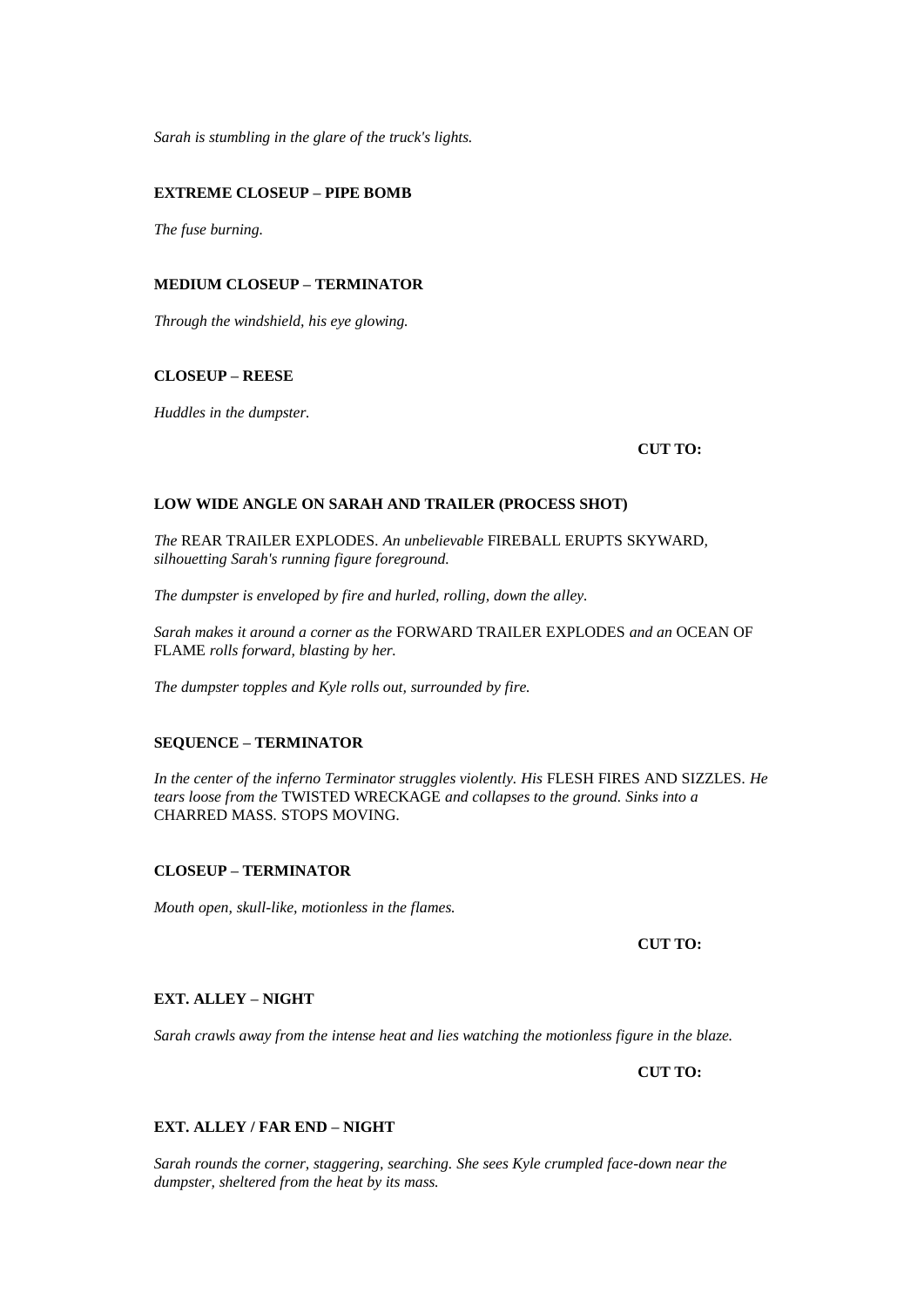*She drags his away. Rolls him over.*

### **CLOSEUP – REESE**

*His head lolls. He opens his eyes*

# **REESE**

*(weakly)* **Sarah.**

# **SARAH We did it, Kyle. We got it.**

*She hugs him.*

### **CUT TO:**

### **FULL SHOT (PROCESS)**

*They hold the embrace, silhouetted by the diminishing flames. It would be a wonderful final image.*

*Except...* TERMINATOR STAGGERS OUT OF THE BLAZE BEHIND THEM*.*

### **MEDIUM CLOSEUP – TERMINATOR**

*The last flakes of flesh are falling from him like burning leaves. His gleaming structure is revealed in all its intricacy. No longer a 'He', but an 'It'.*

*It looks like Death rendered in steel.*

*A* CHROME SKELETON *with* HYDRAULIC MUSCLES *and* TENDONS OF FLEXIBLE CABLE*. In the sockets of the metal skull, the eyeball swivels with a WHIR of tiny servos, both glowing red now.*

*It turns slowly and fixes its gaze directly* INTO CAMERA*.*

### **CUT TO:**

# **EXT. ALLEY – NIGHT**

**CLOSEUP – SARAH –** *She chokes on a scream, crams knuckles in her mouth.*

#### **FULL SHOT (FX)**

*As the machine takes a step toward them, dragging one* MALFUNCTIONING LEG*.*

# **PANAGLIDE WITH KYLE AND SARAH**

*As they stagger to their feet and run to the nearest building. They come to a glass door. Kyle kicks it in. Unlatches it. They enter dark* OFFICES *to the sound of* ALARMS *and* DISTANT SIRENS*.*

**CUT TO:**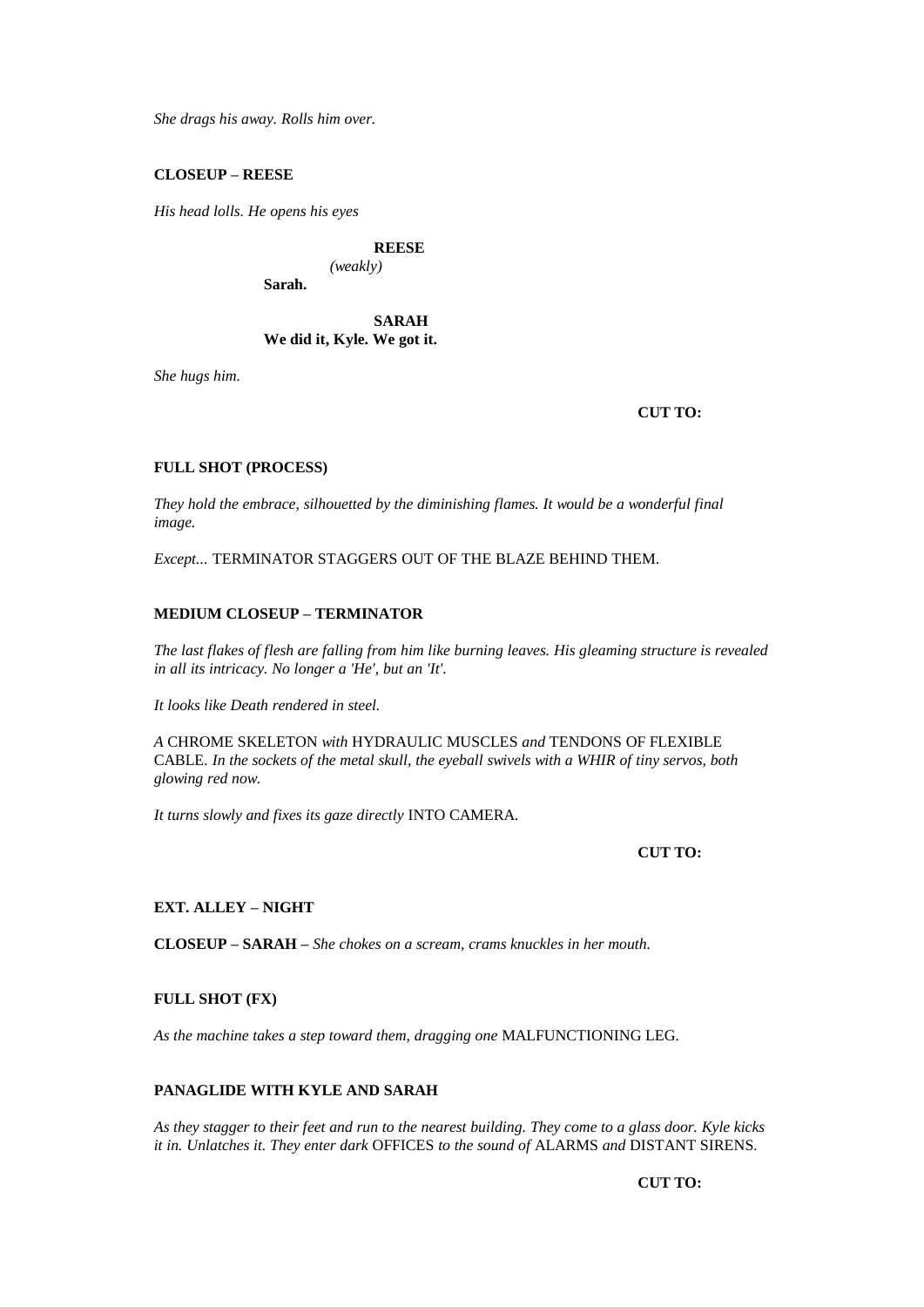# **INT. CORRIDORS – NIGHT**

*Sarah and Kyle run down a corridor.*

*Through a door, which they close and lock.*

*They move off down a cross-corridor.*

*The Terminator* BLASTS THE DOOR OFF ITS HINGES*, foreground, and staggers through. It starts after their receding figures as they round the corner at the end of the hall.*

**CUT TO:**

#### **INT. OPEN OFFICES – NIGHT**

*Wracked, exhausted, they stumble through a maze of* PARTITIONED OFFICE CUBICLES*.*

**CUT TO:**

### **INT. CORRIDOR – NIGHT**

*The Terminator catches sight of them through a floor-to-ceiling window. It makes an unhesitating right turn through the glass.*

**CUT TO:**

# **INT. OPEN OFFICES – NIGHT**

*Sarah and Kyle look back at the sound of* SHATTERING GLASS*.*

# **PANAGLIDE PRECEDING THE TERMINATOR**

*As it crashes forward, line-of-sight, through the maze. It splinters partitions.*

*Flings desks out of the way.*

#### **FOLLOWING SARAH AND KYLE**

*As they reach a heavy* FIREDOOR *and go through.*

**CUT TO:**

## **INT. MANUFACTURING AREA – NIGHT**

*Kyle slides the bolts on the metal firedoor. Behind them are acres of machinery in darkness. Silence.*

*CRASH! The Terminator hits the door from the far side.*

*Hinges* SQUEAL*.*

*Kyle goes to a* LARGE BREAKER PANEL *and opens it. Starts throwing switches. Behind them, machines* START UP ONE BY ONE*.*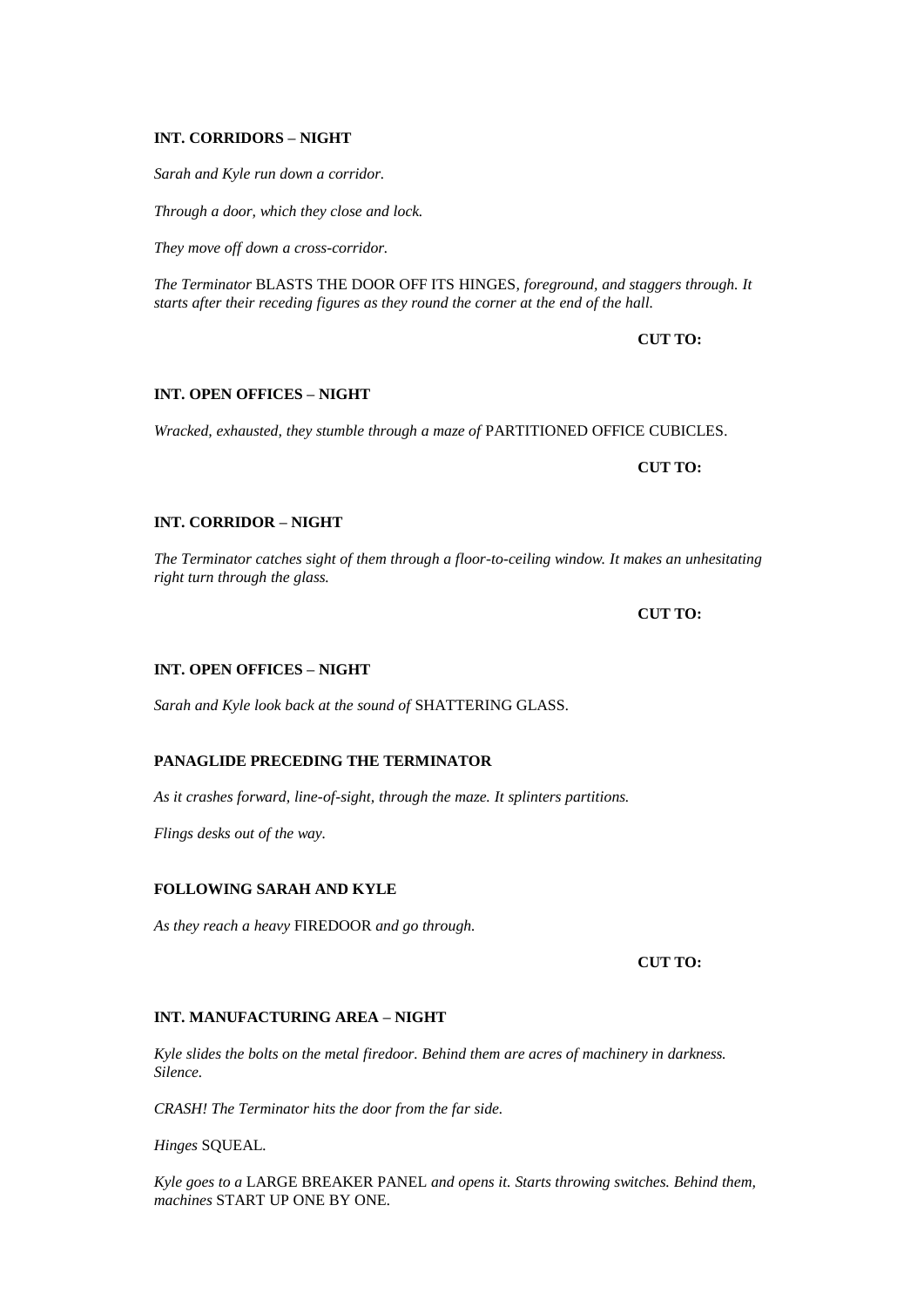#### **SARAH**

#### *(panting)* **What are you doing?**

#### **REESE**

### *(weakly)* **Cover... our footsteps...**

*He sags, sliding down the wall. She pulls him up.*

*Half-carries him into the maze of machines.*

*The dark gallery is filled with* WHIRRING, CLANKING SHAPES, SHATTERING CONVEYER BELTS *and improbable mechanisms lashing mindlessly.*

*Reese slips to the floor and Sarah is no longer able to support him.*

# **REESE**

*(faintly)* **Leave me here.**

*Sarah crouches beside him.*

*Grabs his shirt front.*

*Yells over the machines.*

# **SARAH**

**I'm not leaving you anywhere you jerk. Haven't you figured it out? Kyle, John is our son.**

*Reese's eyes refocus.*

# **SARAH**

*(continuing)* **There isn't going to be anybody else... I don't want anybody else. Listen to me!**

*She pauses, then resumes in a commanding, military shout.*

#### **SARAH**

*(continuing)* **Move! Reese! Let's go. Move you ass!**

*She drags him to his feet and he staggers on.*

*Hinges* SHATTER *and the firedoor is hurled inward.*

*The Terminator scans the darkness.*

### **ANGLE – PANNING WITH SARAH AND KYLE**

*As they move through the machines.*

*The cyborg steps forward, scanning methodically.*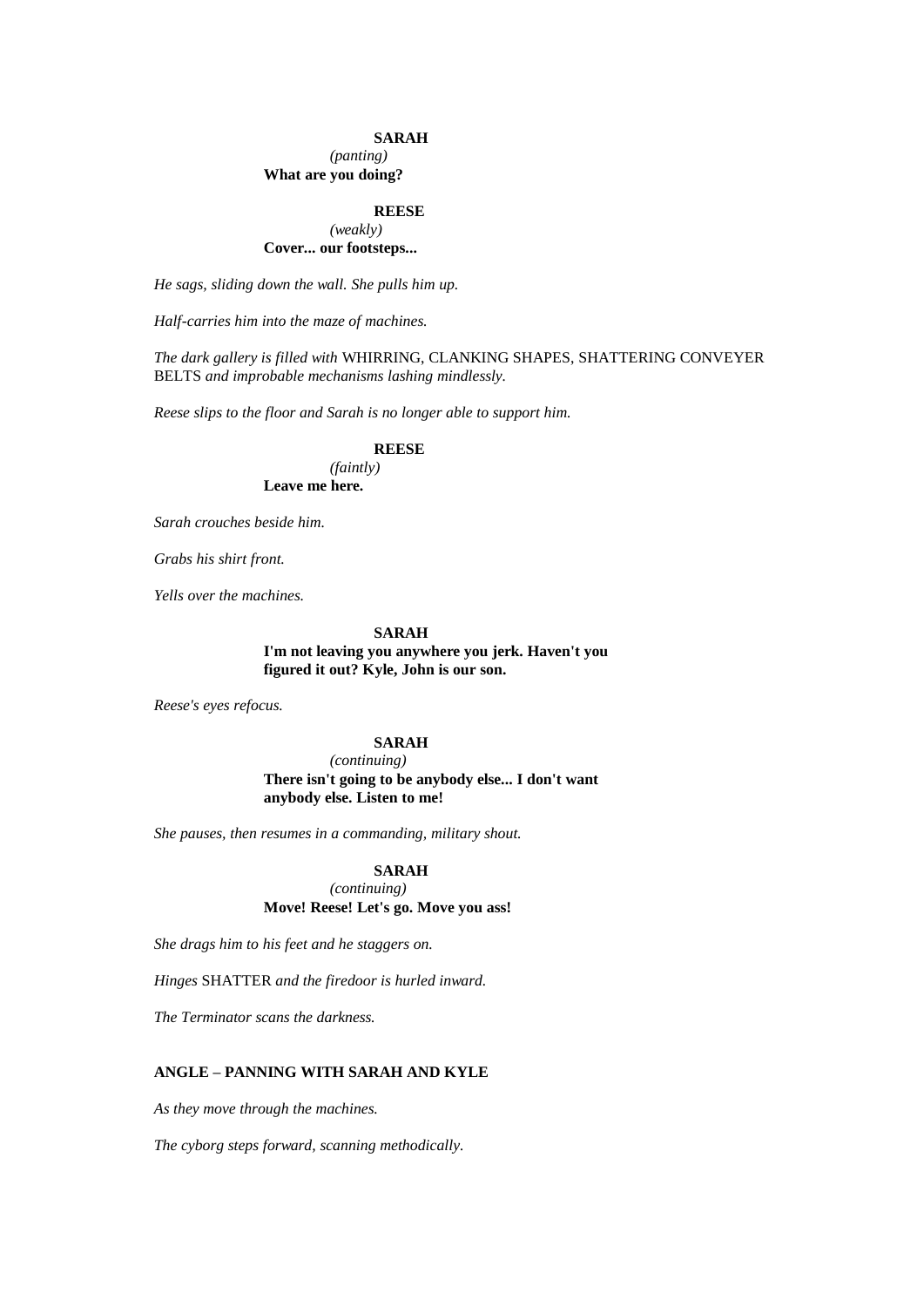*Sarah and Kyle move in a crouch through the treacherous tangle of pipes and machinery. Kyle picks up a length of pipe to use as a weapon. As they climb out onto a cat-walk between the two huge mechanisms, Sarah clambers over an innocuous* CONTROL PANEL*.*

*Her knee inadvertently hits a* RED PUSH BUTTON*.*

*With a* ROAR *the stamping-plate of a* HYDRAULIC PRESS *slams down an inch from her hand.*

*Startled, she tumbles to the catwalk.*

*The Terminator's eyes swivel as he hears the single non-rhythmic sound.*

*Kyle and Sarah run to the end of the catwalk, but find the door there locked.*

### **SARAH**

**Come on!**

*They double back to escape the cul-de-sac. The Terminator steps in front of them, cutting them off.*

### **REESE**

*(shouting)*

**Run!**

*He pushes Sarah roughly and she stumbles away.*

*Kyle raises the pipe with his good arm as the Terminator advances.*

### **REESE**

*(over his shoulder)* **Run, damn it!**

*She hesitates, backing away.*

*The cyborg swings at Reese* STEEL CLANGS ON STEEL*.*

*Kyle strikes and parries but is sledgehammered back.*

# **ANGLE ON CATWALK**

*As Kyle lands in a heap, smashed against a stanchion of the railing which prevented him falling to the factory floor twenty feet below.*

*Sarah turns and runs.*

#### **LOW ANGLE PAST REESE, FOREGROUND**

*As the cyborg approaches him.*

#### **EXTREME CLOSEUP – A FUSE BURNING**

# **CLOSEUP – KYLE'S FACE**

*Streaked with blood, pressed to the floor as a metal foot* CLANGS DOWN*, foreground. His eyes snap open.*

*Sarah falls, gets up, runs on.*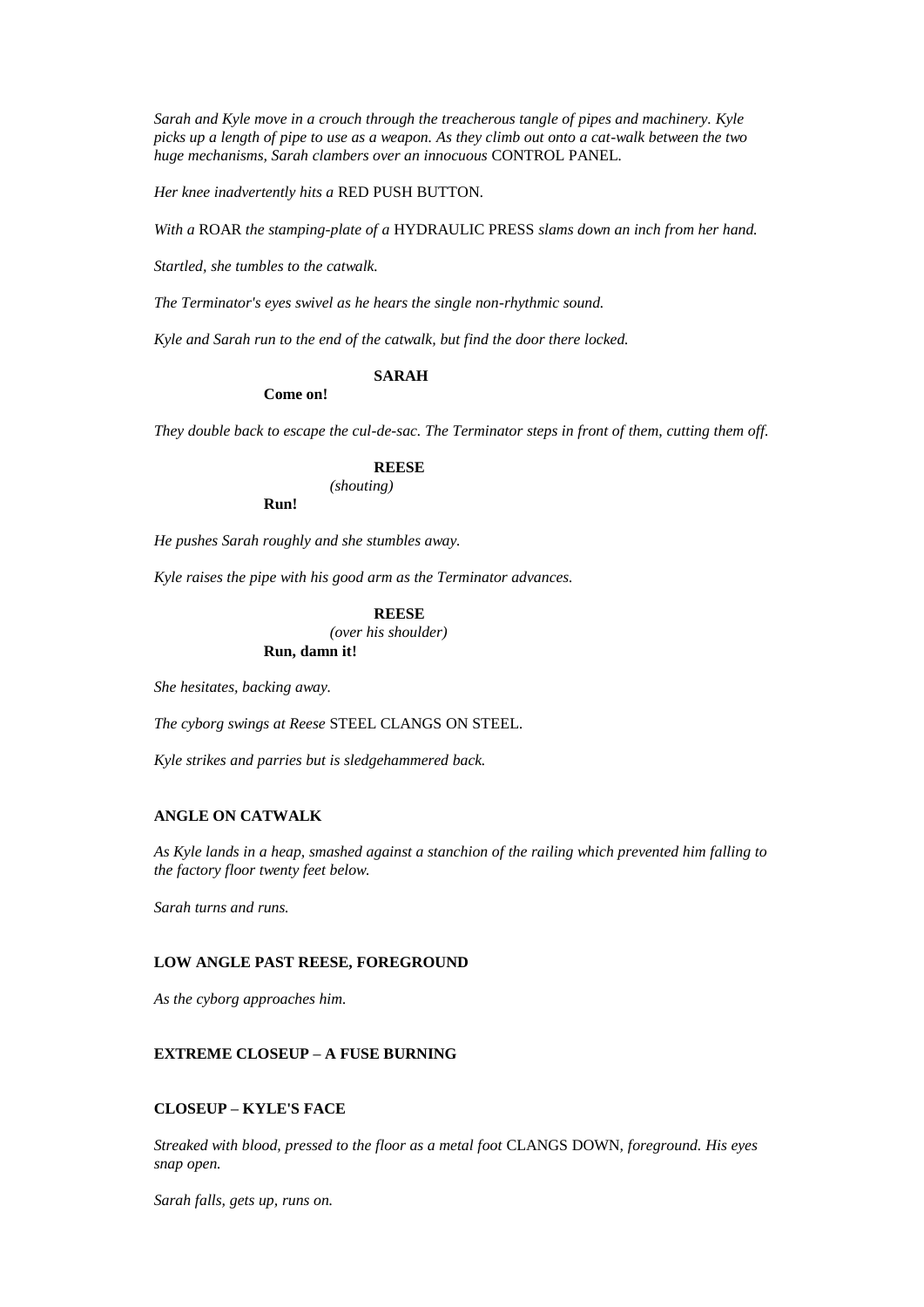*The Terminator draws back for a death blow.*

*And Kyle rolls with the last of his strength, raising the pipe bomb he has been cradling. He jams it between two hydraulic cylinders just beneath the cyborg's armoredrib-cage. Then rolls off the catwalk. Terminator has an instant to react, reaching for the bomb, before it EXPLODES.* 

*Sarah is pitched forward by the blast and slides on the floor.*

*Slams up against one wall.*

*A withering spray of shrapnel strafes the walls around her.*

*Pieces of scrap metal clatter throughout the factory, raining down.*

#### **CLOSEUP – SARAH**

*Very still. She winces and opens her eyes. Slowly looks up.*

# **POV – SARAH**

*As the smoke clears. The Terminator is* GONE*.*

*Unrecognizable clumps of* BURNING DEBRIS *lie scattered about.*

*Looking down through the grating floor she sees Kyle's body.*

# **LOW ANGLE ON KYLE FOREGROUND**

*Sarah on catwalk above. Kyle's eyes are half-open. Still. His face peaceful.*

# **ANGLE ON ONE OF THE FIRES**

*Climbing some plastic tubing and triggering a* SPRINKLER HEAD*. It begins to rain.*

#### **CLOSEUP – SARAH**

*Sitting up as the water runs over her.*

*She looks down. Protruding from her right thigh is a* TWISTED PIECE OF METAL*. Shrapnel. Part of the cyborg. She pulls it out, grimacing. Her leg is broken.*

*It is a long time before she can gather the will to move.*

#### **SARAH'S POV**

*She sees a* WALL PHONE *several yards away, beyond the debris from the explosion.*

*She starts to crawl toward it.*

*She passes A* LARGE CLUMP OF DEBRIS*, foreground.*

### **ANGLE ON DEBRIS (FX)**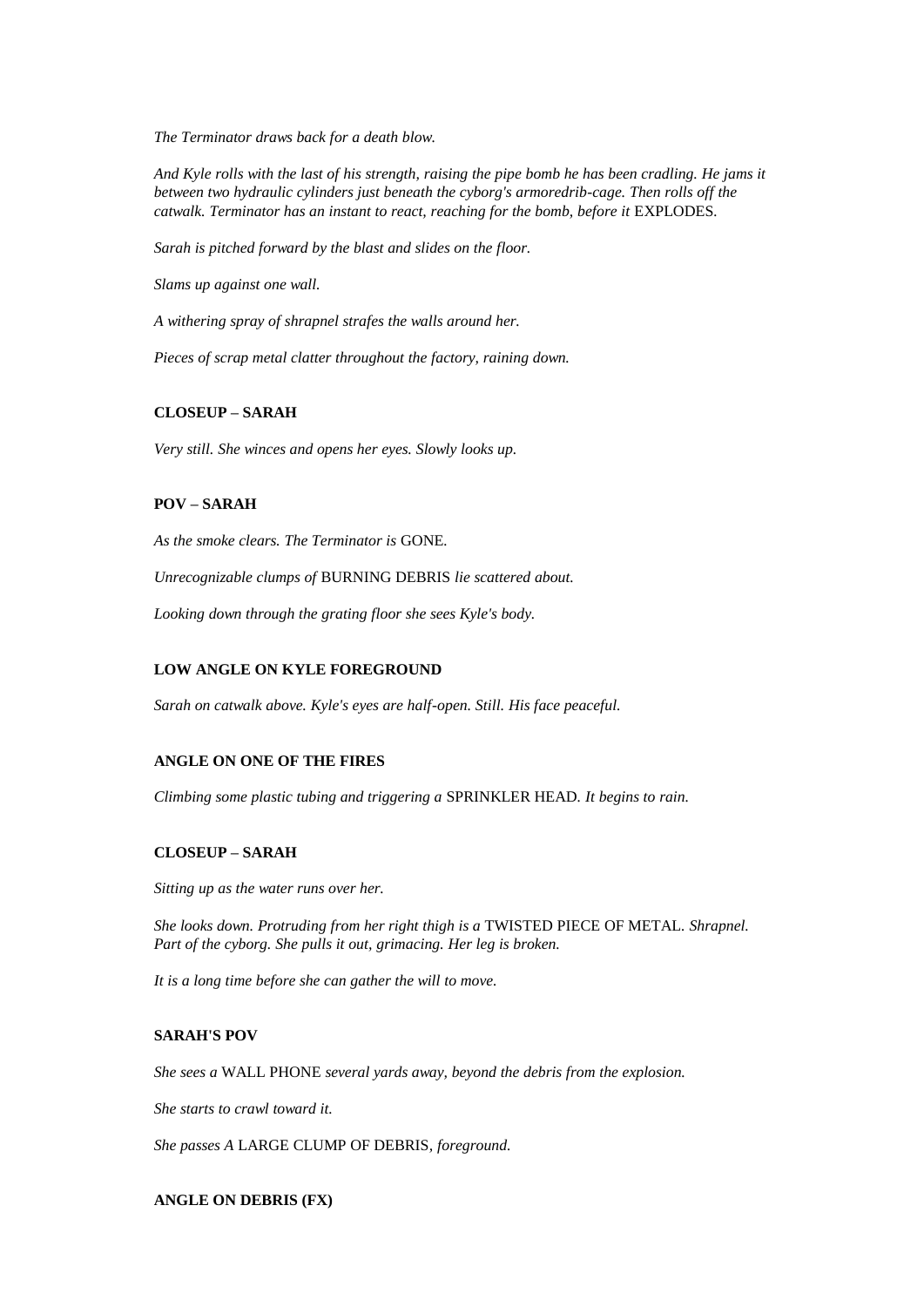#### *As it rolls over suddenly!*

*Now recognizable as the* TERMINATOR'S HEAD AND ARMS*, with half of the scattered torso trailing wires and twisted metal.*

# IT LUNGES FOR HER!

*Sarah wants to scream this time, from the depths of her soul, but there is no scream, only a dry shivering sob.*

*The Terminator drags itself* SCRAPING *over the floor, steel fingers clutching.*

*Sarah is shaking and whimpering as she scrabbles away, crawling in agony.*

# **ANGLE ON CONVEYOR BELT**

*As Sarah flops from the catwalk onto the* MOVING STRIP*. She is carried into the intricate lattice of equipment. Sarah rolls off weakly before going under a set of sorting rollers.*

# **ANGLE THROUGH MACHINERY – ON THE TERMINATOR (FX)**

*As it crawls after her, dragging its body. It tracks her unerringly,* EYES GLOWING*.*

*Sarah moves deeper into the* DARK, CLASHING JUNGLE *of machinery.*

*Around her is a rain-drenched tangle of* CABLES*,* PIPES *and unforgiving mechanisms of steel.*

*The Terminator clambers through after her.*

# **CLOSEUP – SARAH**

*Water pours into her eyes as she catches sight of something. A familiar* CONTROL BOX*.*

*She drags herself toward it.*

# **CLOSEUP – THE TERMINATOR (FX)**

*It spots her wedged in a tiny crawl space. No way out.*

*It crawls the last few feet,* EYES RED IN THE DARK.

*Hypnotized, Sarah watches the Terminator* REACHING TOWARD HER*.*

*She is jammed in a corner.*

*Sarah's hand claws around to the front of the control panel, seeking the* RED BUTTON*.*

# **EXTREME CLOSEUP – HER WET FINGERTIPS FEEL THE BUTTON**

# **ANGLE ON THE TERMINATOR (FX)**

*His steel hand reaching out.*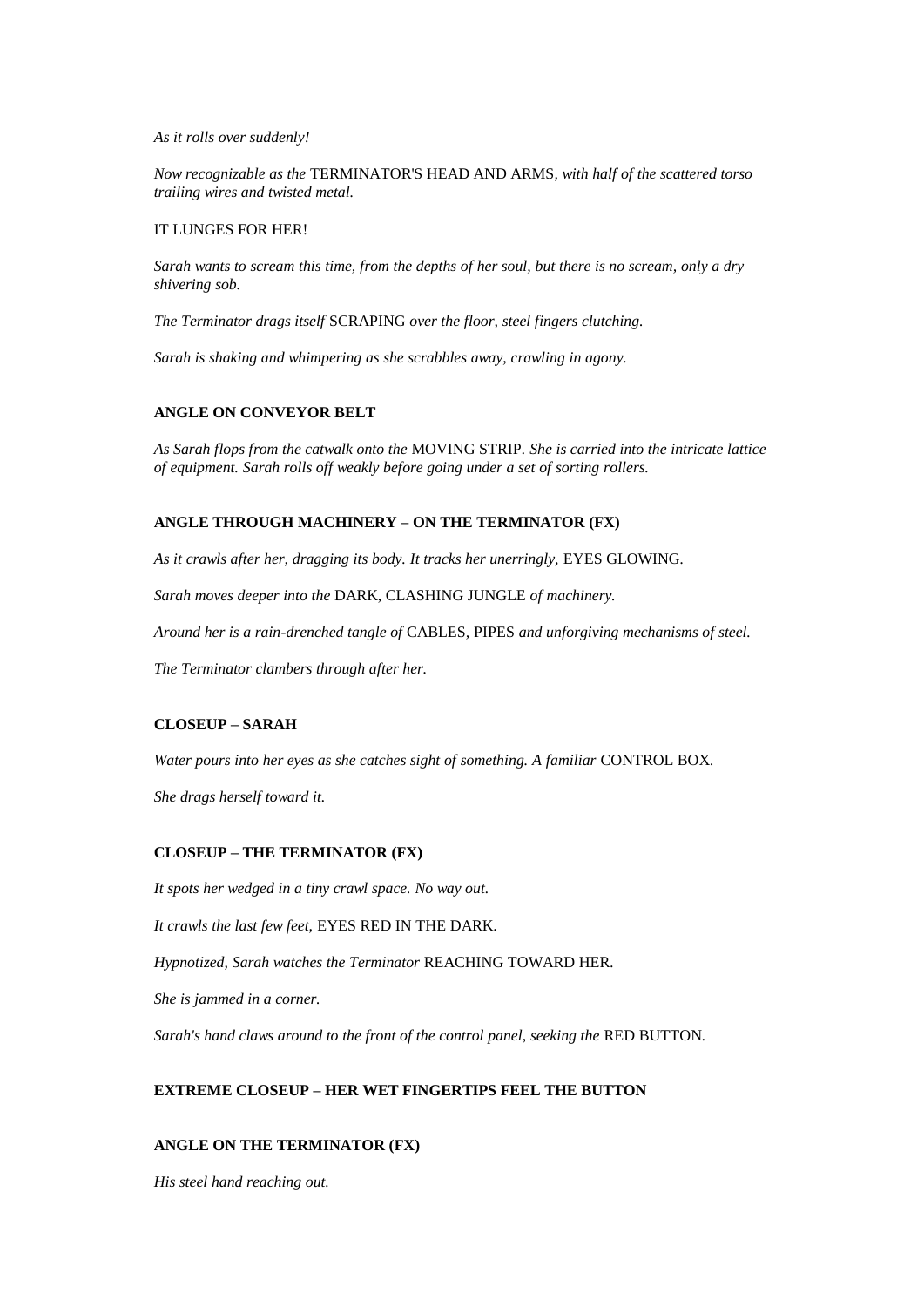### **EXTREME CLOSEUP – SARAH**

*Her face inexplicably calm, eyes steady in that infinite instant. She clenches her teeth to keep from screaming as she* WAITS*.*

*The Terminator's hand reaches for her throat to crush the life out of her and end its long mission.*

**SARAH** *(voice icy)* **You're... terminated... fucker!**

# **EXTREME CLOSEUP – BUTTON**

*As her bloody finger stabs it down.*

# **FULL SHOT**

*Showing how the cyborg has been led into the* MAW OF THE HYDRAULIC PRESS*.*

# THE STAMPING PLATE THUNDERS DOWN*!*

*Tons of mechanical pressure flatten the Terminator's head and body like tin-foil. The* PRESS SCREAMS*, jamming solid.*

*Lightning snaps out in one brief blaze, leaping to surrounding machinery, arcing to Sarah's wristwatch. All the Terminator's energy is released in one second.*

# **ANGLE**

*On the narrow gap between the upper and lower plates: a pinpoint of red light DWINDLES AND* GOES OUT*.*

# **TIGHT ON SARAH**

*Shivering uncontrollably. The steel fingers are frozen an inch from her throat. She can only stare as water runs over her.*

#### **CUT TO:**

# **INT. FACTORY – DAWN**

CLOSE ON *the side rail of an ambulance gurney* SNAPPING UP *into position. Sarah's eyes are closed and she is moved* OUT OF FRAME*.*

#### **WIDE SHOT**

*Showing the gurney being rolled by* TWO ATTENDANTS *past the site of the last explosion.*

SEVERAL POLICE OFFICERS *are picking through the debris.*

# **PANNING WITH THE GURNEY**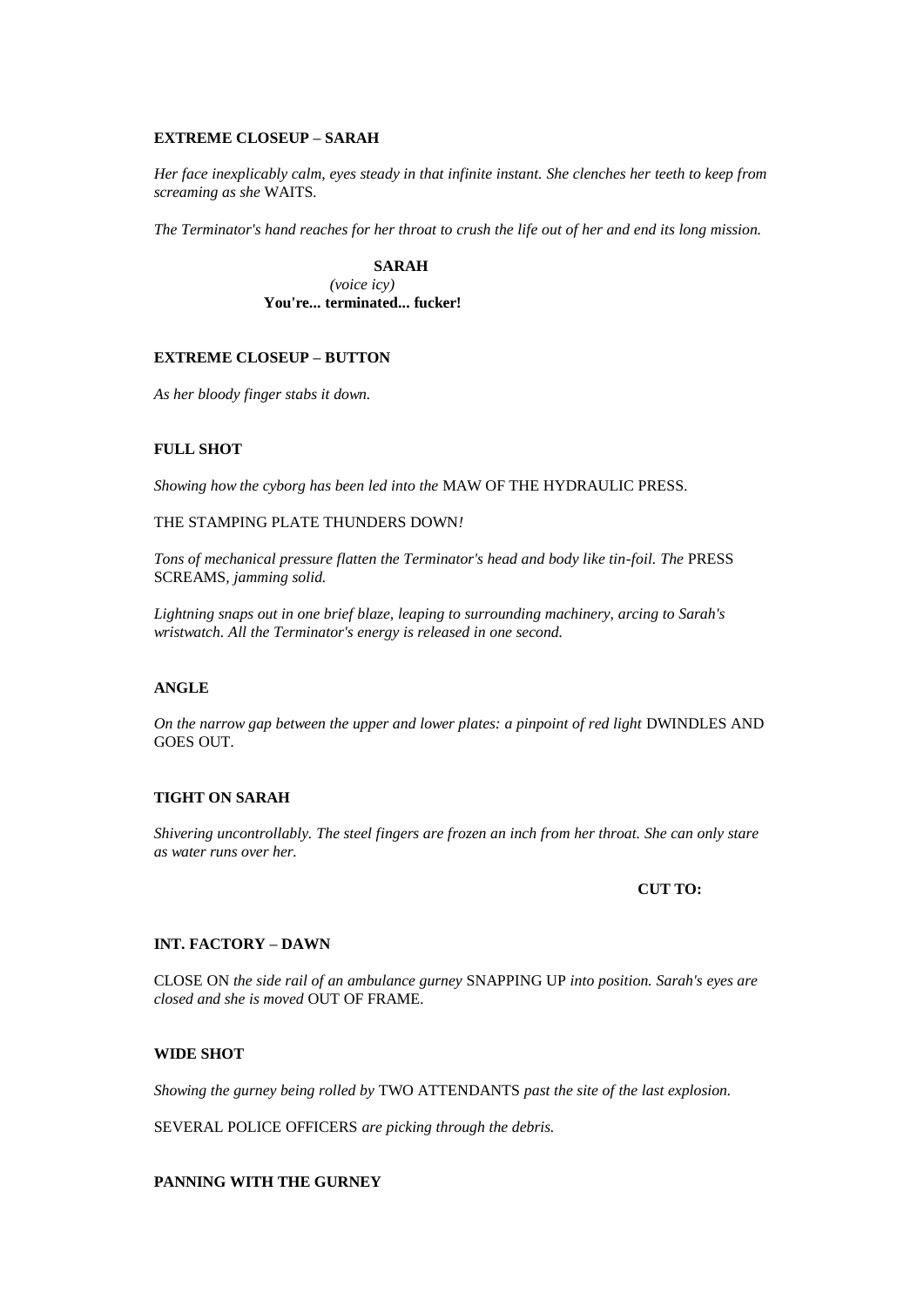*As it is wheeled out, holding on* TWO FACTORY EMPLOYEES*, foreground.*

*One, the* PLANT MANAGER*, bends to examine a piece of the cyborg lying at the base of the hydraulic press.*

*A* COP*, background, notices this.*

### **COP**

**Look, I told you not to touch anything until we're done. You got that?**

### **MANAGER**

**Sure thing, officer.**

*He stands and palms a small object to* HIS ASSISTANT*. They step around the corner.*

**ASSISTANT**

**What is it?**

**MANAGER Microcomputer chassis. But I've never seen stuff like this anywhere.**

**ASSISTANT Weird. Jap stuff, maybe?**

**MANAGER Keep it out of sight and get it down to R and D Monday, first thing.**

#### **ASSISTANT**

**Good idea.**

**CUT TO:**

# **EXT. BUILDING – DAWN**

*Sarah is being lifted into the ambulance. She looks up as the doors are latched shut.*

### **TILT UP**

*To follow her gaze.*

*The sign above the entrance of the building reads: "CYBER DYNAMICS CORPORATION"*

**SLOW DISSOLVE TO:**

#### **INT. / EXT. LANDROVER – LATE AFTERNOON**

**MACRO ON CASSETTE RECORDER***, the center capstans of a tape turning.*

# **SARAH (V.O.)**

**... and the hardest thing is deciding what I should tell you and what not to. Well, anyway, I've got a while yet before you're old enough to understand the tapes. They're more for me at this point... to help get it all straight.**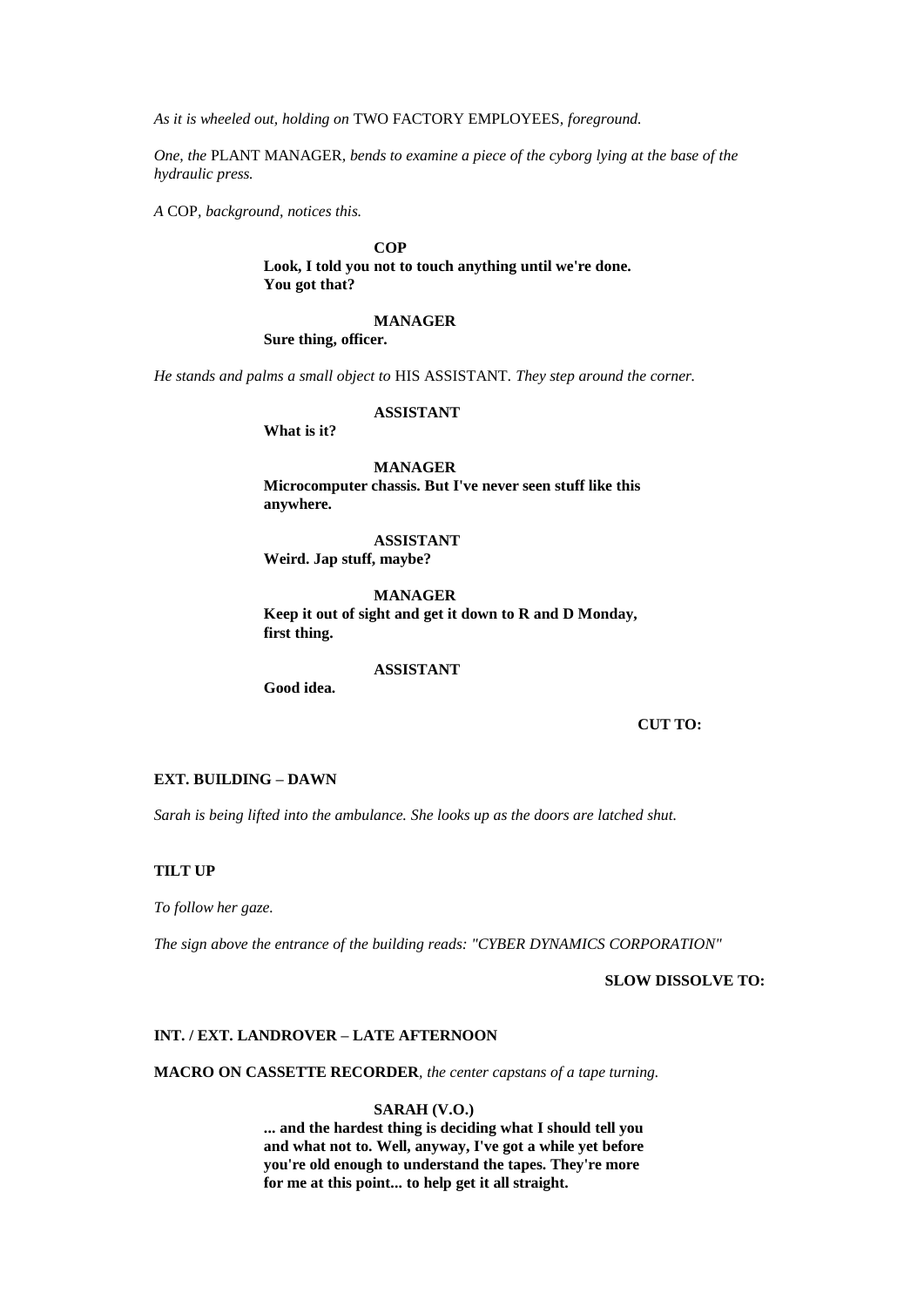### **COVER SHOT**

*Reveals Sarah as the wheel of a dusty landrover parked at the pump island of a tiny gas station. All of its signs are in hand-lettered Spanish. Beyond lies an expanse of scrub desert. The sky scowls with an impending storm.*

*Sarah speaks quietly into a hand microphone as a dark-complected attendant laconically fills her tank. She cradles the cassette recorder in her lap, in the lee of her SWOLLEN BELLY.* 

*She looks to be about* SIX MONTHS ALONG*.*

*Under her down vest she wears a leather shoulder holster and the butt of a* .357 REVOLVER *presses against her breast. She tugs the vest closed as the attendant glances her way. A German Shepherd sits in the back among taped boxes and suitcases.*

#### **SARAH**

*(continuing)* **Should I tell you about your father? That's a tough one. Will it change your decision to send him here... knowing? But if you don't send Kyle, you could never be. God, you can go crazy thinking about all this... I suppose I'll tell you... I owe him that. And maybe it'll be enough if you know that in the few hours we had together we loved a lifetime's worth...** 

*CLICK. WHIR. Sarah jumps at a sound nearby, breaking her reverie. A small* MEXICAN BOY *has snapped her picture with a beat-up Polaroid camera. He holds it out to her, speaking rapid Spanish.*

#### **ATTENDANT**

**He says you are very beautiful, Senora, and he is ashamed to ask five American dollars for this picture, but if he does not, his father will beat him.**

#### **SARAH**

#### **That's a pretty good hustle, kid. Four. Quatro.**

*The boy takes her four dollars and she watches the snapshot develop. It is a good photograph of her, the wind lightly ruffling her hair, expression thoughtful, slightly sad.*

*We recognize it as the one Reese carried in 2029.*

*She slips it into her short pocket.*

### **ATTENDANT Mil trescientos... fifteen dollars American.**

*As she pays him, distant thunder rolls.*

*The boy yells something in Spanish as he runs off.*

#### **SARAH**

**What did he say?**

**ATTENDANT** *(accented)* **There is a storm coming in.**